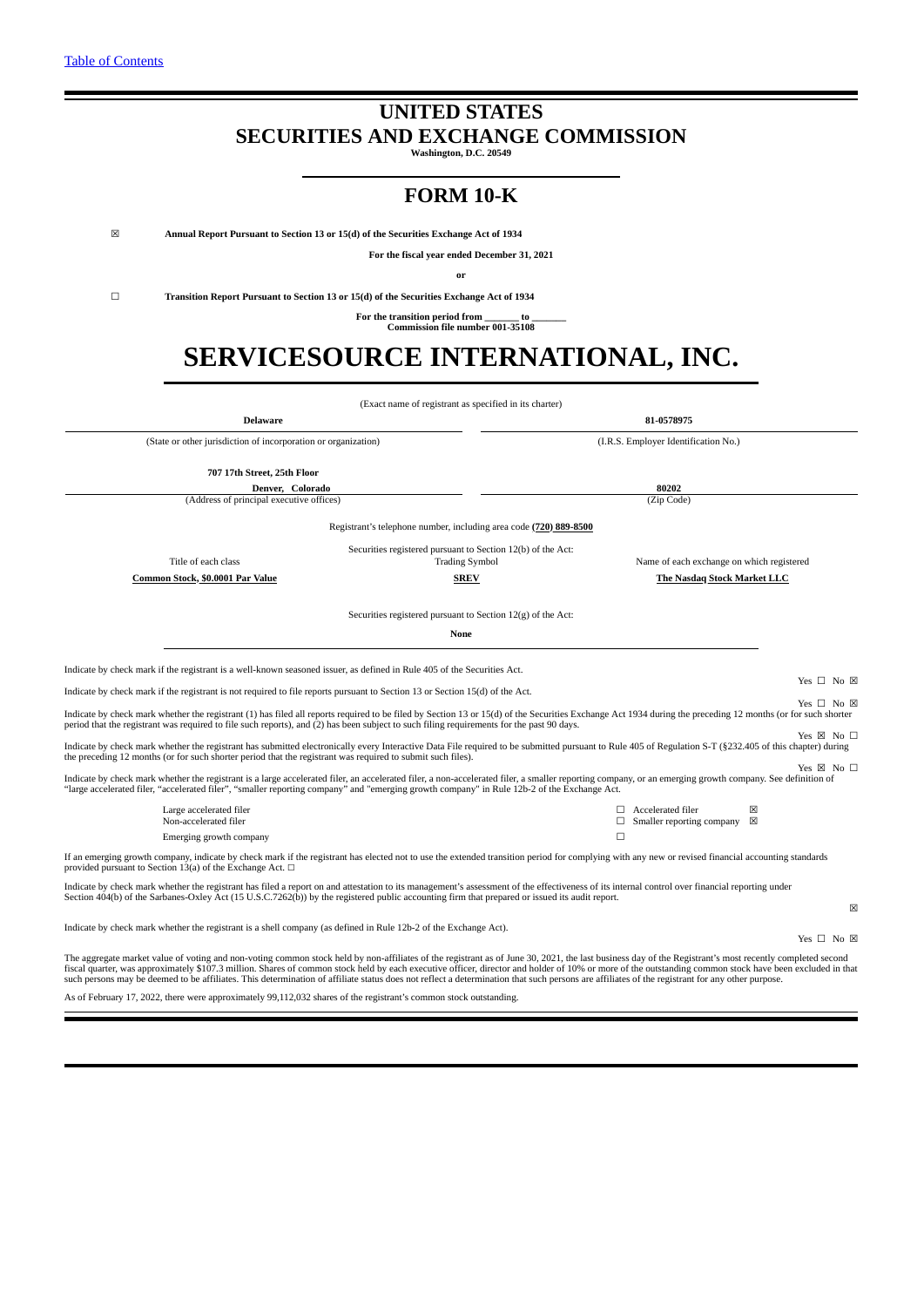# **DOCUMENTS INCORPORATED BY REFERENCE**

Portions of the registrant's definitive proxy statement for its 2022 annual meeting of stockholders are incorporated by reference in Part III of this annual report on Form 10-K. Such proxy statement will be filed with the U.S. Securities and Exchange Commission within 120 days after the end of the fiscal year to which this report relates. Except with respect to information specifically incorporated by reference in this Form 10-K, the proxy statement is not deemed to be filed as part of this Form 10-K.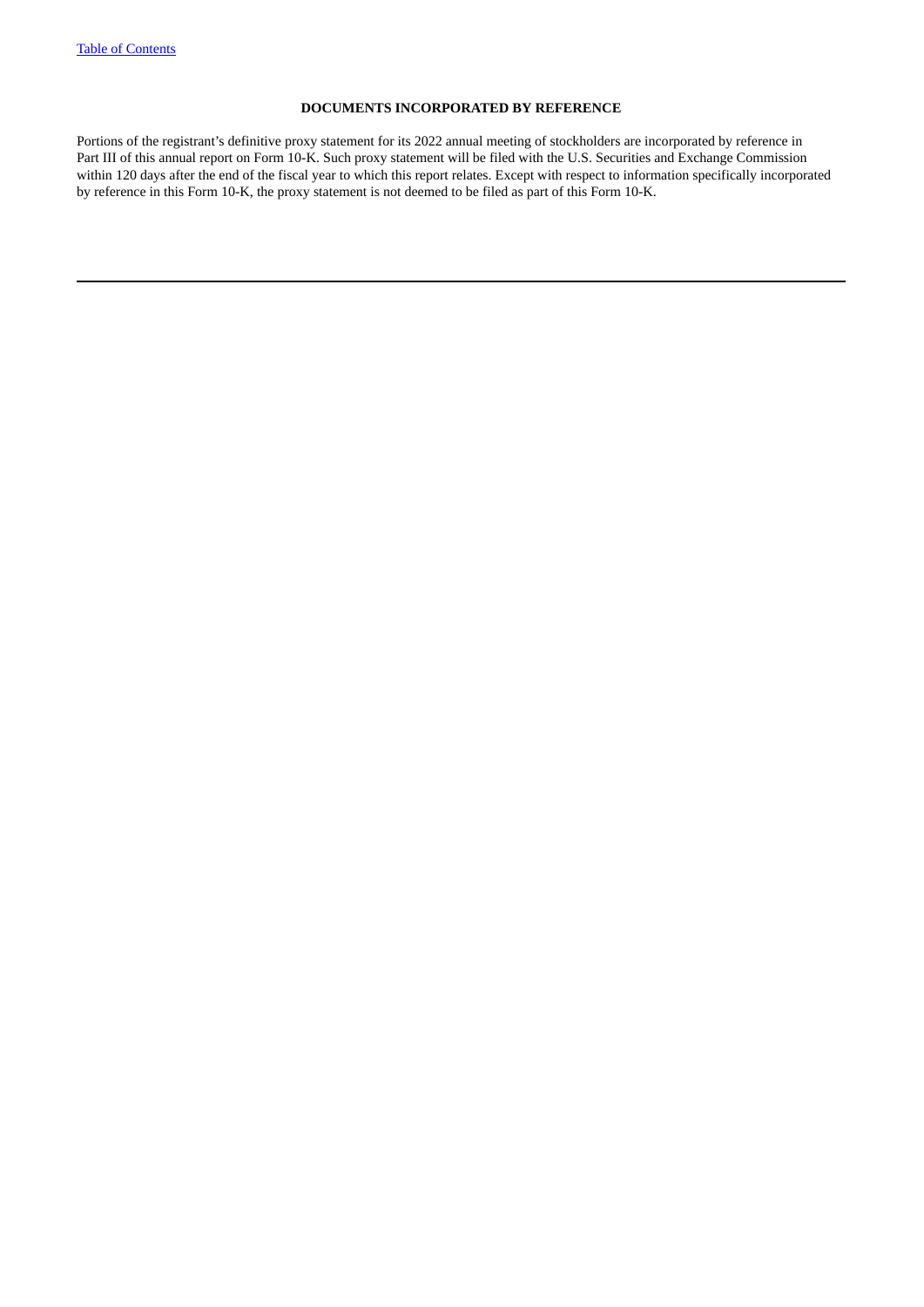# **TABLE OF CONTENTS**

<span id="page-2-0"></span>

|          |                                  | Page |
|----------|----------------------------------|------|
|          | <b>PART I</b>                    |      |
| Item 1.  | <b>Business</b>                  |      |
| Item 1A. | <b>Risk Factors</b>              | 9    |
| Item 1B. | <b>Unresolved Staff Comments</b> | 18   |
| Item 2.  | <b>Properties</b>                | 18   |
| Item 3.  | <b>Legal Proceedings</b>         | 18   |
| Item 4.  | <b>Mine Safety Disclosures</b>   | 18   |

# **[PART](#page-20-5) II**

| Item 5.        | Market for Registrant's Common Equity, Related Stockholder Matters and Issuer Purchases of Equity Securities | 18 |
|----------------|--------------------------------------------------------------------------------------------------------------|----|
| Item 6.        | [Reserved.]                                                                                                  | 18 |
| Item 7.        | <u>Management's Discussion and Analysis of Financial Condition and Results of Operations</u>                 | 19 |
| Item 7A.       | <b>Quantitative and Qualitative Disclosures About Market Risk</b>                                            | 29 |
| <u>Item 8.</u> | <b>Financial Statements and Supplementary Data</b>                                                           | 30 |
| Item 9.        | Changes in and Disagreements with Accountants on Accounting and Financial Disclosure                         | 57 |
| Item 9A.       | <b>Controls and Procedures</b>                                                                               | 57 |
| Item 9B.       | <b>Other Information</b>                                                                                     | 58 |
| Item 9C.       | <b>Disclosure Regarding Foreign Jurisdictions that Prevent Inspections</b>                                   | 58 |

# **[PART](#page-61-0) III**

| Item 10. | Directors, Executive Officers and Corporate Governance                                         | 59 |
|----------|------------------------------------------------------------------------------------------------|----|
| Item 11. | <b>Executive Compensation</b>                                                                  | 59 |
| Item 12. | Security Ownership of Certain Beneficial Owners and Management and Related Stockholder Matters | 59 |
| Item 13. | <b>Certain Relationships and Related Transactions, and Director Independence</b>               | 59 |
| Item 14. | <b>Principal Accounting Fees and Services</b>                                                  | 59 |
|          |                                                                                                |    |

# **[PART](#page-62-0) IV**

| 60                                                                                                                   |
|----------------------------------------------------------------------------------------------------------------------|
| 60                                                                                                                   |
| 61                                                                                                                   |
| Item 15. Exhibits and Financial Statement Schedules<br><u>Item 16. Form 10-K Summary</u><br><b>Glossary of Terms</b> |

# i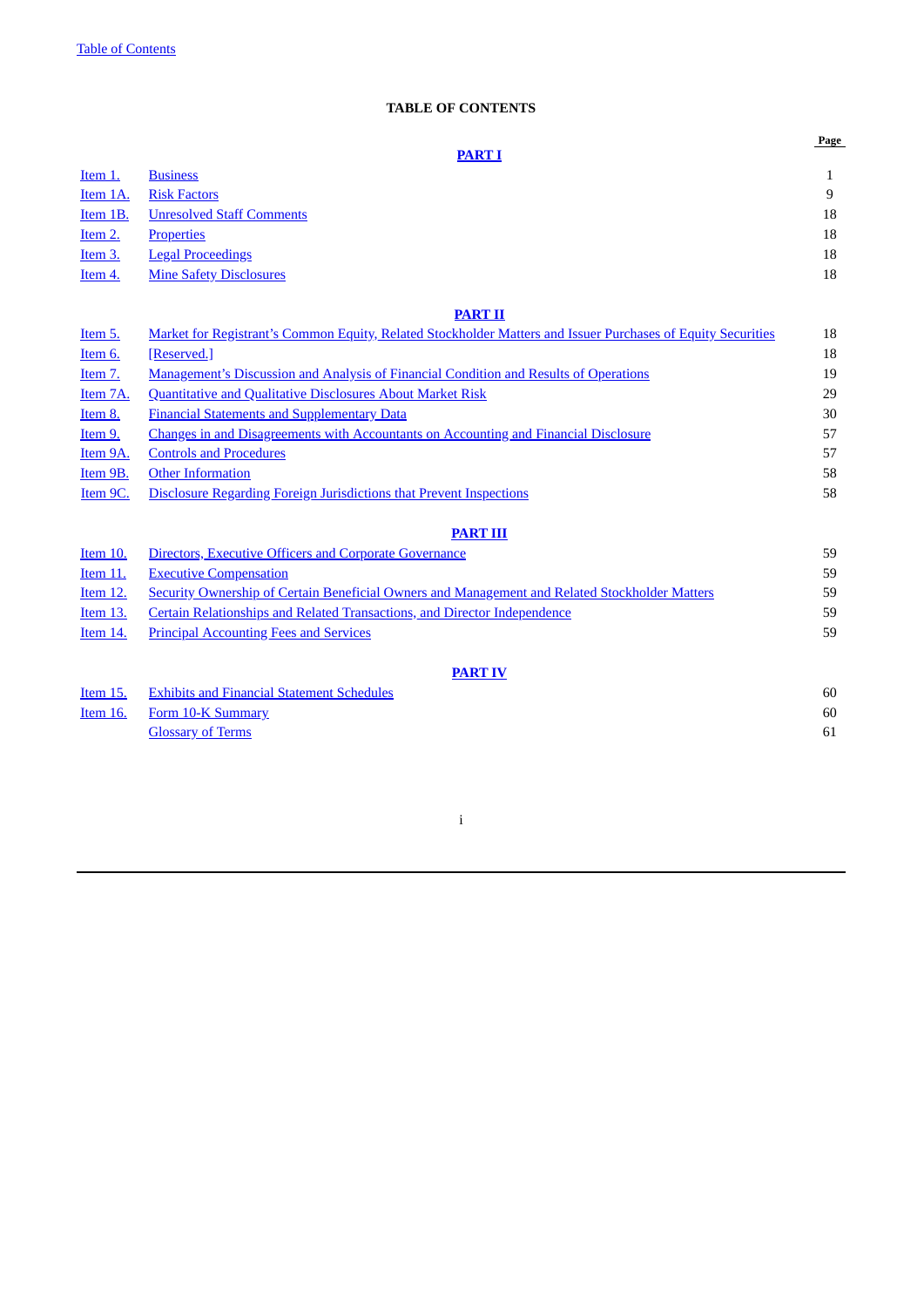#### **FORWARD LOOKING STATEMENTS**

This Annual Report on Form 10-K (this "annual report") includes estimates, projections, statements relating to our business plans, objectives, and expected operating results that are "forward-looking statements" within the meaning of the Private Securities Litigation Reform Act of 1995, Section 27A of the Securities Act of 1933, as amended, and Section 21E of the Securities Exchange Act of 1934, as amended. Forward-looking statements may appear throughout this annual report. These forward-looking statements are generally identified by the words "believe," "project," "target," "forecast", "expect," "anticipate," "estimate," "intend," "strategy," "future," "opportunity," "plan," "may," "should," "will," "would," "will be," "will continue," "will likely result," and variations of such words or similar expressions. Forward-looking statements are based on current expectations and assumptions that are subject to risks and uncertainties that may cause actual results to differ materially. Factors that could cause or contribute to such differences include, but are not limited to, those identified elsewhere in this annual report, including the risks and uncertainties related to the impact and duration of the COVID-19 pandemic in "Risk Factors" (Part I, Item 1.A. of this Form 10-K) and "Management's Discussion and Analysis of Financial Condition and Results of Operations" (Part II, Item 7 of this Form 10-K). Except as required by law, we undertake no obligation to update or revise publicly any forward-looking statements, whether because of new information, future events, or otherwise, except as required by applicable law.

"ServiceSource," "the Company," "we," "us," or "our", as used herein, refer to ServiceSource International, Inc. and its wholly owned subsidiaries, unless the context indicates otherwise.

<span id="page-3-0"></span>For a summary of commonly used industry terms and abbreviations used in this annual report, see the Glossary of Terms.

#### **PART I**

#### <span id="page-3-1"></span>**ITEM 1. BUSINESS**

#### **About ServiceSource**

ServiceSource is a leading provider of BPaaS solutions that enable the transformation of go-to-market organizations and functions for global technology clients. We design, deploy, and operate a suite of innovative solutions and complex processes that support and augment our clients' B2B customer acquisition, engagement, expansion and retention activities. Our clients - ranging from Fortune 500 technology titans to high-growth disruptors and innovators - rely on our holistic customer engagement methodology and process excellence, global scale and delivery footprint, and data analytics and business insights to deliver trusted business outcomes that have a meaningful and material positive impact to their long-term revenue and profitability objectives. Through our unique integration of people, process and technology - leveraged against our more than 20 years of experience and domain expertise in the cloud, software, hardware, medical device and diagnostic equipment, and industrial IoT sectors - we effect and transact billions of dollars of B2B commerce in more than 175 countries on our clients' behalf annually.

Our services are delivered globally by approximately 2,900 professionals speaking 45 languages. Our net revenue was \$195.7 million for the year ended December 31, 2021.

#### **Our Market Opportunity**

Our clients operate in rapidly changing and dynamic environments where they face increasing pressure to gain market share, expand globally, accelerate revenue growth, and streamline operating expenses. In an era of more intense competition, rapid technology disruption, and lower customer switching costs, the most successful B2B companies are recognizing the imperative of a customer-centric mindset. Enabling and delivering a superior customer experience is mission-critical for these companies, yet many lack the appropriate internal resources and capabilities required for longstanding success. Increasingly, they are seeking strategic partners and thought leaders who possess the requisite expertise and proven competencies to enhance the loyalty and lifetime value of their customers by accelerating their go-to-market transformation strategies. Against this market opportunity backdrop, we believe ServiceSource is uniquely positioned and competitively differentiated to benefit from the following dynamics:

● *Consumerization of B2B commerce.* In today's hyper-connected digital economy, individuals have become accustomed to engaging with B2C brands through channels and interactions that are efficient, effective and effortless. These individuals are bringing their consumer expectations into the workplace, fundamentally reshaping how companies market, sell to and engage

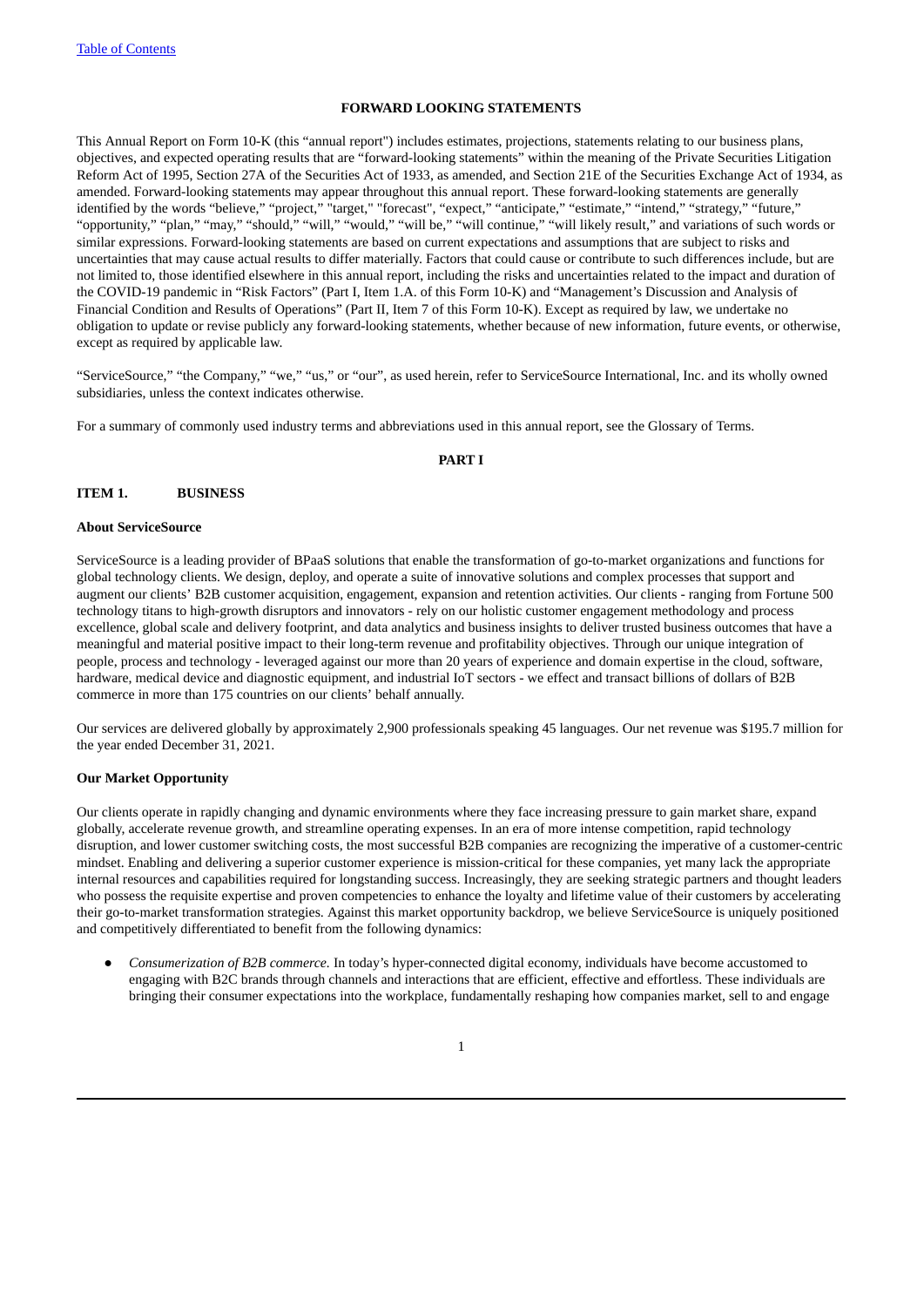with their business customers. The majority of business buyers expect their B2B customer experiences to mirror their B2C encounters and are willing to award a greater share of wallet and higher loyalty to vendors who can meet these raised expectations. While factors such as price, quality and feature functionality remain important considerations, leading B2B companies recognize that durable competitive advantage is increasingly based on facilitating interactions that are proactive, predictive and personalized across all touchpoints of the customer journey. We believe more companies are turning to external specialists like ServiceSource to structure, deploy and operate integrated solutions and processes that can holistically address and serve the unique and heightened demands of this emerging consumerization trend.

- *Deployment of customer-centric models that disrupt legacy go-to-market channels.* Technology companies have relied for decades on a variety of third-party intermediaries to reach their mid-market customers. For many companies, 50% - 75% or more of their revenue has historically been attributed to indirect channels, including distributors, resellers, system integrators, and managed service providers, among others. These legacy routes to market are rapidly losing relevance due to the consumerization of IT, the growth of as-a-service offerings, the proliferation of cloud delivery and distribution models, and the rapid adoption of subscription and consumption-based billing plans. In light of these shifts and driven by a growing desire for greater customer insight and intimacy, more companies are deprioritizing investments away from these indirect channels, while assigning more focus to direct-to-consumer pathways. We believe these organizations are looking to strategic thought leaders such as ServiceSource who can help them reimagine their go-to-market strategies, accelerate their channel transformation initiatives, and design and manage new customer-centric operating models that will enable them to grow closer to their customers.
- *Emergence of customer experience as a competitive differentiator.* Increased global competition, lower barriers to entry and shortened product lifecycles are prompting technology companies to reassess their competitive advantage and reevaluate their core competencies. While areas such as intellectual property, engineering, research and development, and product development still remain core, successful forward-thinking organizations realize and appreciate the positive impact of a well-orchestrated customer experience on their revenue and profitability objectives. While these companies are attempting to allocate greater resources to build internal customer-facing capacity in areas including demand generation and conversion, account management, and customer success management, they are often encumbered by pre-existing organizational dynamics, departmental silos, and corporate inertia. We believe more companies will increasingly seek to partner with differentiated BPaaS providers like ServiceSource who can help them to more rapidly scale their customer experience initiatives with a valuedriven and outcomes-based business case. Our clients choose us to help them drive greater customer engagement, trust, and loyalty given our integrated solution suite, demonstrable track record, proven process improvement methodology, global scale and infrastructure, and data expertise and insights.

#### **Our Strategy and Solutions**

Our strategy is to drive client success by bringing the world's greatest brands closer to their customers through people-powered, digitally-enabled solutions and data-driven insights. We are pioneers in the  $CJX^{\otimes}$  market and believe our solution scope, process expertise and global operating scale position us as a category leader. Our unified CJX® solution suite spans the pre- and post-sale B2B customer journey and is deployed through a holistic model that enables our clients to more efficiently and effectively identify, land, adopt, expand and renew their customers and end-users.

The ServiceSource  $CJX^{\otimes}$  solution suite has been built on three primary solution pillars, encompassing digital sales, customer success, and channel management, all underpinned by enabling competencies centered around our highly trained people, proprietary processes, and best-in-class technologies. Depending on our clients' needs, we can provide our solutions and motions on a fully integrated basis or we can design and deploy them on a discrete, á la carte basis to address our clients' unique requirements.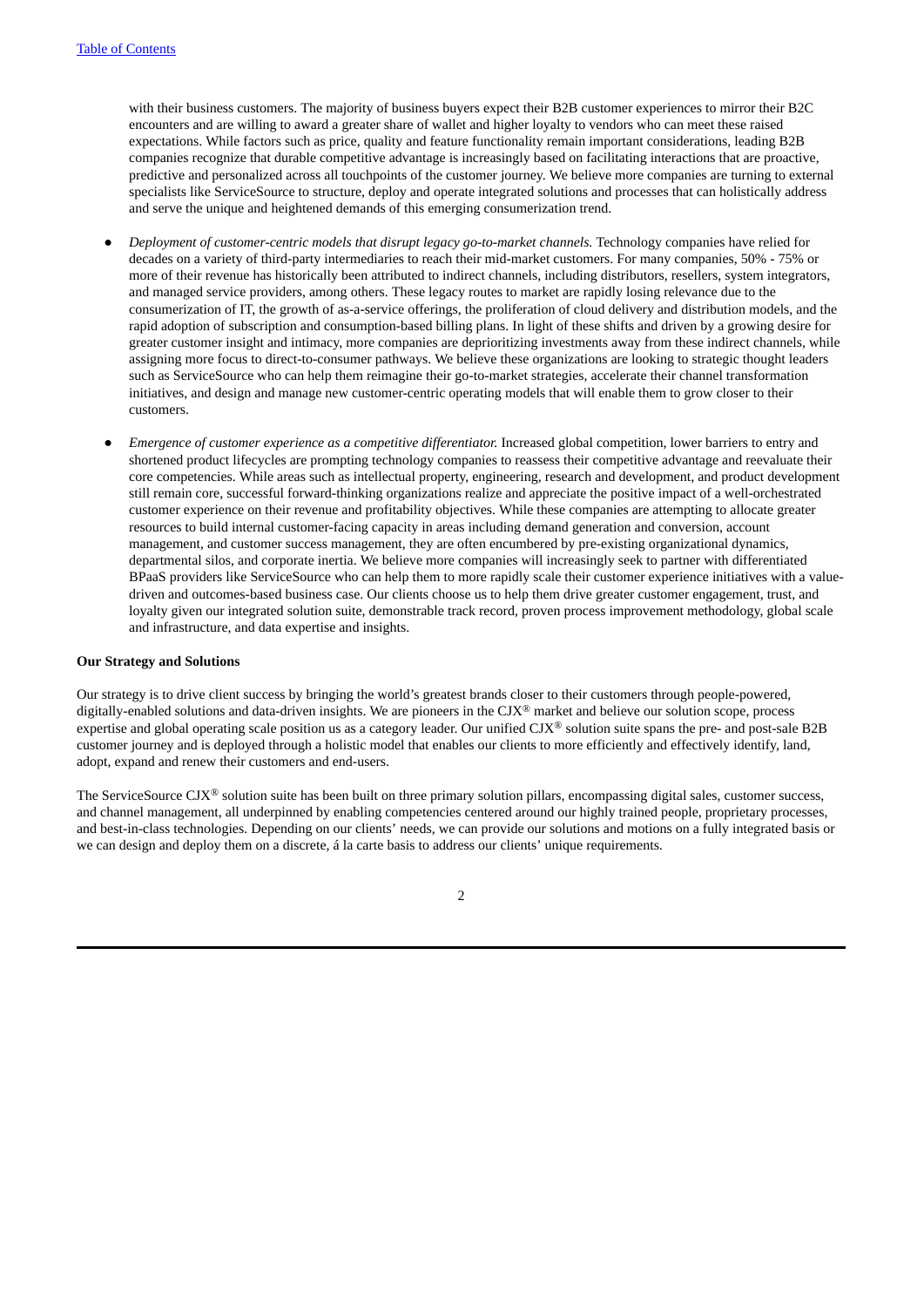

Digital sales. Through our digital sales solution, we help our clients accelerate their acquisition and expansion efforts across both netnew and installed-base customer accounts. Our core motions of demand qualification, demand conversion, and account management are designed to drive higher quality leads, improved pipeline hygiene, greater marketing and sales funnel velocity, better sales conversion rates, higher net expansion rates, and increased consumption for our clients' products and services.

- *Demand qualification.* We serve as a seamless extension to our clients' advertising, marketing, and digital demand generation activities. Through proactive customer interaction and leveraged with our data analytics expertise, our business development reps digitally engage with marketing-generated leads to evaluate and score their budget, authority, need, and timing to progress them through the funnel into sales-qualified and sales-accepted leads.
- *Demand conversion.* We serve as a high velocity augmentation to our clients' inside sales teams, allowing for enhanced coverage and increased conversion of their sales pipeline. Our sales development reps are extensively trained on our clients' products, services, and features, and are experts at value- and persona-based selling. Through omnichannel media - including voice, chat, email, video, and social - our teams nurture leads, educate prospects, and conduct sales demos to convert qualified opportunities into confirmed orders and closed bookings for our clients.
- *Account management.* We serve as a natural complement to our clients' installed-based account management sales motions. Our highly-skilled digital sales professionals develop, formulate, and implement account-based sales plans to identify and execute expansion selling opportunities, driving high margin incremental revenue for our clients through higher cloud consumption levels, upsell and cross-sell rates, multi-year conversions, and service and support attach rates.

Customer success and renewals. Through our customer success and renewals solution, we are an integrated component of our clients' customer experience strategies and engagement efforts. Our core motions of onboarding, adoption, and renewals management are uniquely tailored and customized to improve the satisfaction, referenceability, loyalty, retention and lifetime value of our clients' customers.

- *Onboarding*. Our onboarding experts engage and communicate with our clients' new customers to ensure they are positioned for success from the first day of their relationship. We confirm subscriptions were successfully activated, downloads were successfully installed, assets and entitlements were successfully provisioned, and payments and credits were successfully applied. Where required, we further triage and support the coordination of our clients' technical support and professional services resources to drive higher initial customer satisfaction and issue resolution outcomes.
- Adoption. Our adoption specialists are thoroughly trained and well-versed in the full range of features and functionality of our clients' products, services and solutions. Leveraging telemetry from a variety of data feeds complemented with proactive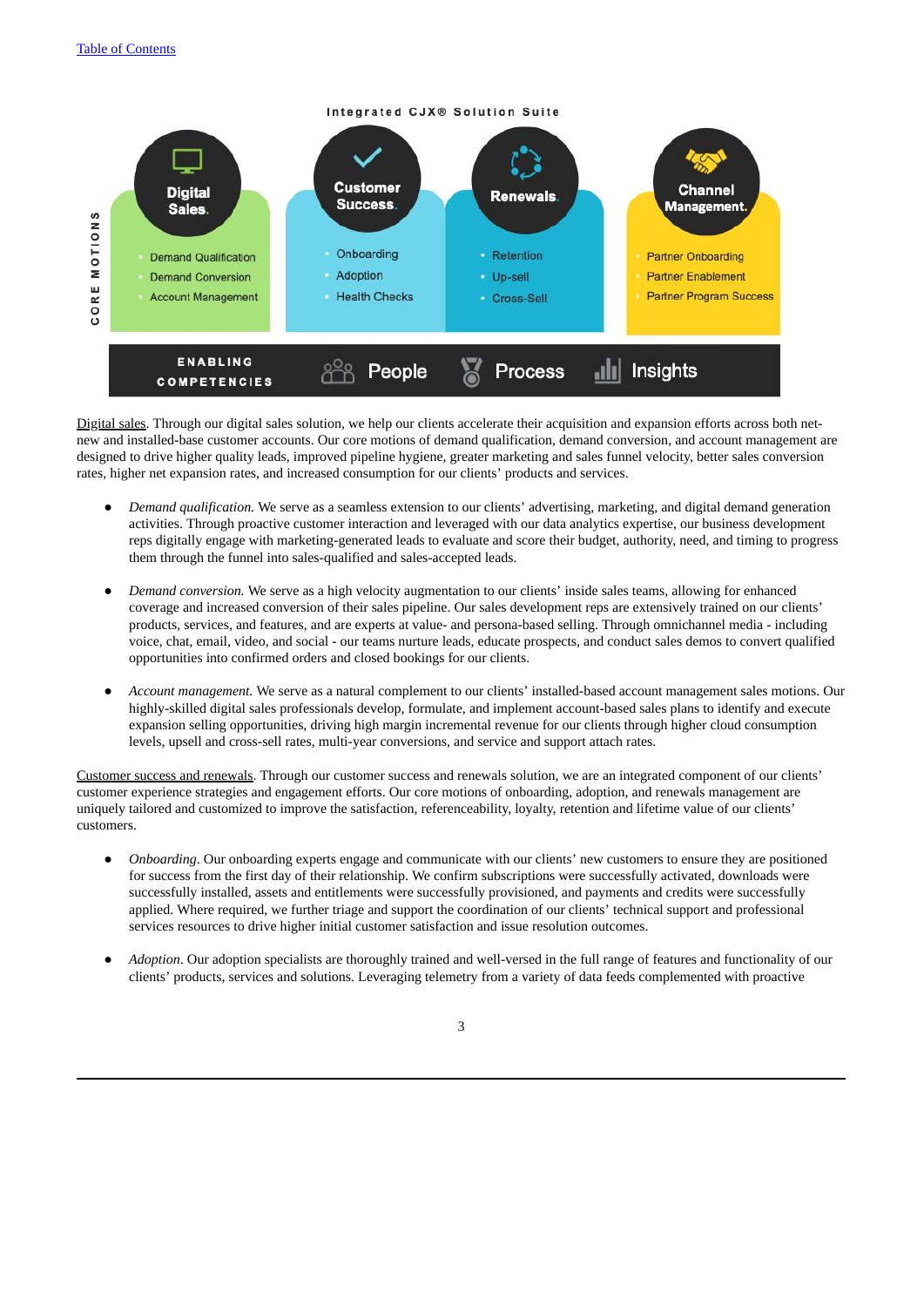real-time customer interaction, we ensure that our clients' customers are appropriately educated, informed and empowered on how they can best achieve faster speed-to-value and return-on-investment for their subscription or purchase.

● *Renewals management*. Our renewals representatives are equipped with our industry-leading high-performance sales methodology and complemented by best-in-class technology and processes to manage revenue that may be at risk of loss for our clients. Our systems and global teams cleanse, validate, enhance and supplement our clients' CRM and ERP data in order to proactively configure, price, quote and sell customer contracts that are nearing expiration or cancellation. Through extensive integration with our clients' internal systems, teams and processes, we deliver performance outcomes that allow our clients to recognize lower customer churn and attrition, enhanced contract renewal rates, and higher revenue retention metrics.

Channel management. Through our channel management solution, we support the full lifecycle management of our clients' indirect channels and routes to market. Our core motions of partner recruitment, partner onboarding and enablement, and partner success management are designed to increase partner mindshare, productivity, and sales of our clients' products and services across both one-tier and two-tier distribution channel models.

- *Partner onboarding*. Our partner onboarding specialists are dedicated to onboarding new distributors, value-added resellers, resellers, system integrators, managed service providers, agents and related third parties to our clients' channel partner programs. Through early engagement, proactive outreach, and onboarding assistance, we ensure that our clients' new partners are best positioned to more effectively market, sell and support our clients' offerings in their respective regions and territories.
- Partner enablement. Our partner enablement specialists are thoroughly trained in the program design, tiering levels and criteria, and incentives available to partners through our clients' channel programs. Through engagement, intervention, and training, we promote greater program awareness, understanding, and focus for partners, equipping them to achieve better outcomes with our clients.
- *Partner success management.* Our partner success managers support our clients' partners in developing and formulating quarterly and annual performance objectives, analyzing and forecasting sales and renewals pipelines, and identifying and resolving barriers to their success. Through ongoing engagement and interaction with our clients' indirect partners, we proactively manage the relationships to ensure higher levels of success for our clients, the partners, and their mutual customers.

Our CJX® solution suite is provided to our clients primarily through a unique outcomes-based, pay-for-performance model that ensures optimal alignment to their business growth priorities, return-on-investment mandates and customer experience objectives. Through this model, our clients pay us commissions that are either flat-rate or variable based on the pipeline, bookings, and/or revenue we generate on their behalf. For engagements where other pricing options are more appropriate, including our professional services, sales enablement and data management services, our clients pay us through either fixed-fee or full-time employee-based pricing models. Oftentimes, our client contracts incorporate multiple pricing models to most appropriately balance our assessment of the data quality, operational complexity and risk-reward profile of the engagement. For the year ended December 31, 2021, 72% of our revenue was derived from pay-for-performance pricing arrangements and 28% was derived from fixed-fee or full-time employee-based pricing arrangements.

Our relationship with our clients begins in the pre-sales process and continues through the lifecycle of our engagement:

- *Sales performance analysis.* We typically begin engagements with our prospective clients by conducting a SPA. Through our SPA process, we conduct in-depth executive interviews and data analysis to understand a client's unique challenges and desired business outcomes, evaluate and benchmark its performance against those outcomes, analyze opportunities for improvement using proprietary analytical models, and deliver expertise and recommendations to drive an enhanced customer experience, improved operational KPIs, and targeted financial gains.
- *Business case, pricing and contract structuring.* We use our reservoir of data, benchmarks, and best practices to estimate the critical components of the business case, to calculate our ability to improve our clients' performance based on our extensive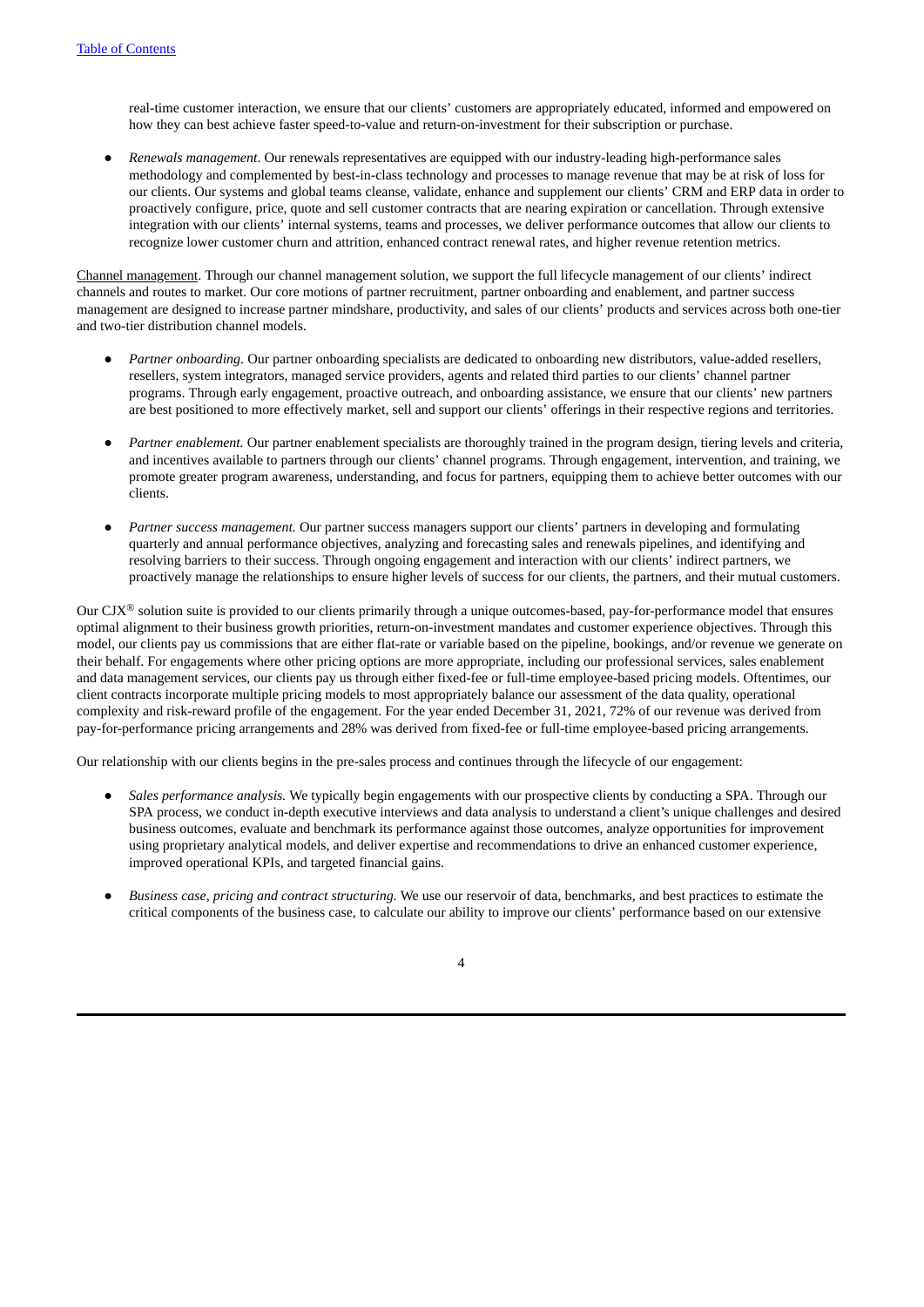track record of execution for similar engagements, to scope and design an optimal delivery model, and to derive an appropriate value-based pricing structure and contractual arrangement.

- *Data integration, implementation and launch.* Once we have entered into a contract with a client, we deploy our professional services to rapidly integrate our tools and platforms with our clients' systems, while our data and ops services teams ensure that high velocity data feeds are appropriately configured, mapped, loaded, enabled, and enhanced. Our talent acquisition teams launch a highly selective recruiting and onboarding process, while our learning and development teams build and deliver a robust training curriculum and certification program.
- *Performance and execution.* Following the implementation and ramp of an engagement, we leverage our reporting platform, data reservoir, and performance optimization tools to continuously monitor, measure, analyze, benchmark, and enhance the performance of our teams to ensure we are positioned to deliver against the business case and exceed our clients' expectations.
- *Client benchmarking and continuous improvement.* Our extensive platform and the accumulation of more than 20 years of experience serve as the foundation for benchmarking our clients' performance against internal parity rates, industry peers, and previous performance periods. We generally conduct monthly and quarterly business review meetings and host frequent executive steering reviews with our clients to assess our results, identify potential process gaps, determine opportunities for continuous improvement, and make recommendations that we believe will allow our clients and us to achieve higher levels of performance and efficiencies.

#### **Markets We Serve**

We target our solutions exclusively to B2B technology companies and focus on chosen market segments where we have deep domain expertise, proven competencies and best practices, robust executive relationships, and the ability to leverage existing client references and advocacy.

- *Cloud and SaaS.* In this segment, we serve companies who provide their solutions via public, private, or hybrid cloud delivery models, including SaaS, PaaS, and IaaS vendors. Within this market, customers and end-users typically purchase from our clients through a recurring subscription or a consumption-based utility billing model. IDC, a market research firm, estimates the total global market for cloud software was approximately \$231 billion in 2021 with a forecasted 18% compound annual growth rate through 2024.
- *Software.* Our clients in this segment include companies who primarily provide their software in an on-premise environment, where our clients' customers and end-users typically pay for a defined number of licenses or subscribers, as well as related software support, maintenance and service contracts. We have developed extensive expertise in a variety of software subsectors, supporting vendors of application and system software, collaboration software, CRM software, cyber-security software, open source operating system software, and virtualization software, among others. IDC estimates the total global market for software license and maintenance was approximately \$281 billion in 2021, while the software subscription market was approximately \$292 billion in 2021 with a forecasted 18% compound annual growth rate through 2024.
- Hardware. In this segment, we serve companies who provide IT hardware and related assets, including data center systems (servers, storage, gateways, and arrays), networking and communications equipment (switches, routers, access points, and appliances), and computing equipment and peripherals (workstations, PCs, thin-clients, and imaging devices), among others. Within this segment, our services are primarily directed at selling, renewing, and extending hardware maintenance and support contracts on our clients' behalf. IDC estimates the total global market for hardware maintenance and support was approximately \$64 billion in 2021 with a forecasted 3% compound annual growth rate through 2024.
- *Medical device and diagnostic equipment.* Our clients in this segment include companies who provide products, software and services to the healthcare and medical field, including vendors of radiology and diagnostic imaging equipment, surgical and laboratory instruments, and healthcare IT software, among others. Fortune Business Insights, a market research firm, estimates the total global medical device market was approximately \$455 billion in 2021 with a forecasted 5% compound annual growth rate through 2028.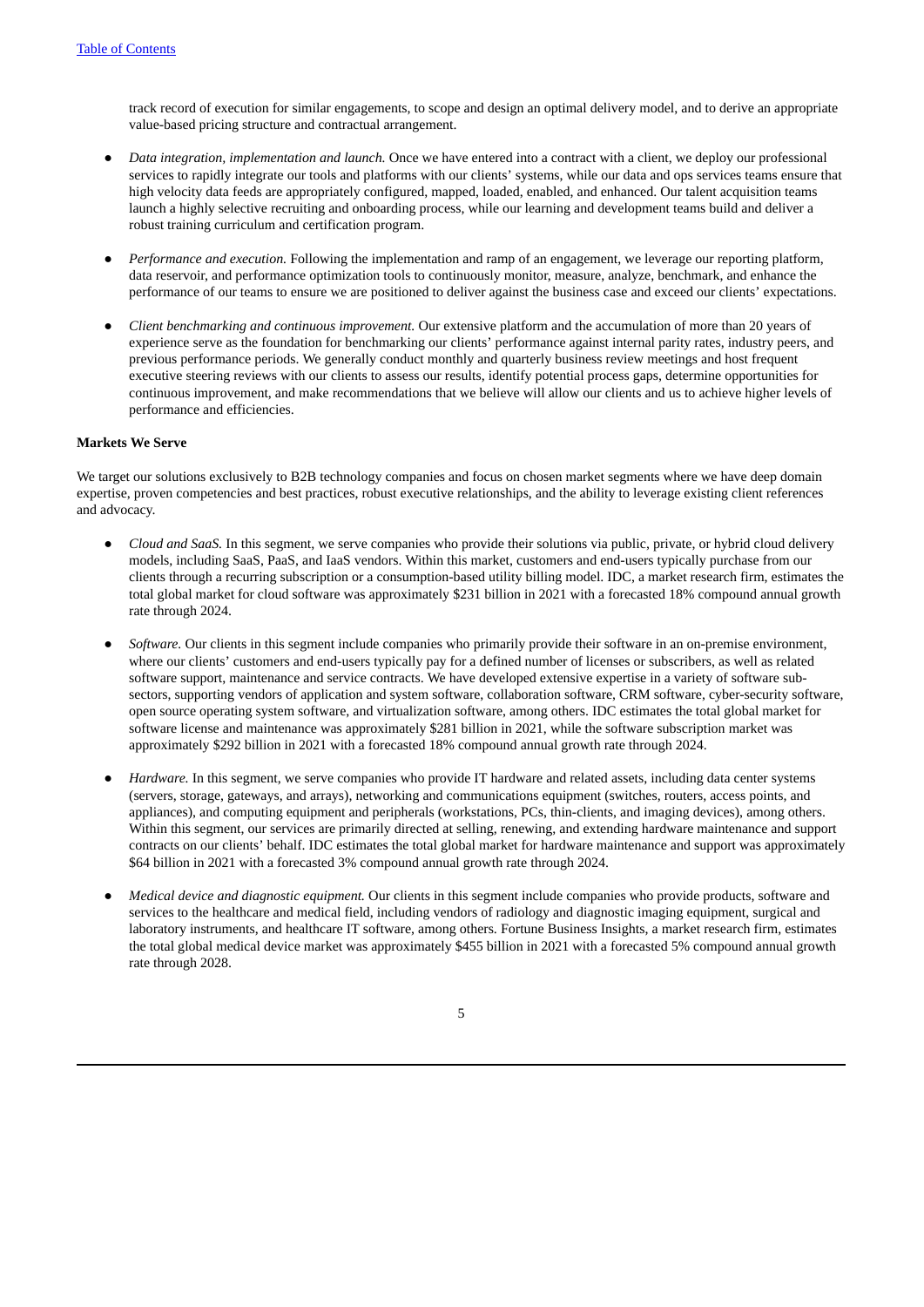● *Industrial IoT.* In this segment, we serve companies who provide hardware, sensors, software and related services to monitor and automate smart and connected devices for manufacturing environments, process control applications, and energy and utility customers, among others. Grand View Research, a market research firm, estimates the total global market for industrial IoT applications was approximately \$264 billion in 2021 with a forecasted 23% compound annual growth rate through 2028.

#### **Our Clients**

We seek to build long-term, durable relationships with leading companies and high-growth innovators within each of our target markets, where our strategy, solutions, and capabilities provide a compelling client value proposition and opportunity for us to drive enduring client success and trusted business outcomes. We typically enter into contracts with our clients with average terms ranging from one to three years. Our client contracts are generally comprised of a master services agreement, which is a framework agreement that defines broad governing terms, supplemented by one or multiple order forms or statements of work that outline detailed terms, conditions, pricing, description of services and definition of scope. While most of our contracts may be terminated for convenience with relatively short notice, often subject to the payment of an early termination fee by the client, our top 10 client relationships range in duration from 5 to 15 years, with an average tenure of approximately 11 years.

During the year ended December 31, 2021, our top ten clients each generated more than \$4.0 million in revenue and represented a combined 82% of our total net revenue, and four clients each represented over 10% of our revenue during this period. A relatively small number of clients may continue to account for a significant portion of our revenue for the foreseeable future. The loss of revenue from any of our significant clients for any reason may cause a significant decrease in our revenue.

#### **Competition and Our Competitive Strengths**

The market for our BPaaS services and CJX® solution suite is dynamic and evolving. Historically, B2B companies have managed their customer acquisition, engagement, expansion, and retention efforts internally and have relied upon a variety of third-party technologies and tools - including enterprise resource planning software, customer relationship management software, customer success management software, business intelligence software, channel management software, customer experience management software, and sales enablement software - from vendors such as Adobe, Gainsight, Gong, Medallia, Oracle, SAP, salesforce.com, and Totango, to enable their in-house teams and workflows. Some companies have made further investments in this area using firms such as Bain & Company, Deloitte Digital and McKinsey & Company for customer experience design and digital transformation consulting services for their go-tomarket organizations. These internally developed solutions represent the primary alternative to our integrated approach of combining people, processes and technology to provide a purpose-built, end-to-end optimized solution.

We believe we are the only company of scale exclusively focused on serving the unique requirements of B2B technology companies with a solution suite that addresses the entirety of the customer journey experience continuum. Within the broader BPaaS market, at times we may compete with larger, more diversified and less-focused companies such as Accenture, Cognizant, Concentrix, Genpact, TTEC, and Webhelp, as well as smaller companies offering more narrow point solutions.

We believe our principal competitive strengths and differentiators include our:

- 20+ year track record of innovation and market leadership;
- B2B technology industry domain expertise;
- ability to drive client success and value;
- scope and completeness of our solution;
- robust global delivery footprint and infrastructure;
- extensive geographic and language coverage model;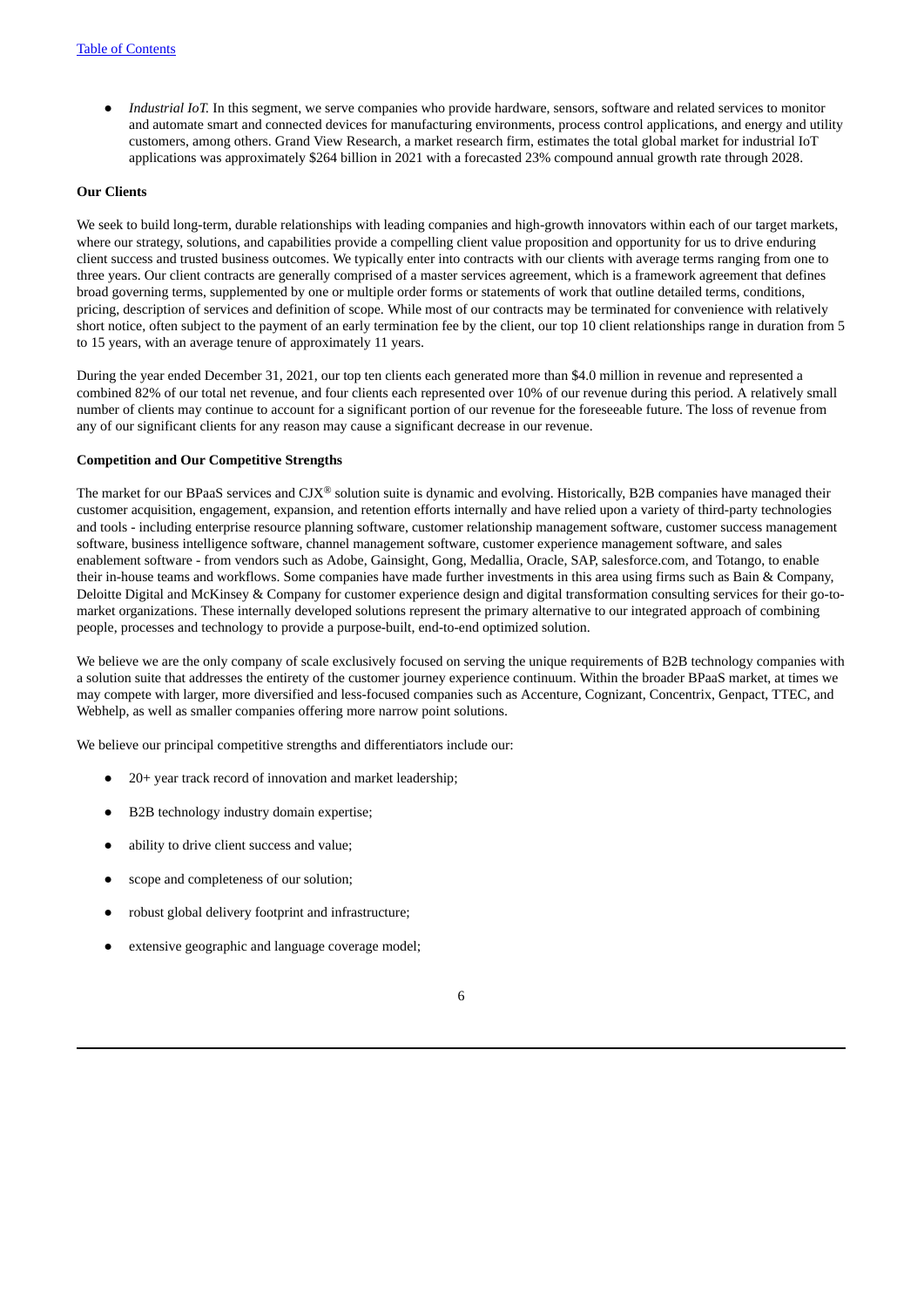- outcomes-based, pay-for-performance pricing;
- data-driven insights, best practices and benchmarks;
- speed and agility;
- experience and quality of our leadership team;
- reputation and referenceable client base; and
- size and financial stability of our operations.

Although we currently have few direct competitors that offer integrated solutions at our scale, we expect competition and competitive pressure, from both new and existing competitors, to increase in the future.

#### **Human Capital**

We believe our people are our greatest asset and central to the success of ServiceSource and our clients. Through our core values of trust, caring, collaboration, and dedication, we direct our efforts and invest extensive resources to ensure we attract, hire, develop, incentivize, promote, and retain a world-class workforce. We are committed to building a culture that inspires success for our people and fostering a workplace environment that promotes trust, diversity, and inclusion while providing multiple avenues for continuous personal and professional development.

As of December 31, 2021, we had approximately 2,900 employees worldwide, of which nearly all were full-time, with 71% located outside of the U.S. Our employees are not covered by collective bargaining agreements. We believe we have good relations with our employees, as demonstrated by our average employee tenure of 3.5 years and an employee net promoter score that improved by approximately 11 points in 2021.

In 2021, we brought greater focus and Board governance to our Human Capital strategies by expanding the Compensation Committee's responsibilities to include periodically reviewing and reporting to the Board, as appropriate, on (i) the Company's talent management strategies, such as the Company's recruitment, development, promotion, and retention programs, (ii) diversity and inclusion within the Company, and (iii) employee engagement and Company culture. In order to more accurately reflect the committee's expanded responsibilities, we renamed our Compensation Committee the Compensation and Human Resources Committee.

*Employee health and well-being*. We believe a loyal and productive workforce requires a holistic approach to caring for the whole self. We provide a variety of programs and benefits to support the physical, mental, emotional, and spiritual health and well-being of our employees.

We are committed to the health and safety of our employees. To keep our employees safe during the COVID-19 pandemic, we created a dedicated crisis team to proactively implement business continuity plans and quickly transitioned to a 100% work-from-home model. As a result of this successful work-from-home implementation, we have shifted to a virtual-first operating model whereby our employees will continue to primarily work from their home offices and our facilities will be used for collaboration, innovation, and connection. Additionally, this model includes virtual sourcing, hiring, and onboarding for new employees as well as a process for driving performance and culture in a virtual environment.

*Inclusion and diversity*. We believe high-performing organizations are defined by policies and practices that encourage and celebrate an inclusive and diverse workforce. We have adopted metrics that measure the racial, ethnic, and gender diversity of our organization and practices to ensure our organization is representative of the communities we serve. We are committed to equal pay for equal work, and continually monitor and analyze our compensation programs for equality.

We have further advanced our gender equality initiative with women representing nearly half of our total employee base and more than one-third of our leadership ranks.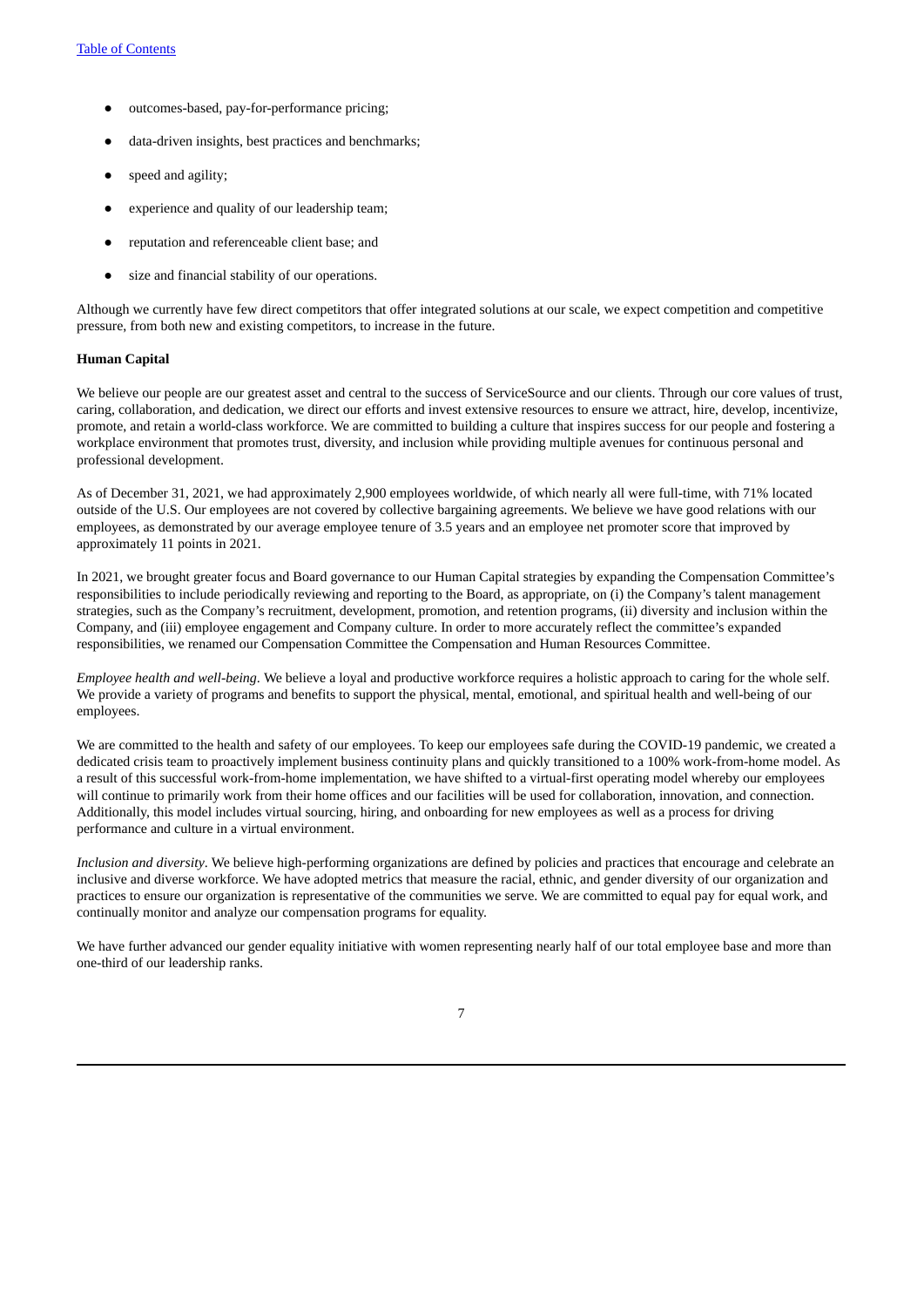*Benefits.* We offer a complete set of benefits for our employees, including competitive base salaries, annual cash bonuses and an equity incentive program, as well as comprehensive health benefits, retirement plans, and a generous time off policy. For our U.S.-based employees, we offer 12 weeks of paid parental leave, providing important support for our employees as they strive to care for, bond with and welcome new family members and integrate family life with work life. In addition, every employee receives a day of birthday time off, to enable that employee to celebrate on a day during the month of their birth.

*Community engagement and involvement*. We are active and involved members in the communities in which our employees live and work, and we promote a culture of volunteering and giving back. Every employee globally receives eight hours of paid volunteer time off annually, which encourages our employees to serve the communities in which we live and work. Through our paid volunteer time off program, our employees collectively volunteered more than 5,000 hours supporting a variety of charitable causes and organizations in their communities during 2021.

*Training, development, and performance*. In July 2020, we launched CJX® University, a world-class learning and development platform designed to help employees grow and develop in their careers. Since launch, our employees have logged more than 17,000 training hours. Additionally, we hold bi-annual unrated performance reviews, designed to encourage employees to have conversations with their managers relating to their areas of strength and growth opportunities and allowing for a plan for future career progression and development.

#### **Our Intellectual Property**

We believe our ability to innovate is a key driver of value for our clients and our business. The solutions we provide to our clients often include a variety of proprietary tools, technologies, processes, methodologies, and expertise which comprise our intellectual property. In addition, our intellectual property includes patents, trademarks, and copyrights, as well as various trade secrets, which we believe provide us with a competitive advantage in the marketplace. We protect our intellectual property by leveraging U.S. and foreign patent, trademark, copyright, and trade secret laws, in addition to entering into non-competition, confidentiality, non-disclosure, and related intellectual property protection agreements with our clients, employees, contractors and suppliers.

#### **Partnerships and Alliances**

We enter into partnerships and alliances with companies that can enhance our solutions, differentiate our capabilities, advance our technologies and tools, and complement our sales and marketing activities. These relationships include strategic go-to-market alliances, joint-selling agreements, "white-labeled" technology integrations and business transformation and consulting partners.

#### **Additional Information**

<span id="page-10-0"></span>Our predecessor company was founded in 1999 and we were formed as a Delaware limited liability company in 2002 and converted to a Delaware corporation in 2011. Additional information about us is available on our website at http://www.servicesource.com. The information on our website is not incorporated into this annual report by reference and is not a part of this Form 10-K. We make available free of charge on our website our annual reports on Form 10-K, quarterly reports on Form 10-Q and current reports on Form 8- K and any amendments to those reports filed or furnished pursuant to Section 13(a) or 15(d) of the Securities Exchange Act of 1934, as amended, as soon as reasonably practicable after those reports are electronically filed with, or furnished to, the SEC. In addition, the SEC maintains a website that contains reports, proxy and information statements, and other information regarding issuers that file electronically with the SEC at http://www.sec.gov. From time to time, we may use our website as a channel of distribution of material information about our company. Financial and other important information regarding our business is routinely posted on and accessible at http://ir.servicesource.com.

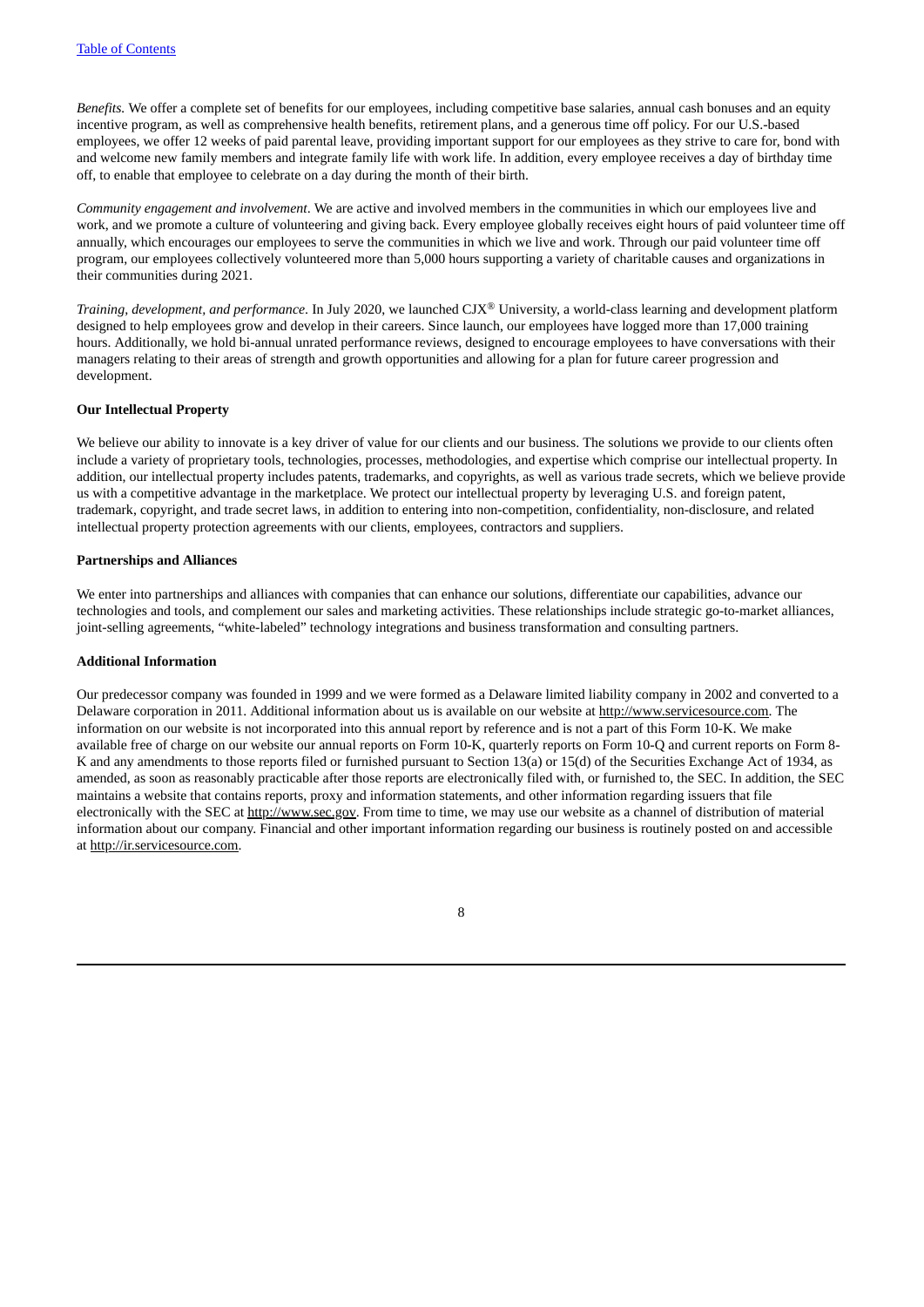# <span id="page-11-0"></span>**ITEM 1A. RISK FACTORS**

Investing in our common stock involves risk. Our operations and financial results are subject to various risks and uncertainties, including those described below, that could adversely affect our business, financial condition, results of operations, cash flows and the trading price of our common stock. You should carefully consider the risks described below and the other information in this Annual *Report on Form 10-K.*

#### **Risks Related to Our Business and Industry**

## Our business and growth depend substantially on clients renewing their agreements with us and expanding their use of our solution for additional available markets. Any decline in our client renewals, termination of ongoing engagements or failure to expand their *relationships with us could harm our future operating results.*

In order for us to improve our operating results and grow, it is important that our clients renew their agreements with us when the initial contract term expires and that we expand our client relationships to add new market opportunities and the related revenue management opportunity. Our clients may elect not to renew their contracts with us after the expiration of their initial term, which typically vary between one and two years, or may elect to otherwise terminate our services, and we cannot assure you that our clients will renew service contracts with us at the same or higher level of service, if at all, or provide us with the opportunity to manage additional revenue management opportunities. Although our renewal rates have been historically higher than those achieved by our clients prior to their use of our solution, some clients have still elected not to renew their agreements with us. Our clients' renewal rates may decline or fluctuate as a result of a number of factors, many of which are beyond our control, including their satisfaction or dissatisfaction with our solution and results, our pricing, mergers and acquisitions affecting our clients or their end customers, the effects of economic conditions or reductions in our clients' or their end customers' spending levels. If our clients do not renew their agreements with us, renew on less favorable terms, terminate their services with us or fail to contract with us for additional services, our revenue may decline and our operating results may be adversely affected.

#### Our revenue will decline if there is a decrease in the overall demand for our clients' products and services.

A majority of our revenue is based on a pay-for-performance model, which means that we are paid a commission based on the service contracts we sell on behalf of our clients. If a client's products or services fail to appeal to its end customers, our revenue will decline for our work with that client. In addition, if end customer demand decreases for other reasons, such as negative news regarding our clients or their products, unfavorable economic conditions, shifts in strategy by our clients away from promoting the service contracts we sell in favor of selling their other products or services to their end customers, or if end customers experience financial constraints and terminate or fail to renew the service contracts we sell, we may experience a decrease in our revenue as the demand for our clients' service contracts declines. Similarly, if our clients come under economic pressure, they may be more likely to terminate their contracts with us or seek to restructure those contracts.

#### The ongoing COVID-19 pandemic may have a material adverse effect on our business, financial position, results of operations *and/or cash flows.*

COVID-19 has had, and continues to have, a significant impact around the world, prompting governments and businesses to take unprecedented measures in response. Such measures have included restrictions on travel and business operations, temporary closures of businesses, and quarantine and shelter-in-place orders. The COVID-19 pandemic has at times significantly curtailed global economic activity and caused significant volatility and disruption in global financial markets.

The Company continues to monitor the situation and take appropriate actions in accordance with the recommendations and requirements of relevant authorities. The extent to which the COVID-19 pandemic may impact the Company's operational and financial performance remains uncertain and will depend on many factors outside the Company's control, including the timing, extent, trajectory and duration of the pandemic, the emergence of new variants, the development, availability, distribution and effectiveness of vaccines and treatments, the imposition of protective public safety measures, and the impact of the pandemic on the global economy.

To the extent the COVID-19 pandemic adversely affects the Company's business, results of operations, financial condition and stock price, it may also have the effect of heightening many of the other risks described in this Part I, Item 1A of this Form 10-K.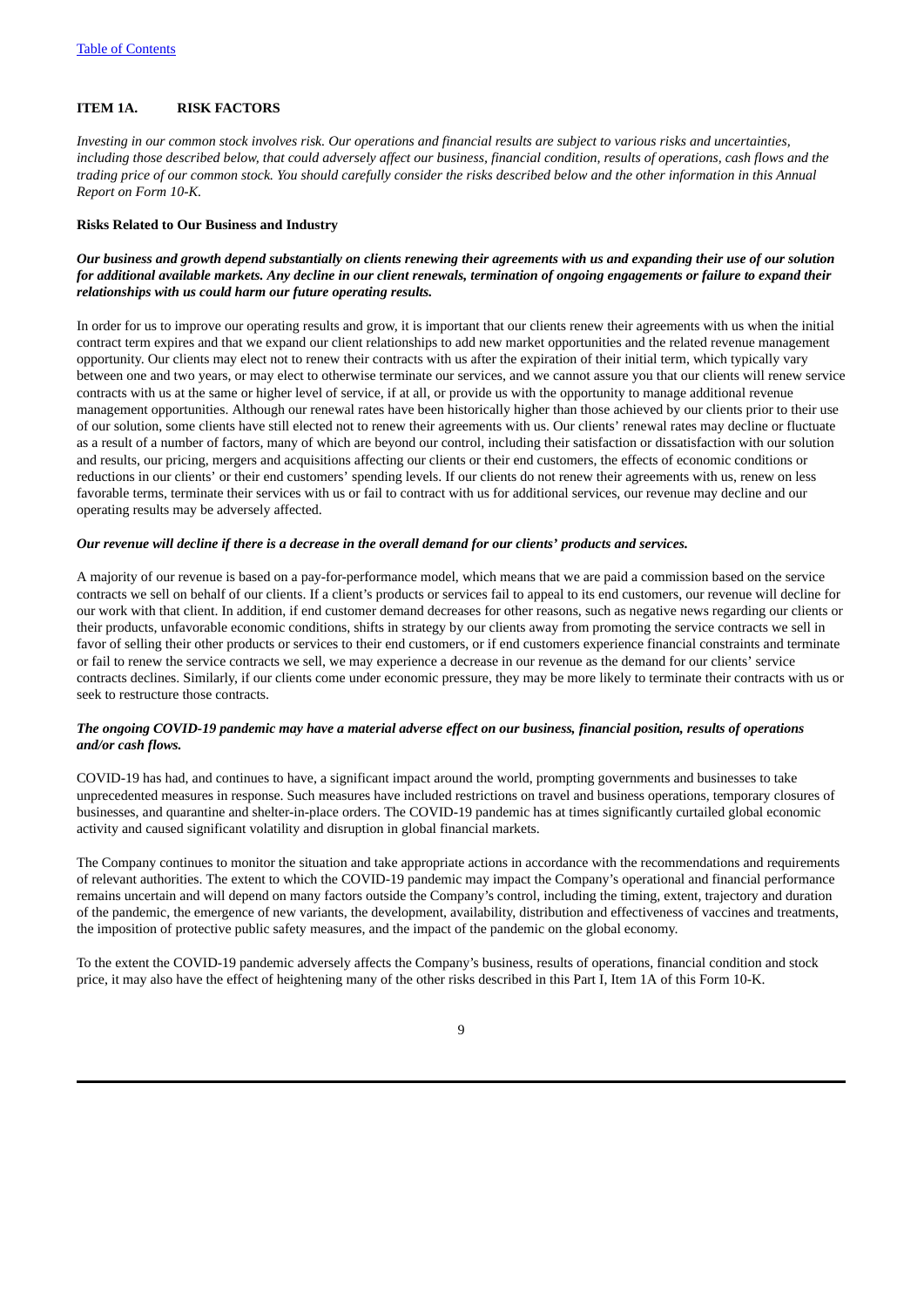# If our performance falls short of our estimates, our client relationships will be at risk, our revenue will suffer and our ability to grow *could be harmed.*

A majority of our business depends on driving new or renewal revenue for our clients, and we then receive a commission on the new or renewal revenue that we generate on our clients' behalf. In some cases, our commission rates vary depending on our performance —for example, if we overperform compared to our estimates then we may receive a higher commission. In addition, our clients rely on us to accurately forecast our performance, especially because we drive revenue on their behalf. These forecasts are based upon the data our clients provide to us, and are subject to significant business, economic and competitive uncertainties and are based on assumptions and estimates that may not prove to be accurate. In addition, these forecasted expectations are based upon historical trends and data that may not be true in subsequent periods. If our performance for a particular client is lower than anticipated, then our revenue for that client will also be lower than projected. If our performance falls short of expectations across a broad range of clients, or if our performance falls below expectations for a particularly large client, then the impact on our revenue and our overall business will be significant. In the event our performance is lower than expected for a given client, our margins will suffer because we will have already incurred a certain level of costs in both personnel and infrastructure to support the engagement. This risk is compounded by the fact that many of our client relationships can be terminated by the client if we fail to meet certain specified sales targets, including bookings rates, over a sustained period of time. If our performance falls to a level at which our revenue and client contracts are at risk, then our financial performance will decline and we may have difficulty attracting and retaining new clients.

## We depend on a limited number of clients for a significant portion of our revenue, and the loss of business from one or more of our *key clients could adversely affect our results of operations.*

Our top ten clients accounted for 82% of our revenue for the year ended December 31, 2021, and four clients each represented over 10% of our revenue during this period. A relatively small number of clients may continue to account for a significant portion of our revenue for the foreseeable future. The loss of revenue from any of our significant clients for any reason, including the failure to renew our contracts, termination of some or all of our services, a change of relationship with any of our key clients, or the acquisition of one of our significant clients, may cause a significant decrease in our revenue.

# If we cannot efficiently implement our offering for clients, we may be delayed in generating revenue, fail to generate revenue and/or *incur significant costs.*

In general, our client engagements are complex and we must undertake lengthy and significant work to implement our offerings. We generally incur sales and marketing expenses related to the commissions owed to our sales representatives and make upfront investments in technology and personnel to support the engagements one to three months before we begin selling end customer contracts on behalf of our clients. Each client's situation may be different, and unanticipated difficulties and delays may arise as a result of our failure, or that of our client, to meet implementation responsibilities. If the client implementation process is not executed successfully or if execution is delayed, we could incur significant costs without generating revenue, and our relationships with some of our clients and operating results may be adversely impacted.

# Because competition for our target employees is intense, we may be unable to attract and retain the highly skilled employees we need *to support our planned growth.*

To continue to execute on our growth plan, we must attract and retain highly qualified employees in the international markets in which we have operations. Competition for these personnel is intense, especially for highly educated, qualified sales representatives with multiple language skills. We have from time to time in the past experienced, and we expect to continue to experience in the future, difficulty in hiring and retaining highly skilled key employees with appropriate qualifications. Our shift to a virtual-first operating model may increase the difficulty in hiring and retaining these highly skilled key employees. If we are unable to hire and retain these highly skilled workers, our company's culture could be negatively influenced and potentially lead to increased employee attrition and loss of key personnel. In addition, hiring and retaining highly skilled key employees could become more difficult in the future if COVID-19 vaccine mandates become required. We may incur significant costs to attract and retain highly skilled key employees, and we may lose new employees to our competitors or other companies before we realize the benefit of our investment in recruiting and training them. If we fail to attract new highly skilled key employees, or fail to retain and motivate our most successful employees, our business and future growth prospects could be harmed.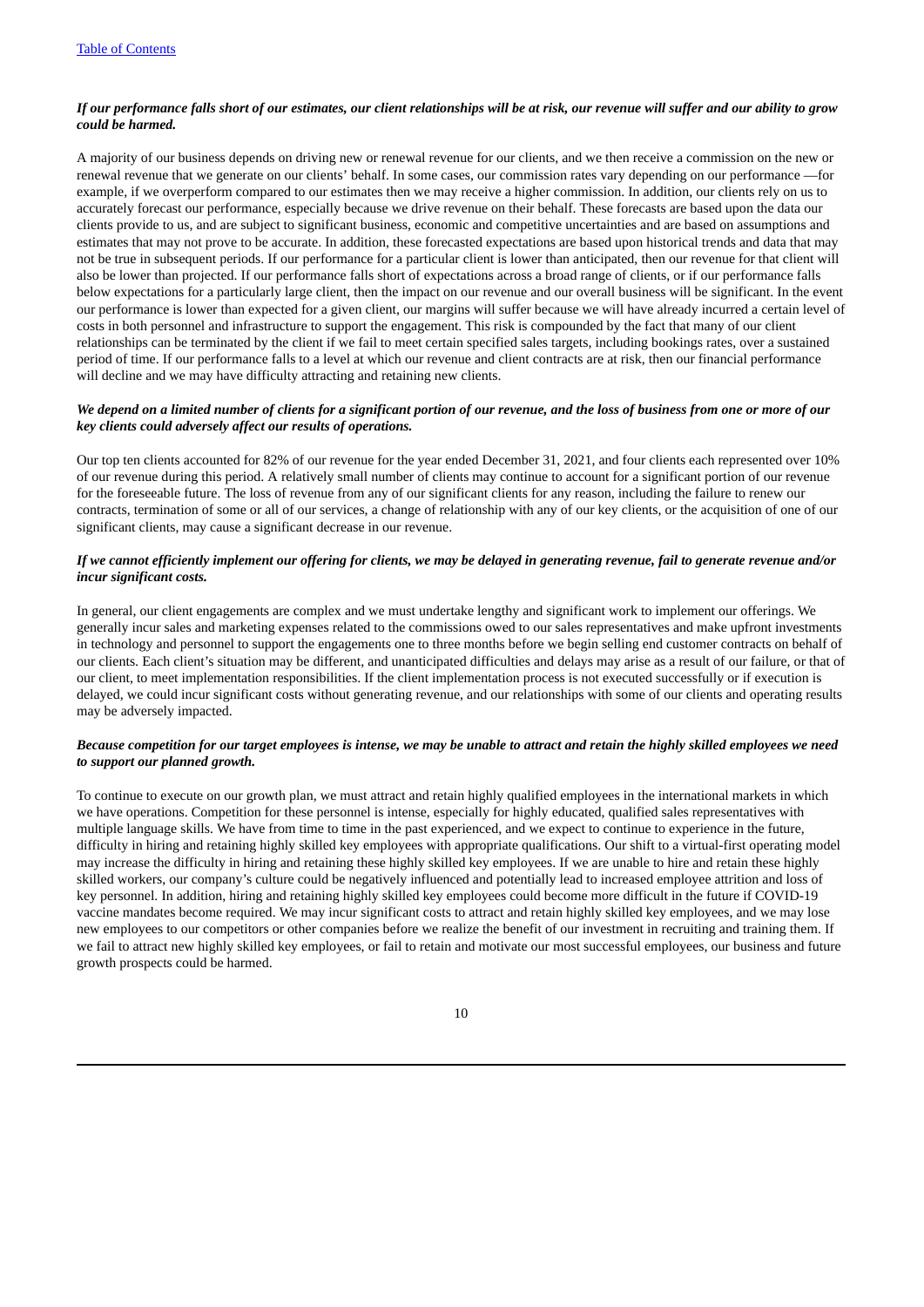# If our security measures are breached or fail, resulting in unauthorized access to client data, our solution may be perceived as insecure, the attractiveness of our solution to current or potential clients may be reduced and we may incur significant liabilities.

Our solution involves the storage and transmission of the proprietary information and protected data that we receive from our clients. We rely on proprietary and commercially available systems, software, tools and monitoring, as well as other processes, to provide security for processing, transmission and storage of such information. Despite the implementation of these security measures, our systems may still be vulnerable. If our, or our clients', security measures are breached or fail as a result of third-party action, employee negligence, error, malfeasance or otherwise, unauthorized access to client or end customer data may occur. Techniques used to obtain unauthorized access or to sabotage systems change frequently and generally are not recognized until launched against a target, and we may be unable to anticipate these techniques or implement adequate protective measures. Our security measures may not be effective in preventing these types of activities, and the security measures of our third-party data centers and service providers may not be adequate. In addition, these risks may be increased as a result of our virtual-first operating model and our third-party data centers and service providers working remotely, including as a result of the COVID-19 pandemic.

Our client contracts generally provide that we will indemnify our clients for data privacy breaches caused by our acts or omissions and the acts and omissions of our service providers. If a data privacy breach occurs, we could face contractual damages, damages and fees arising from our indemnification obligations, penalties for violation of applicable laws or regulations, possible lawsuits by affected individuals and significant remediation costs and efforts to prevent future occurrences. Insurance may not be able to cover these costs in full, in particular if the damages are large. In addition, whether there is an actual or a perceived breach of our security, the market perception of the effectiveness of our security measures could be harmed significantly and we could lose current or potential clients.

# We may be liable to our clients or third parties if we make errors in providing our solution or fail to properly safeguard our clients' *confidential information.*

The solution we offer is complex, and we may make errors from time to time. These may include human errors made in the course of managing the sales process for our clients as we interact with their end customers, or errors arising from our technology solution as it interacts with our clients' systems and the disparate data contained on such systems. For example, our employees enter codes to classify their interactions with our clients' end customers, and incorrect code entry could result in our clients' end customer not receiving the service or solution they requested, which in turn could lead to customer dissatisfaction or termination causing our client relationships to suffer and our revenue and our clients' revenue to decline. The costs incurred in correcting any material errors may be substantial. Any claims based on errors could subject us to exposure for damages, significant legal defense costs, adverse publicity and reputational harm, regardless of the merits or eventual outcome of such claims.

## *We conduct operations in a number of countries and are subject to risks of international operations.*

Outside of the U.S., we conduct operations in Bulgaria, Ireland, Japan, Malaysia, the Philippines, Singapore and the United Kingdom. In 2021, approximately 45% of our revenue was related to operations located outside of the U.S. In addition, 71% of our employees are located in offices outside of the U.S. Our employees and clients in a particular country or region in the world may be impacted as a result of a variety of factors, including: geopolitical events, such as war, the threat of war, or terrorist activity; natural disasters (such as drought, flooding, wildfires, increased storm severity, and sea level rise), which may become more common as a result of climate change; power shortages or outages, major public health issues, including pandemics (such as the COVID-19 pandemic); and significant local, national or global events capturing the attention of a large part of the population. If any of these, or any other factors, disrupt a country or region where we have a significant workforce our business could be materially adversely affected.

We expect to continue our international growth, with international revenue accounting for an increased portion of total revenue in the future. Our international operations involve risks that differ from or are in addition to those faced by our U.S. operations. These risks include different employment laws and rules and related social and cultural factors; different regulatory and compliance requirements, including in the areas of privacy and data protection, anti-bribery and anti-corruption, trade sanctions, marketing and sales and other barriers to conducting business; cultural and language differences; diverse or less stable political, operating and economic environments and market fluctuations; and civil disturbances or other catastrophic events that affect business activity (including the ongoing COVID-19 pandemic). If we are not able to efficiently adapt to or effectively manage our business in markets outside of the U.S., our business prospects and operating results could be materially and adversely affected. Although we have business continuity plans in place for our operations, an extended period of civil unrest that halts or significantly impedes operations could have a material adverse effect on our business.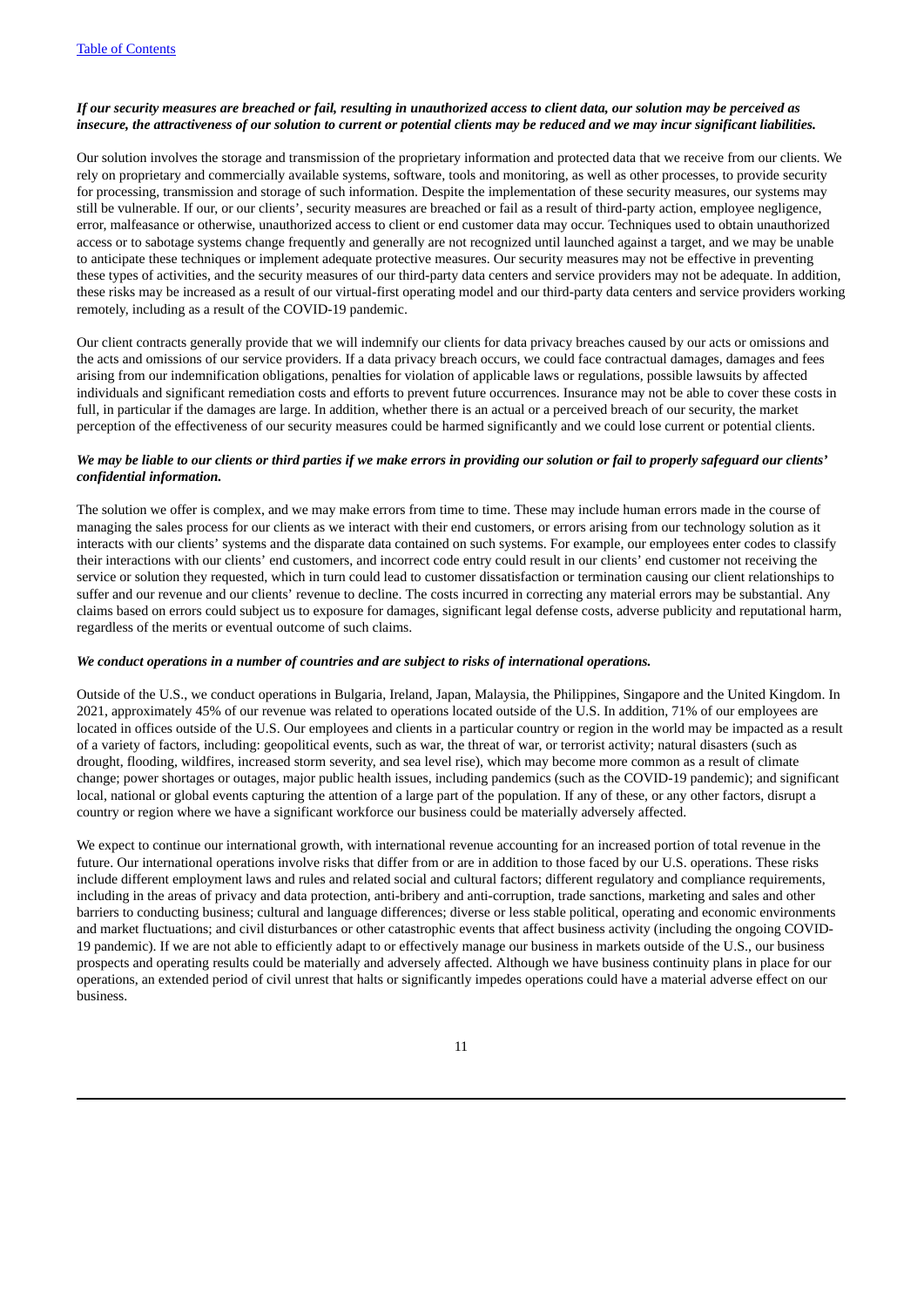## Laws or public perception may eliminate or restrict our ability to use revenue delivery centers not located in the U.S., which could *have a material adverse impact on our business and results of operations.*

The issue of companies outsourcing services to organizations operating in other countries is a politically sensitive topic and has been under heightened scrutiny in many countries, including the U.S. We provide our BPaaS solutions in several non-U.S. locations, including the Philippines and Malaysia, and our growth strategy includes increasing reliance on these "offshore" revenue delivery centers. Many organizations and public figures in the U.S. have publicly expressed concern about a perceived association between offshore outsourcing providers and the loss of jobs in the U.S., and the topic of offshore outsourcing has recently received a great deal of negative attention from the U.S. executive branch. Because of negative public perception about offshore outsourcing, measures aimed at limiting or restricting offshore outsourcing by U.S. companies are periodically considered in the U.S. Congress. Current or prospective clients may elect to perform such services themselves or may be discouraged from transferring these services from onshore to offshore providers to avoid negative perceptions that may be associated with using an offshore provider. Any slowdown or reversal of existing industry trends towards offshore outsourcing, including due to the enactment of any legislation restricting offshore outsourcing by U.S. companies, would harm our ability to provide certain of our services to our clients at a competitive and cost-effective price point and would have a material adverse effect on our business and results of operations.

# Changes in the legal and regulatory environment that affect our operations, including laws and regulations relating to the handling of personal data, data security and cross-border data flows, may impede the adoption of our services, disrupt our business or result in *increased costs, legal claims, or fines against us.*

We are subject to a wide variety of laws and regulations in the U.S. and the other jurisdictions in which we operate, and changes in the level of government regulation of our business have the potential to materially alter our business practices with resultant increases in costs and decreases in profitability. Depending on the jurisdiction, those changes may come about through new legislation, the issuance of new regulations or changes in the interpretation of existing laws and regulations by a court, regulatory body or governmental official. Sometimes those changes have both prospective and retroactive effect, which is particularly true when a change is made through reinterpretation of laws or regulations that have been in effect for some time.

Our international operations and global client base rely increasingly on the movement of data across national boundaries. Legal requirements relating to the collection, storage, handling and transfer of personal data continue to evolve, and additional regulation in those areas, some of it potentially difficult and costly for us to accommodate, is frequently proposed and occasionally adopted. Laws in many countries and jurisdictions, particularly in the European Union, United Kingdom, and Canada, govern the requirements related to how we store, transfer or otherwise process the private data provided to us by our clients. For example, in the European Union, the GDPR imposes substantial requirements regarding the handling of personal data. The GDPR, as well as other data privacy, cyber security and data localization laws and regulations, has changed in recent years and is likely to continue to evolve in the future. Although we have implemented measures designed to comply with the laws and regulations applicable to our business, our ongoing efforts to comply with the GDPR and other changes in laws and regulations (such as the California Consumer Privacy Act that became effective in January 2020) may entail substantial expenses and divert resources from other initiatives. These changes have in the past increased, and may continue to increase, our cost of providing our services, could limit us from offering solutions in certain jurisdictions, could adversely affect our sales cycles, and could impact our new technology innovation. In addition, the centralized nature of our information systems at the data and operations centers that we use requires the routine flow of data relating to our clients and their respective end customers across national borders, both with respect to the jurisdictions within which we have operations and the jurisdictions in which we provide services to our clients. If this flow of data becomes subject to new or different restrictions, our ability to serve our clients and their respective end customers could be seriously impaired for an extended period of time.

We also have entered into various model contracts and related contractual provisions to enable these data flows. For any jurisdictions in which these measures are not recognized or otherwise not compliant with the laws of the countries in which we process data, or where more stringent data privacy laws are enacted irrespective of international treaty arrangements or other existing compliance mechanisms, we could face increased compliance expenses and face penalties for violating such laws or be excluded from those markets altogether, in which case our operations could be materially damaged.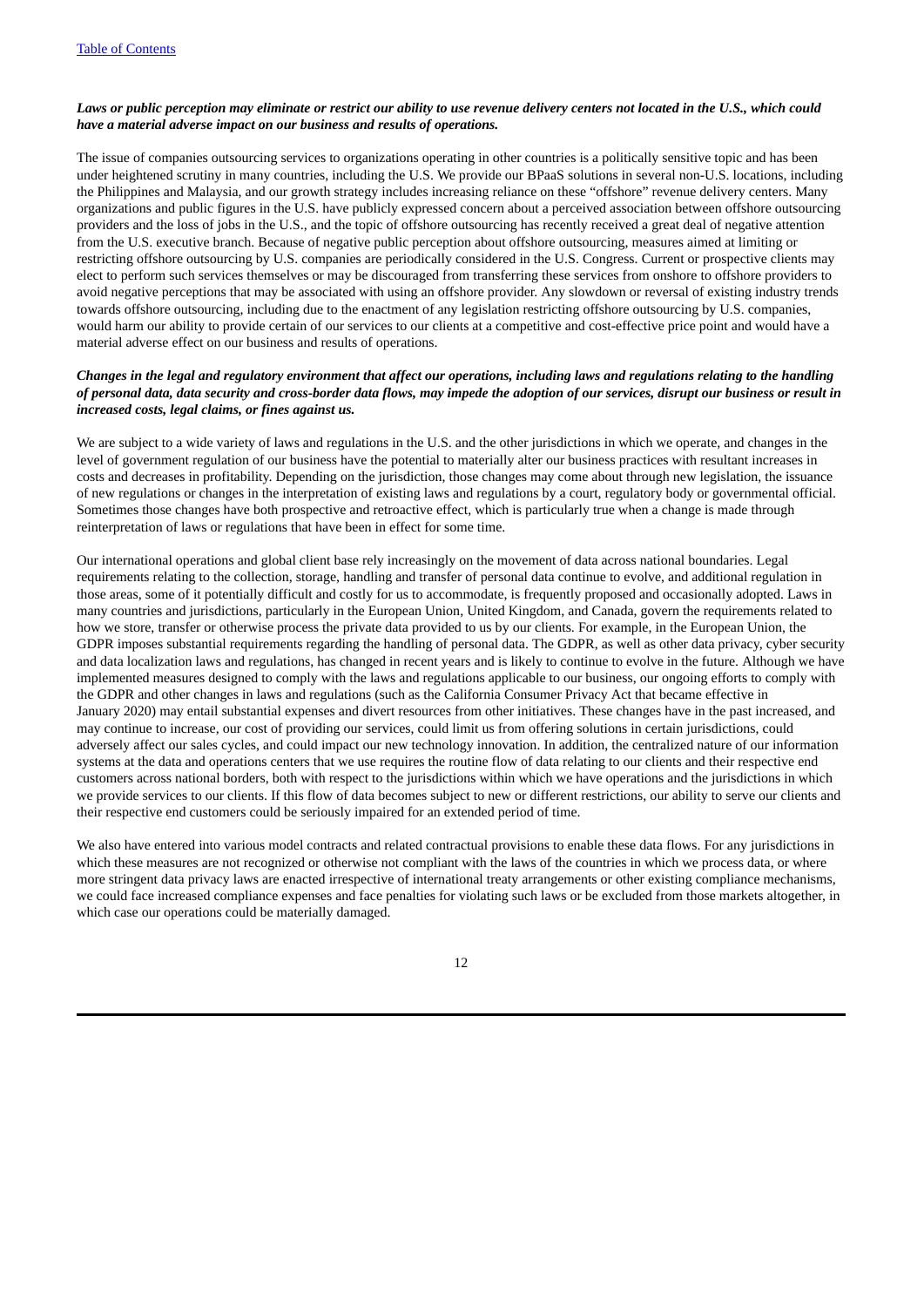# Consolidation in the technology sector could harm our business in the event that our clients are acquired and their contracts are *canceled.*

Consolidation among technology companies in our target market has been robust in recent years, and this trend poses a risk for us. Acquisitions of our clients could lead to cancellation of our contracts with those end customers by the acquiring companies and could reduce the number of our existing and potential clients. If mergers and acquisitions take place within our client base, some of the acquiring companies may terminate, renegotiate and/or elect not to renew our contracts with the companies they acquire, which would reduce our revenue. In addition, acquisitions in our client base may adversely impact our revenue even if the contract is not terminated. The sales we make on behalf of our clients are processed through our clients' billing and quoting platforms. If our clients are acquired or merge with another company and as a result, their billing platforms or the procedures for processing closed sales are changed or slowed down, we will be unable to close our sales and our closure rate will fall, and therefore our revenue and our ability to keep our clients, could suffer.

# We enter into long-term, commission-based contracts with our clients, and our failure to correctly price these contracts may *negatively affect our profitability.*

We enter into long-term contracts with our clients that are priced based on multiple factors determined in large part by the performance analysis we conduct for our clients. These factors include opportunity size, anticipated booking rates and expected commission rates at various levels of sales performance. Some of these factors require forward-looking assumptions that may prove incorrect. If our assumptions are inaccurate, or if we otherwise fail to correctly price our client contracts, particularly those with lengthy contract terms, then our revenue, profitability and overall business operations may suffer. Further, if we fail to anticipate any unexpected increase in our costs for employees, office space, technology, and other costs of providing services, as a result of inflation or otherwise, we could be exposed to risks associated with cost overruns related to our required performance under our contracts, which could have a negative effect on our margins and earnings.

# A substantial portion of our business consists of supporting our clients' channel partners in the sale of service contracts. If those *channel partners become unreceptive to our solution, our business could be harmed.*

Many of our clients, including some of our largest clients, sell service contracts through their channel partners and engage our solution to help those channel partners become more effective at selling service contract renewals. In this context, the ultimate buyers of the service contracts are end customers of those channel partners, who then receive the actual services from our clients. In the event our clients' channel partners become unreceptive to our involvement in the renewals process, those channel partners could discourage our current or future clients from engaging our solution to support channel sales. This risk is compounded by the fact that large channel partners may have relationships with more than one of our clients or prospects, in which case the negative reaction of one or more of those large channel partners could impact multiple client relationships. Accordingly, with respect to those clients and prospective clients who sell service contracts through channel partners, any significant resistance to our solution by their channel partners could harm our ability to attract or retain clients, which would damage our overall business operations.

# We face long sales cycles to secure new client contracts, making it difficult to predict the timing of specific new client relationships.

We face a variable selling cycle to secure new client agreements, typically spanning a number of months and requiring our effort to obtain and analyze our prospect's business through the service performance analysis, for which we are not paid. Moreover, even if we succeed in developing a relationship with a potential new client, the scope of the potential subscription or service revenue management engagement frequently changes over the course of the business discussions and, for a variety of reasons, our sales discussions may fail to result in new client acquisitions. Consequently, we have only a limited ability to predict the timing and size of specific new client relationships.

#### The length of time it takes our newly hired sales representatives and global account managers to become productive could adversely *impact our success rate, the execution of our overall business plan and our costs.*

It can take twelve months or longer before our internal sales representatives and global account managers are fully trained and productive in selling our solution to prospective clients. This long ramp period, which could be further increased by our shift to a virtual-first operating model, presents a number of operational challenges as the cost of recruiting, hiring and carrying new sales representatives and global account managers cannot be offset by the revenue such new sales representatives produce until after they

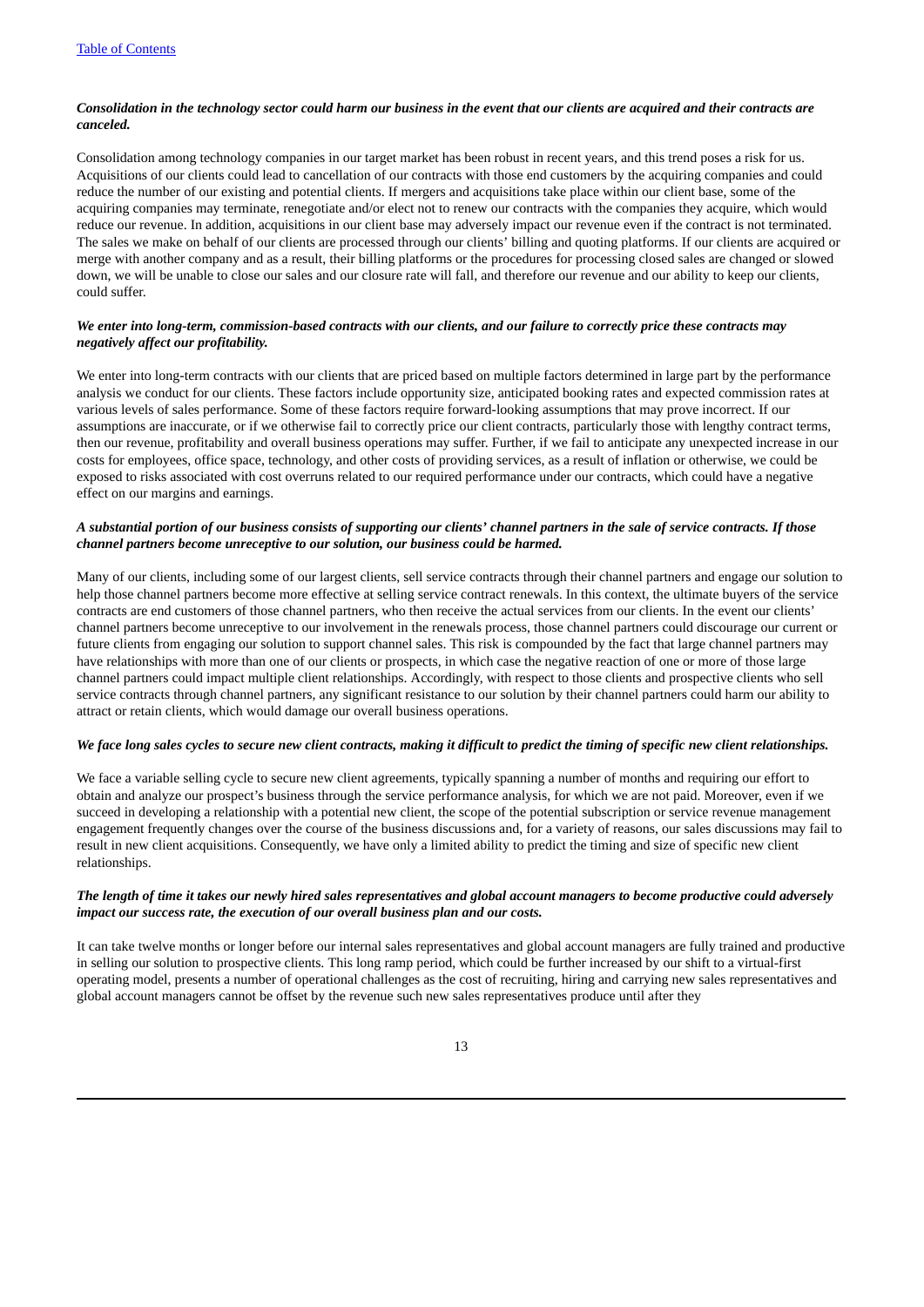complete their long ramp periods. Given the length of the ramp period, we often cannot determine if a sales representative or global account manager will succeed until he or she has been employed for a year or more. If we cannot reliably develop our sales representatives and global account managers to a productive level, or if we lose productive representatives and account managers in whom we have heavily invested, our future growth rates and revenue will suffer.

#### *Our revenue and earnings are affected by foreign currency exchange rate fluctuations.*

Our results of operations and cash flows are subject to fluctuations due to changes in foreign currency exchange rates, particularly changes in the Euro, British Pound, Singapore Dollar, Philippine Peso, Bulgarian Lev and Malaysian Ringgit. We currently do not undertake hedging activities to manage these currency fluctuations. Even if we were to implement hedging strategies to mitigate this risk, these strategies might not eliminate our exposure to foreign exchange rate fluctuations and would involve costs and risks of their own, such as ongoing management time and expense, external costs to implement the strategies and potential accounting implications. In addition, if the effective price of the contracts we sell to end customers were to increase as a result of fluctuations in the exchange rate of the relevant currencies, demand for such contracts could fall, which in turn would reduce our revenue.

#### *The exit of the United Kingdom from the European Union could adversely affect our business.*

In January 2020, the United Kingdom formally left the European Union, an action referred to as Brexit. Several political, legal, regulatory, and economic factors which are currently unknown will influence Brexit's impact on our business. We have a revenue delivery center in Liverpool, United Kingdom, and Brexit has, and could continue to, create uncertainty in our employee base relating to immigration and other cross-border matters. Brexit could lead to economic and legal uncertainty, including significant volatility in currency exchange rates, reduced customer demand for our services, and increasingly divergent laws and regulations as the United Kingdom determines which European Union laws to replace or replicate. In addition, Brexit could cause a shift or increase in data privacy regulations for data transfers between the United Kingdom and European Union. Any of these effects of Brexit, among others, could adversely affect our operations in the United Kingdom and our financial results.

## Claims by others that we infringe or violate their intellectual property could force us to incur significant costs and require us to *change the way we conduct our business.*

Our services or solutions could infringe the intellectual property rights of others, impacting our ability to deploy our services or solutions with our clients. From time to time, we receive letters from other parties alleging, or inquiring about, possible breaches of their intellectual property rights. These claims could require us to cease activities, incur expensive licensing costs, or engage in costly litigation, each of which could adversely affect our business and results of operations.

In addition, we may incorporate open source software into our technology solution. The terms of many open source licenses have not been interpreted by U.S. or foreign courts, and there is a risk that such licenses could be construed in a manner that imposes unanticipated conditions or restrictions on our commercialization of any of our solutions that may include open source software. As a result, we will be required to analyze and monitor our use of open source software closely. As a result of the use of open source software, we could be required to seek licenses from third parties in order to develop such future products, re-engineer our products, discontinue sales of our solutions or release our software code under the terms of an open source license to the public. Given the nature of open source software, there is also a risk that third parties may assert copyright and other intellectual property infringement claims against us based on any use of such open source software. These claims could result in significant expense to us, which could harm our business.

### Interruption of operations at our data centers and revenue delivery centers could have a materially adverse effect on our business.

If we experience a temporary or permanent interruption in our operations at one or more of our data or revenue delivery centers, through natural disaster (such as drought, flooding, wildfires, increased storm severity, and sea level rise), which may become more common as a result of climate change, pandemics or other public health emergencies (including the ongoing COVID-19 pandemic), casualty, operating malfunction, cyberattack, sabotage or other causes, we may be unable to provide the services we are contractually obligated to deliver. Failure to provide contracted services could result in contractual damages or clients' termination or renegotiation of their contracts. Although we maintain disaster recovery and business continuity plans and precautions designed to protect our company and our clients from events that could interrupt our delivery of services, there is no guarantee that such plans and precautions will be effective or that any interruption will not be prolonged. Any prolonged interruption in our ability to provide services to our

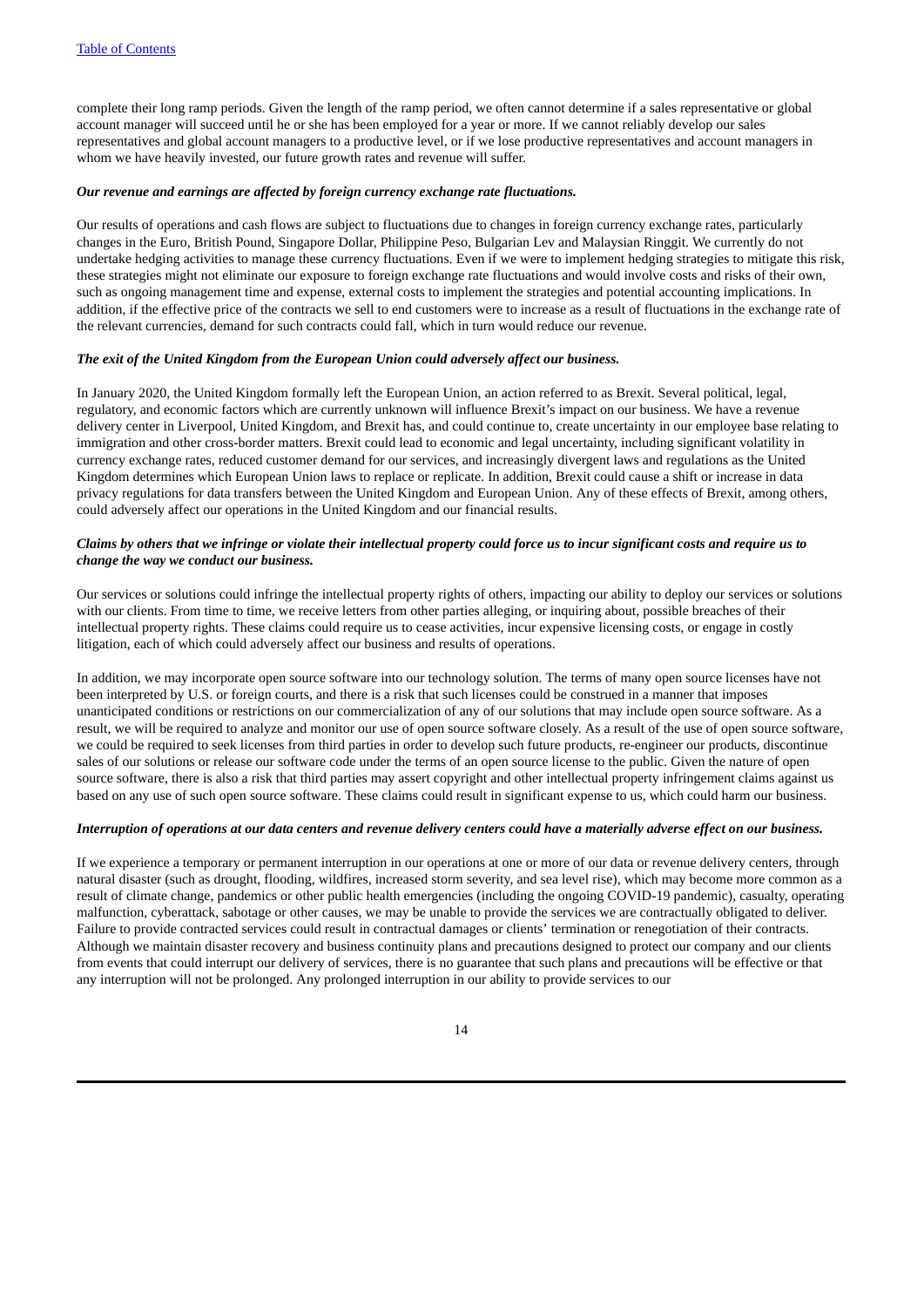clients for whom our plans and precautions fail to adequately protect us could have a material adverse effect on our business, results of operation and financial condition.

## We are dependent on the continued participation and level of service of our third-party platform provider. Any failure or disruption in *this service could materially and adversely affect our ability to manage our business effectively.*

We rely on salesforce.com to provide the platform supporting many of our technologies and AWS to support a significant portion of our data storage. If salesforce.com or AWS stops supporting our technologies or if they fail to provide a platform that consistently and adequately supports our solution, including as a result of errors or failures in their systems or events beyond their control, or refuse to provide their platforms on terms acceptable to us or at all and we are not able to find suitable alternatives, our business may be materially and adversely affected.

## *We may be subject to state, local and foreign taxes that could harm our business.*

We operate revenue delivery centers in multiple locations. Some of the jurisdictions in which we operate, such as Ireland, Malaysia, and the Philippines, give us the benefit of either relatively low tax rates, tax holidays or government grants, in each case, that are dependent on how we operate or how many jobs we create and employees we retain. We plan on utilizing such tax incentives in the future, as opportunities are made available to us. Any failure on our part to operate in conformity with applicable requirements to remain qualified for any such tax incentives or grants may result in an increase in our taxes. In addition, jurisdictions may choose to increase rates at any time due to economic or other factors. Any such rate increases may harm our results of operations.

We may lose sales or incur significant costs should various tax jurisdictions impose taxes on either a broader range of services or services that we have performed in the past. We may be subject to audits of the taxing authorities in the jurisdictions where we do business that would require us to incur costs in responding to such audits. Imposition of such taxes on our services could result in substantial unplanned costs, would effectively increase the cost of such services to our clients and may adversely affect our ability to retain existing clients or to gain new clients in the areas in which such taxes are imposed.

#### *We may incur material restructuring charges.*

We continually evaluate ways to reduce our operating expenses and adapt to changing industry and market conditions through new restructuring opportunities, including more effective utilization of our assets, workforce and operating facilities. We have recorded restructuring charges in the past and we may incur material restructuring charges in the future. The risk that we incur material restructuring charges may be heightened during economic downturns or with expanded global operations.

#### We have incurred indebtedness in connection with our business and may incur additional indebtedness in the future.

In July 2021, we entered into a \$35.0 million Revolver that allows us to borrow against our domestic receivables as defined in the 2021 Credit Agreement. As of February 23, 2022, we had \$10.0 million of borrowings under the Revolver through a six-month BSBY borrowing at an effective interest rate of 3.04% maturing in August 2022. An additional \$18.0 million was available for borrowing under the Revolver as of February 23, 2022. The BSBY borrowings may be extended upon maturity, converted into a base rate borrowing upon maturity or require an incremental payment if the Company's borrowing base decreases below the current amount outstanding during the term of the BSBY borrowing. We may incur additional indebtedness in connection with financing acquisitions, strategic transactions or for other purposes.

#### If we are unable to secure additional borrowing options in the future, it may have an adverse effect on our business.

The Revolver matures in July 2024, and we are subject to the risks normally associated with debt obligations, including the risk that we will be unable to refinance our indebtedness, or that the terms of such refinancing will not be as favorable as the terms of our indebtedness. If we are unable to generate sufficient cash flow or otherwise obtain funds necessary to make required payments or otherwise refinance any debt that we incur, our business could suffer.

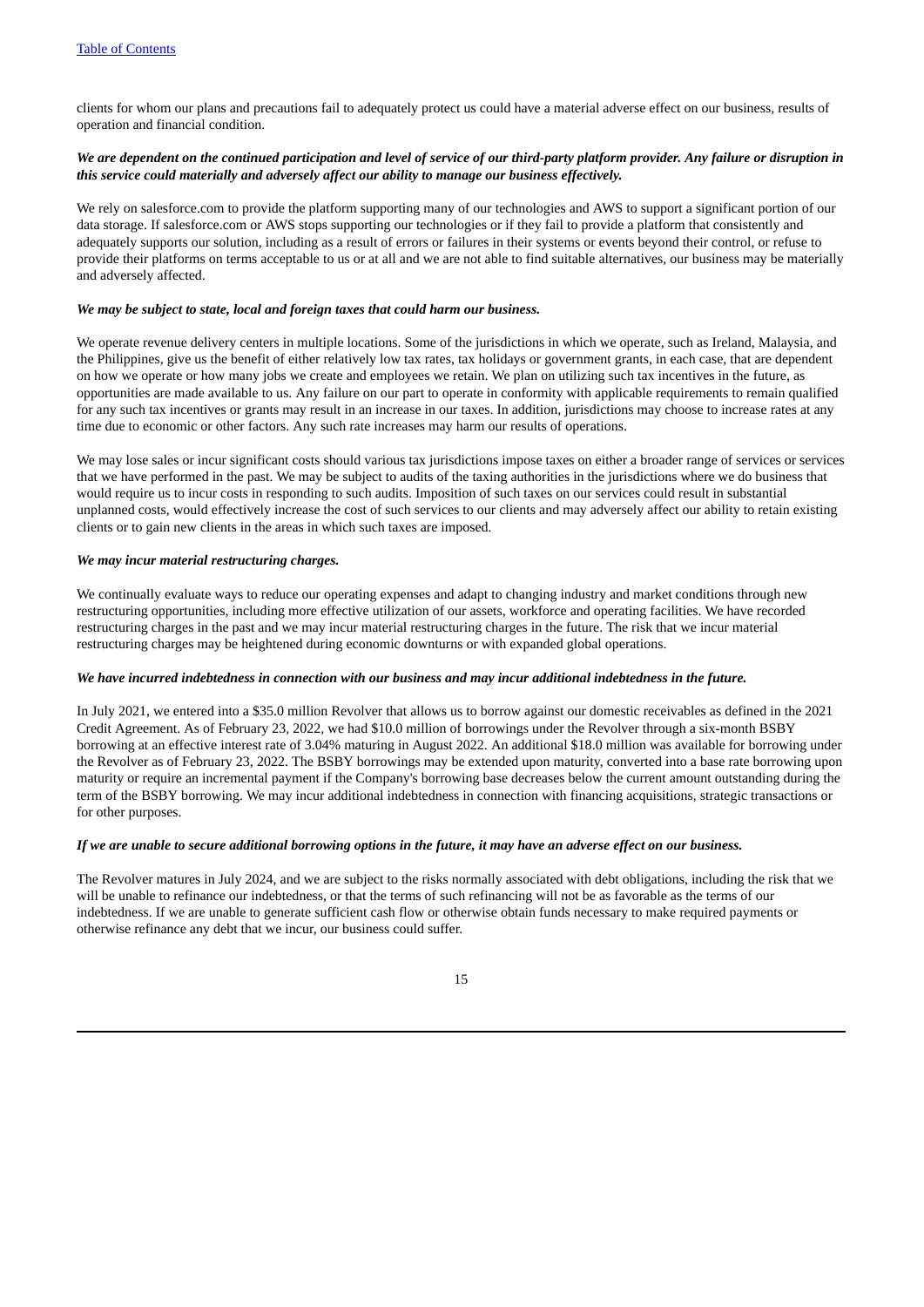# Covenants in our 2021 Credit Agreement currently impose, and future financing agreements may impose, significant operating and *financial restrictions.*

Our current 2021 Credit Agreement contains restrictions, and future financing agreements may contain additional restrictions, on our activities, including covenants that restrict our ability to incur additional debt, pay dividends on, redeem or repurchase stock, create liens, make specified types of investments, engage in transactions with our affiliates, merge or consolidate, and sell, assign, transfer, lease, convey or dispose of assets.

# *Our financial condition and results of operations could suffer if there is an impairment of goodwill.*

We are required to test goodwill annually or more frequently if certain circumstances change that would more-likely-than-not indicate the carrying value of the reporting unit may not be recoverable. As of December 31, 2021, our goodwill was \$6.3 million. When the carrying value of a reporting unit exceeds its fair value, an impairment loss equal to the difference is recorded. This would result in incremental expenses for that period, which would reduce any earnings or increase any loss for the period in which the impairment was determined to have occurred. Declines in our level of revenues or declines in our operating margins, or sustained declines in our stock price, increase the risk that goodwill may become impaired in future periods. Our goodwill impairment analysis is sensitive to changes in key assumptions used in our analysis, such as expected future cash flows and our stock price. If the assumptions used in our analysis are not realized, it is possible that an impairment charge may need to be recorded in the future. We cannot accurately predict the amount and timing of any impairment of goodwill.

# If we were to experience an ownership change, we could be limited in our ability to use NOLs arising prior to the ownership change to offset future taxable income. In addition, our ability to use NOLs to reduce future tax payments may be limited if our taxable *income does not reach sufficient levels.*

As of December 31, 2021, we had federal net operating losses of \$325.4 million. If we were to experience an "ownership change," as determined under Section 382 of the IRC, our ability to offset taxable income arising after the ownership change with net operating losses arising prior to the ownership change would be limited, possibly substantially. In addition, our ability to use our net operating losses is dependent on our ability to generate taxable income, and the net operating losses could expire before we generate sufficient taxable income to make use of our net operating losses.

# **General Risk Factors**

## Anti-takeover provisions contained in our certificate of incorporation and bylaws, as well as provisions of Delaware law, could impair *a takeover attempt.*

Our certificate of incorporation, bylaws and Delaware law contain provisions that could have the effect of rendering more difficult or discouraging an acquisition deemed undesirable by our board of directors. Our corporate governance documents include provisions:

- authorizing blank check preferred stock, which could be issued by our board of directors without stockholder approval, with voting, liquidation, dividend and other rights superior to our common stock;
- limiting the liability of, and providing indemnification to, our directors and officers;
- limiting the ability of our stockholders to call and bring business before special meetings and to take action by written consent in lieu of a meeting;
- requiring advance notice of stockholder proposals for business to be conducted at meetings of our stockholders and for nominations of candidates for election to our board of directors;
- controlling the procedures for the conduct and scheduling of stockholder meetings;
- providing the board of directors with the express power to postpone previously scheduled annual meetings and to cancel previously scheduled special meetings;

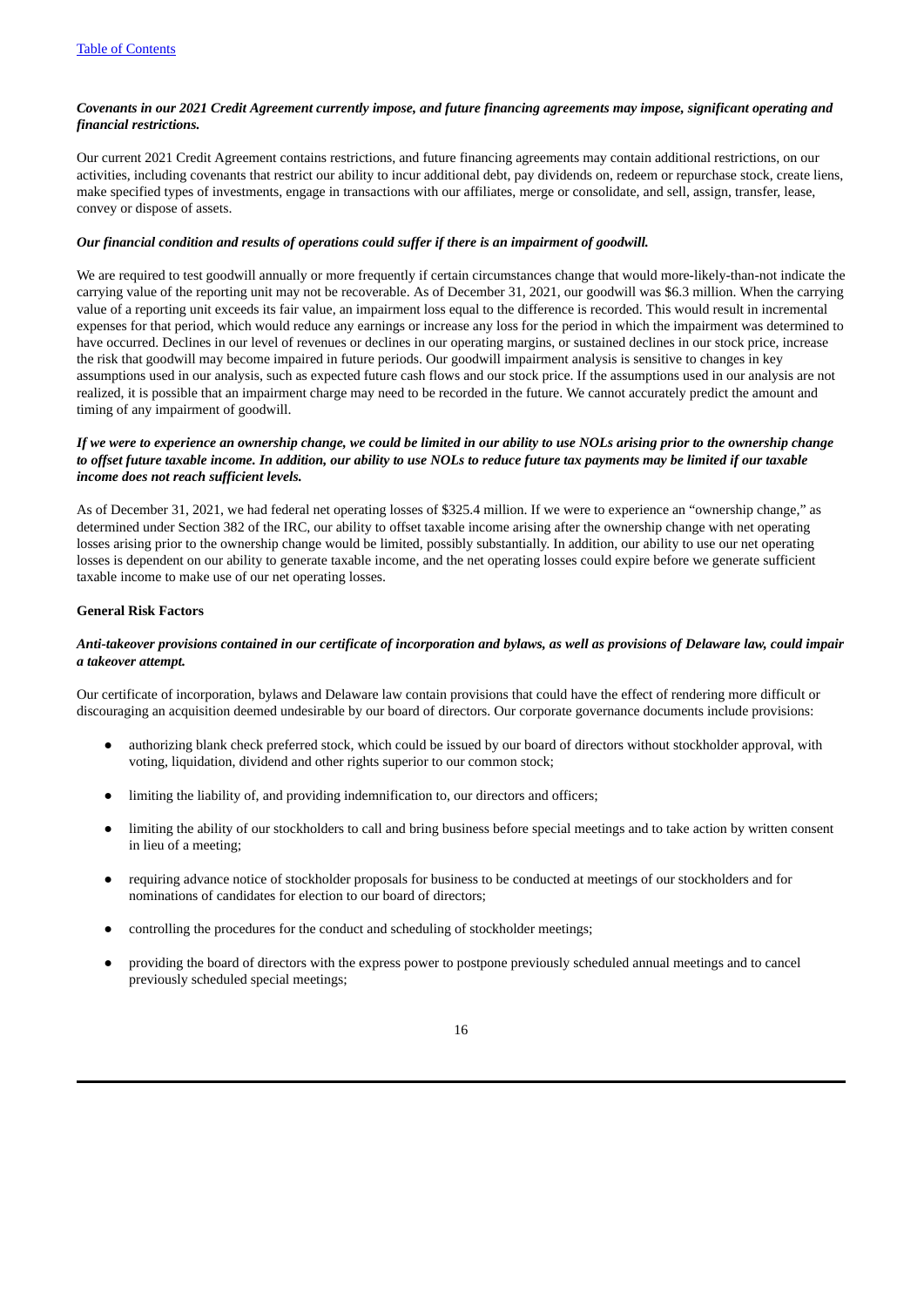- limiting the determination of the number of directors on our board and the filling of vacancies or newly created seats on the board to our board of directors then in office; and
- providing that directors may be removed by stockholders only for cause.

These provisions, alone or together, could delay hostile takeovers and changes in control or changes in our management. As a Delaware corporation, we are also subject to provisions of Delaware law, including Section 203 of the Delaware General Corporation law, which limits the ability of stockholders owning in excess of 15% of our outstanding common stock to merge or combine with us.

Any provision of our certificate of incorporation, bylaws or Delaware law that has the effect of delaying or deterring a change in control could limit the opportunity for our stockholders to receive a premium for their shares of our common stock and could also affect the price that some investors are willing to pay for our common stock.

## We may be unable to maintain compliance with Nasdaq Marketplace Rules which could cause our common stock to be delisted from the Nasdaq Global Select Market. This could result in the lack of a market for our common stock, cause a decrease in the value of *our common stock, and adversely affect our business, financial condition and results of operations.*

Under the Nasdaq Marketplace Rules our common stock must maintain a minimum price of \$1.00 per share for continued inclusion on the Nasdaq Global Select Market.

Our stock price was previously below \$1.00 on certain dates during December 2021, and we cannot guarantee that our stock price will remain at or above \$1.00 per share. If the price of our stock were to close below \$1.00 per share for 30 consecutive business days, our stock could become subject to delisting, and we may seek stockholder approval for a reverse stock split, which in turn could produce adverse effects and may not result in a long-term or permanent increase in the price of our common stock.

If our common stock is delisted, trading of the stock will most likely take place on an over-the-counter market established for unlisted securities. An investor is likely to find it less convenient to sell, or to obtain accurate quotations in seeking to buy, our common stock on an over-the-counter market, and many investors may not buy or sell our common stock due to difficulty in accessing over-the-counter markets, or due to policies preventing them from trading in securities not listed on a national exchange or other reasons. For these reasons and others, delisting would adversely affect the liquidity, trading volume and price of our common stock, causing the value of an investment in us to decrease and having an adverse effect on our business, financial condition and results of operations by limiting our ability to attract and retain qualified executives and employees and limiting our ability to raise capital.

#### If securities or industry analysts do not publish or cease publishing research or reports about us, our business or our market, or if *they change their recommendations regarding our stock, our stock price and trading volume could decline.*

The trading market for our common stock could depend in part on the research and reports that securities or industry analysts publish about us or our business, which in part depends on our market capitalization. If analysts downgrade our stock or publish inaccurate or unfavorable research about our business, our stock price could also likely decline. If analysts cease coverage of us, the trading price and trading volume of our stock could be negatively impacted. As of December 31, 2021, the Company is not aware of any active analyst coverage.

#### Because we currently do not intend to pay dividends, stockholders will benefit from an investment in our common stock only if it *appreciates in value.*

We currently intend to retain our future earnings, if any, for use in the operation of our business and do not expect to pay any cash dividends in the foreseeable future on our common stock. As a result, the success of an investment in our common stock will depend upon any future appreciation in its value. There is no guarantee that our common stock will appreciate in value or even maintain the price at which stockholders have purchased their shares.

# Our business or the value of our common stock could be negatively affected as a result of actions by activist stockholders.

Our company values constructive input from investors and regularly engages in dialogue with stockholders regarding strategy and performance. Our board of directors and management team are committed to acting in the best interests of all of our

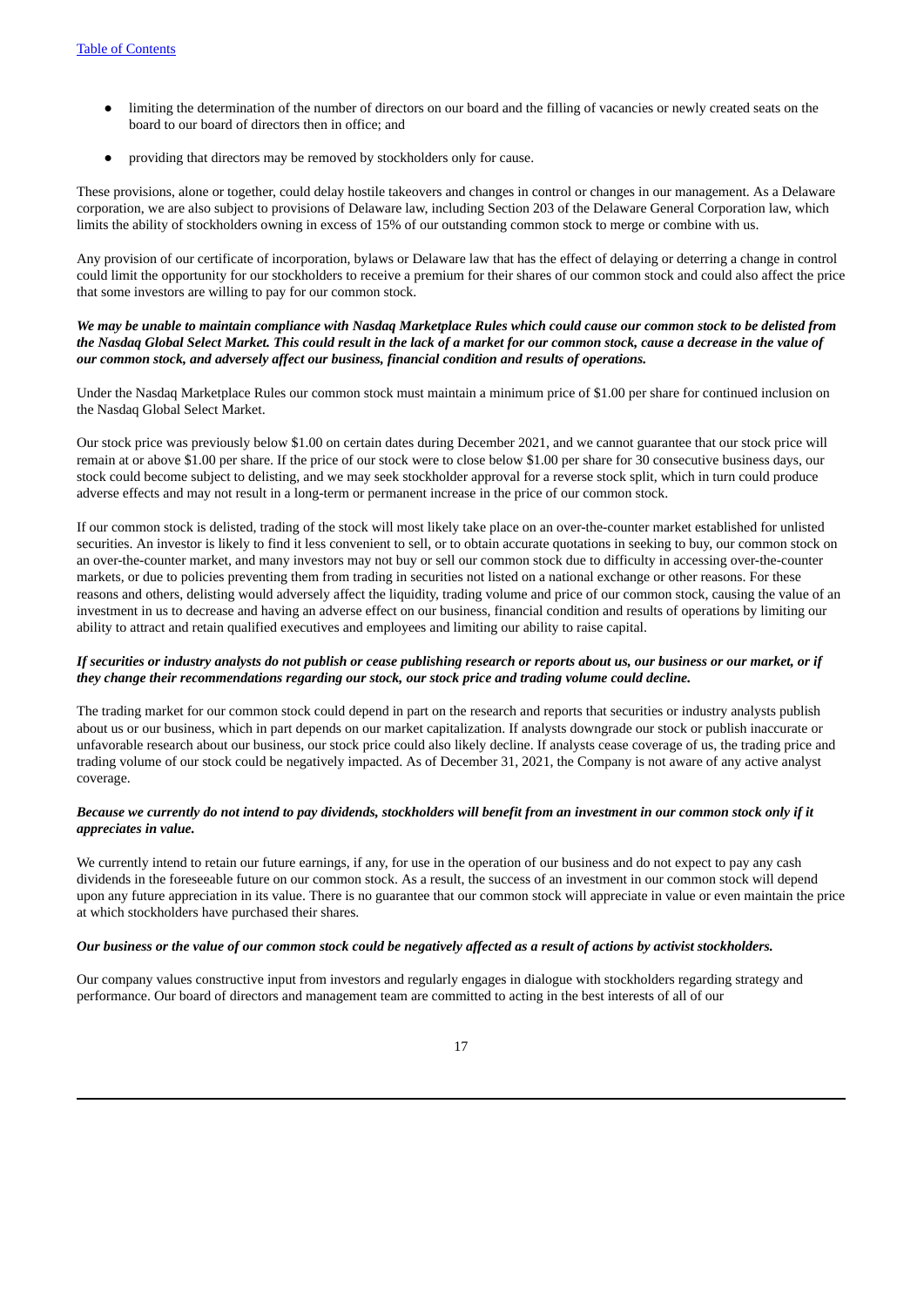stockholders. There is no assurance that the actions taken by our board of directors and management in seeking to maintain constructive engagement with stockholders will be successful.

Activist stockholders who disagree with the composition of our board of directors, our strategy, or the way our company is managed may seek to effect change through various strategies that range from private engagement to publicity campaigns, proxy contests, efforts to force transactions not supported by our board of directors, and litigation. Responding to some of these actions can be costly and timeconsuming, may disrupt our operations and divert the attention of our board of directors, management, and employees. Such activities could interfere with our ability to execute our strategic plan and to attract and retain qualified executive leadership and could cause concern to our current or potential clients. The perceived uncertainty as to our future direction resulting from activist strategies could also affect the market price and volatility of our common stock.

## <span id="page-20-0"></span>**ITEM 1B. UNRESOLVED STAFF COMMENTS**

None.

#### <span id="page-20-1"></span>**ITEM 2. PROPERTIES**

The Company leases the office space that houses its corporate headquarters located in Denver, Colorado. The Company also leases additional office space for its U.S. offices in California and Tennessee, and international offices in Bulgaria, Ireland, Japan, Malaysia, Philippines, Singapore and the United Kingdom.

# <span id="page-20-2"></span>**ITEM 3. LEGAL PROCEEDINGS**

The information required by this item is incorporated by reference from the information contained in "Note 11 — Commitments and Contingencies" in Notes to the Consolidated Financial Statements in Part II, Item 8.

#### <span id="page-20-4"></span><span id="page-20-3"></span>**ITEM 4. MINE SAFETY DISCLOSURES**

<span id="page-20-5"></span>Not applicable.

# **PART II**

# <span id="page-20-6"></span>**ITEM 5. MARKET FOR REGISTRANT'S COMMON EQUITY, RELATED STOCKHOLDER MATTERS AND ISSUER PURCHASES OF EQUITY SECURITIES**

#### **Market Information**

Our common stock is traded on The Nasdaq Stock Market LLC under the symbol "SREV."

#### **Holders**

As of January 31, 2022, there were 51 holders of record of our common stock. A substantially greater number of holders of our common stock are "street name" or beneficial holders, whose shares are held by banks, brokers and other financial institutions.

# **Dividends**

We have never declared or paid cash dividends on our common stock. We currently intend to retain all available funds and any future earnings for use in the operation of our business and do not anticipate paying any dividends on our common stock in the foreseeable future. Any future determination to declare dividends will be made at the discretion of our board of directors and will depend on our financial condition, operating results, capital requirements, general business conditions and other factors that our board of directors may deem relevant.

<span id="page-20-7"></span>**ITEM 6. [RESERVED.]**

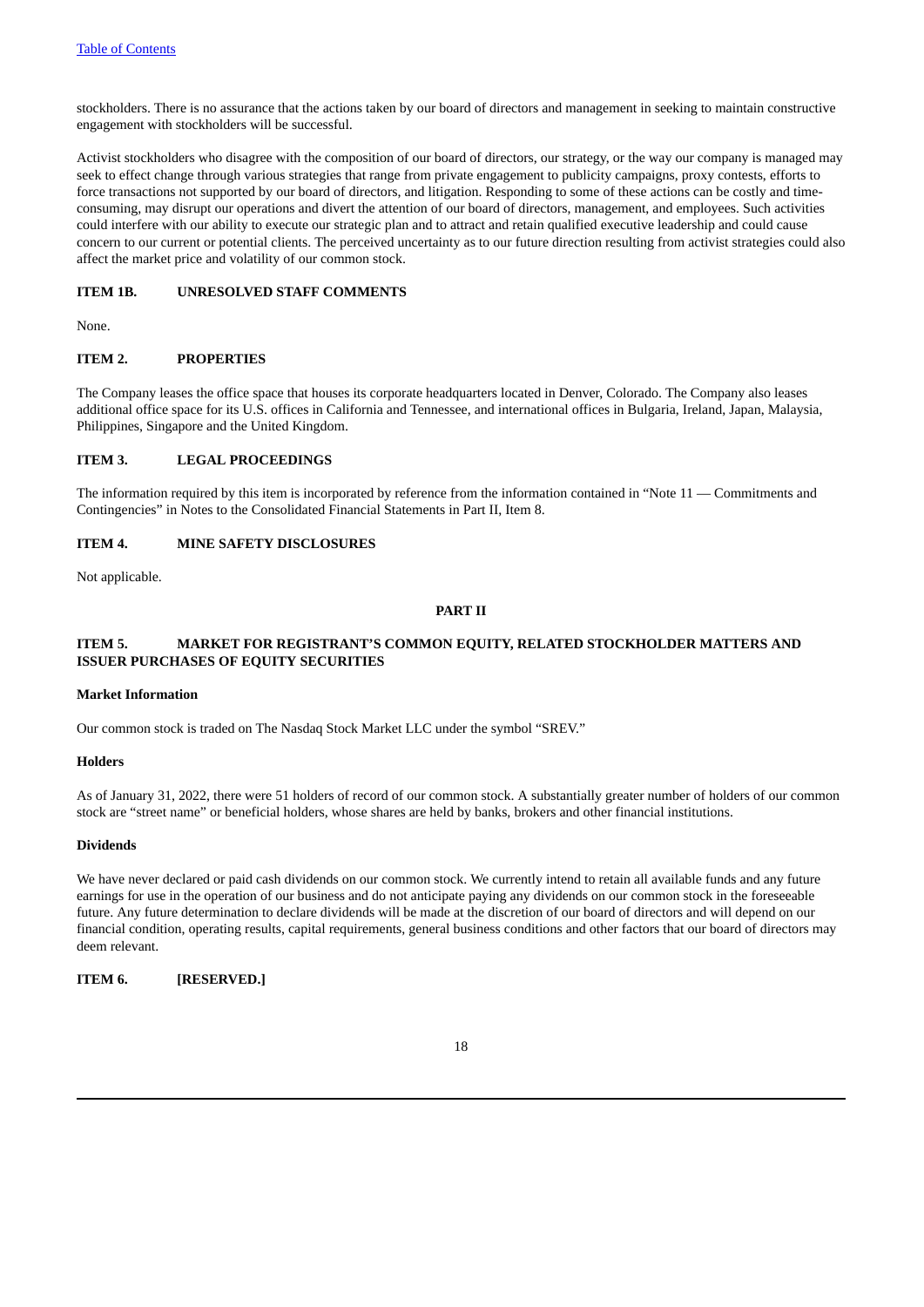# <span id="page-21-0"></span>**ITEM 7. MANAGEMENT'S DISCUSSION AND ANALYSIS OF FINANCIAL CONDITION AND RESULTS OF OPERATIONS**

The following MD&A should be read in conjunction with our annual Consolidated Financial Statements and notes thereto appearing elsewhere in this annual report on Form 10-K. MD&A contains forward-looking statements. See "Forward-Looking Statements" and "Item 1A. Risk Factors" for a discussion of the uncertainties, risks and assumptions associated with these statements. Actual results may *differ materially from those contained in any forward-looking statements.*

## **Overview**

ServiceSource is a leading provider of BPaaS solutions that enable the transformation of go-to-market organizations and functions for global technology clients. We design, deploy, and operate a suite of innovative solutions and complex processes that support and augment our clients' B2B customer acquisition, engagement, expansion and retention activities. Our clients - ranging from Fortune 500 technology titans to high-growth disruptors and innovators - rely on our holistic customer engagement methodology and process excellence, global scale and delivery footprint, and data analytics and business insights to deliver trusted business outcomes that have a meaningful and material positive impact to their long-term revenue and profitability objectives. Through our unique integration of people, process and technology - leveraged against our more than 20 years of experience and domain expertise in the cloud, software, hardware, medical device and diagnostic equipment, and industrial IoT sectors - we effect and transact billions of dollars of B2B commerce in more than 175 countries on our clients' behalf annually.

#### **Factors Affecting our Performance**

We generate a significant portion of our revenue from a limited number of clients. The loss of revenue from any of our top clients for any reason, including the failure to renew our contracts, termination of some or all of our services, or a change of relationship with any of our key clients or their acquisition, may cause a significant decrease in our revenue.

Our business is geographically diversified. During 2021, 55% of our net revenue was earned in NALA, 30% in EMEA and 15% in APJ, compared to 57% in NALA, 28% in EMEA and 15% in APJ during 2020. All of NALA's revenue represents revenue generated within the U.S. Net revenue for a particular geography generally reflects commissions earned from sales of service contracts managed from our revenue delivery center in that geography. Predominantly all of the service contracts sold and managed by our revenue delivery centers relate to end customers located in the same geography.

*Sales Cycle.* We sell our integrated solution through our sales organization. At the beginning of the sales process, our quota-carrying sales representatives contact prospective clients and educate them about our offerings. Educating prospective clients about the benefits of our solutions can take time, as many of these prospects have not historically relied upon integrated solutions like ours for service revenue management, nor have they typically put out a formal request for proposal or otherwise made a decision to focus on this area. As part of our sales process, our solutions design team performs a service performance analysis of our prospect's service revenue. This includes an analysis of best practices and benchmarks the prospect's service revenue against industry peers. Through this process, which typically takes several weeks, we are able to assess the characteristics and size of the prospect's service revenue, identify potential areas of performance improvement, and formulate our proposal for managing the prospect's service revenue. The length of our sales cycle for a new client, inclusive of the service performance analysis process and measured from our first formal discussion with the client until execution of a new client contract, is typically six to twelve months.

*Implementation Cycle*. After entering into an engagement with a new client, and, to a lesser extent, after adding an engagement with an existing client, we incur sales and marketing expenses related to the commissions owed to our sales personnel. These commissions are based on realized revenue that the contract delivers over time and on the estimated total annual contract value. Commission amounts based on realized revenue are expensed in the period the related revenue is recognized by the Company. Upfront commissions based on estimated total annual contract value are capitalizable as contract acquisition costs and expensed ratably over the expected life of the applicable contract or five years if the contract is between the Company and one of its long-standing clients. We also make upfront investments in technology and personnel to support the engagement. These upfront commissions and investments are typically incurred one to three months before we begin generating sales and recognizing revenue. Accordingly, in a given quarter, an increase in new clients, and, to a lesser extent, an increase in engagements with existing clients, or a significant increase in the contract value associated with such new clients and engagements, will negatively impact our gross margin and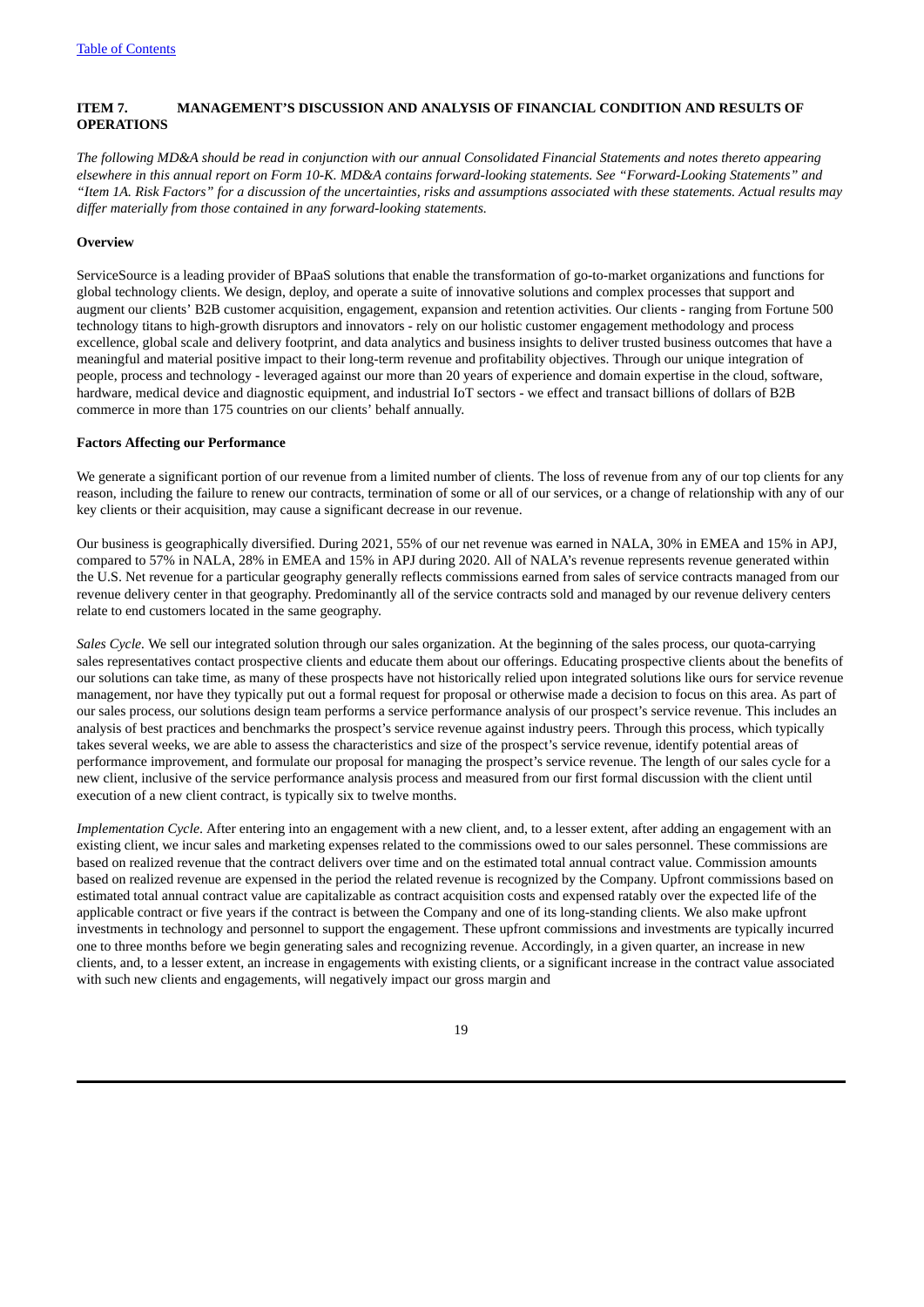operating margins until we begin to achieve anticipated sales levels associated with the new engagements, which is typically two to three quarters after we begin selling contracts on behalf of our clients.

Although we expect new client engagements to contribute to our operating profitability over time, in the initial periods of a client relationship, our near-term profitability can be negatively impacted by slower-than anticipated growth in revenues for these engagements as well as the impact of the upfront costs we incur, the lower initial level of associated service sales team productivity and lack of mature data and technology integration with the client. As a result, an increase in the mix of new clients as a percentage of total clients may initially have a negative impact on our operating results. Similarly, a decline in the ratio of new clients to total clients may positively impact our near-term operating results.

*Contract Terms*. A significant portion of our revenue comes from our pay-for-performance model. Under our pay-for-performance model, we earn commissions based on the value of service contracts we sell on behalf of our clients. In some cases, we earn additional performance-based commissions for exceeding pre-determined service performance targets.

Our new client contracts typically have an initial term between one and two years. Our contracts generally require our clients to deliver a minimum value of qualifying service revenue contracts for us to renew on their behalf during a specified period. To the extent that our clients do not meet their minimum contractual commitments over a specified period, they may be subject to fees for the shortfall. Our client contracts are cancelable with relatively short notice and can be subject to the payment of an early termination fee by the client. The amount of this fee is based on the length of the remaining term and value of the contract.

*Merger and Acquisition Activity.* Our clients, particularly those in the technology sector, participate in an active environment for mergers and acquisitions. Large technology companies have maintained active acquisition programs to increase the breadth and depth of their product and service offerings and small and mid-sized companies have combined to better compete with large technology companies. A number of our clients have merged, purchased other companies or been acquired by other companies. We expect merger and acquisition activity to continue to occur in the future.

The impact of these transactions on our business can vary. Acquisitions of other companies by our clients can provide us with the opportunity to pursue additional business to the extent the acquired company is not already one of our clients. Similarly, when a client is acquired, we may be able to use our relationship with the acquired company to build a relationship with the acquirer. In some cases, we have been able to maintain our relationship with an acquired client even where the acquiring company handles its other service contract renewals through internal resources. In other cases, however, acquirers have elected to terminate or not renew our contract with the acquired company.

*Seasonality*. We experience a seasonal variance in our revenue which is typically higher in the fourth quarter when many of our clients' products come up for renewal, and for the third quarter of the year which is typically lower as a result of lower or flat renewal volume corresponding to the timing of our clients' product sales, particularly in the international regions. The impact of this seasonal fluctuation can be amplified if the economy as a whole is experiencing disruption or uncertainty, leading to deferral of some renewal decisions.

*Foreign currency*. Our results of operations and cash flows are subject to fluctuations due to changes in foreign currency exchange rates, particularly changes in the Euro, British Pound, Singapore Dollar, Philippine Peso, Bulgarian Lev and Malaysian Ringgit. To date, we have not entered into any foreign currency hedging contracts, but may consider entering into such contracts in the future. We believe our operating activities act as a natural hedge for a portion of our foreign currency exposure because we typically collect revenue and incur costs in the currency in the location in which we provide our solution from our revenue delivery centers. As our international operations grow, we will continue to reassess our approach to managing our risk relating to fluctuations in currency rates. See Item.1A. "Risk Factors" for a description of the risks associated with fluctuations of the foreign currency exchange rate in our foreign operations.

*Inflation.* We do not believe that inflation had a material effect on our business, financial condition or results of operations as of December 31, 2021 and December 31, 2020. Nonetheless, if our costs were to become subject to significant inflationary pressures, we may not be able to fully offset such higher costs through price increases. Our inability or failure to do so could harm our business, financial condition and results of operations.

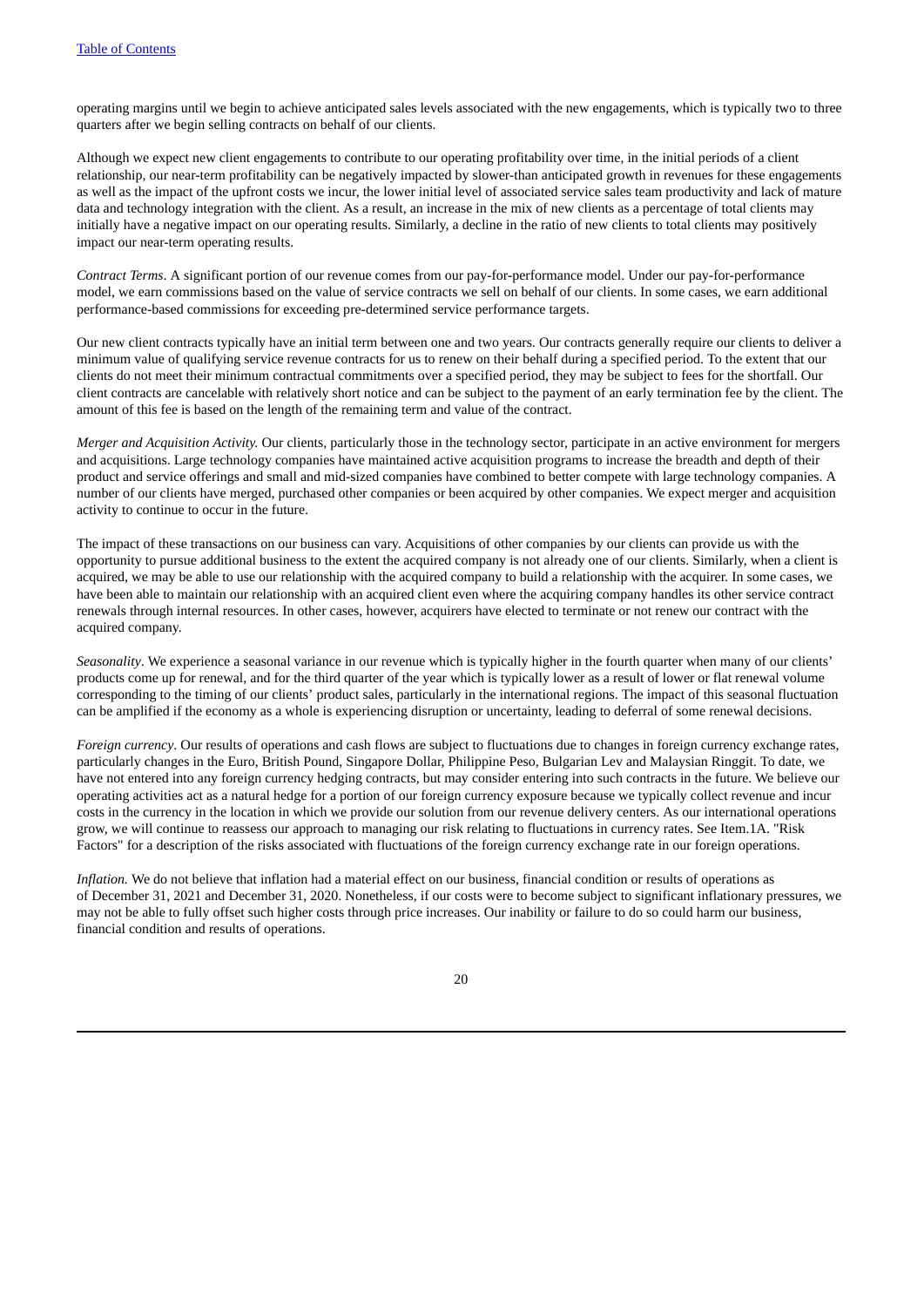*Impact of the COVID-19 Pandemic.* With the global outbreak of COVID-19 and the declaration of a pandemic by the World Health Organization on March 11, 2020, we created a dedicated crisis team to proactively implement our business continuity plans. By March 19, 2020, more than 95% of our employees had moved from an in-office to a work-from-home environment and as of April 1, 2020, we transitioned to a 100% virtual operating model. As a result of this successful work-from-home implementation, we have shifted to a virtual-first operating model whereby our employees will continue to primarily work from their home offices and our facilities will be used for collaboration, innovation, and connection. Additionally, this model includes virtual sourcing, hiring, and onboarding for new employees as well as a process for driving performance and culture in a virtual environment. As a result of the implementation of these business continuity measures, we have not experienced material disruptions in our operations.

We believe we have sufficient liquidity on hand to continue business operations even during periods of volatility such as those experienced since early 2020. As of December 31, 2021, we had total available liquidity of \$46.5 million consisting of cash on hand and borrowing availability under our Revolver. See "Liquidity and Capital Resources" for additional information.

There was no material adverse impact on the results of operations for the years ended December 31, 2021 and 2020 as a result of the COVID-19 pandemic. We expect to continue to invest capital to allow our employees to function in our virtual, work-from-home operating model. However, we are benefiting and will continue to benefit from decreases in certain costs related to our facilities and reduced travel and entertainment costs.

During 2020, ServiceSource received various grants from the Singapore government, including the Job Support Scheme, which assists enterprises in retaining their local employees during the COVID-19 pandemic. The Company received and recognized income related to the grants of approximately \$0.3 million and \$1.3 million from the grant during the years ended December 31, 2021 and 2020, respectively. The Company does not expect to receive additional income related to these grants.

The situation surrounding COVID-19 remains fluid and the potential for a negative impact on our financial condition and results of operations increases the longer the virus impacts the economic activity in the U.S. and globally. See Part I, Item 1A - "Risk Factors" for additional information.

#### **Basis of Presentation**

#### *Net Revenue*

The majority of our net revenue is attributable to commissions we earn from the sale of renewals of maintenance, support and subscription agreements on behalf of our clients. We generally invoice our clients for our selling services on a monthly basis for sales commissions, and on a quarterly basis for certain performance sales commissions. We do not set the price, terms or scope of services in the service contracts with end customers and do not have any obligations related to the underlying service contracts between our clients and their end customers. We also generate revenues from selling professional services for which we are the principal. Professional services involve providing data integration at scale with our systems and processes, combined with client data enhancement, enablement and optimization. We typically invoice our clients for professional services on a monthly basis.

#### *Cost of Revenue and Gross Profit*

Our cost of revenue includes employee compensation, technology costs, including those related to the delivery of our cloud-based technologies, and allocated overhead expenses. Employee compensation includes salary, bonus, commissions, benefits, and stock-based compensation for our dedicated service sales teams. Allocated overhead expenses include depreciation, amortization of internal-use software associated with our selling services revenue technology platform and cloud applications, and costs for facilities and information technology. Allocated overhead expenses for facilities consist of rent, maintenance, and compensation of personnel in our facilities departments. Our allocated overhead expenses for information technology include costs associated with third-party data centers where we maintain our data servers, compensation of our information technology personnel and the cost of support and maintenance contracts associated with computer hardware and software. To the extent our client base or business with our existing client base expands, we may need to hire additional service sales personnel and invest in infrastructure to support such growth. Our cost of revenue may fluctuate significantly and increase or decrease on an absolute basis and as a percentage of revenue in the near term, including for the reasons discussed under, "Factors Affecting Our Performance-Implementation Cycle."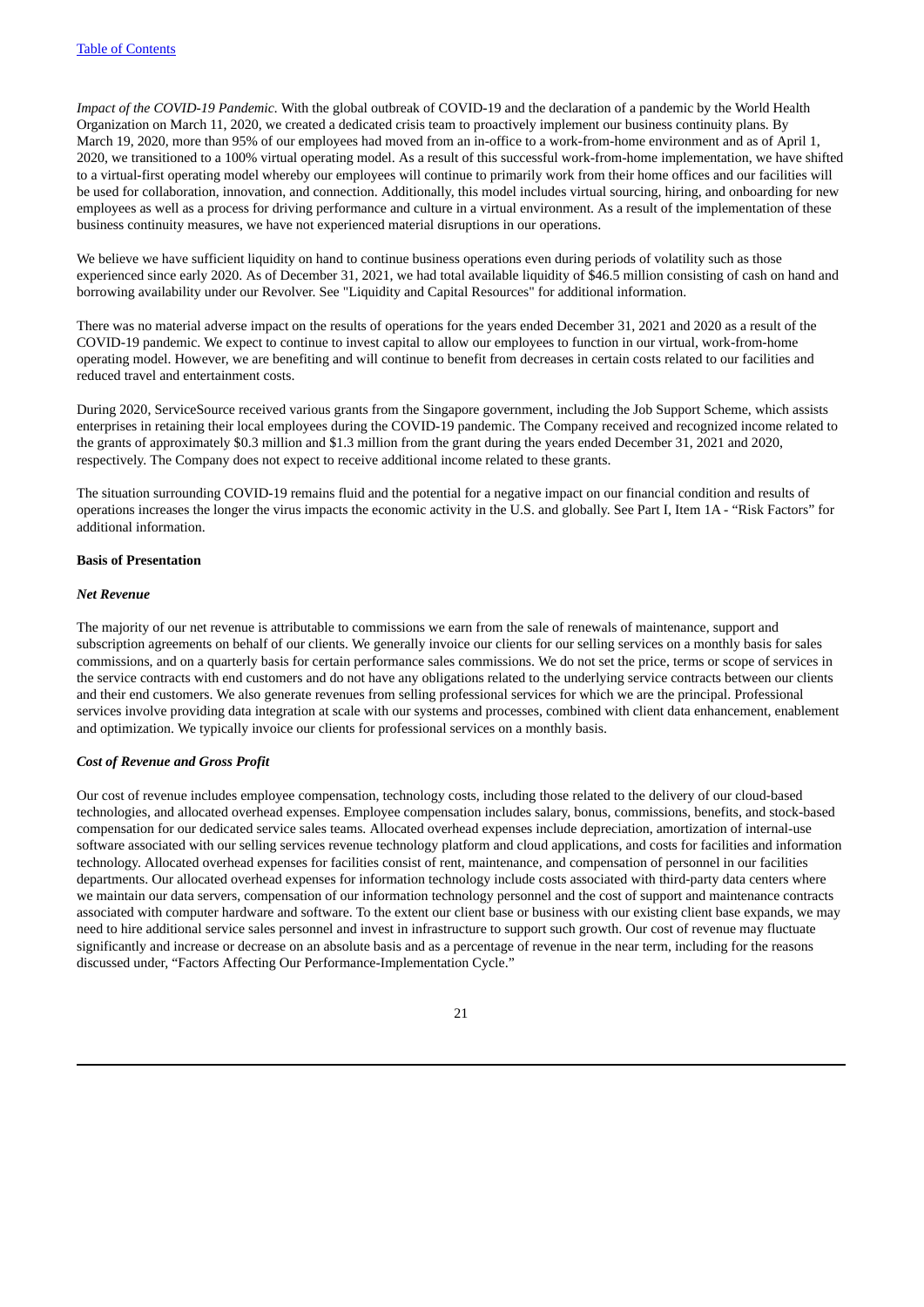## *Operating Expenses*

# *Sales and Marketing*

Sales and marketing expenses primarily consist of employee compensation expense and sales commissions paid to our sales and marketing employees, amortization of contract acquisition costs, marketing programs and events and allocated overhead expenses which consist of depreciation, amortization of internally developed software, and facility and technology costs. We sell our solutions through our global sales organization, which is organized across three geographic regions: NALA, EMEA and APJ. Our commission plans generally provide multiple payments of commissions to our sales representatives based in part on the execution of a client contract and then on a percentage of revenue recorded during the first one to two years of the contract term. Commissions paid as a percentage of recorded revenue is contingent on the sales representatives' continued employment. We generally capitalize the amounts payable for obtaining a contract and amortize ratably to sales and marketing expense over the contract term for new clients or five years for longstanding client relationships. Revenue based commissions are generally expensed to sales and marketing expense each quarter as revenue is recorded.

#### *Research and Development*

Research and development expenses primarily consist of employee compensation expense, third-party consultant costs and allocated overhead expenses which consist of depreciation, amortization of internally developed software, and facility and technology costs. We focus our research and development efforts on developing new products and applications related to our technology platform. We capitalize certain expenditures related to the development and enhancement of internal-use software related to our technology platform.

#### *General and Administrative*

General and administrative expenses primarily consist of employee compensation expense for our executive, human resources, finance and legal functions and expenses for professional fees for accounting, tax and legal services, as well as allocated overhead expenses, which consist of depreciation, amortization of internally developed software, facility and technology costs.

#### *Restructuring and Other Related Costs*

Restructuring and other related costs primarily consist of employees' severance payments and related employee benefits, related legal fees and charges related to lease termination costs.

During 2020, the Company announced a restructuring effort to align with its virtual-first operating model and reduce the operating cost structure resulting in a reduction of headcount and office lease costs. As of December 31, 2021, the Company does not expect to incur additional restructuring charges related to this restructuring effort.

#### *Interest and Other Expense, Net*

Interest and other expense, net consists of interest expense associated with our Revolver, imputed interest from finance lease payments, interest income earned on our cash and cash equivalents, amortization of debt issuance costs and foreign exchange gains and losses.

#### *Provision for Income Tax Expense*

We account for income taxes using an asset and liability method, which requires the recognition of taxes payable or refundable for the current year and deferred tax assets and liabilities for the expected future tax consequences of temporary differences that currently exist between the tax basis and the financial reporting basis of our taxable subsidiaries' assets and liabilities using the enacted tax rates in effect for the year in which the differences are expected to reverse. The effect of a change in tax rates on deferred tax assets and liabilities is recognized in operations in the period that includes the enactment date. The measurement of deferred tax assets is reduced, if necessary, by the amount of any tax benefits that, based on available evidence, are not expected to be realized.

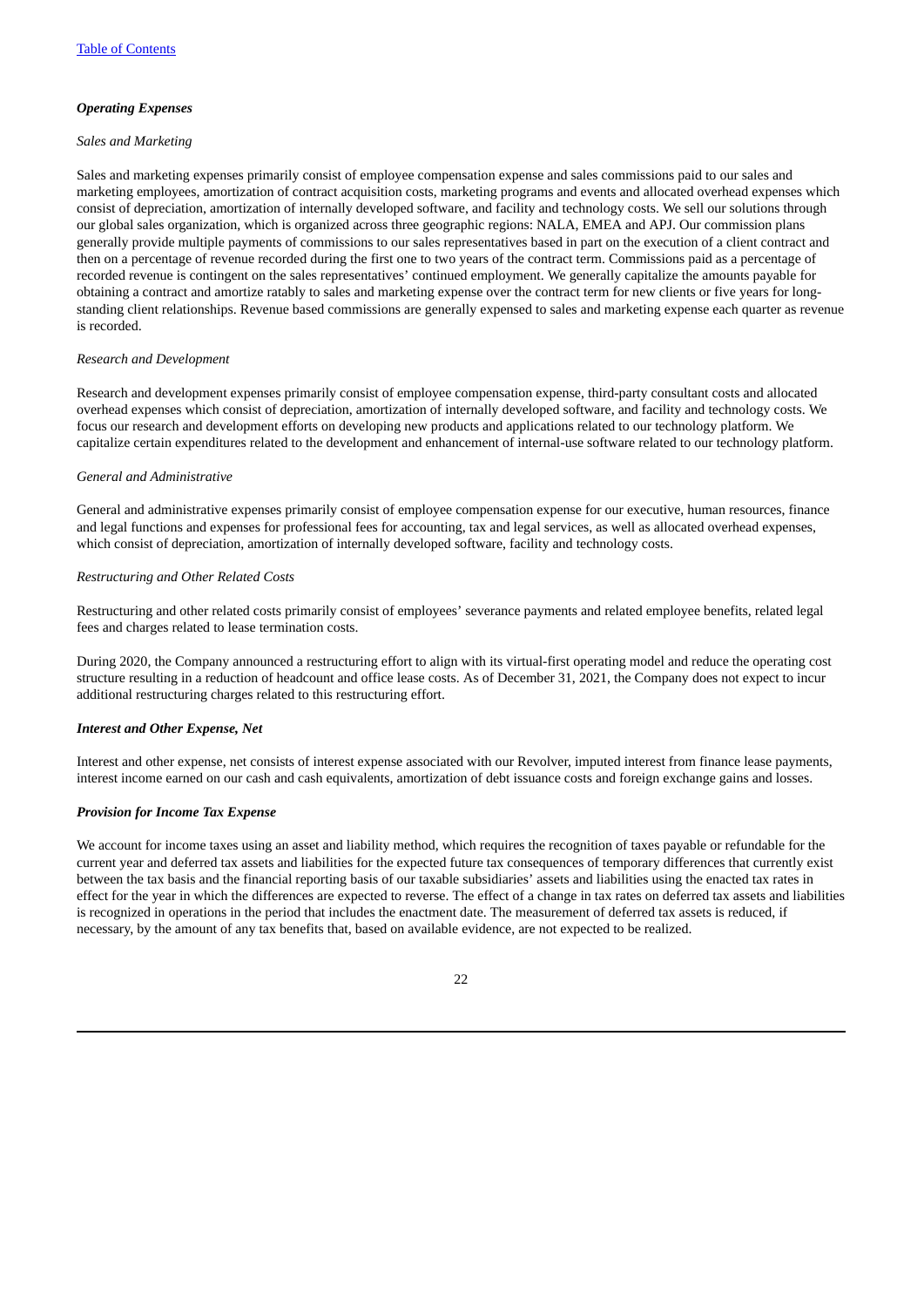We evaluate our ability to realize the tax benefits associated with deferred tax assets on a jurisdictional basis. This evaluation utilizes the framework contained in ASC 740 wherein management analyzes all positive and negative evidence available at the balance sheet date to determine whether all or some portion of our deferred tax assets will not be realized. Under this guidance, a valuation allowance must be established for deferred tax assets when it is more-likely-than-not (a probability level of more than 50 percent) that they will not be realized. In assessing the realization of our deferred tax assets, we consider all available evidence, both positive and negative, and place significant emphasis on guidance contained in ASC 740, which states that "a cumulative loss in recent years is a significant piece of negative evidence that is difficult to overcome."

We account for unrecognized tax benefits using a more-likely-than-not threshold for financial statement recognition and measurement of tax positions taken or expected to be taken in a tax return. We establish reserves for tax-related uncertainties based on estimates of whether, and the extent to which, additional taxes will be due. We record an income tax liability, if any, for the difference between the benefit recognized and measured and the tax position taken or expected to be taken on our tax returns. To the extent that the assessment of such tax positions change, the change in estimate is recorded in the period in which the determination is made. The provision for income taxes includes the impact of reserve provisions and changes to reserves that are considered appropriate.

#### **Key Financial Results – Full Year Ended December 31, 2021**

- GAAP revenue was \$195.7 million, compared with \$194.6 million reported for the year ended December 31, 2020.
- GAAP net loss was \$14.7 million or \$0.15 per diluted share, compared with GAAP net loss of \$18.5 million or \$0.19 per diluted share reported for the year ended December 31, 2020.
- Adjusted EBITDA, a non-GAAP financial measure, was \$9.8 million compared with \$4.3 million reported for the year ended December 31, 2020. See "Non-GAAP Financial Measurements" below for a reconciliation of Adjusted EBITDA from net loss.
- Ended the year with \$30.8 million of cash and cash equivalents and restricted cash and \$10.0 million of borrowings under the Company's \$35.0 million Revolver.

#### **Results of Operations**

#### *For the Year Ended December 31, 2021 Compared to the Year Ended December 31, 2020*

*Net Revenue, Cost of Revenue and Gross Profit*

|                 |                | For the Year Ended December 31. |                |                     |                |          |
|-----------------|----------------|---------------------------------|----------------|---------------------|----------------|----------|
|                 |                | 2021                            |                | 2020                |                |          |
|                 | Amount         | % of Net<br>Revenue             | Amount         | % of Net<br>Revenue | \$ Change      | % Change |
|                 | (in thousands) |                                 | (in thousands) |                     | (in thousands) |          |
| Net revenue     | \$195,704      | 100 %                           | \$194,601      | 100 %               | 1,103          | $1\%$    |
| Cost of revenue | 140,002        | 72 %                            | 137.041        | 70 %                | 2.961          | 2 %      |
| Gross profit    | 55,702         | 28 %                            | 57,560         | 30%                 | (1, 858)       | (3)%     |

Net revenue increased by \$1.1 million, or 1%, for the year ended December 31, 2021 compared to the same period in 2020, primarily due to lower client churn and increased bookings.

Cost of revenue increased \$3.0 million, or 2%, for the year ended December 31, 2021 compared to the same period in 2020, primarily due to the following:

- \$3.0 million increase in employee related costs primarily due to increased compensation expense associated with higher revenue attainment;
- \$2.5 million increase in depreciation and amortization expense; and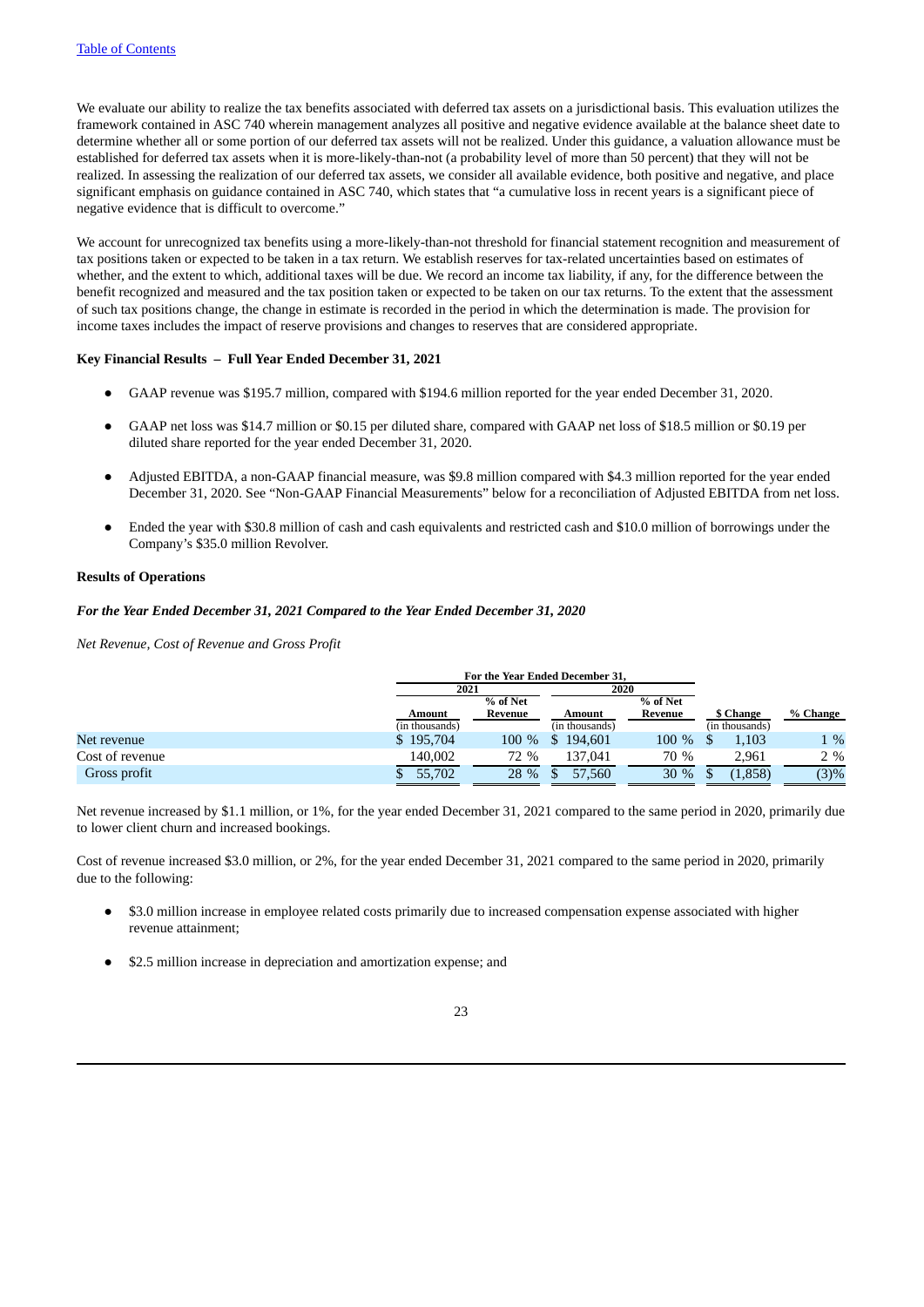- \$1.2 million increase in information technology costs; partially offset by
- \$3.7 million decrease in facility costs primarily related to transitioning to a virtual-first operating model and sublease income.

#### *Operating Expenses*

|                                       | For the Year Ended December 31. |                |                     |  |  |                |      |                     |   |                |          |
|---------------------------------------|---------------------------------|----------------|---------------------|--|--|----------------|------|---------------------|---|----------------|----------|
|                                       |                                 | 2021           |                     |  |  |                | 2020 |                     |   |                |          |
|                                       |                                 | Amount         | % of Net<br>Revenue |  |  | Amount         |      | % of Net<br>Revenue |   | \$ Change      | % Change |
|                                       |                                 | (in thousands) |                     |  |  | (in thousands) |      |                     |   | (in thousands) |          |
| Operating expenses:                   |                                 |                |                     |  |  |                |      |                     |   |                |          |
| Sales and marketing                   | \$                              | 17,056         | 9%                  |  |  | 24,999         |      | 13 %                | S | (7, 943)       | $(32)\%$ |
| Research and development              |                                 | 5,183          | 3%                  |  |  | 5.602          |      | $3\%$               |   | (419)          | (7)%     |
| General and administrative            |                                 | 45,051         | 23 %                |  |  | 41,970         |      | 22 %                |   | 3,081          | $7\%$    |
| Restructuring and other related costs |                                 | 1,071          | 1 %                 |  |  | 1,542          |      | $1\%$               |   | (471)          | (31)%    |
| Total operating expenses              |                                 | 68,361         | 35 %                |  |  | 74,113         |      | 38 %                |   | (5,752)        | (8)%     |

#### *Sales and Marketing*

Sales and marketing expense decreased \$7.9 million, or 32%, for the year ended December 31, 2021 compared to the same period in 2020, primarily due to a \$4.9 million decrease in employee related costs largely associated with a reduction in headcount, a \$2.8 million decrease in information technology and facility costs related to transitioning to a virtual-first operating model, and a \$0.2 million decrease in marketing cost.

#### *Research and Development*

Research and development expense decreased \$0.4 million, or 7%, for the year ended December 31, 2021 compared to the same period in 2020, primarily due to a \$0.7 million decrease in information technology and facility costs and a \$0.5 million decrease in professional fees, partially offset by a \$0.4 million increase in employee related costs primarily due to increased compensation expense associated with higher revenue attainment and a \$0.4 million reduction in third-party capitalizable software development costs.

#### *General and Administrative*

General and administrative expense increased \$3.1 million, or 7%, for the year ended December 31, 2021 compared to the same period in 2020, primarily due to the following:

- \$3.9 million increase in information technology and facility costs;
- \$1.3 million increase in stock-based compensation costs; and
- \$0.2 million increase in professional fees; partially offset by
- \$1.7 million decrease in depreciation and amortization expense; and
- \$0.6 million decrease in employee related costs primarily associated with a reduction in headcount.

## *Restructuring and Other Related Costs*

Restructuring and other related costs decreased \$0.5 million, or 31%, for the year ended December 31, 2021 compared to the same period in 2020 due to decreased costs incurred during the year ended December 31, 2021 related to restructuring efforts resulting in a reduction of headcount and office lease costs compared to the year ended December 31, 2020.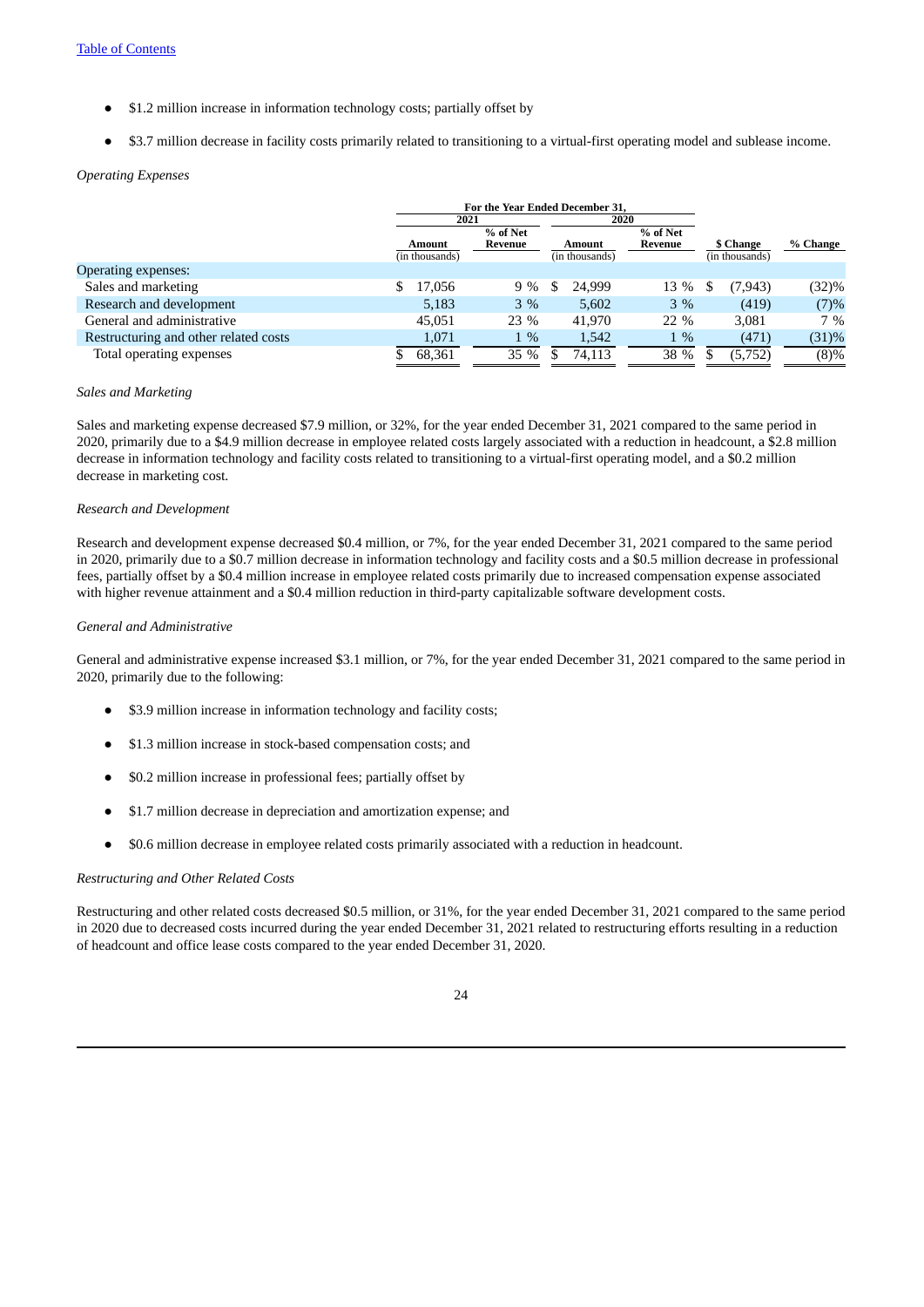#### *Interest and Other Expense, Net*

|                    |      | For the Year Ended December 31. |                     |                          |                     |  |                             |          |
|--------------------|------|---------------------------------|---------------------|--------------------------|---------------------|--|-----------------------------|----------|
|                    | 2021 |                                 | 2020                |                          |                     |  |                             |          |
|                    |      | Amount<br>(in thousands)        | % of Net<br>Revenue | Amount<br>(in thousands) | % of Net<br>Revenue |  | \$ Change<br>(in thousands) | % Change |
| Interest expense   |      | (471)                           | $\%$                | (608)                    | $\%$                |  | 137                         | 23 %     |
| Other expense, net |      | (1,313)                         | 1)%                 | (671)                    | $\%$                |  | (642)                       | (96)%    |

Interest expense decreased \$0.1 million, or 23%, for the year ended December 31, 2021 compared to the same period in 2020 primarily due to lower average borrowings on the Revolver.

Other expense, net increased \$0.6 million, or 96%, for the year ended December 31, 2021 compared to the same period in 2020 primarily due to foreign currency fluctuations.

*Income Tax Provision*

|                                  | For the Year Ended December 31. |                |          |      |                |                  |  |                |          |
|----------------------------------|---------------------------------|----------------|----------|------|----------------|------------------|--|----------------|----------|
|                                  | 2021                            |                |          | 2020 |                |                  |  |                |          |
|                                  |                                 |                | % of Net |      |                | % of Net         |  |                |          |
|                                  |                                 | Amount         | Revenue  |      | Amount         | Revenue          |  | \$ Change      | % Change |
|                                  |                                 | (in thousands) |          |      | (in thousands) |                  |  | (in thousands) |          |
| Provision for income tax expense |                                 | (278)          | $(0)\%$  |      | (709)          | $\%$<br>$\equiv$ |  | 431            | 61 %     |

Provision for income tax expense resulted primarily from profitable jurisdictions where current taxes are required to be provided. Income tax expense decreased \$0.4 million, or 61% for the year ended December 31, 2021 compared to 2020, primarily due to approval of a oneyear tax holiday and a decrease in profitable operations in certain foreign jurisdictions.

## **Liquidity and Capital Resources**

Our primary operating cash requirements include the payment of compensation and related employee costs and costs for our facilities and information technology infrastructure. Historically, we have financed our operations from cash provided by our operating activities. We believe our existing cash and cash equivalents will be sufficient to meet our working capital and capital expenditure needs over the next twelve months.

We have considered the effects of the COVID-19 pandemic, including customer purchasing and renewal decisions, in our assessment of the sufficiency of our liquidity and capital resources. We will continue to monitor our financial position to the extent that pandemicrelated challenges continue.

As of December 31, 2021, we had cash and cash equivalents of \$28.5 million, which primarily consist of demand deposits and money market mutual funds. Included in cash and cash equivalents was \$6.5 million held by our foreign subsidiaries used to satisfy their operating requirements. We consider the undistributed earnings of ServiceSource Europe Ltd. and ServiceSource International Singapore Pte. Ltd. permanently reinvested in foreign operations and have not provided for U.S. income taxes on such earnings. As of December 31, 2021, the Company had no unremitted earnings from our foreign subsidiaries.

In July 2021, ServiceSource, together with its wholly owned subsidiary, ServiceSource Delaware, Inc., entered into the 2021 Credit Agreement, which provides for a \$35.0 million revolving line of credit allowing each borrower to borrow against its receivables as defined in the 2021 Credit Agreement. At the Company's request and subject to customary conditions, the aggregate commitments under the 2021 Credit Agreement may be increased up to an additional \$10.0 million, for a total maximum commitment amount of \$45.0 million. The Revolver in the 2021 Credit Agreement matures in July 2024 and bears interest at a rate equal to BSBY plus 2.00% to 2.50% per annum or, at our election, an alternate base rate plus 1.00% to 1.50% per annum.

As of December 31, 2021, the Company had \$10.0 million of borrowings under the Revolver through a three-month BSBY borrowing at an effective interest rate of 2.40% maturing February 2022. An additional \$18.0 million was available for borrowing under the Revolver as of December 31, 2021. The BSBY borrowings may be extended upon maturity, converted into a base rate borrowing upon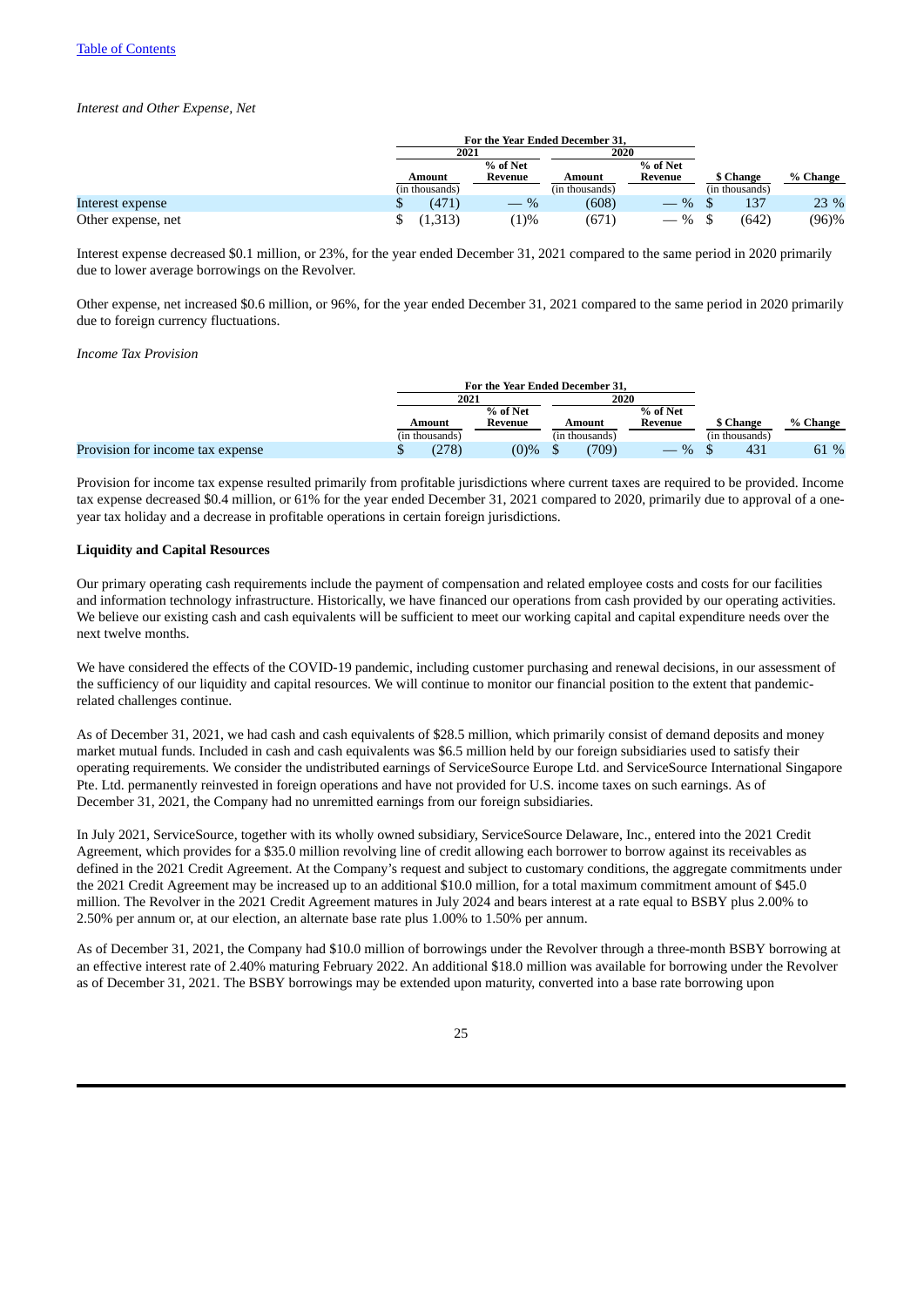maturity or require an incremental payment if the borrowing base decreases below the current amount outstanding during the term of the BSBY borrowing. Proceeds from the Revolver are used for working capital and general corporate purposes.

The obligations under the 2021 Credit Agreement are secured by substantially all of the assets of ServiceSource and certain of its subsidiaries, including pledges of equity in certain of the Company's subsidiaries. The 2021 Credit Agreement has financial covenants which the Company was in compliance with as of December 31, 2021.

#### *Letters of Credit and Restricted Cash*

In connection with two of our leased facilities, the Company is required to maintain two letters of credit totaling \$2.3 million. The letters of credit are secured by \$2.3 million of cash in money market accounts, which are classified as restricted cash in "Prepaid expenses and other" and "Other assets" in the Consolidated Balance Sheets.

#### *Cash Flows*

The following table presents a summary of our cash flows:

|                                                                                  | For the Year Ended December 31. |                |  |         |
|----------------------------------------------------------------------------------|---------------------------------|----------------|--|---------|
|                                                                                  |                                 | 2021           |  | 2020    |
|                                                                                  |                                 | (in thousands) |  |         |
| Net cash provided by operating activities                                        |                                 | 3,605          |  | 401     |
| Net cash used in investing activities                                            |                                 | (3,932)        |  | (7,855) |
| Net cash (used in) provided by financing activities                              |                                 | (5,743)        |  | 14,301  |
| Effect of exchange rate changes on cash and cash equivalents and restricted cash |                                 | 545            |  | 96      |
| Net change in cash and cash equivalents and restricted cash                      |                                 | (5,525)        |  | 6,943   |

Depreciation and amortization expense were comprised of the following:

|                                            | For the Year Ended December 31. |  |        |  |  |
|--------------------------------------------|---------------------------------|--|--------|--|--|
|                                            | 2021                            |  | 2020   |  |  |
|                                            | (in thousands)                  |  |        |  |  |
| Internally developed software amortization | 9.388                           |  | 7.701  |  |  |
| Property and equipment depreciation        | 5.279                           |  | 6.224  |  |  |
| Total depreciation and amortization        | 14.667                          |  | 13.925 |  |  |

#### *Operating Activities*

Net cash provided by operating activities increased \$3.2 million during the year ended December 31, 2021 compared to the same period in 2020, primarily as a result of lower payments for operating costs and increased revenue, partially offset by a decrease in cash collections from our clients.

#### *Investing Activities*

Net cash used in investing activities decreased \$3.9 million during the year ended December 31, 2021 compared to the same period in 2020, due to decreased cash outflows from purchases of property and equipment during the year ended December 31, 2021.

#### *Financing Activities*

Net cash provided by financing activities decreased \$20.0 million during the year ended December 31, 2021 compared to the same period in 2020, primarily due to \$5.0 million in net cash outflows from repayments on the Revolver during the current period compared to \$15.0 million in net cash inflows from borrowings on the Revolver during the prior period.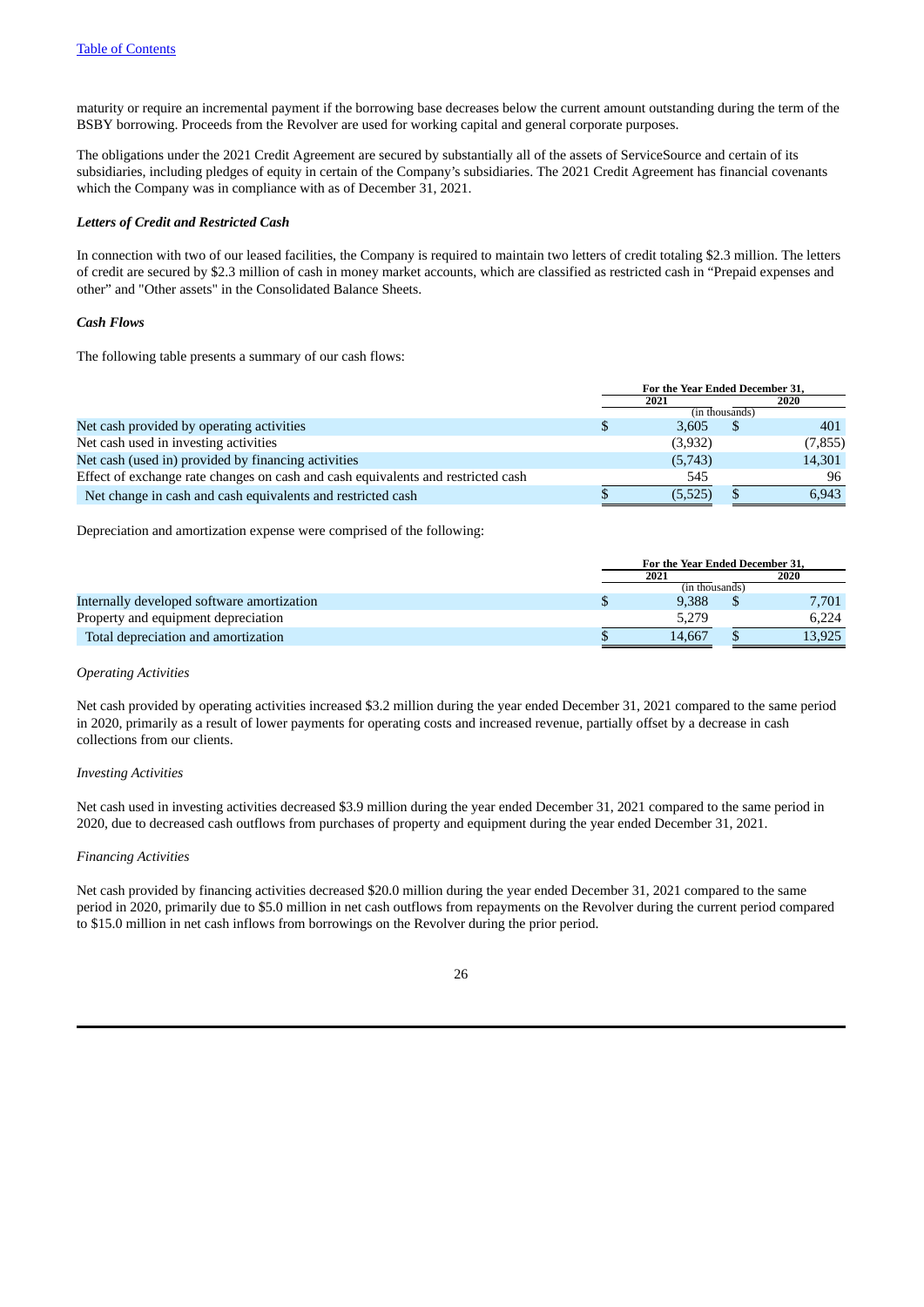## **Critical Accounting Estimates**

#### *General*

The preparation of financial statements in conformity with GAAP requires management to use judgment in the application of accounting policies, including making estimates and assumptions. If our judgment or interpretation of the facts and circumstances relating to various transactions had been different or different assumptions were made, it is possible that different accounting policies would have been applied, resulting in different financial results or a different presentation of our financial statements. Our discussion and analysis of financial condition and results of operations is based on our Consolidated Financial Statements, which have been prepared in accordance with GAAP. Estimates, judgments and assumptions are based on historical experiences that we believe to be reasonable under the circumstances. From time to time, we re-evaluate those estimates and assumptions.

The Company's significant accounting policies are described in Notes to the Consolidated Financial Statements, "Note 2 — Summary of Significant Accounting Policies." These policies were followed in preparing the Consolidated Financial Statements as of and for the year ended December 31, 2021 and are consistent with the year ended December 31, 2020.

#### *Revenue Recognition*

The Company derives its revenues primarily from selling and professional services. Revenue is recognized in accordance with ASC 606 when performance obligations identified in a contract are satisfied, which is achieved through the transfer of control of the services to our client.

Significant estimates and judgments for revenue recognition include: (1) identifying and determining distinct performance obligations in contracts with clients, (2) determining the timing of the satisfaction of performance obligations, (3) estimating the timing and amount of variable consideration in a contract, (4) determining SSP for each performance obligations and the methodology to allocate the total contract consideration to the distinct performance obligations, and (5) determining and measuring variable revenue that has yet to be invoiced as of period end.

Our revenue contracts often include promises to transfer services involving multiple selling motions to a client. Determining whether those services are considered distinct and qualify as a series of distinct services that represent a single performance obligation requires significant judgment. Also, due to the continuous nature of providing services to our clients, judgment is required in determining when control of the services is transferred to the client.

A significant portion of our contracts is based on a pay-for-performance model that provides the Company with commissions and revenue based on a volume of closed bookings each time period and variable consideration if certain performance targets are achieved during a given period of time (such as exceeding quarterly closure rate thresholds or achieving absolute dollar volume sales targets). Significant judgment is required to determine if this type of variable consideration should be constrained, and to what extent, until the risk of a significant revenue reversal is not probable.

We also enter into contracts with multiple performance obligations that incorporate fixed consideration, pay-for-performance commissions and variable bonus commissions. Judgment is required to estimate the amount of variable consideration to include when estimating the total contract consideration and how to allocate the consideration if one of the distinct performance obligations is not sold at SSP.

# *Stock-Based Compensation*

Stock-based compensation expense for RSUs and PSUs is determined using the fair value of our common stock on the date of grant and is recognized on a straight-line basis over the vesting period. PSU compensation expense is only recorded if it is probable the performance conditions will be met. Judgment is required to estimate achievement of the performance metrics.

# *Impairment of Goodwill*

We evaluate goodwill for possible impairment at least annually or if indicators of impairment arise, such as significant changes in key factors including the industry and competitive environment, stock price, actual revenue performance year over year, EBITDA and

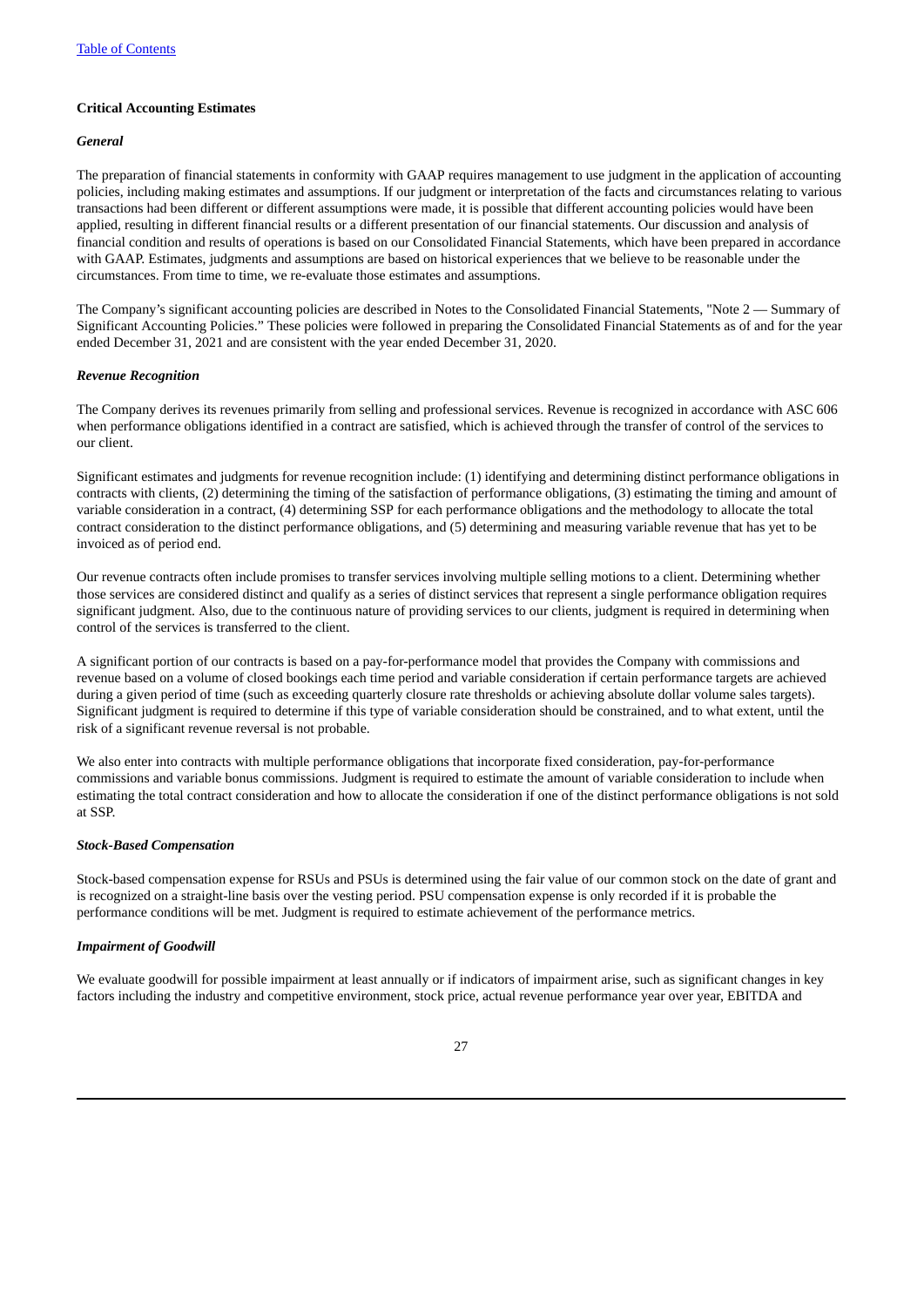cash flow generation that would more-likely-than-not indicate the carrying amount of such assets may not be recoverable. Significant judgments are required to estimate the fair value of the reporting unit which include estimating future cash flows. Changes in these estimates and assumptions could materially affect the determination of fair value for the reporting unit which could trigger impairment.

#### *Income Taxes*

We account for income taxes using an asset and liability method, which requires the recognition of taxes payable or refundable for the current year and deferred tax assets and liabilities for the expected future tax consequences of temporary differences that currently exist between the tax basis and the financial reporting basis of our taxable subsidiaries' assets and liabilities using the enacted tax rates in effect for the year in which the differences are expected to reverse. The effect of a change in tax rates on deferred tax assets and liabilities is recognized in operations in the period that includes the enactment date. The measurement of deferred tax assets is reduced, if necessary, by the amount of any tax benefits that, based on available evidence, are not expected to be realized.

We regularly assess the need for a valuation allowance against our deferred tax assets. In making that assessment, we consider both positive and negative evidence related to the likelihood of realization of the deferred tax assets on a jurisdictional basis to determine, based on the weight of available evidence, whether it is more-likely-than-not that some or all of the deferred tax assets will not be realized. Examples of positive and negative evidence include future growth, forecasted earnings, future taxable income, the mix of earnings in the jurisdictions in which we operate, historical earnings, taxable income in prior years, if carryback is permitted under the law and prudent and feasible tax planning strategies. In the event we were to determine that we would not be able to realize all or part of our net deferred tax assets in the future, an adjustment to the deferred tax assets valuation allowance would be charged to earnings in the period in which we make such a determination*,* or goodwill would be adjusted at our final determination of the valuation allowance related to an acquisition within the measurement period. If we later determine that it is more-likely-than-not that the net deferred tax assets would be realized, we would reverse the applicable portion of the previously provided valuation allowance as an adjustment to earnings at such time.

We account for unrecognized tax benefits using a more-likely-than-not threshold for financial statement recognition and measurement of tax positions taken or expected to be taken in a tax return. We establish reserves for tax-related uncertainties based on estimates of whether, and the extent to which, additional taxes will be due. We record an income tax liability, if any, for the difference between the benefit recognized and measured and the tax position taken or expected to be taken on our tax returns. We recognize interest accrued and penalties related to unrecognized tax benefits in the income tax provision. To the extent that the assessment of such tax positions change, the change in estimate is recorded in the period in which the determination is made. The provision for income taxes includes the impact of reserve provisions and changes to reserves that are considered appropriate.

#### **Recent Accounting Pronouncements**

See Notes to the Consolidated Financial Statements "Note 2 — Summary of Significant Accounting Policies" in Item 8. Financial Statements and Supplementary Data for a full description of recent accounting pronouncements including the expected dates of adoption and the anticipated impact to our Consolidated Financial Statements.

#### **Non-GAAP Financial Measurements**

ServiceSource believes net income (loss), as defined by GAAP, is the most appropriate financial measure of our operating performance; however, ServiceSource considers Adjusted EBITDA to be a useful supplemental, non-GAAP financial measure of our operating performance. We believe Adjusted EBITDA can assist investors in understanding and assessing our operating performance on a consistent basis, as it removes the impact of the Company's capital structure and other non-cash or non-recurring items from operating results and provides an additional tool to compare ServiceSource's financial results with other companies in the industry, many of which present similar non-GAAP financial measures.

EBITDA consists of net income (loss) plus provision for income tax expense (benefit), interest and other expense (income), net and depreciation and amortization. Adjusted EBITDA consists of EBITDA plus stock-based compensation, restructuring and other related costs, amortization of contract acquisition costs related to the initial adoption of ASC 606, costs attributable to establishing a litigation reserve, and loss (gain) on disposal of fixed assets and other, net.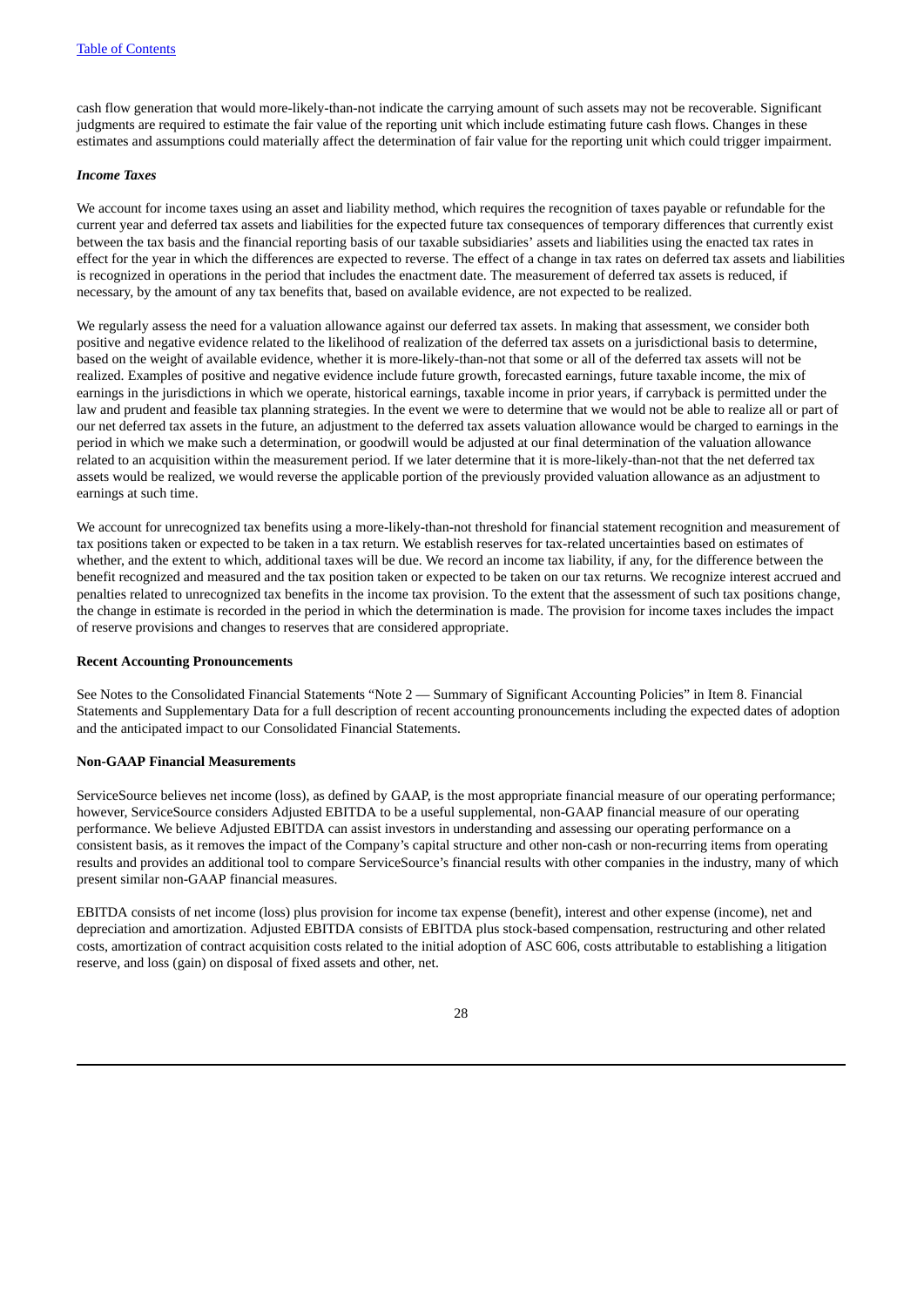This non-GAAP measure should not be considered a substitute for, or superior to, financial measures calculated in accordance with GAAP.

The following table presents the reconciliation of "Net loss" to Adjusted EBITDA:

|                                                                             | For the Year Ended December 31, |           |                |           |  |
|-----------------------------------------------------------------------------|---------------------------------|-----------|----------------|-----------|--|
|                                                                             |                                 | 2021      |                | 2020      |  |
|                                                                             |                                 |           | (in thousands) |           |  |
| Net loss                                                                    | S                               | (14, 721) | - \$           | (18, 541) |  |
| Provision for income tax expense                                            |                                 | 278       |                | 709       |  |
| Interest and other expense, net                                             |                                 | 1,784     |                | 1,279     |  |
| Depreciation and amortization                                               |                                 | 14,667    |                | 13,925    |  |
| <b>EBITDA</b>                                                               |                                 | 2.008     |                | (2,628)   |  |
| Stock-based compensation                                                    |                                 | 6,127     |                | 4,865     |  |
| Restructuring and other related costs                                       |                                 | 1,071     |                | 1,542     |  |
| Amortization of contract acquisition asset costs - ASC 606 initial adoption |                                 | 215       |                | 605       |  |
| Litigation reserve                                                          |                                 |           |                | (74)      |  |
| Loss on disposal of fixed assets and other, net                             |                                 | 377       |                |           |  |
| <b>Adjusted EBITDA</b>                                                      |                                 | 9,798     |                | 4,310     |  |

# <span id="page-31-0"></span>**ITEM 7A. QUANTITATIVE AND QUALITATIVE DISCLOSURES ABOUT MARKET RISK**

Not applicable to smaller reporting companies as defined by Rule 12b-2 of the Exchange Act.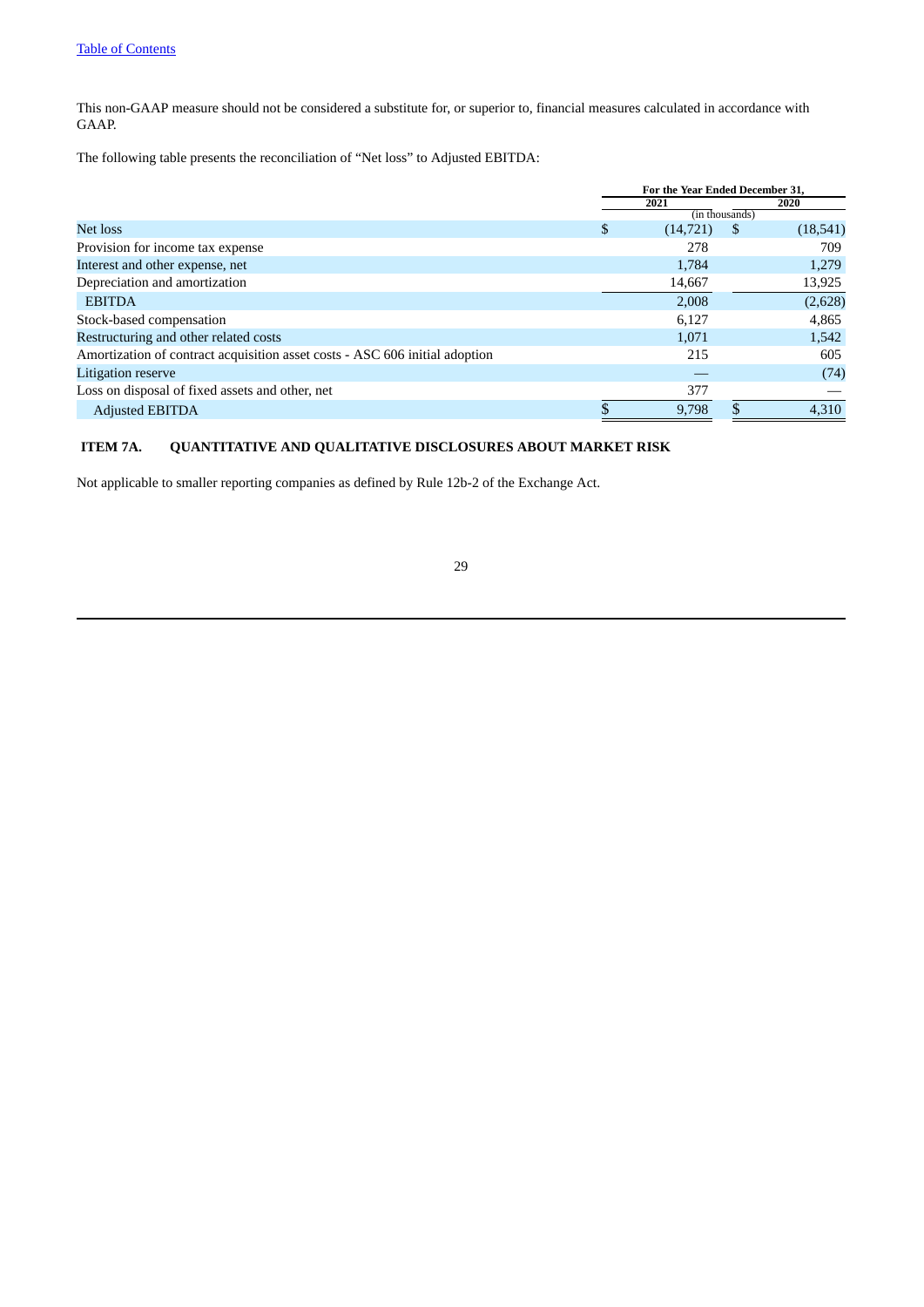# <span id="page-32-0"></span>**ITEM 8. FINANCIAL STATEMENTS AND SUPPLEMENTARY DATA**

# **Index to Consolidated Financial Statements**

| 31 |
|----|
| 32 |
| 33 |
| 34 |
| 35 |
| 36 |
| 54 |
|    |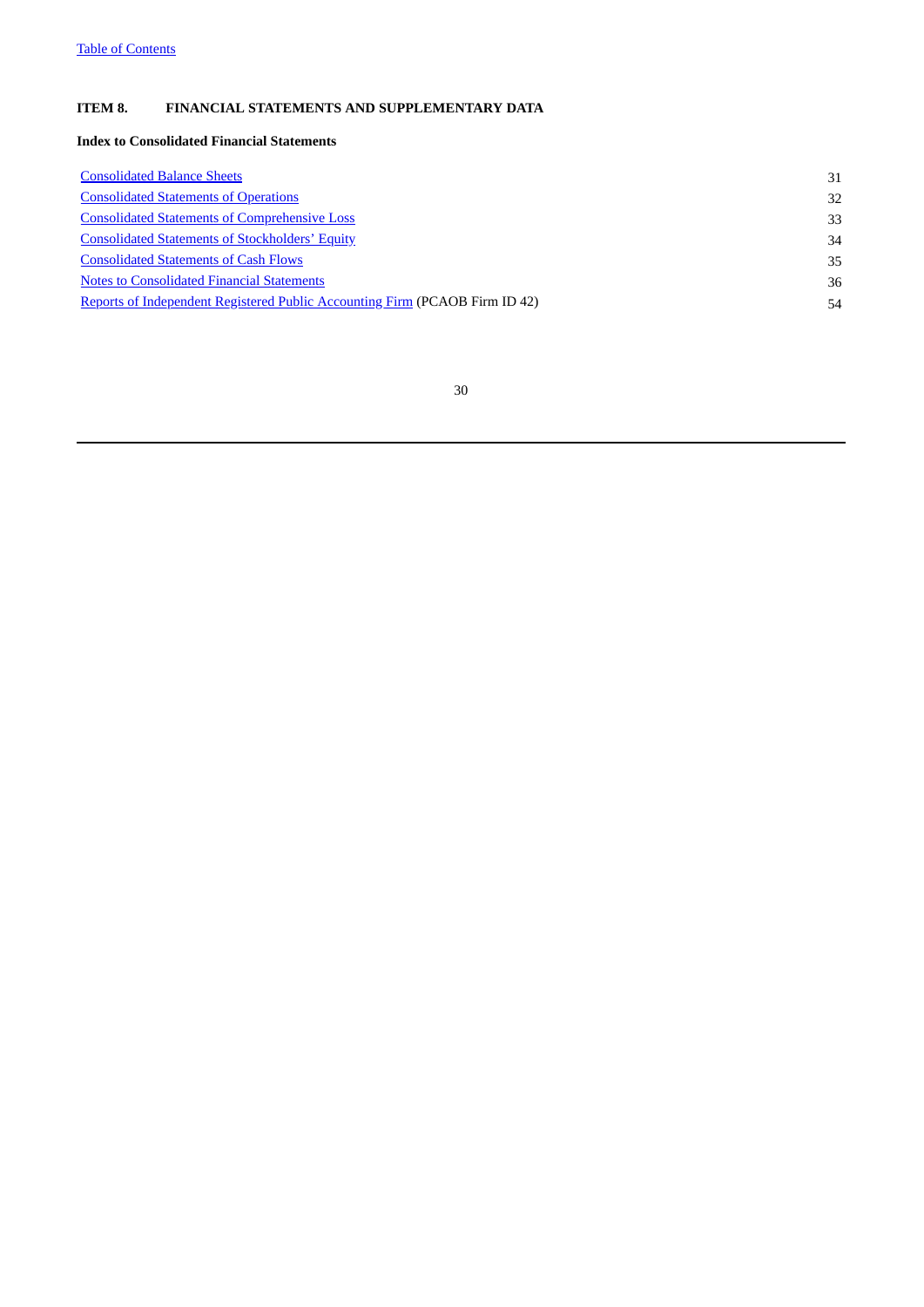# **ServiceSource International, Inc. Consolidated Balance Sheets** (in thousands, except per share and par value amounts)

<span id="page-33-0"></span>

|                                                                                     | December 31, |            |    |            |
|-------------------------------------------------------------------------------------|--------------|------------|----|------------|
|                                                                                     |              | 2021       |    | 2020       |
| <b>Assets</b>                                                                       |              |            |    |            |
| Current assets:                                                                     |              |            |    |            |
| Cash and cash equivalents                                                           | \$           | 28,507     | \$ | 34,006     |
| Accounts receivable, net                                                            |              | 43,571     |    | 38,890     |
| Prepaid expenses and other                                                          |              | 8,995      |    | 9,275      |
| Total current assets                                                                |              | 81,073     |    | 82,171     |
|                                                                                     |              |            |    |            |
| Property and equipment, net                                                         |              | 18,721     |    | 29,948     |
| <b>ROU</b> assets                                                                   |              | 23,043     |    | 29,798     |
| Contract acquisition costs                                                          |              | 558        |    | 872        |
| Goodwill                                                                            |              | 6,334      |    | 6,334      |
| Other assets                                                                        |              | 2,719      |    | 3,490      |
| <b>Total assets</b>                                                                 | \$           | 132,448    | \$ | 152,613    |
| <b>Liabilities and Stockholders' Equity</b>                                         |              |            |    |            |
| Current liabilities:                                                                |              |            |    |            |
| Accounts payable                                                                    | \$           | 832        | \$ | 1,204      |
| Accrued expenses                                                                    |              | 4,152      |    | 3,217      |
| Accrued compensation and benefits                                                   |              | 19,999     |    | 18,342     |
| Revolver                                                                            |              | 10,000     |    | 15,000     |
| <b>Operating lease liabilities</b>                                                  |              | 8,614      |    | 10,797     |
| Other current liabilities                                                           |              | 793        |    | 1,209      |
| <b>Total current liabilities</b>                                                    |              | 44,390     |    | 49,769     |
|                                                                                     |              |            |    |            |
| Operating lease liabilities, net of current portion                                 |              | 19,869     |    | 25,975     |
| Other long-term liabilities                                                         |              | 1,155      |    | 1,593      |
| <b>Total liabilities</b>                                                            |              | 65,414     |    | 77,337     |
|                                                                                     |              |            |    |            |
| Commitments and contingencies (Note 11)                                             |              |            |    |            |
|                                                                                     |              |            |    |            |
| Stockholders' equity:                                                               |              |            |    |            |
| Preferred stock, \$0.0001 par value; 20,000 shares authorized and none issued and   |              |            |    |            |
| outstanding                                                                         |              |            |    |            |
| Common stock, \$0.0001 par value; 1,000,000 shares authorized; 99,233 shares issued |              | 10         |    | 10         |
| and 99,112 shares outstanding as of December 31, 2021; 97,248 shares issued and     |              |            |    |            |
| 97,127 shares outstanding as of December 31, 2020                                   |              |            |    |            |
| Treasury stock                                                                      |              | (441)      |    | (441)      |
| Additional paid-in capital                                                          |              | 385,827    |    | 379,696    |
| Accumulated deficit                                                                 |              | (319, 328) |    | (304, 607) |
| Accumulated other comprehensive income                                              |              | 966        |    | 618        |
| Total stockholders' equity                                                          |              | 67,034     |    | 75,276     |
| Total liabilities and stockholders' equity                                          | \$           | 132,448    | \$ | 152,613    |
|                                                                                     |              |            |    |            |

The accompanying notes are an integral part of these Consolidated Financial Statements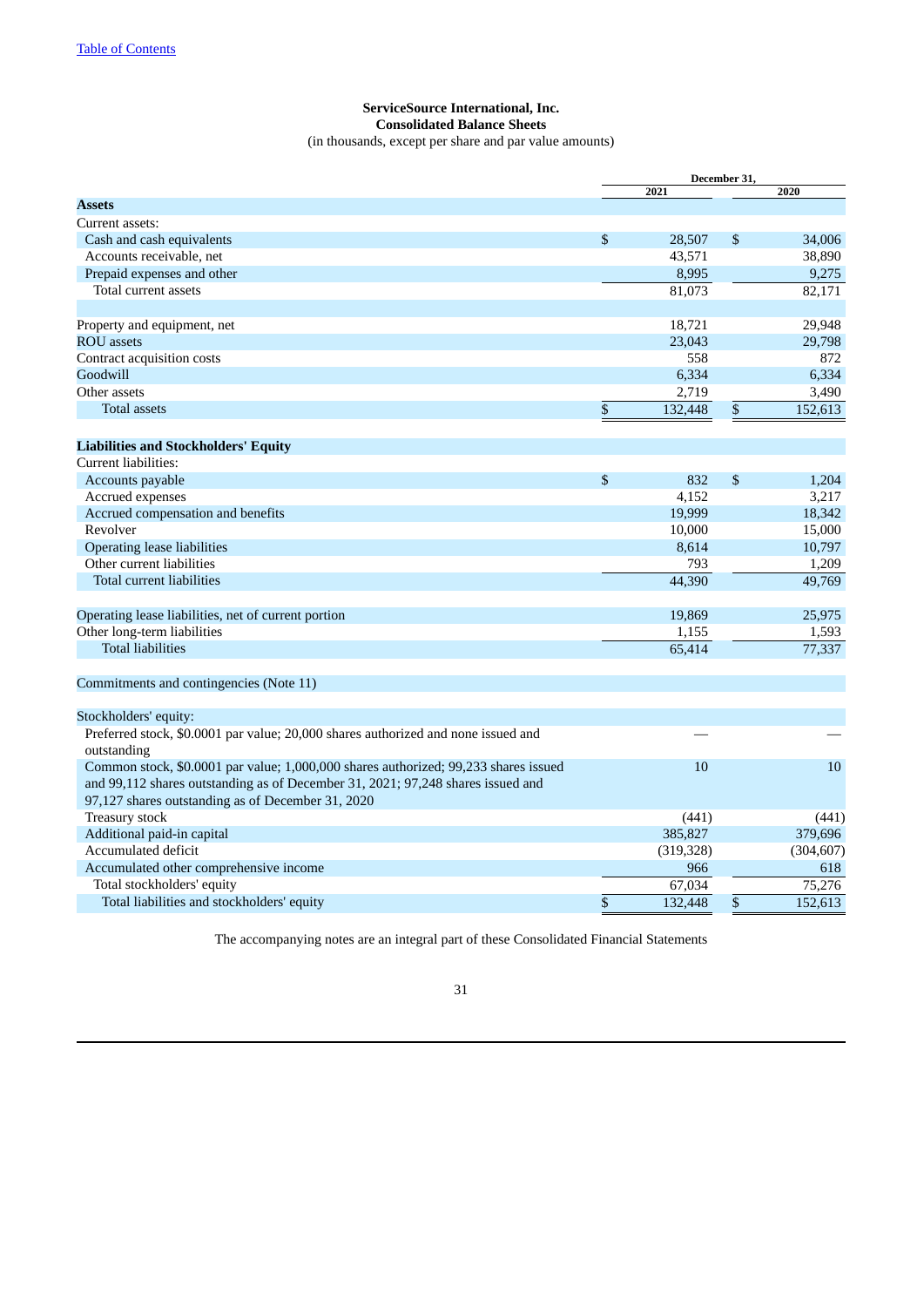# **ServiceSource International, Inc. Consolidated Statements of Operations** (in thousands, except per share amounts)

<span id="page-34-0"></span>

|                                             | For the Year Ended December 31, |               |           |
|---------------------------------------------|---------------------------------|---------------|-----------|
|                                             | 2021                            |               | 2020      |
| Net revenue                                 | \$<br>195,704                   | $\mathbf{\$}$ | 194,601   |
| Cost of revenue                             | 140,002                         |               | 137,041   |
| Gross profit                                | 55,702                          |               | 57,560    |
| Operating expenses:                         |                                 |               |           |
| Sales and marketing                         | 17,056                          |               | 24,999    |
| Research and development                    | 5,183                           |               | 5,602     |
| General and administrative                  | 45,051                          |               | 41,970    |
| Restructuring and other related costs       | 1,071                           |               | 1,542     |
| Total operating expenses                    | 68,361                          |               | 74,113    |
| Loss from operations                        | (12, 659)                       |               | (16, 553) |
| Interest and other expense, net             | (1,784)                         |               | (1,279)   |
| Loss before provision for income taxes      | (14, 443)                       |               | (17, 832) |
| Provision for income tax expense            | (278)                           |               | (709)     |
| Net loss                                    | (14,721)                        | \$            | (18, 541) |
| Net loss per common share:                  |                                 |               |           |
| Basic and diluted                           | (0.15)                          | \$            | (0.19)    |
| Weighted-average common shares outstanding: |                                 |               |           |
| Basic and diluted                           | 98,050                          |               | 95,787    |

The accompanying notes are an integral part of these Consolidated Financial Statements.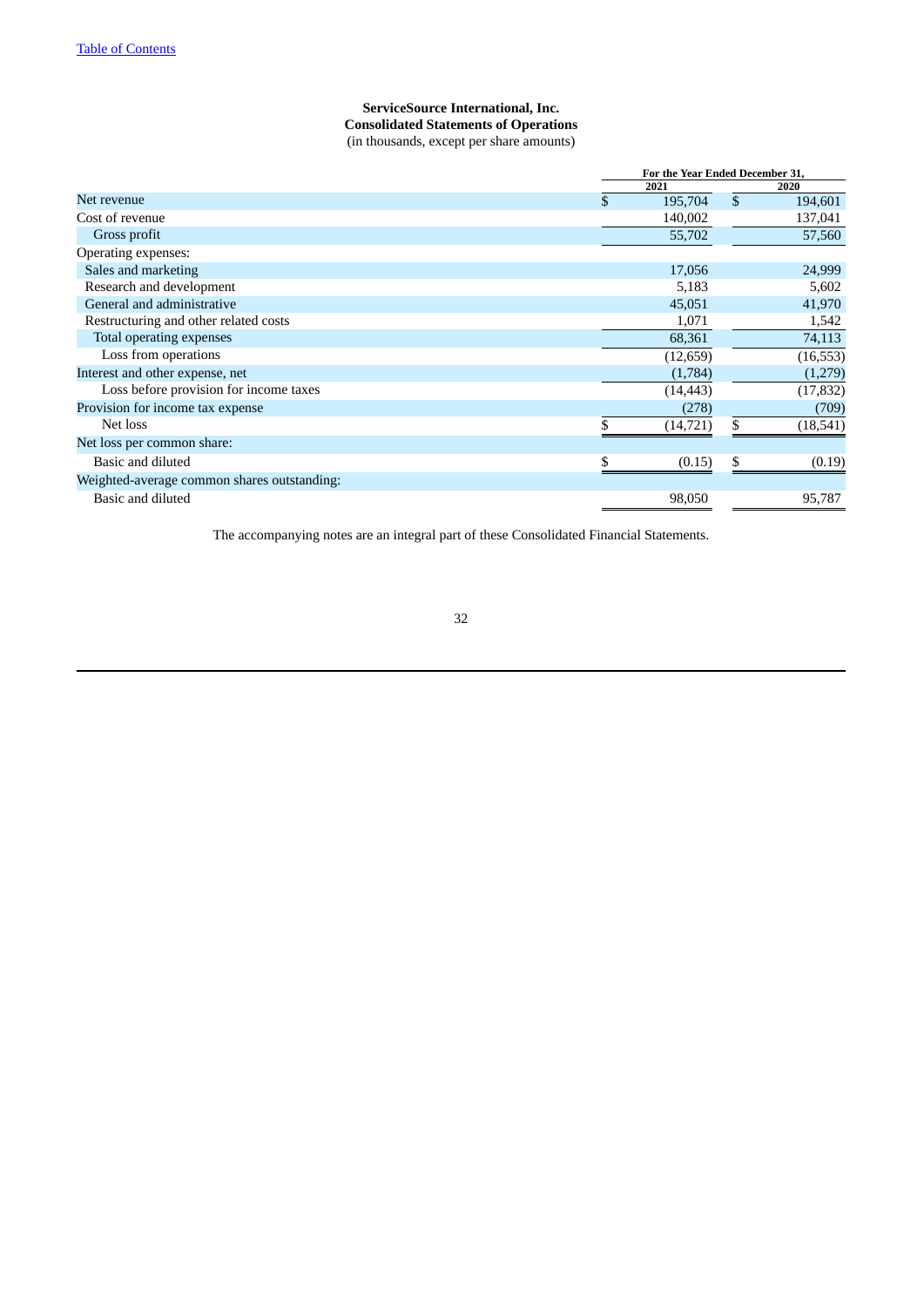# **ServiceSource International, Inc. Consolidated Statements of Comprehensive Loss** (in thousands)

<span id="page-35-0"></span>

|                                          | For the Year Ended December 31, |           |  |           |
|------------------------------------------|---------------------------------|-----------|--|-----------|
|                                          |                                 | 2021      |  | 2020      |
| Net loss                                 |                                 | (14, 721) |  | (18, 541) |
| Other comprehensive income:              |                                 |           |  |           |
| Foreign currency translation adjustments |                                 | 348       |  | 208       |
| Other comprehensive income:              |                                 | 348       |  | 208       |
| Comprehensive loss                       |                                 | (14, 373) |  | (18, 333) |

The accompanying notes are an integral part of these Consolidated Financial Statements.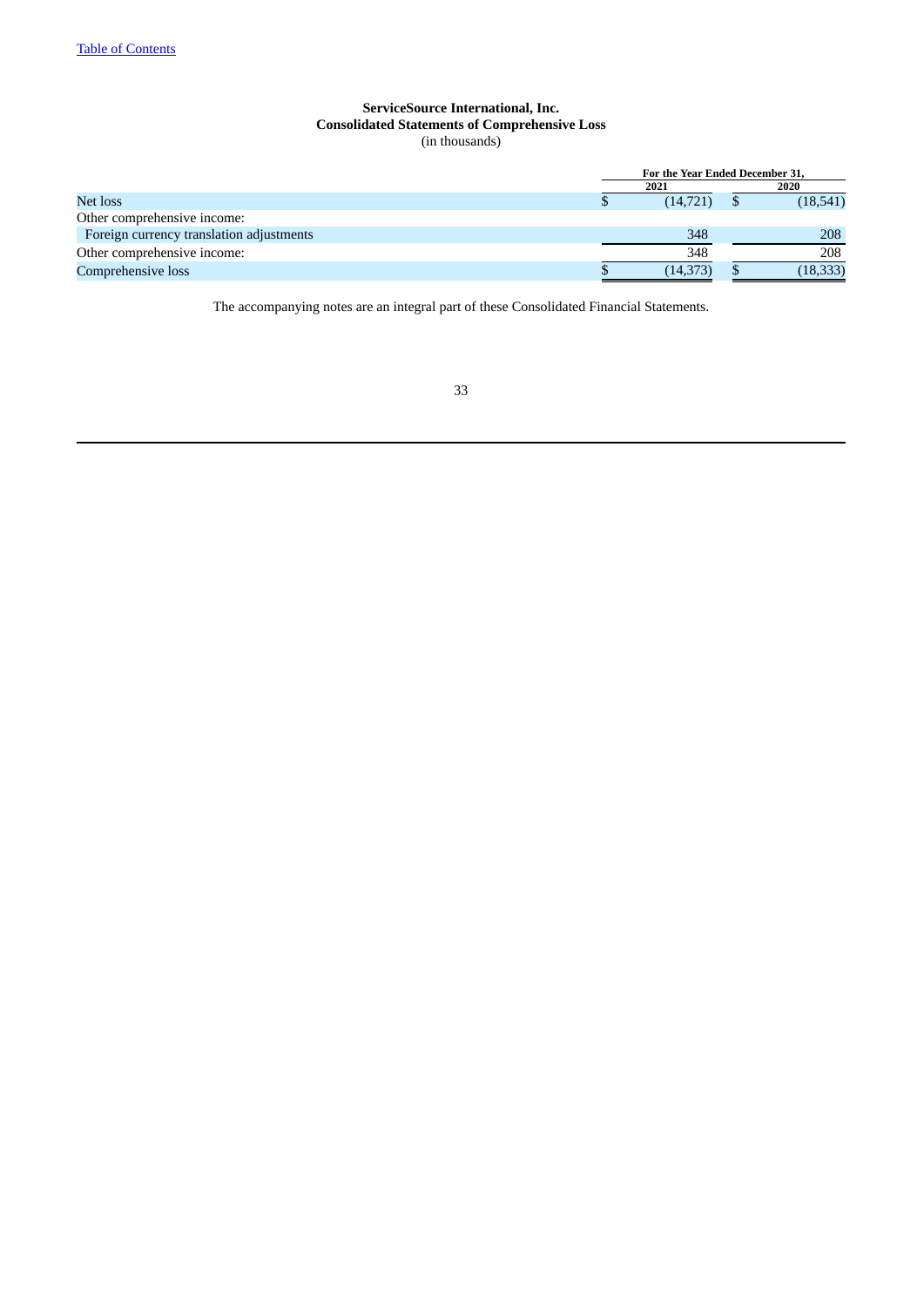## **ServiceSource International, Inc. Consolidated Statements of Stockholders' Equity** (in thousands)

|                                                      |                     |               |    |                              |        |                   |             | <b>Accumulated</b> |           |
|------------------------------------------------------|---------------------|---------------|----|------------------------------|--------|-------------------|-------------|--------------------|-----------|
|                                                      |                     |               |    |                              |        | <b>Additional</b> |             | Other              |           |
|                                                      | <b>Common Stock</b> |               |    | <b>Treasury Shares/Stock</b> |        | Paid-in           | Accumulated | Comprehensive      |           |
|                                                      | Shares              | <b>Amount</b> |    | <b>Shares</b>                | Amount | Capital           | Deficit     | Income             | Total     |
| <b>Balance at December 31, 2019</b>                  | 94,972              |               | 9  | (121)                        | (441)  | \$ 374,525        | (286,066)   | 410                | 88,437    |
| Net loss                                             |                     |               |    |                              |        |                   | (18, 541)   |                    | (18, 541) |
| Other comprehensive income                           |                     |               |    |                              |        |                   |             | 208                | 208       |
| Stock-based compensation                             |                     |               |    |                              |        | 4,919             |             |                    | 4,919     |
| Issuance of common stock, RSUs                       | 1,845               |               |    |                              |        | (1)               |             |                    |           |
| Proceeds from the exercise of stock options and ESPP | 431                 |               |    |                              |        | 414               |             |                    | 414       |
| Net cash paid for payroll taxes on RSU releases      |                     |               |    |                              |        | (161)             |             |                    | (161)     |
| <b>Balance at December 31, 2020</b>                  | 97,248              |               | 10 | (121)                        | (441)  | 379,696           | (304, 607)  | 618                | 75,276    |
| Net loss                                             |                     |               |    |                              |        |                   | (14, 721)   |                    | (14, 721) |
| Other comprehensive income                           |                     |               |    |                              |        |                   |             | 348                | 348       |
| Stock-based compensation                             |                     |               |    |                              |        | 6,169             |             |                    | 6,169     |
| Issuance of common stock, RSUs                       | 1,812               |               |    |                              |        |                   |             |                    |           |
| Proceeds from the exercise of stock options and ESPP | 173                 |               |    |                              |        | 154               |             |                    | 154       |
| Net cash paid for payroll taxes on RSU releases      |                     |               |    |                              |        | (192)             |             |                    | (192)     |
| <b>Balance at December 31, 2021</b>                  | 99,233              |               | 10 | (121)                        | (441)  | 385,827           | (319, 328)  | 966                | 67,034    |

The accompanying notes are an integral part of these Consolidated Financial Statements.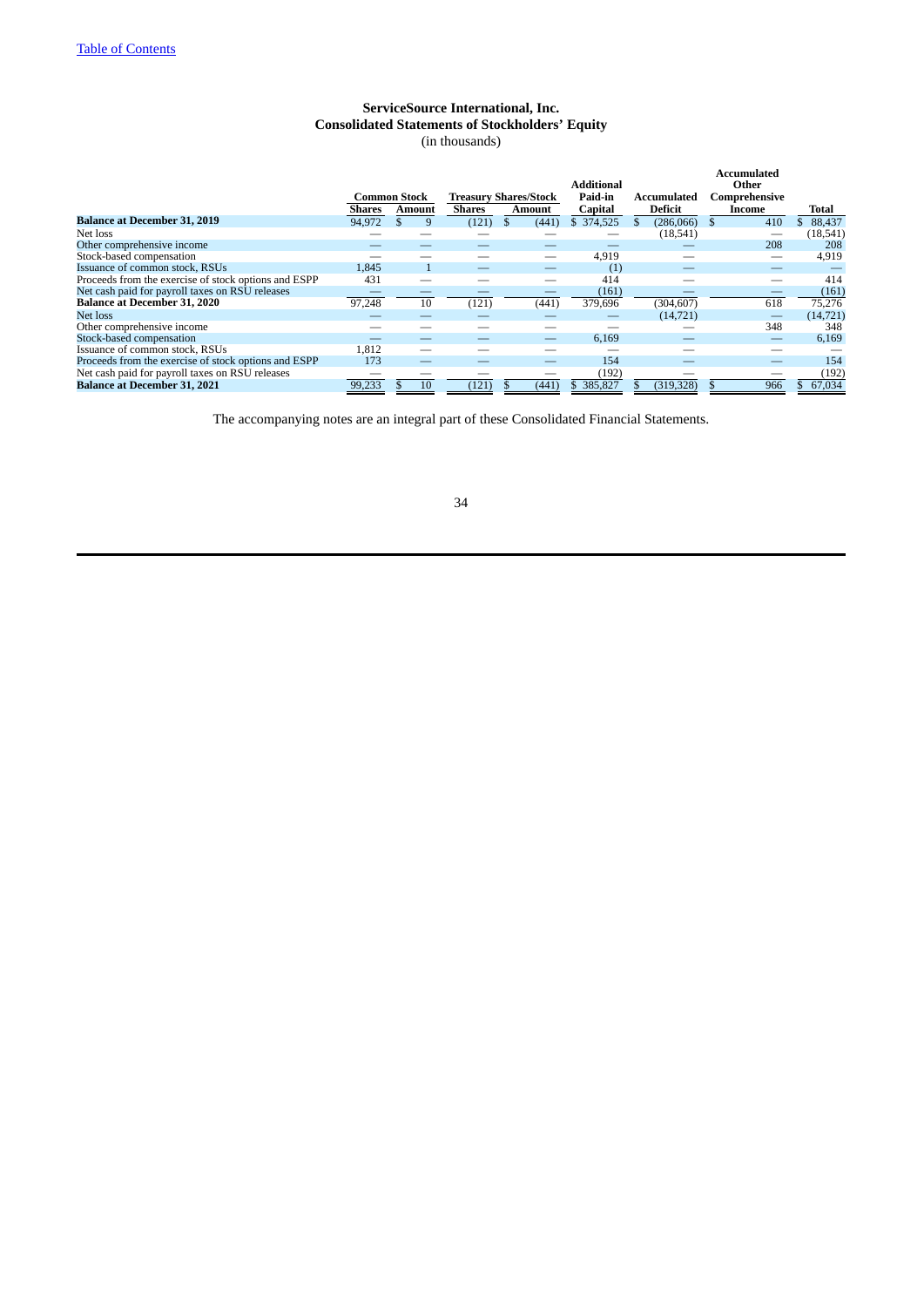## **ServiceSource International, Inc. Consolidated Statements of Cash Flows** (in thousands)

|                                                                                      | For the Year Ended December 31, |           |    |           |  |
|--------------------------------------------------------------------------------------|---------------------------------|-----------|----|-----------|--|
|                                                                                      |                                 | 2021      |    | 2020      |  |
| <b>Cash flows from operating activities:</b>                                         |                                 |           |    |           |  |
| Net loss                                                                             | \$                              | (14, 721) | \$ | (18, 541) |  |
| Adjustments to reconcile net loss to net cash provided by operating activities:      |                                 |           |    |           |  |
| Depreciation and amortization                                                        |                                 | 14,667    |    | 13,925    |  |
| Amortization of contract acquisition costs                                           |                                 | 541       |    | 1,003     |  |
| Amortization of ROU assets                                                           |                                 | 9,399     |    | 9,841     |  |
| Stock-based compensation                                                             |                                 | 6,127     |    | 4,865     |  |
| Restructuring and other related costs                                                |                                 | 1,007     |    | 1,460     |  |
| Loss on disposal of fixed assets and other, net                                      |                                 | 377       |    |           |  |
| Other                                                                                |                                 | 51        |    | 71        |  |
| Net changes in operating assets and liabilities:                                     |                                 |           |    |           |  |
| Accounts receivable, net                                                             |                                 | (4,983)   |    | 3,232     |  |
| Prepaid expenses and other assets                                                    |                                 | 420       |    | (82)      |  |
| Contract acquisition costs                                                           |                                 | (229)     |    | (266)     |  |
| Accounts payable                                                                     |                                 | (355)     |    | (3,213)   |  |
| Accrued compensation and benefits                                                    |                                 | 1,092     |    | (97)      |  |
| <b>Operating lease liabilities</b>                                                   |                                 | (10,758)  |    | (10, 195) |  |
| Accrued expenses                                                                     |                                 | 1,193     |    | (107)     |  |
| Other liabilities                                                                    |                                 | (223)     |    | (1, 495)  |  |
| Net cash provided by operating activities                                            |                                 | 3,605     |    | 401       |  |
| <b>Cash flows from investing activities:</b>                                         |                                 |           |    |           |  |
| Purchases of property and equipment                                                  |                                 | (3,932)   |    | (7, 855)  |  |
| Net cash used in investing activities                                                |                                 | (3,932)   |    | (7, 855)  |  |
| <b>Cash flows from financing activities:</b>                                         |                                 |           |    |           |  |
| Repayment on finance lease obligations                                               |                                 | (608)     |    | (952)     |  |
| Debt issuance costs                                                                  |                                 | (97)      |    |           |  |
| Proceeds from Revolver                                                               |                                 | 13,500    |    | 27,000    |  |
| Repayment of Revolver                                                                |                                 | (18,500)  |    | (12,000)  |  |
| Proceeds from issuance of common stock                                               |                                 | 154       |    | 414       |  |
| Payments related to minimum tax withholdings on RSU releases                         |                                 | (192)     |    | (161)     |  |
| Net cash (used in) provided by financing activities                                  |                                 | (5,743)   |    | 14,301    |  |
| Effect of exchange rate changes on cash and cash equivalents and restricted cash     |                                 | 545       |    | 96        |  |
| Net change in cash and cash equivalents and restricted cash                          |                                 | (5, 525)  |    | 6,943     |  |
| Cash and cash equivalents and restricted cash, beginning of period                   |                                 | 36,326    |    | 29,383    |  |
| Cash and cash equivalents and restricted cash, end of period                         | $\$$                            | 30,801    | \$ | 36,326    |  |
| Supplemental disclosures of cash flow information:                                   |                                 |           |    |           |  |
| Cash paid for interest                                                               | \$                              | 386       | \$ | 517       |  |
| Income taxes paid, net                                                               | \$                              | 690       | \$ | 448       |  |
| <b>Supplemental disclosures of non-cash activities:</b>                              |                                 |           |    |           |  |
| Purchases of property and equipment accrued in accounts payable and accrued expenses | \$                              | 23        | \$ | 8         |  |
|                                                                                      | \$                              | 3.507     | \$ | 2.271     |  |
| ROU assets obtained in exchange for new lease liabilities                            |                                 |           |    |           |  |

The accompanying notes are an integral part of these Consolidated Financial Statements.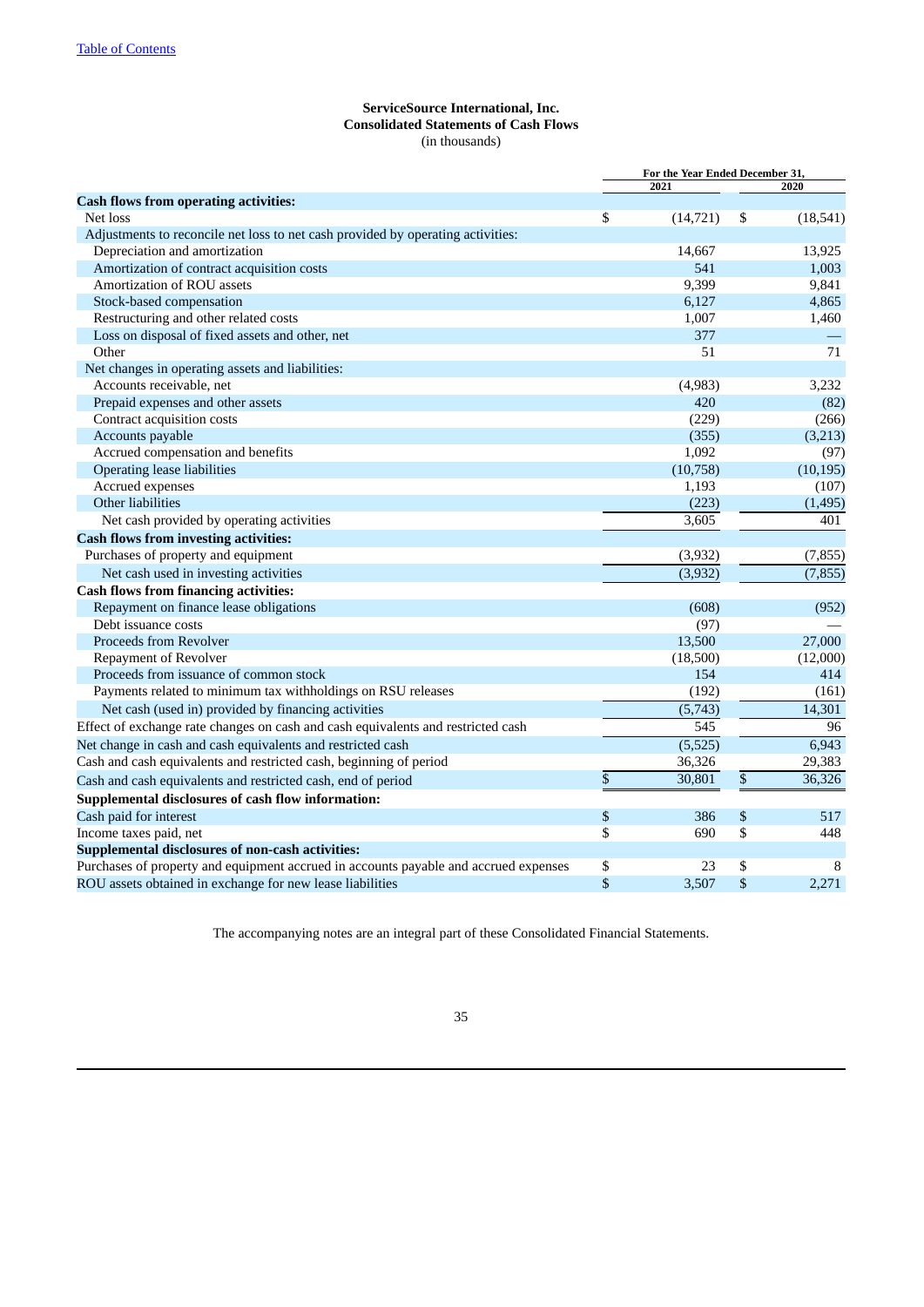#### **ServiceSource International, Inc.**

## **NOTES TO CONSOLIDATED FINANCIAL STATEMENTS**

#### **Note 1 — The Company**

ServiceSource is a leading provider of BPaaS solutions that enable the transformation of go-to-market organizations and functions for global technology clients. We design, deploy, and operate a suite of innovative solutions and complex processes that support and augment our clients' B2B customer acquisition, engagement, expansion and retention activities. Our clients – ranging from Fortune 500 technology titans to high-growth disruptors and innovators – rely on our holistic customer engagement methodology and process excellence, global scale and delivery footprint, and data analytics and business insights to deliver trusted business outcomes that have a meaningful and material positive impact to their long-term revenue and profitability objectives. Through our unique integration of people, process and technology – leveraged against our more than 20 years of experience and domain expertise in the cloud, software, hardware, medical device and diagnostic equipment, and industrial IoT sectors – we effect and transact billions of dollars of B2B commerce in more than 175 countries on our clients' behalf annually.

"ServiceSource," "the Company," "we," "us," or "our", as used herein, refer to ServiceSource International, Inc. and its wholly owned subsidiaries, unless the context indicates otherwise.

For a summary of commonly used industry terms and abbreviations used in this annual report on Form 10-K, see the Glossary of Terms.

#### **Note 2 — Summary of Significant Accounting Policies**

#### *Basis of Presentation*

The accompanying Consolidated Financial Statements include the accounts of ServiceSource International, Inc. and its wholly owned subsidiaries and have been prepared in accordance with GAAP and with the instructions to Form 10-K. All intercompany balances and transactions have been eliminated in consolidation.

The CEO manages and allocates resources on a company-wide basis as a single segment that is focused on service offerings which integrate data, processes and cloud technologies.

### *Use of Estimates*

The preparation of the Consolidated Financial Statements in accordance with GAAP requires management to make estimates and assumptions that affect the reported amounts of assets and liabilities, the disclosure of contingent assets and liabilities at the date of the Consolidated Financial Statements and the reported amount of net revenue and expenses during the reporting period.

The Company bases its estimates and judgments on historical experience and on various assumptions that it believes are reasonable under the circumstances. The Company has considered the effects of the COVID-19 pandemic in determining its estimates. However, future events are difficult to predict and subject to change, especially with the risks and uncertainties related to the impact of the COVID-19 pandemic, which could cause estimates and judgments to require adjustment. Actual results and outcomes may differ from our estimates.

### *Significant Risks and Uncertainties*

Financial instruments that potentially subject the Company to concentrations of credit risk consist principally of cash and cash equivalents and accounts receivable. The Company is also exposed to market risks, including the effects of changes in foreign currency exchange rates and interest rates.

Cash is maintained in demand deposit accounts at U.S., European and Asian financial institutions that management believes are credit worthy. Deposits in these institutions may exceed the amount of insurance provided on these deposits.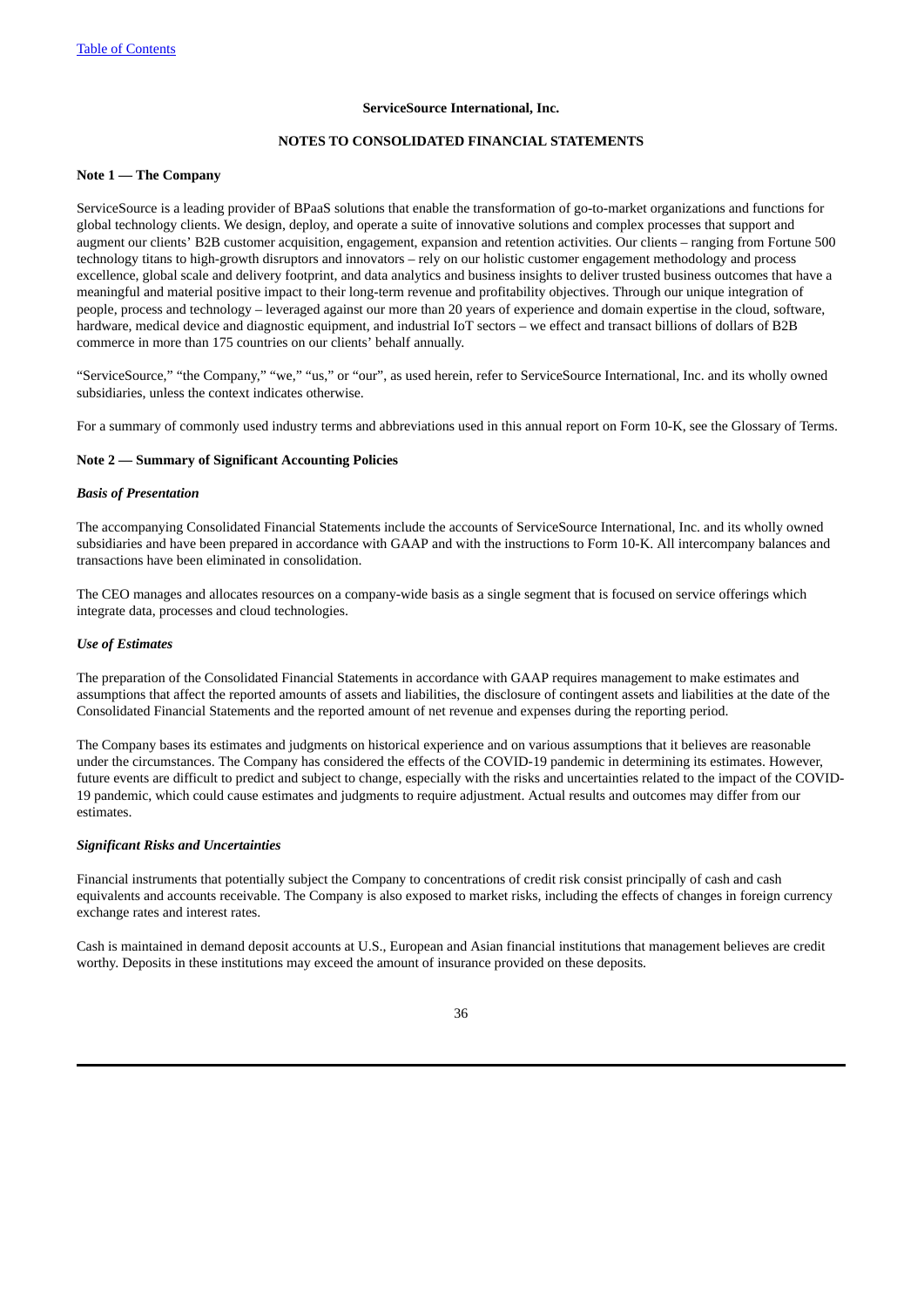### *Fair Value of Financial Instruments*

The Company accounts for certain assets and liabilities at fair value. Fair value is defined as the price that would be received to sell an asset or paid to transfer a liability in an orderly transaction between market participants at the measurement date. The fair value guidance establishes a hierarchy that prioritizes the inputs to valuation techniques used to measure fair value. An asset or liability's level is based upon the lowest level of input that is significant to the fair value measurement. The guidance requires that assets and liabilities carried at fair value be classified and disclosed in one of the following three categories:

*Level 1:* Quoted prices in active markets for identical assets or liabilities;

- *Level 2:* Inputs other than quoted prices included within Level 1 that are either directly or indirectly observable;
- *Level 3:* Inputs that are generally unobservable and typically reflect management's estimates or assumptions that market participants would use in pricing the asset or liability.

The carrying amount of financial instruments including cash and cash equivalents, restricted cash, accounts receivable, accounts payable, accrued expenses and other current liabilities approximate their fair value due to their short-term maturities.

### *Cash Equivalents and Restricted Cash*

Cash equivalents consist of highly liquid investments with original maturities of three months or less at the time of purchase and are classified as a Level 1 investment.

Restricted cash consists of cash in money market accounts that are used to secure letters of credit in connection with two of our leased facilities. Restricted cash is recorded within "Prepaid expenses and other" and "Other assets" in the Consolidated Balance Sheets and is classified as a Level 1 investment. The Company had restricted cash of \$2.3 million as of December 31, 2021 and 2020.

### *Foreign Currency Translation and Remeasurement*

Assets and liabilities of non-U.S. subsidiaries that operate in a local currency environment, where that local currency is the functional currency, are translated to U.S. dollars at exchange rates at the balance sheet date. Net revenue and expenses are translated at monthly average exchange rates. The Company accumulates net translation adjustments in equity as a component of accumulated other comprehensive income. For non-U.S. subsidiaries whose functional currency is the U.S. dollar, transactions that are denominated in foreign currencies are remeasured in U.S. dollars, and any resulting gains and losses are reported in "Interest and other expense, net" in the Consolidated Statements of Operations. Foreign currency transaction losses were approximately \$1.0 million and \$0.9 million for the years ended December 31, 2021 and 2020, respectively.

### *Accounts Receivable and Allowance for Doubtful Accounts*

Accounts receivable are derived from services performed for clients located primarily in the U.S., Europe and Asia. The Company attempts to mitigate the credit risk in its trade receivables through its ongoing credit evaluation process and historical collection experience.

Accounts receivable are stated at their carrying values net of an allowance for doubtful accounts, if applicable. The Company evaluates the ongoing collectability of its accounts receivable based on a number of factors such as the credit quality of its clients, the age of accounts receivable balances, collections experience, current economic conditions and other factors that may affect a client's ability to pay. In circumstances where the Company is aware of a specific client's inability to meet its financial obligations to the Company, a specific allowance for doubtful accounts is estimated and recorded, which reduces the recognized receivable to the estimated amount that management believes will ultimately be collected. Account balances are charged off against the allowance when it is probable that the receivable will not be recovered. The allowance for doubtful accounts as of December 31, 2021 and 2020, and recoveries and reductions to revenue for the years ended December 31, 2021 and 2020, were insignificant.

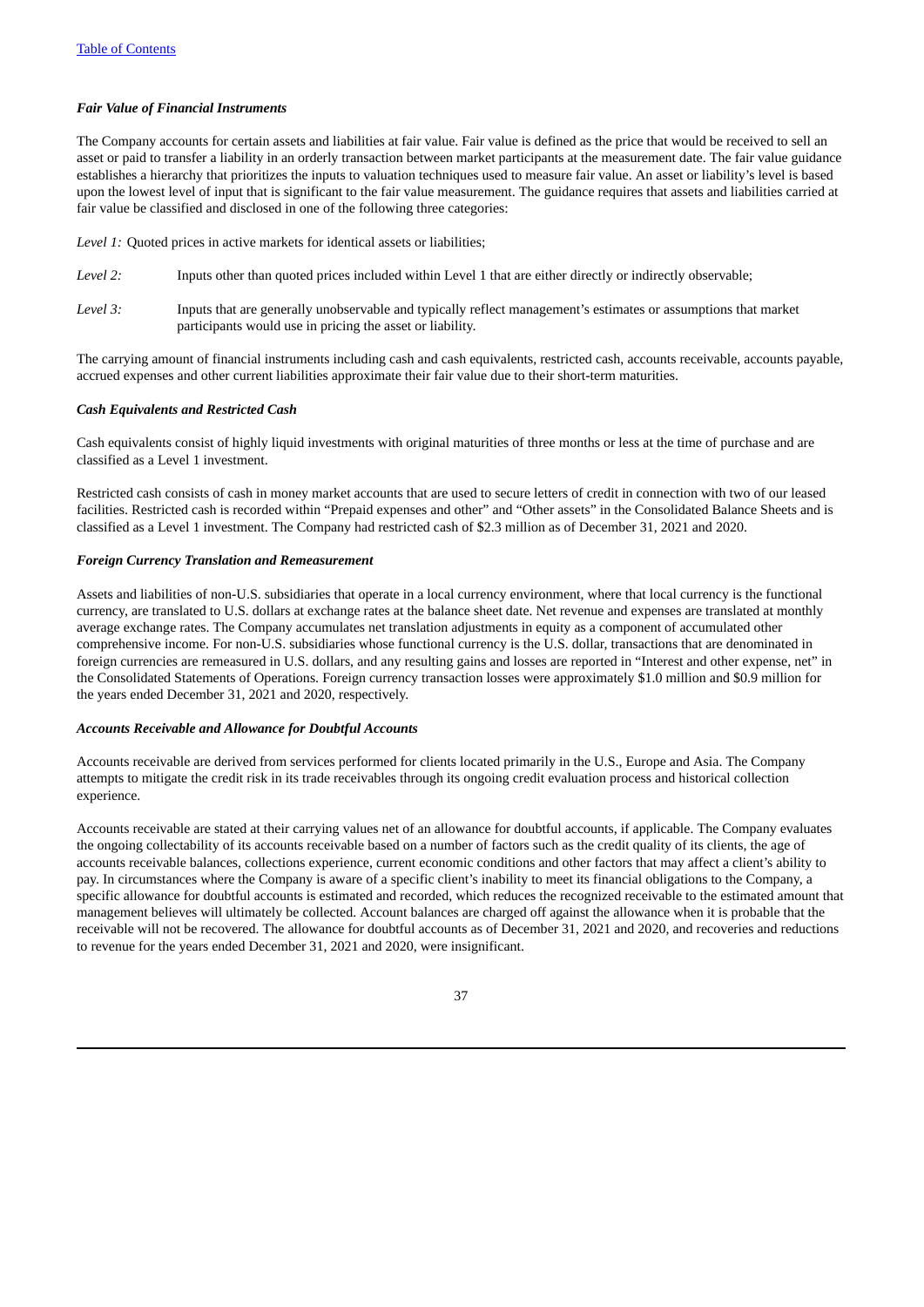## *Property and Equipment*

The Company records property and equipment at cost, less accumulated depreciation and amortization. Depreciation is recorded using the straight-line method over the estimated useful life for each asset class. Depreciation for leasehold improvements is recorded using the straight-line method over the lesser of the estimated useful life or life of the lease.

When assets are disposed, the cost and related accumulated depreciation and amortization are written-off and any gain or loss on sale or disposal is reported in "General and administrative" expense in the Consolidated Statements of Operations.

### *Lease Asset Retirement Obligations*

The fair value of a liability for an ARO is recognized in the period in which it is incurred. The Company's AROs are associated with leasehold improvements at our international office locations, which, at the end of a lease, are contractually obligated to be removed. AROs were approximately \$1.0 million and \$1.5 million as of December 31, 2021 and 2020, respectively. Approximately \$0.5 million of liabilities were settled as of December 31, 2021. Accretion expense was insignificant for the years ended December 31, 2021 and 2020.

#### *Capitalized Internal-Use Software*

Expenditures related to software developed or obtained for internal use are capitalized and amortized over a period of two to seven years on a straight-line basis. The Company capitalizes direct external costs associated with developing or obtaining internal-use software. In addition, the Company also capitalizes certain payroll and payroll-related costs for employees or professional fees for consultants who are directly associated with the development of such applications. Costs associated with preliminary project stage activities, training, maintenance, and all other post-implementation stage activities are expensed as incurred and are recorded in "Research and development" expenses in the Consolidated Statements of Operations. Capitalized costs related to internal-use software under development are treated as construction-in-progress until the program, feature or functionality is ready for its intended use, at which time amortization commences.

### *Goodwill Impairment*

Goodwill represents the excess of the purchase price over the estimated fair market value of net identifiable assets of acquired businesses. The Company evaluates goodwill for possible impairment at least annually or whenever events or changes in circumstances indicate the carrying amount of such assets may not be recoverable. This evaluation includes an assessment of qualitative factors to determine whether it is necessary to compare the fair value of the reporting unit with its carrying value. If there are indicators of impairment, the fair value of the reporting unit is compared to its carrying value. If the carrying value of the reporting unit exceeds its fair value, an impairment loss equal to the difference is recorded. The carrying value of goodwill for the years ended December 31, 2021 and 2020 was \$6.3 million. No impairment was recorded for the years ended December 31, 2021 and 2020.

#### *Impairment of Long-Lived Assets*

The Company evaluates the recoverability of its long-lived assets whenever events or changes in circumstances indicate the carrying amount of the long-lived asset may not be recoverable. Recoverability of these assets is measured by comparison of their carrying amounts to future undiscounted cash flows the assets are expected to generate. If the long-lived asset is impaired, an impairment is recognized for the amount by which the carrying value of the asset exceeds its fair value. No impairment was recorded for the years ended December 31, 2021 and 2020.

#### *Comprehensive Loss*

We report comprehensive loss in our Consolidated Statements of Comprehensive Loss. Amounts reported in "Accumulated other comprehensive income" consist of foreign currency translation adjustments from subsidiaries with a functional currency other than the U.S. dollar.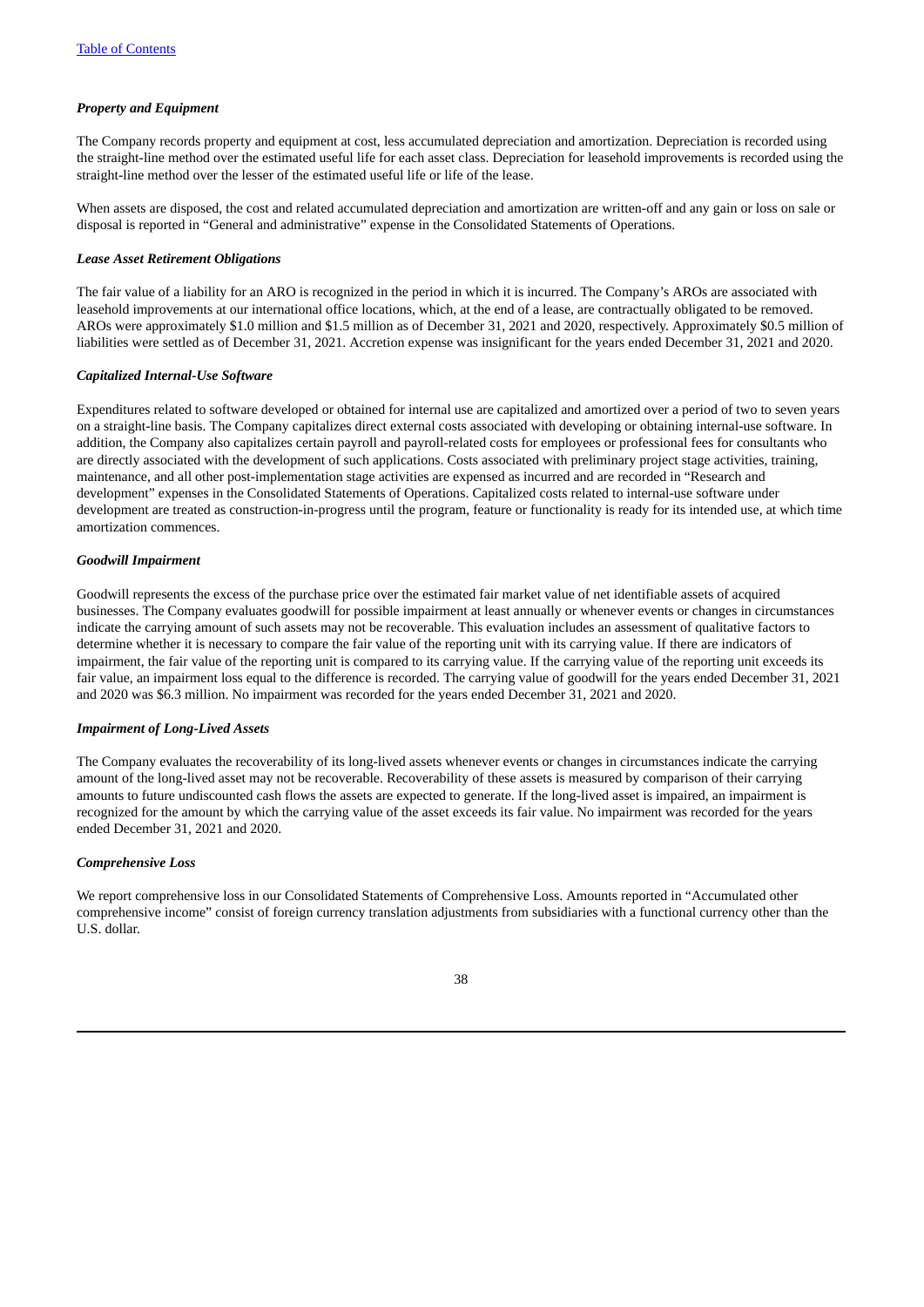### *Revenue Recognition*

The Company provides a comprehensive suite of selling and professional services to its clients.

Selling services consists of sales earned from the following categories of selling motions:

- *Digital sales* activities include demand qualification, demand conversion, and account management;
- *Customer success and renewals* activities include onboarding, adoption, and renewals management; and
- *Channel management* efforts include partner onboarding, partner enablement, and partner success management.

Professional services involve providing data integration at scale with our systems and processes, combined with client data enhancement, enablement and optimization.

The Company derives all of its revenue from contracts with clients. Revenue is measured based on the consideration specified in a contract. The Company's contracts generally contain one to two distinct performance obligations that are sold on a variable and/or fixed consideration basis. These two distinct performance obligations are identified as selling services and professional services. Selling services are generally invoiced on a monthly or quarterly basis with standard 30-day payment terms over the length of the contract, typically one to three years. Professional services are generally invoiced upfront upon obtaining a client contract and are typically fulfilled within 90 days.

The Company recognizes revenue when it satisfies the performance obligations identified in the contract, which is achieved through the transfer of control of the services to the client. The timing of satisfying performance obligations and the receipt of client consideration can be different and will give rise to contract assets and contract liabilities. Contract assets relate to the Company's conditional rights to consideration for services provided but not yet billable at the reporting date. Accounts receivable balances reflected in the Consolidated Balance Sheet represent the Company's unconditional rights to consideration for services provided. Contract asset amounts are transferred to accounts receivables when the rights become unconditional, typically in the same period control of services is transferred to the client and the amount is contractually billable. Contract liabilities primarily relate to the advance consideration received from clients for fixed consideration contracts where transfer of control of the services has not yet occurred. Contract liability balances generally convert to revenue upon either the satisfaction of professional services obligations or when services under fixed consideration contracts are transferred to the client, typically within six months of being recorded. These contract balances are reflected in "Prepaid expenses and other", "Other assets" and "Other current liabilities" in the Consolidated Balance Sheets.

The Company accounts for individual services within a single contract separately if they are distinct. A service is distinct if it is separately identifiable from other services in the contract and if a client can benefit from the service on its own or with other resources that are readily available to the client. Determining whether these services are considered distinct performance obligations and qualify as a series of distinct performance obligations that represent a single performance obligation requires significant judgment. The total contract consideration, or transaction price, is allocated between the separate services identified in the contract based on their SSP. SSP is determined based on a cost-plus margin analysis for selling services and a standard hourly rate card for professional services. For professional services that are contractually priced differently from SSP, the Company estimates the SSP using a standard hourly rate card and allocates a portion of the total contract consideration to reflect professional services revenue at SSP.

The Company's performance obligations are satisfied over time and revenue is recognized based on monthly or quarterly time increments and the variable volume of closed bookings during the period at the contractual commission rates for selling services, or proportional performance during the period at SSP for professional services. Due to the continuous nature of providing services to our clients, judgment is required in determining when control of the services is transferred to the client. Because the client simultaneously receives and consumes the benefit of the Company's selling and professional services as provided, the time increment output method depicts the measure of progress in transferring control of the services to the client. A significant portion of the Company's contracts is based on a pay-for-performance model in which commission revenue is based on a volume of closed bookings each time period, which is recorded as a component of "Net revenue" in the Consolidated Statements of Operations. At each reporting period, the Company makes an estimate of this revenue for amounts that have yet to be invoiced, which was \$15.8 million and \$16.3 million as of

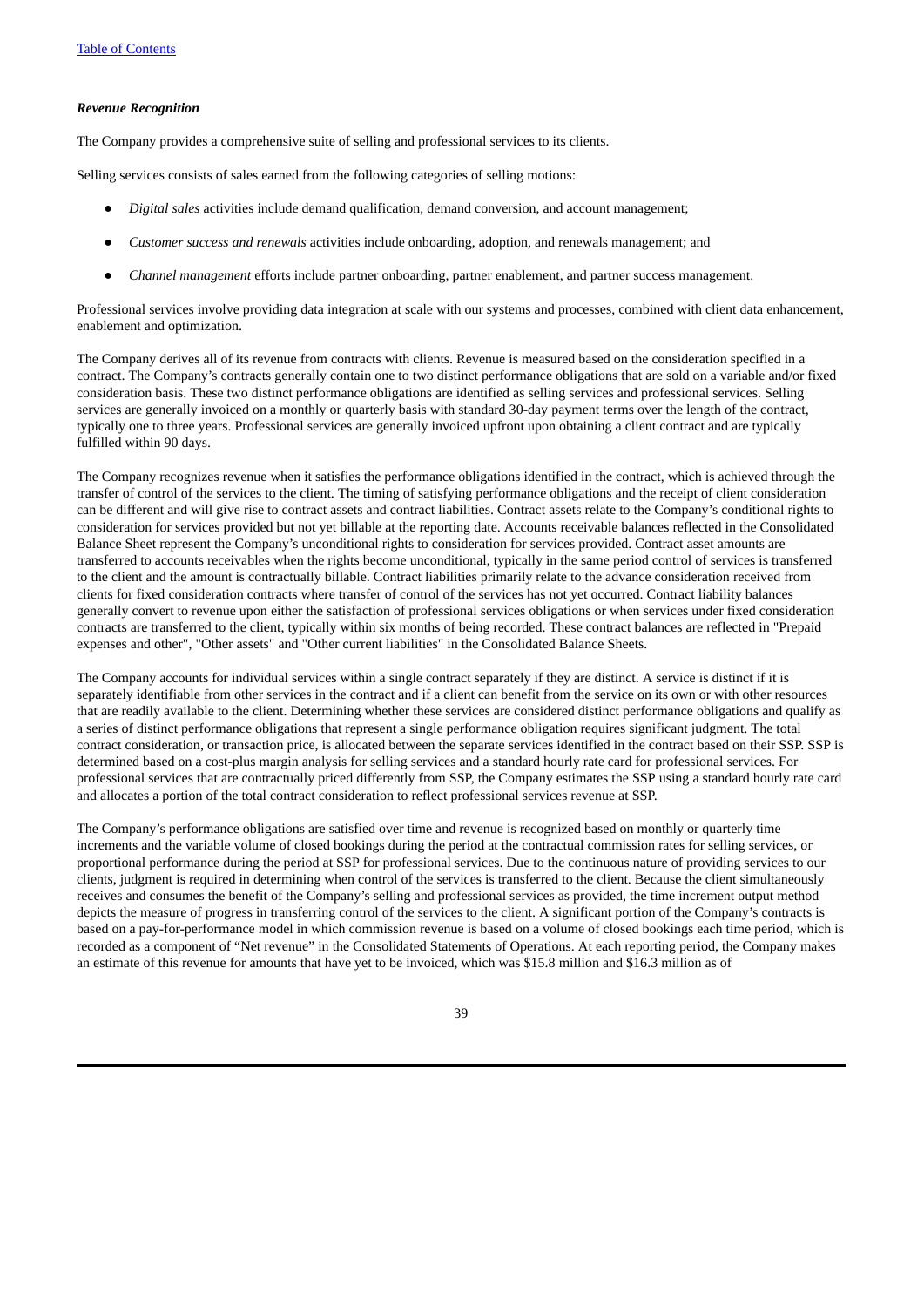December 31, 2021 and 2020, respectively. These accrued revenue balances are reflected in "Accounts Receivable" in the Consolidated Balance Sheets.

While multiple selling motions in a contract are performed at various times and patterns throughout the month or quarter and the number of closed bookings vary in any given period, each time increment of a service activity is substantially the same and has the same pattern of transfer to the client, and therefore, represents a series of distinct performance obligations that form a single performance obligation. As a result, the Company allocates all variable consideration in a contract to the selling services performance obligation in accordance with the variable consideration allocation exception provisions in ASC 606, (less amounts for which it is probable a significant reversal of revenue will occur when the uncertainties related to the variability are resolved) and applies a single measure of progress to record revenue in the period based on when the output of the variable number of closed bookings occurs or when the variable performance metric is achieved. Judgment is required to estimate the amount of variable consideration to include when estimating the total contract consideration and how to allocate the consideration if one of the distinct performance obligations is not sold at SSP. In addition, judgment is required to determine if the variable consideration should be constrained, and to what extent, until the risk of a significant revenue reversal is not probable. The Company applies the optional disclosure exemptions related to variable consideration and the requirement to disclose the remaining transaction price allocated to a wholly unsatisfied promise to transfer a distinct service that forms part of a single performance obligation.

Significant estimates and judgments for revenue recognition include: (1) identifying and determining distinct performance obligations in contracts with clients, (2) determining the timing of the satisfaction of performance obligations, (3) estimating the timing and amount of variable consideration in a contract, (4) determining SSP for each performance obligations and the methodology to allocate the total contract consideration to the distinct performance obligations, and (5) determining and measuring variable revenue that has yet to be invoiced as of period end.

Our revenue contracts often include promises to transfer services involving multiple selling motions to a client. Determining whether those services are considered distinct and qualify as a series of distinct services that represent a single performance obligation requires significant judgment. Also, due to the continuous nature of providing services to our clients, judgment is required in determining when control of the services is transferred to the client.

We also enter into contracts with multiple performance obligations that incorporate fixed consideration, pay-for-performance commissions and variable bonus commissions. Judgment is required to estimate the amount of variable consideration to include when estimating the total contract consideration and how to allocate the consideration if one of the distinct performance obligations is not sold at SSP.

#### *Contract Acquisition Costs*

To obtain contracts with clients, the Company pays its sales team commissions partly based on the estimated value of the contract. Because these sales commissions are incurred and paid upon contract execution and would not have been incurred or payable otherwise, they are considered incremental costs to acquire the contract; and if recoverable, are capitalized as contract acquisition costs in the period the contract is executed. Capitalized sales commissions are amortized to "Sales and marketing" expense in the Consolidated Statements of Operations based on the transfer of services over the contract term, generally one to three years for a new client or five years for longstanding client relationships. The contract acquisition costs asset is evaluated for recoverability and impairment each reporting period. For initial amortization periods one year or less, the Company recognizes any incremental costs of obtaining contracts as expense when the cost is incurred. These costs are included in "Sales and marketing" expense in the Consolidated Statements of Operations.

### *Advertising Costs*

Advertising costs are expensed as incurred and are reported in "Sales and marketing" in the Consolidated Statements of Operations. Advertising costs was \$0.2 million for the year ended December 31, 2021 and insignificant for the year ended December 31, 2020.

#### *Stock-Based Compensation*

The Company issues stock-based awards to employees and directors. The Company previously offered an ESPP until it expired in February 2021.

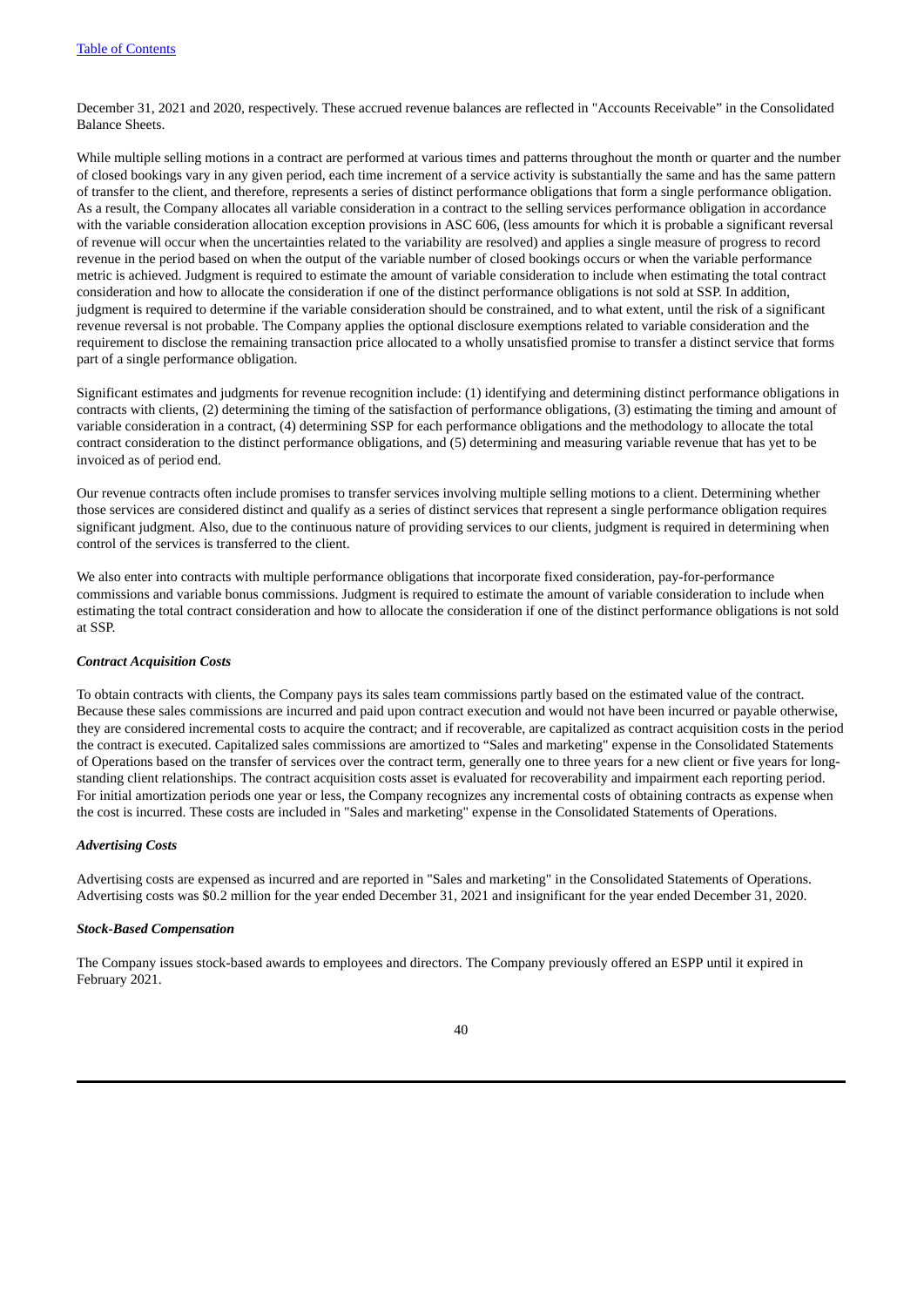Stock options are recorded at fair value on the date of grant date using the Black-Scholes option-pricing model and generally vest ratably over a three to four-year period. Vested options may be exercised up to ten years from the grant date, as defined in the 2020 Plan. Vested but unexercised options expire 90 days after termination of employment with the Company. Stock-based compensation expense is amortized on a straight-line basis over the service period during which the right to exercise such options fully vests.

RSUs are recorded at fair value on the date of grant and amortized on a straight-line basis over the service period during which the stock vests. RSUs generally vest ratably over three years with vesting contingent upon employment of the Company.

PSUs are stock-based awards in which the number of shares ultimately received by the employee varies depending on the Company's achievement of specified targets. PSU expense is based on a fixed grant date fair value and adjusted based on the estimated achievement of the performance metrics and recognized on a straight-line basis over the vesting period.

The Company estimates the fair value of purchase rights under the ESPP using the Black-Scholes option-pricing model and the straightline attribution approach.

The fair value of stock options and purchase rights under the ESPP was determined by the Company using the methods and assumptions discussed below. Each of these inputs is subjective and generally requires significant judgment to determine.

*Expected Term -* The expected term represents the period that the Company's share-based awards are expected to be outstanding. The Company calculates the expected term based on the average of the weighted-average vesting term and contractual term.

*Expected Volatility -* The expected volatility is based on the historical stock volatility of the Company's own common shares.

*Risk-Free Interest Rate -* The risk-free interest rate is based on the implied yield on U.S. Treasury zero-coupon issues for each option grant date with maturities approximately equal to the option's contractual term.

*Expected Dividend Yield -* The Company has not paid dividends on its common shares nor does it expect to pay dividends in the foreseeable future.

See "Note 7 — Stock-Based Compensation" for additional information.

#### *Income Taxes*

The Company accounts for income taxes using an asset and liability method, which requires the recognition of taxes payable or refundable for the current year and deferred tax assets and liabilities for the expected future tax consequences of temporary differences that currently exist between the tax basis and the financial reporting basis of our taxable subsidiaries' assets and liabilities using the enacted tax rates in effect for the year in which the differences are expected to reverse. The effect of a change in tax rates on deferred tax assets and liabilities is recognized in operations in the period that includes the enactment date. The measurement of deferred tax assets is reduced, if necessary, by the amount of any tax benefits that, based on available evidence, are not expected to be realized.

The Company files U.S. federal and state and foreign income tax returns in jurisdictions with varying statutes of limitations. In the normal course of business the Company is subject to examination by taxing authorities throughout the world. These audits include questioning the timing and amount of deductions, the allocation of income among various tax jurisdictions and compliance with federal, state, local and foreign tax laws. The Company accounts for unrecognized tax benefits using a more-likely-than-not threshold for financial statement recognition and measurement of tax positions taken or expected to be taken in a tax return. The Company establishes reserves for tax-related uncertainties based on estimates of whether, and the extent to which, additional taxes will be due. The Company records an income tax liability, if any, for the difference between the benefit recognized and measured and the tax position taken or expected to be taken on our tax returns. The Company recognizes interest accrued and penalties related to unrecognized tax benefits in the income tax provision.

## *Net Loss Per Common Share*

Basic net income (loss) per share is computed by dividing income (loss) available to common shareholders by the weighted-average number of shares of common stock outstanding during the period. Diluted net income per share is computed by dividing income

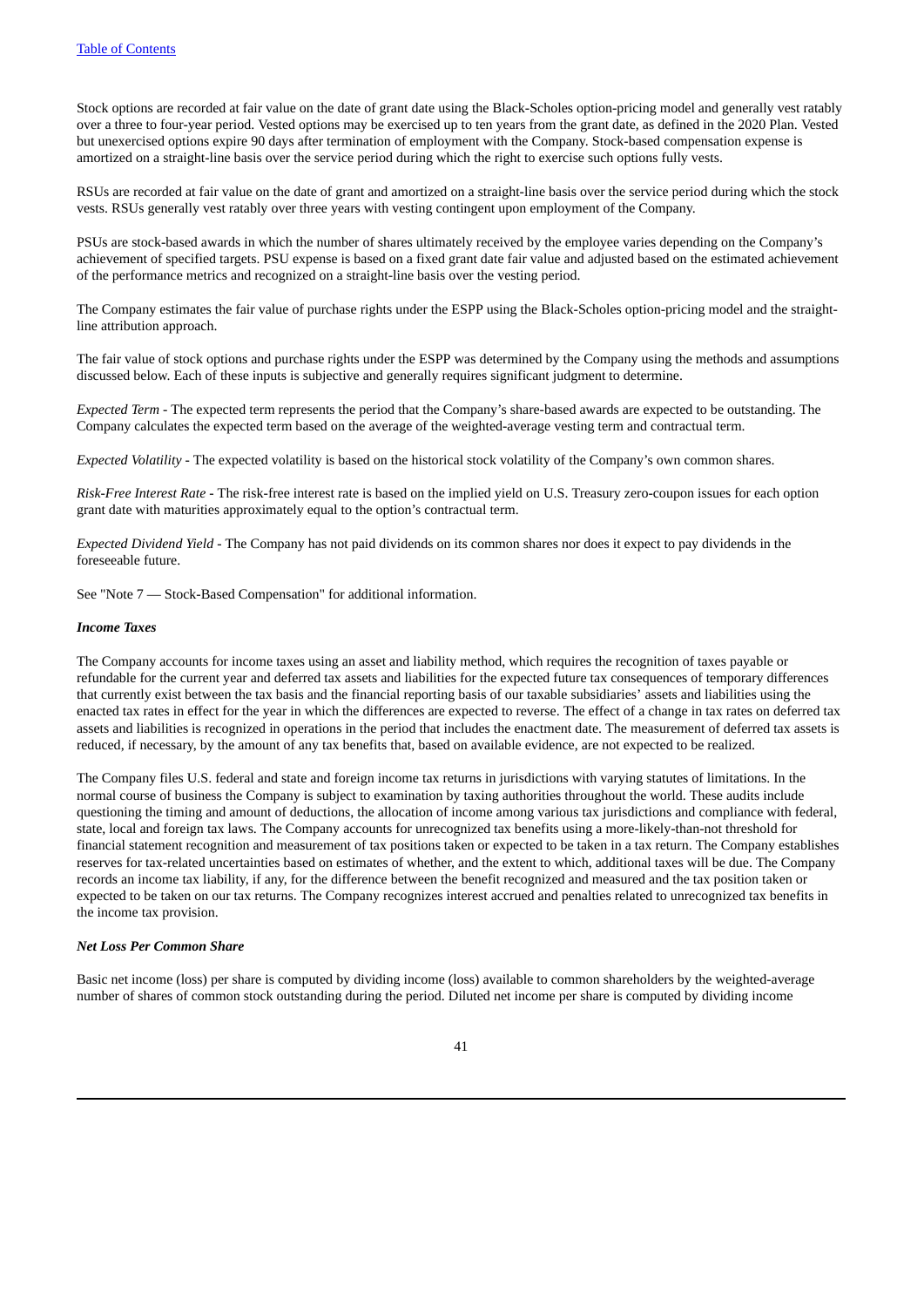available to common shareholders by the weighted-average number of shares of common stock outstanding during the period increased to include the number of additional shares of common stock that would have been outstanding if the potentially dilutive securities had been issued. Potentially dilutive securities include outstanding stock options, shares to be purchased under the Company's ESPP, nonvested RSUs and PSUs. The dilutive effect of potentially dilutive securities is reflected in diluted earnings per share by application of the treasury stock method. Under the treasury stock method, an increase in the fair market value of the Company's common stock can result in a greater dilutive effect from potentially dilutive securities.

Potential shares of common stock that are not included in the determination of diluted net income per share because they are anti-dilutive for the periods presented consist of stock options, non-vested RSUs and PSUs, and shares to be purchased under our ESPP.

The Company excluded from diluted earnings per share the weighted-average common share equivalents related to 1.7 million and 3.3 million shares for the years ended December 31, 2021 and 2020, respectively, because their effect would have been anti-dilutive.

#### *Government Assistance*

During 2020, ServiceSource received various grants from the Singapore government, including the Job Support Scheme, which assists enterprises in retaining their local employees during the COVID-19 pandemic. ServiceSource received and recognized income related to the grants of \$0.3 million and \$1.3 million for the years ended December 31, 2021 and 2020, respectively. There are no conditions to repay the grants. The Company does not expect to receive additional income related to these grants. Government grants are primarily recognized within "Cost of revenue" expense in the Company's Consolidated Statements of Operations during the same period that the expenses related to the grant are incurred if there is reasonable assurance the grant will be received, and the Company has complied with any conditions attached to the grant.

#### *New Accounting Standards Issued but Not Yet Adopted*

#### *Financial Instruments - Credit Losses*

In June 2016, the FASB issued an ASU that amends the measurement of credit losses on financial instruments and requires measurement and recognition of expected versus incurred credit losses for financial assets held. This ASU is effective for annual periods and interim periods for those annual periods beginning after December 15, 2022, with early adoption permitted. This standard will apply to the Company's accounts receivable and contract assets. Based on our current analysis, the Company does not expect the adoption to have material impact on the Consolidated Financial Statements as credit losses from trade receivables have historically been insignificant. The Company expects to adopt this standard effective January 1, 2023.

#### *New Accounting Standards Adopted*

#### *Income Taxes*

In December 2019, the FASB issued an ASU that simplifies the accounting for income taxes by eliminating certain exceptions to the guidance in ASC 740 related to the approach for intraperiod tax allocation, the methodology for calculating income taxes in an interim period and the recognition of deferred tax liabilities for outside basis differences. This ASU is effective for annual periods and interim periods for those annual periods beginning after December 15, 2020, with early adoption permitted. The Company adopted this standard effective January 1, 2021. The adoption of this standard did not have an impact on the Company's Consolidated Financial Statements.

#### *Government Assistance*

In November 2021, the FASB issued an ASU which requires and clarifies disclosures of government assistance received by business entities. This ASU is effective for annual periods beginning after December 15, 2021, with early adoption permitted. The Company adopted this standard retrospectively effective December 1, 2021. The adoption of this standard did not have an impact on the Company's Consolidated Financial Statements.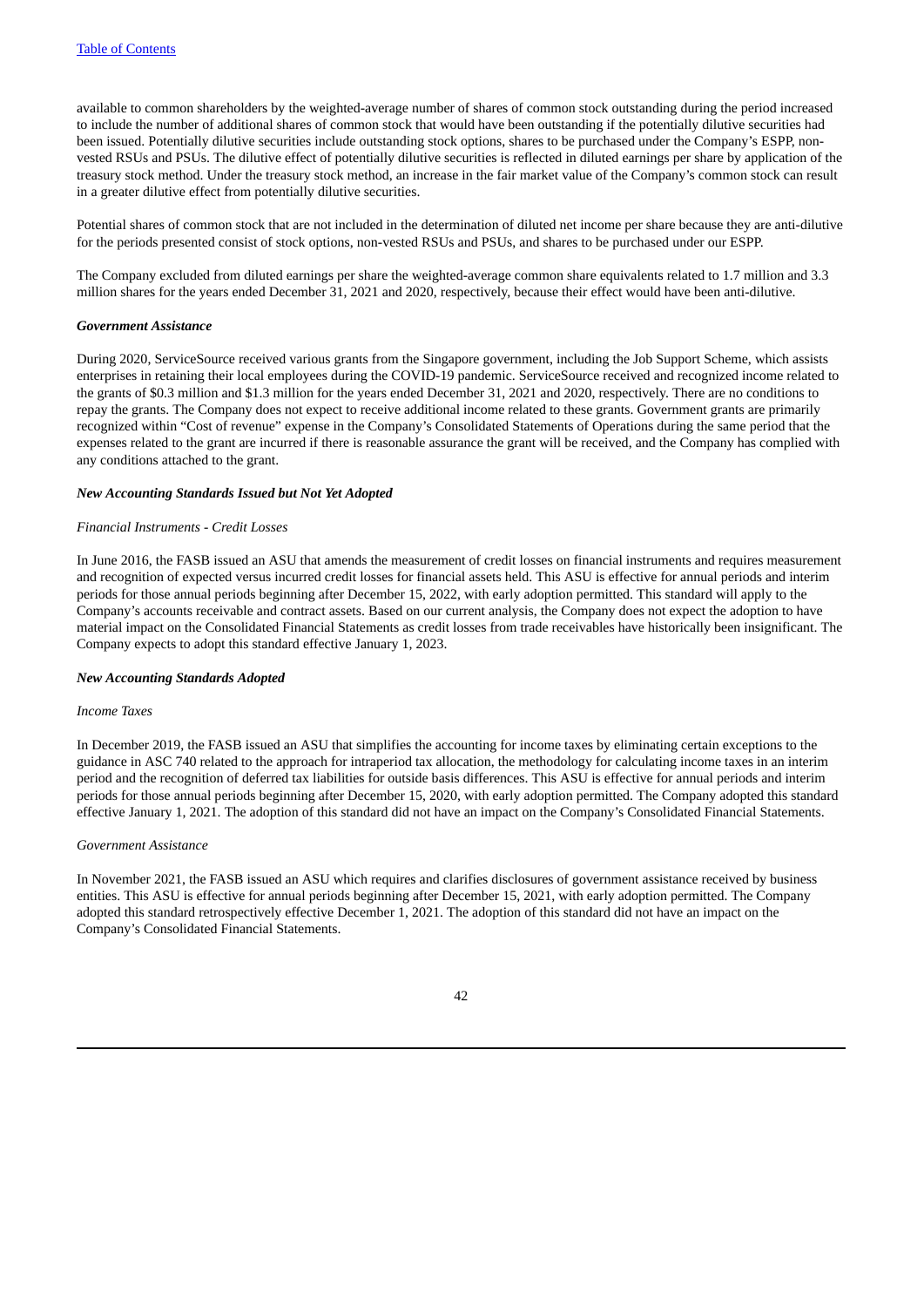## **Note 3 — Consolidated Financial Statement Details**

Property and equipment, net is comprised of the following:

|                                                 |                                 | December 31. |           |                |           |
|-------------------------------------------------|---------------------------------|--------------|-----------|----------------|-----------|
|                                                 | <b>Depreciable Life</b>         |              | 2021      |                | 2020      |
|                                                 |                                 |              |           | (in thousands) |           |
| Computers and equipment                         | $2 - 5$ years                   | \$           | 17,949    | \$             | 17,904    |
| Software <sup>(1)</sup>                         | $2 - 7$ years                   |              | 45,683    |                | 60,771    |
| Furniture and fixtures                          | $2 - 7$ years                   |              | 8.766     |                | 10,727    |
|                                                 | Lesser of estimated useful life |              |           |                |           |
| Leasehold improvements                          | or life of lease                |              | 14,890    |                | 17,823    |
| Finance leases                                  |                                 |              | 2,861     |                | 2,880     |
| Property and equipment                          |                                 |              | 90.149    |                | 110,105   |
| Less: accumulated depreciation and amortization |                                 |              | (71, 428) |                | (80, 157) |
| Property and equipment, net                     |                                 |              | 18,721    |                | 29,948    |
|                                                 |                                 |              |           |                |           |

(1)Includes capitalized internally developed software as follows (in thousands):

| Balance as of January 1, 2020   | \$<br>19,417 |
|---------------------------------|--------------|
| Capitalized costs               | 5,076        |
| <b>Amortization expense</b>     | (7,701)      |
| Balance as of December 31, 2020 | 16,792       |
| Capitalized costs               | 2,864        |
| Amortization expense            | (9,510)      |
| Balance as of December 31, 2021 | 10,146       |

Depreciation and amortization expense related to property and equipment, which includes amortization expense for internally developed software and finance leases, was \$14.7 million and \$13.9 million during the years ended December 31, 2021 and 2020, respectively.

The following table presents long-lived assets by geographic location:

|                             | December 31, |                |        |  |
|-----------------------------|--------------|----------------|--------|--|
|                             | 2021         |                | 2020   |  |
|                             |              | (in thousands) |        |  |
| <b>NALA</b>                 | \$<br>15,947 | ¢<br>۰D        | 24,420 |  |
| APJ                         | 2,137        |                | 4,456  |  |
| <b>EMEA</b>                 | 637          |                | 1,072  |  |
| Property and equipment, net | 18,721       |                | 29,948 |  |

## **Note 4 — Debt**

#### *Revolving Line of Credit*

In July 2018, ServiceSource, together with its wholly owned subsidiary, ServiceSource Delaware, Inc., entered into the 2018 Credit Agreement, providing for a \$40.0 million revolving line of credit allowing each borrower to borrow against its domestic receivables as defined in the 2018 Credit Agreement. The Revolver in the 2018 Credit Agreement was scheduled to mature in July 2021 and was repaid in full in connection with the Company's entry into the 2021 Credit Agreement.

In July 2021, ServiceSource, together with its wholly owned subsidiary, ServiceSource Delaware, Inc., entered into the 2021 Credit Agreement, which provides for a \$35.0 million revolving line of credit allowing each borrower to borrow against its receivables subject to the terms and conditions set forth in the 2021 Credit Agreement. At the Company's request and subject to customary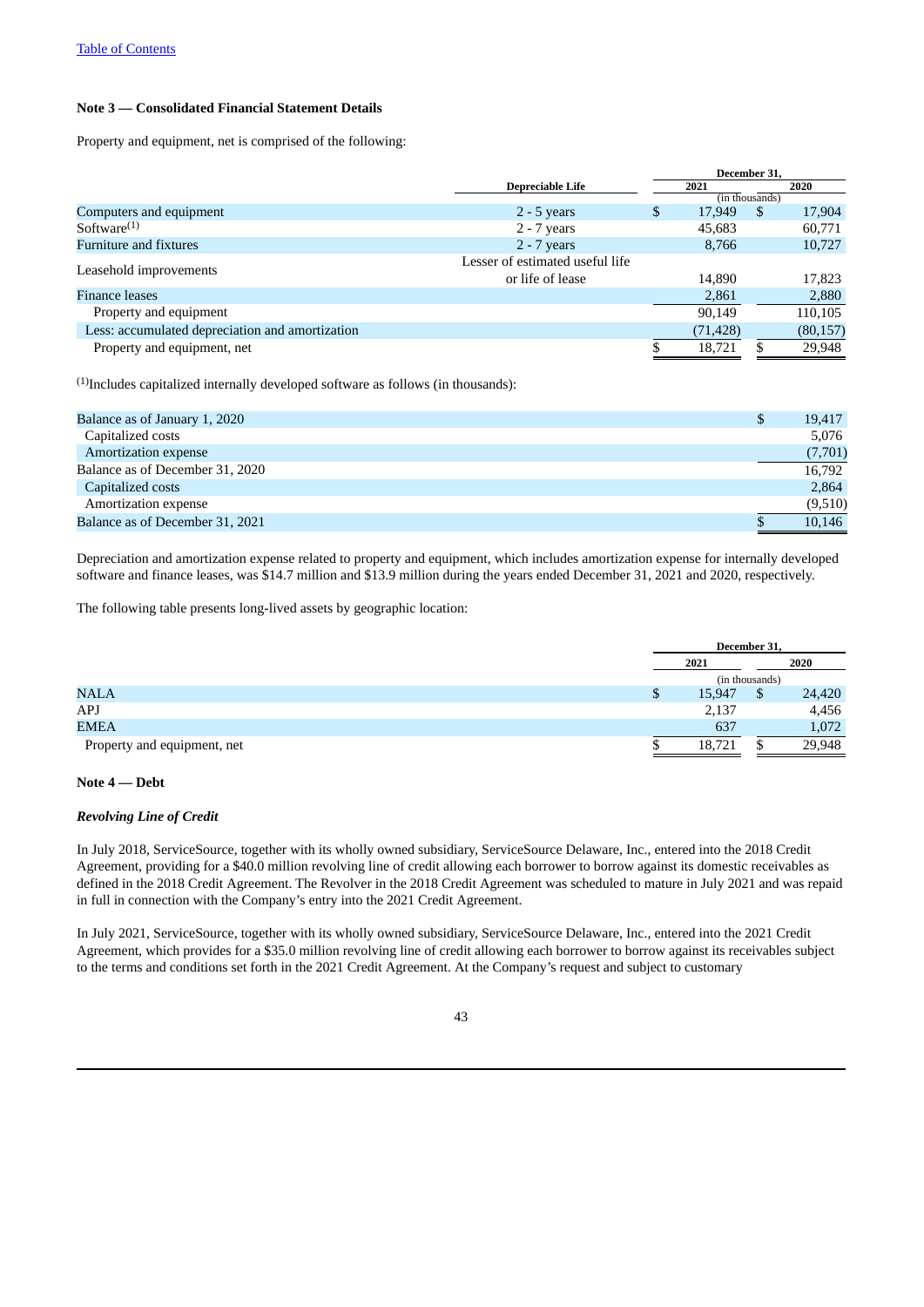conditions, the aggregate commitments under the 2021 Credit Agreement may be increased up to an additional \$10.0 million, for a total maximum commitment amount of \$45.0 million. The Revolver in the 2021 Credit Agreement matures in July 2024 and bears interest at a rate equal to BSBY plus 2.00% to 2.50% per annum or, at our election, an alternate base rate plus 1.00% to 1.50% per annum.

As of December 31, 2021, the Company had \$10.0 million of borrowings under the Revolver in the 2021 Credit Agreement through a three-month BSBY borrowing at an effective interest rate of 2.40% maturing February 2022. An additional \$18.0 million was available for borrowing under the Revolver as of December 31, 2021. The BSBY borrowings may be extended upon maturity, converted into a base rate borrowing upon maturity or require an incremental payment if the borrowing base decreases below the current amount outstanding during the term of the BSBY borrowing.

The obligations under the 2021 Credit Agreement are secured by substantially all assets of ServiceSource and certain of its subsidiaries, including pledges of equity in certain of the Company's subsidiaries. The 2021 Credit Agreement has financial covenants that the Company was in compliance with as of December 31, 2021.

Subsequent to December 31, 2021, the \$10.0 million BSBY borrowing was extended for a six-month term at an effective interest rate of 3.04% maturing August 2022.

### *Interest Expense*

Unamortized debt issuance costs related to the 2021 Revolver was \$0.1 million as of December 31, 2021.

Interest expense related to the amortization of debt issuance costs and interest expense associated with the Company's debt obligation was \$0.4 million and \$0.5 million for the years ended December 31, 2021 and 2020, respectively.

### **Note 5 — Leases**

The Company has operating leases for office space and finance leases for certain equipment under non-cancelable agreements with various expiration dates through May 2030. Certain office leases include the option to extend the term between one to seven years and certain office leases include the option to terminate the lease upon written notice within one year after lease commencement. Leases with an initial term of 12 months or less are not recorded on the balance sheet.

During 2021, the Company extended its agreement to sublease one floor of office space at one of its locations in Manila, Philippines to a third-party through the end of the original lease term in September 2023, entered into an agreement to sublease two floors of office space at a second location in Manila, Philippines to a third-party through the end of the original lease term in December 2021, extended its lease for reduced office space at its location in Yokohama, Japan through May 2024, and extended its lease for reduced office space at its location in Manila, Philippines through December 2026.

The Company recognizes rent expense and sublease income on a straight-line basis over the lease period and accrues for rent expense and sublease income incurred but not paid.

Supplemental income statement information related to leases was as follows:

|                               | For the Year Ended December 31, |         |  |  |  |
|-------------------------------|---------------------------------|---------|--|--|--|
|                               | 2021                            |         |  |  |  |
|                               | (in thousands)                  |         |  |  |  |
| Operating lease cost          | 11,346                          | 12,264  |  |  |  |
|                               |                                 |         |  |  |  |
| Finance lease cost:           |                                 |         |  |  |  |
| Amortization of leased assets | 442                             | 744     |  |  |  |
| Interest on lease liabilities | 25                              | 88      |  |  |  |
| Total finance lease cost      | 467                             | 832     |  |  |  |
|                               |                                 |         |  |  |  |
| Sublease income               | (4,903)                         | (3,599) |  |  |  |
| Net lease cost                | 6,910                           | 9,497   |  |  |  |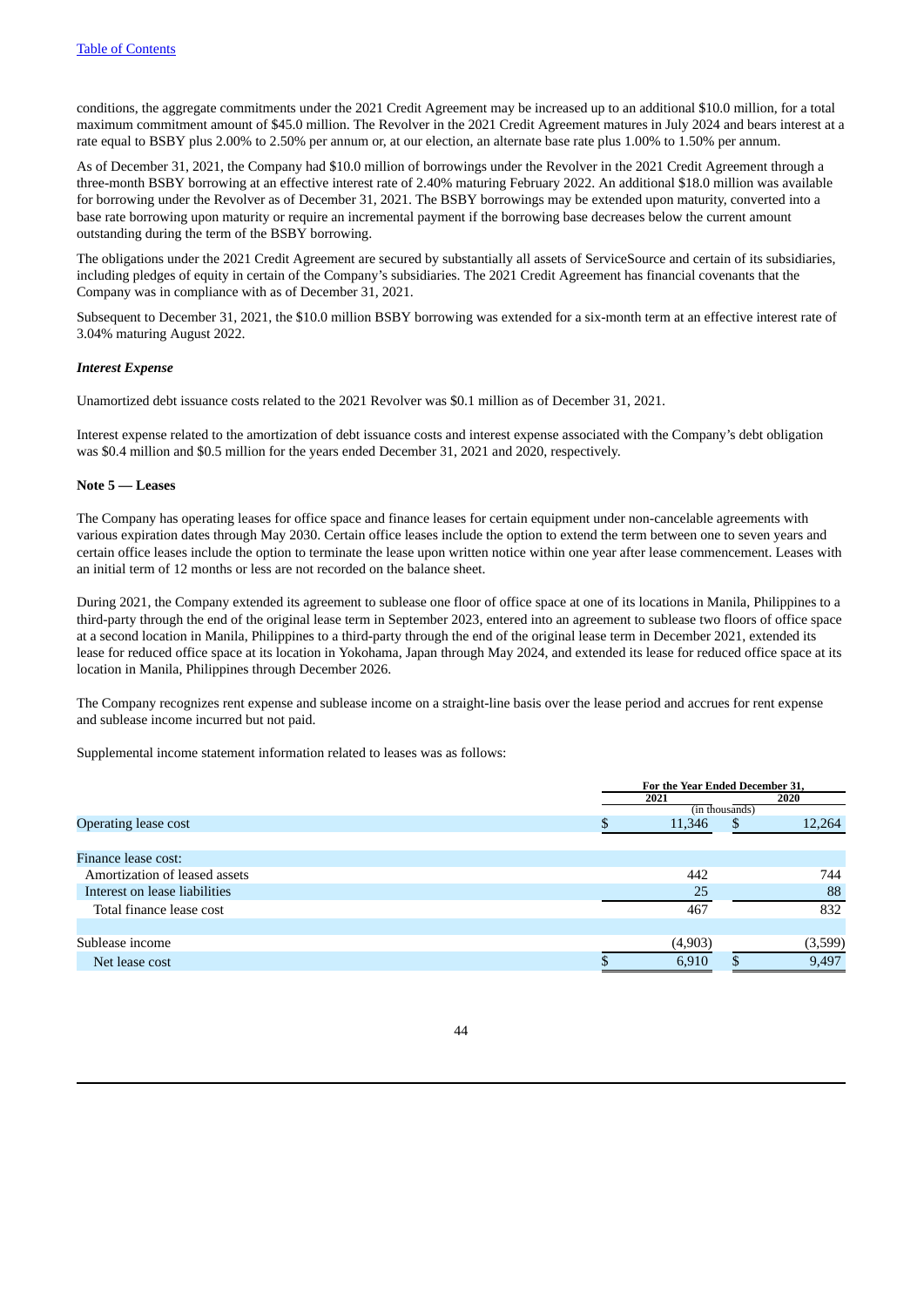# Table of [Contents](#page-2-0)

Supplemental balance sheet information related to leases was as follows:

|                                                     |              | December 31, |                |         |  |
|-----------------------------------------------------|--------------|--------------|----------------|---------|--|
|                                                     |              | 2021         |                | 2020    |  |
| <b>Operating leases:</b>                            |              |              | (in thousands) |         |  |
| <b>ROU</b> assets                                   | \$           | 23,043       | \$             | 29,798  |  |
|                                                     |              |              |                |         |  |
| Operating lease liabilities                         | \$           | 8,614        | \$             | 10,797  |  |
| Operating lease liabilities, net of current portion |              | 19,869       |                | 25,975  |  |
| Total operating lease liabilities                   |              | 28,483       | \$             | 36,772  |  |
|                                                     |              |              |                |         |  |
| Finance leases:                                     |              |              |                |         |  |
| Property and equipment                              | $\mathbb{S}$ | 2,861        | \$             | 2,880   |  |
| Accumulated depreciation                            |              | (2,397)      |                | (1,963) |  |
| Property and equipment, net                         |              | 464          | \$             | 917     |  |
|                                                     |              |              |                |         |  |
| Other current liabilities                           | \$           | 63           | \$             | 608     |  |
| Other long-term liabilities                         |              |              |                | 63      |  |
| Total finance lease liabilities                     |              | 63           |                | 671     |  |

Lease term and discount rate information was as follows:

|                                                   | For the Year Ended December 31, |         |  |
|---------------------------------------------------|---------------------------------|---------|--|
|                                                   | 2021                            | 2020    |  |
| Weighted-average remaining lease term (in years): |                                 |         |  |
| Operating lease                                   | -5.7                            | 5.7     |  |
| Finance lease                                     | 0.1                             | 1.0     |  |
| Weighted-average discount rate:                   |                                 |         |  |
| <b>Operating lease</b>                            | $6.0\%$                         | 6.2 $%$ |  |
| Finance lease                                     | 6.5 $%$                         | 6.5 $%$ |  |

Maturities of lease liabilities were as follows as of December 31, 2021:

|                      | <b>Operating Leases</b> |               | <b>Operating Sublease</b> | (in thousands) | <b>Finance Leases</b> |    | <b>Total</b> |
|----------------------|-------------------------|---------------|---------------------------|----------------|-----------------------|----|--------------|
| 2022                 | \$<br>10,030            | <sup>\$</sup> | (3,588)                   | -S             | 64                    | -S | 6,506        |
| 2023                 | 4,952                   |               | (1, 410)                  |                |                       |    | 3,542        |
| 2024                 | 3,579                   |               |                           |                |                       |    | 3,579        |
| 2025                 | 3,563                   |               |                           |                |                       |    | 3,563        |
| 2026                 | 3,329                   |               |                           |                |                       |    | 3,329        |
| Thereafter           | 8,468                   |               |                           |                |                       |    | 8,468        |
| Total lease payments | 33,921                  |               | (4,998)                   |                | 64                    |    | 28,987       |
| Less: interest       | (5, 438)                |               |                           |                | $\left( 1\right)$     |    | (5, 439)     |
| <b>Total</b>         | 28,483                  |               | (4,998)                   |                | 63                    |    | 23,548       |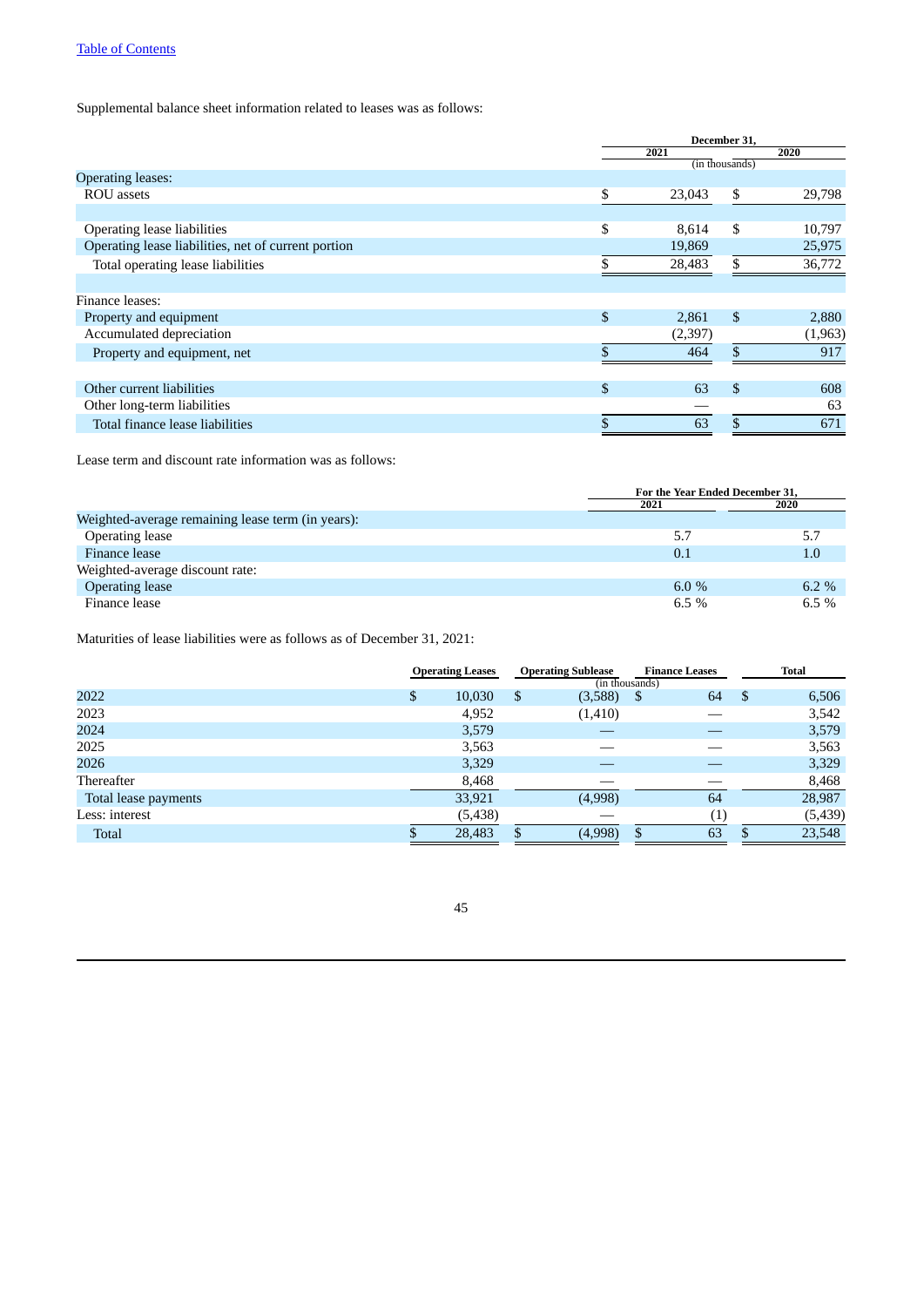## **Note 6 — Revenue Recognition**

The following tables present the disaggregation of revenue from contracts with our clients:

### *Revenue by Performance Obligation*

|                       | For the Year Ended December 31, |   |         |  |  |
|-----------------------|---------------------------------|---|---------|--|--|
|                       | 2021                            |   | 2020    |  |  |
|                       | (in thousands)                  |   |         |  |  |
| Selling services      | 192.525                         | ω | 190,906 |  |  |
| Professional services | 3.179                           |   | 3.695   |  |  |
| Total revenue         | 195.704                         |   | 194,601 |  |  |

#### *Revenue by Geography*

Revenue for each geography generally reflects commissions earned from sales of service contracts managed from revenue delivery centers in that geography and subscription sales and professional services to deploy the Company's solutions. Predominantly all the service contracts sold and managed by the revenue delivery centers relate to end customers located in the same geography. All NALA revenue represents revenue generated within the U.S.

|               | For the Year Ended December 31, |                |         |  |  |
|---------------|---------------------------------|----------------|---------|--|--|
|               | 2021                            | 2020           |         |  |  |
|               |                                 | (in thousands) |         |  |  |
| NALA          | 107,326                         | Φ              | 111,085 |  |  |
| EMEA          | 58,189                          |                | 54,975  |  |  |
| <b>APJ</b>    | 30,189                          |                | 28,541  |  |  |
| Total revenue | 195,704                         |                | 194,601 |  |  |

## *Revenue by Contract Pricing*

|                        | For the Year Ended December 31, |    |         |  |  |
|------------------------|---------------------------------|----|---------|--|--|
|                        | 2021                            |    | 2020    |  |  |
|                        | (in thousands)                  |    |         |  |  |
| Variable consideration | 141,529                         | ۰υ | 142,355 |  |  |
| Fixed consideration    | 54,175                          |    | 52,246  |  |  |
| Total revenue          | 195.704                         |    | 194,601 |  |  |

Four of our clients represented 16%, 16%, 15% and 12% of our revenue, respectively, for the year ended December 31, 2021.

#### **Contract Assets and Liabilities**

As of December 31, 2021, contract liabilities were \$0.5 million. As of December 31, 2020, contract assets and liabilities were \$0.5 million and \$0.4 million, respectively.

#### *Transaction Price Allocated to Remaining Performance Obligations*

As of December 31, 2021, assuming none of the Company's current contracts with fixed consideration are renewed, the Company estimates receiving approximately \$36.6 million in future selling services fixed consideration and approximately \$0.7 million in professional services fixed consideration.

## **Contract Acquisition Costs**

As of December 31, 2021 and 2020, capitalized contract acquisition costs were \$0.6 million and \$0.9 million, respectively. The Company recorded amortization expense related to capitalized contract acquisition costs of \$0.5 million and \$0.8 million for the years ended December 31, 2021 and 2020, respectively.

Impairment recognized on contract costs was insignificant for the years ended December 31, 2021 and 2020.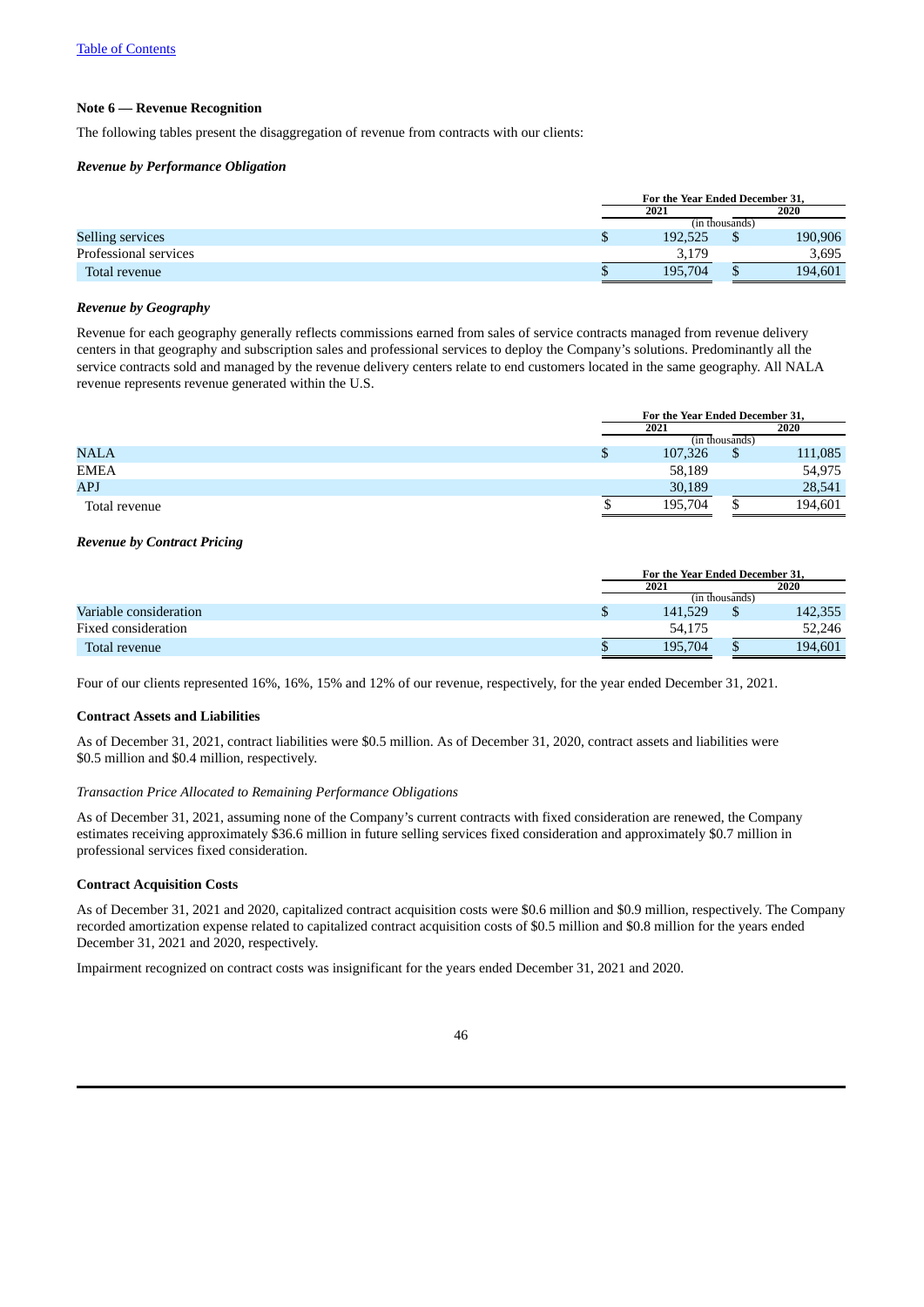## **Note 7 — Stock-Based Compensation**

## *2020 Equity Incentive Plan*

The 2020 Plan was approved by the Company's stockholders on May 14, 2020 and expires March 4, 2025. The 2020 Plan provides for the Company's common stock to be issued pursuant to permitted awards, which include, but are not limited to, options, stock appreciation rights, restricted stock units, performance stock units and other cash and stock-based awards. As of December 31, 2021, 8.5 million shares were available for grant under the 2020 Plan.

On May 14, 2020, following the approval of the 2020 Plan, the Company's board of directors terminated the 2011 Plan with the effect that no additional awards may be issued under the 2011 Plan and all outstanding awards under the 2011 Plan shall continue and be unaffected by the termination of the 2011 Plan.

## *2021 PSU Awards*

During March 2021, the Company granted PSUs under the 2020 Plan to certain executives in which the number of shares ultimately received depends on the Company's achievement of two performance goals for fiscal year 2021 and a rTSR modifier based on the Company's rTSR for fiscal years 2021, 2022, and 2023 compared to a peer group. The aggregate target number of shares subject to these awards is 0.8 million. The awards were valued on the grant date using a Monte Carlo simulation for the rTSR modifier and using the Company's closing stock price for the performance metrics for an aggregate grant date fair value of \$1.2 million. The number of shares ultimately received related to these awards will range from 0% to 173% of the participant's target award and will vest on the third anniversary of the grant date. The Company's expense will be recognized over the service period and adjusted based on estimated achievement of the performance goals.

Additionally, certain of the Company's senior leaders elected to receive a portion of their annual cash corporate incentive plan in PSUs. The Company granted the PSUs under the 2020 Plan during March 2021. The number of shares ultimately received depends on the Company's achievement of specified revenue, Adjusted EBITDA, and free cash flow performance goals for fiscal year 2021. The aggregate target number of shares subject to these awards is 0.4 million. The awards were valued using the Company's closing stock price on the grant date and had an aggregate grant date fair value of \$0.6 million. The number of shares ultimately received related to these awards ranges from 0% to 200% of the participant's target award and will vest on the first anniversary of the grant date. The Company's expense will be recognized over the service period and adjusted based on estimated achievement of the performance targets.

## *2020 PSU Awards*

During May 2020 and prior to expiration of the 2011 Plan, the Company granted PSUs to certain executives under the 2011 Plan. The aggregate target number of shares outstanding as of December 31, 2020 subject to these awards is 0.7 million, with an aggregate grant date fair value of \$0.9 million. The number of shares ultimately received related to these awards ranges from 0% to 150% of the executive's target award depending on the Company's achievement of specified Adjusted EBITDA and net bookings targets over a twoyear performance period and will vest on the third anniversary of the grant date.

## *Stock-Based Compensation Expense*

The following table presents stock-based compensation expense as allocated within the Company's Consolidated Statements of Operations:

|                                | For the Year Ended December 31, |                  |       |  |
|--------------------------------|---------------------------------|------------------|-------|--|
|                                | 2020<br>2021                    |                  |       |  |
|                                |                                 | $(in$ thousands) |       |  |
| Cost of revenue                | 512                             |                  | 389   |  |
| Sales and marketing            | 1,236                           |                  | 1,416 |  |
| Research and development       | 74                              |                  | 57    |  |
| General and administrative     | 4,305                           |                  | 3,003 |  |
| Total stock-based compensation | 6,127                           |                  | 4,865 |  |

The above table does not include capitalized stock-based compensation related to internal-use software that was insignificant for the years ended December 31, 2021 and 2020.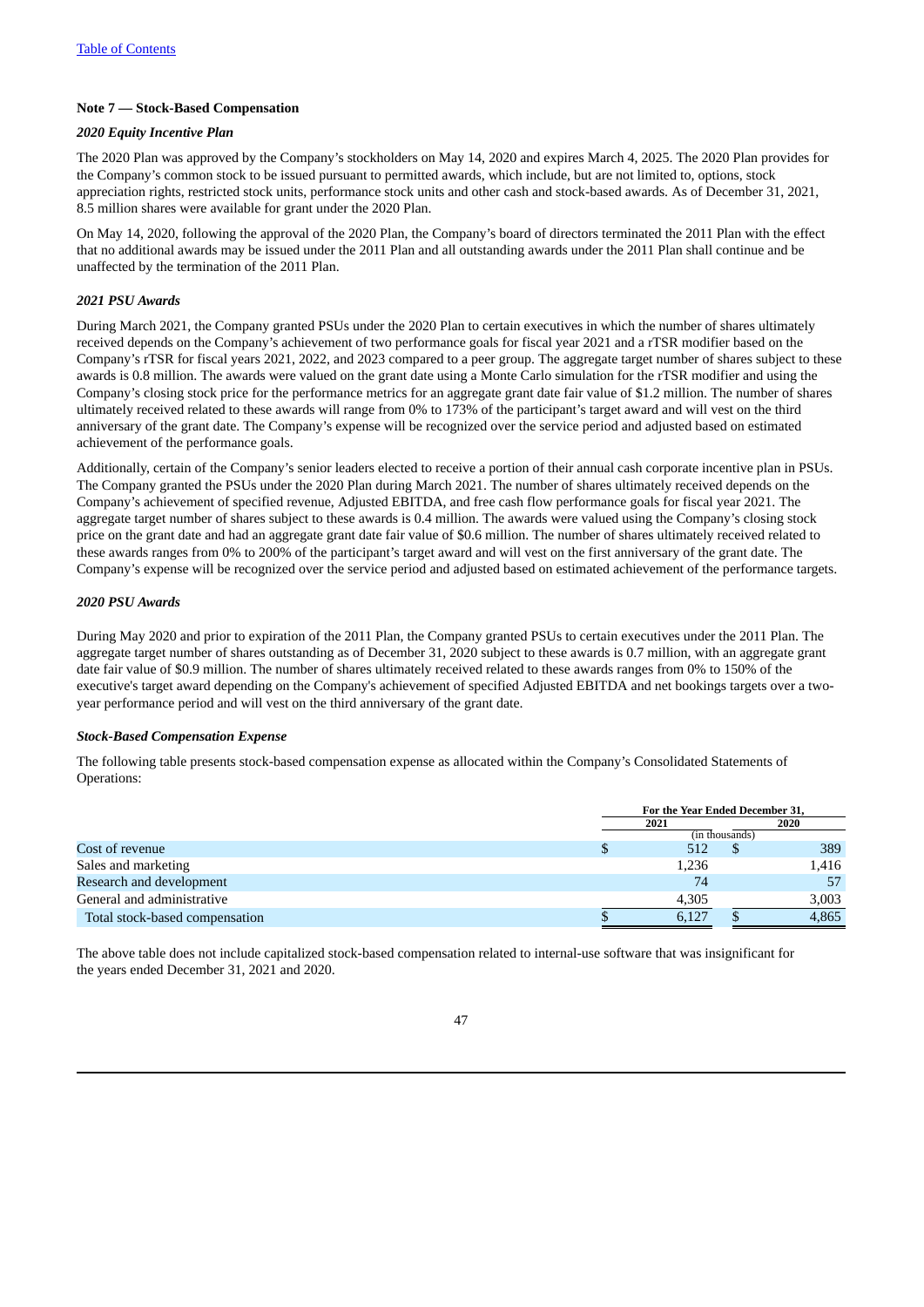## *Fair Value of Equity Compensation*

The Black-Scholes option-pricing model assumptions for stock options were as follows:

|                                        | 2020   |
|----------------------------------------|--------|
| Expected term (in years)               | 5.0    |
| Expected volatility                    | 56%    |
| Risk-free interest rate                | 0.75%  |
| Expected dividend vield                | $-$ %  |
| Weighted-average grant date fair value | \$0.63 |
|                                        |        |

The Black-Scholes option-pricing model assumptions for purchase rights under the ESPP were as follows:

|                          | 2020             |
|--------------------------|------------------|
| Expected term (in years) | $0.5 - 1.0$      |
| Expected volatility      | 53% - 60%        |
| Risk-free interest rate  | $0.12\%$ - 1.52% |
| Expected dividend yield  | $-$ %            |

### *Stock Awards*

A summary of the Company's stock option activity and related information was as follows:

|                                     | Shares<br>(in thousands) | Weighted-<br>Average<br><b>Exercise</b><br>Price |      | Weighted-<br>Average<br>Remaining<br>Contractual<br>Life (Years) |      | <b>Intrinsic Value</b><br>(in thousands) |
|-------------------------------------|--------------------------|--------------------------------------------------|------|------------------------------------------------------------------|------|------------------------------------------|
| Outstanding as of December 31, 2020 | 3,030                    | \$.                                              | 2.09 |                                                                  | D    | 1,372                                    |
| Exercised                           | (292)                    | S                                                | 1.16 |                                                                  |      |                                          |
| Expired and/or forfeited            | (862)                    | \$                                               | 2.22 |                                                                  |      |                                          |
| Outstanding as of December 31, 2021 | 1,876                    | S                                                | 2.18 | 6.11                                                             | \$   | 16                                       |
| Exercisable as of December 31, 2021 | 1.782                    |                                                  | 2.24 | 6.03                                                             | ж    | 11                                       |
|                                     |                          |                                                  | 2021 | For the Year Ended December 31.<br>(in thousands)                | 2020 |                                          |

Fair value of options vested **5** 96 \$ 733 Intrinsic value of options exercised and the set of the set of the set of the set of the set of the set of the set of the set of the set of the set of the set of the set of the set of the set of the set of the set of the s

As of December 31, 2021, there was \$0.04 million of unrecognized compensation expense related to stock options, which is expected to be recognized over a weighted-average period of 0.9 years.

A summary of the Company's RSU and PSU activity and related information was as follows:

|                                    | <b>Units</b>   |    | Weighted-<br><b>Average Grant</b><br><b>Date Fair Value</b> |
|------------------------------------|----------------|----|-------------------------------------------------------------|
|                                    | (in thousands) |    |                                                             |
| Non-vested as of December 31, 2020 | 7,015          | \$ | 1.55                                                        |
| Granted                            | 4,831          | S  | 1.51                                                        |
| $Vested^{(1)}$                     | (1,950)        | S  | 1.64                                                        |
| Forfeited                          | (1,665)        | \$ | 1.60                                                        |
| Non-vested as of December 31, 2021 | 8.231          |    | 1.49                                                        |

(1) 1,812 shares of common stock were issued for RSUs and PSUs vested and the remaining 138 shares were withheld for taxes.

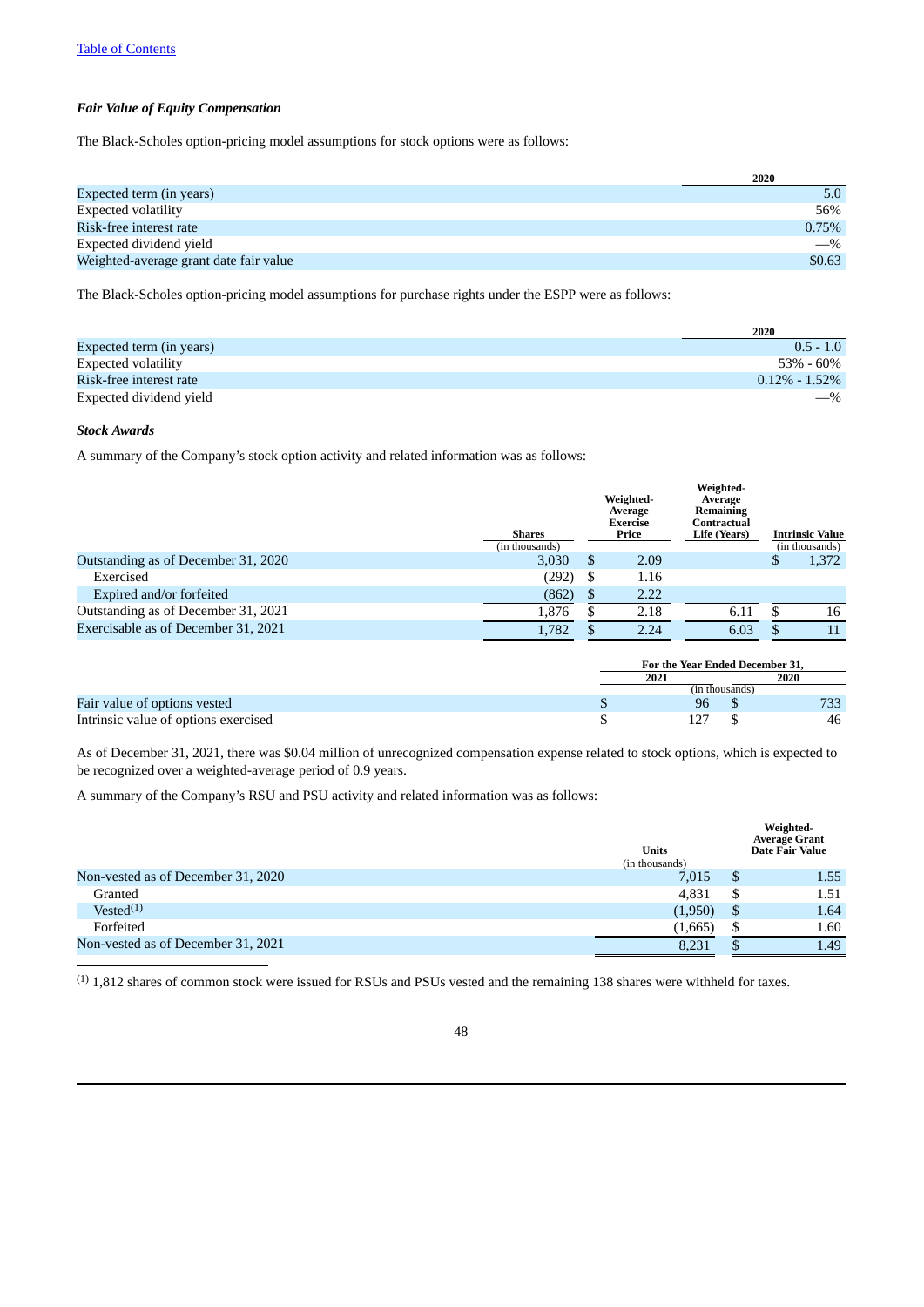|                                    | For the Year Ended December 31. |  |       |  |
|------------------------------------|---------------------------------|--|-------|--|
|                                    | 2021                            |  | 2020  |  |
|                                    | (in thousands)                  |  |       |  |
| Fair value of RSUs and PSUs vested | 2,837                           |  | 2,940 |  |

As of December 31, 2021, there was \$6.5 million of unrecognized compensation expense related to RSUs and PSUs, which is expected to be recognized over a weighted-average period of 1.7 years.

## **Note 8 — Restructuring and Other Related Costs**

The Company has undergone restructuring efforts to better align its cost structure with its business and market conditions. These restructuring efforts include severance and other employee costs, lease and other contract termination costs and asset impairments. Severance and other employee costs include severance payments, related employee benefits, stock-based compensation related to the accelerated vesting of certain equity awards and employee-related legal fees. Lease and other contract termination costs include charges related to lease consolidation and abandonment of spaces no longer utilized and the cancellation of certain contracts with outside vendors. Asset impairments include charges related to leasehold improvements and furniture in spaces vacated or no longer in use. The restructuring plans and future cash outlays are recorded in "Accrued expenses," "Accrued compensation and benefits," and "Other longterm liabilities" in the Consolidated Balance Sheets as of December 31, 2020. There are no future restructuring plans and future cash outlays as of December 31, 2021.

During 2020, the Company announced a restructuring effort to align with its virtual-first operating model and reduce the operating cost structure resulting in a reduction of headcount and office lease costs. The Company recognized charges related to this restructuring effort of \$1.1 million and \$0.8 million for the years ended December 31, 2021 and 2020, respectively. The Company does not expect to incur additional charges related to this restructuring effort as of December 31, 2021.

The following table presents a reconciliation of the beginning and ending fair value liability balance related to the 2020 restructuring effort:

|                                       | <b>Severance and Other</b><br><b>Employee Costs</b> | <b>Lease Termination</b><br>Costs<br>(in thousands) | Total    |
|---------------------------------------|-----------------------------------------------------|-----------------------------------------------------|----------|
| Balance as of January 1, 2020         | S                                                   |                                                     |          |
| Restructuring and other related costs | 780                                                 | 59                                                  | 839      |
| Cash paid                             | (442)                                               |                                                     | (442)    |
| Balance as of December 31, 2020       | 338                                                 | 59                                                  | 397      |
| Restructuring and other related costs | 897                                                 | 174                                                 | 1,071    |
| Cash paid                             | (1,235)                                             | (233)                                               | (1, 468) |
| Balance as of December 31, 2021       |                                                     |                                                     |          |

## **Note 9 — Income Taxes**

Loss from continuing operations before provision for income taxes for the Company's domestic and international operations was as follows:

|                                        | For the Year Ended December 31, |                |               |
|----------------------------------------|---------------------------------|----------------|---------------|
|                                        | 2021                            |                | 2020          |
|                                        |                                 | (in thousands) |               |
| U.S.                                   | (12, 150)                       | ω              | 18,278)       |
| International                          | (2,293)                         |                | 446           |
| Loss before provision for income taxes | (14, 443)                       | ω              | $7,832^\circ$ |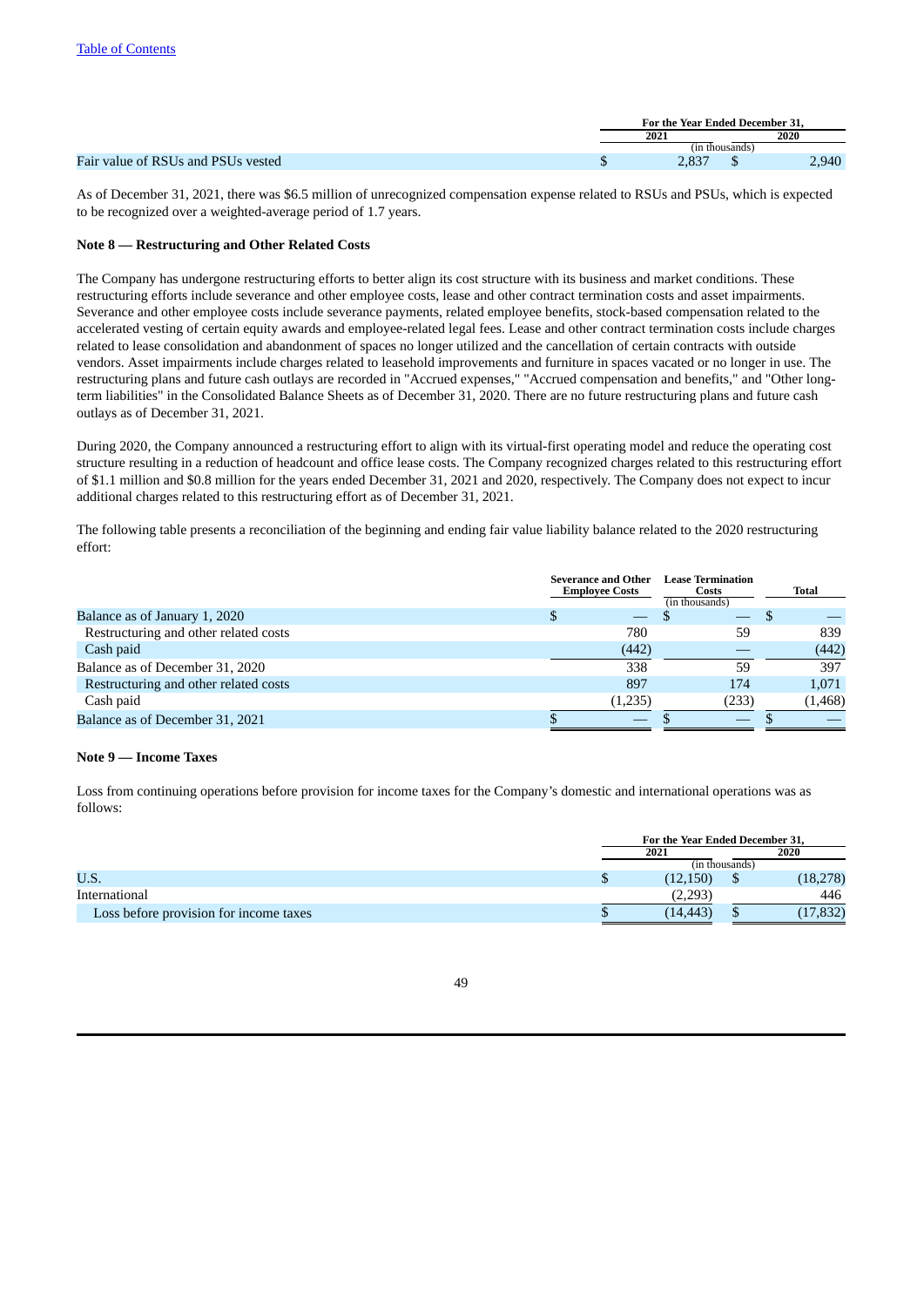The income tax provision consisted of the following:

|                                     | For the Year Ended December 31, |      |                |      |
|-------------------------------------|---------------------------------|------|----------------|------|
|                                     |                                 | 2021 |                | 2020 |
|                                     |                                 |      | (in thousands) |      |
| Current:                            |                                 |      |                |      |
| Federal                             | \$                              | 43   | \$             | 121  |
| Foreign                             |                                 | 216  |                | 559  |
| State and local                     |                                 | 57   |                | 43   |
| Total current income tax provision  |                                 | 316  |                | 723  |
| Deferred:                           |                                 |      |                |      |
| Federal                             |                                 | (16) |                | (13) |
| Foreign                             |                                 | (21) |                |      |
| State and local                     |                                 | (1)  |                | (8)  |
| Total deferred income tax provision |                                 | (38) |                | (14) |
| Income tax provision                |                                 | 278  | œ              | 709  |

The following table provides a reconciliation of income taxes provided at the federal statutory rate of 21% for the years ended December 31, 2021 and 2020 to the income tax provision:

|                                            | For the Year Ended December 31, |         |                |         |
|--------------------------------------------|---------------------------------|---------|----------------|---------|
|                                            | 2021                            |         |                | 2020    |
|                                            |                                 |         | (in thousands) |         |
| U.S. income tax at federal statutory rate  | D                               | (3,032) | - S            | (3,745) |
| State income taxes, net of federal benefit |                                 | (344)   |                | (1,575) |
| Share-based compensation                   |                                 | 409     |                | 277     |
| Foreign tax rate differential              |                                 | 147     |                | (1,749) |
| Permanent differences                      |                                 | (270)   |                | 3,355   |
| Tax law change                             |                                 | (256)   |                |         |
| Valuation allowance                        |                                 | 3,456   |                | 3,756   |
| Other, net                                 |                                 | 168     |                | 390     |
| Income tax provision                       |                                 | 278     |                | 709     |

In November 2015, the Philippine Economic Zone Authority granted a four-year tax holiday to the Company's Philippine affiliate, commencing with its fiscal year beginning January 1, 2016 and was initially set to expire on December 31, 2019. The Company applied for a one-year tax holiday extension and received notice during the year ended December 31, 2021 that the full exclusion for the year ended December 31, 2020 was granted. As the extension was not received before December 31, 2020 the tax expense accrued in 2020 was reversed in 2021.

In December 2013, Malaysia granted a ten-year tax holiday to the Company's Malaysia affiliate, commencing with its fiscal year beginning January 1, 2014. The earnings per share benefit in 2021 and 2020 was not material.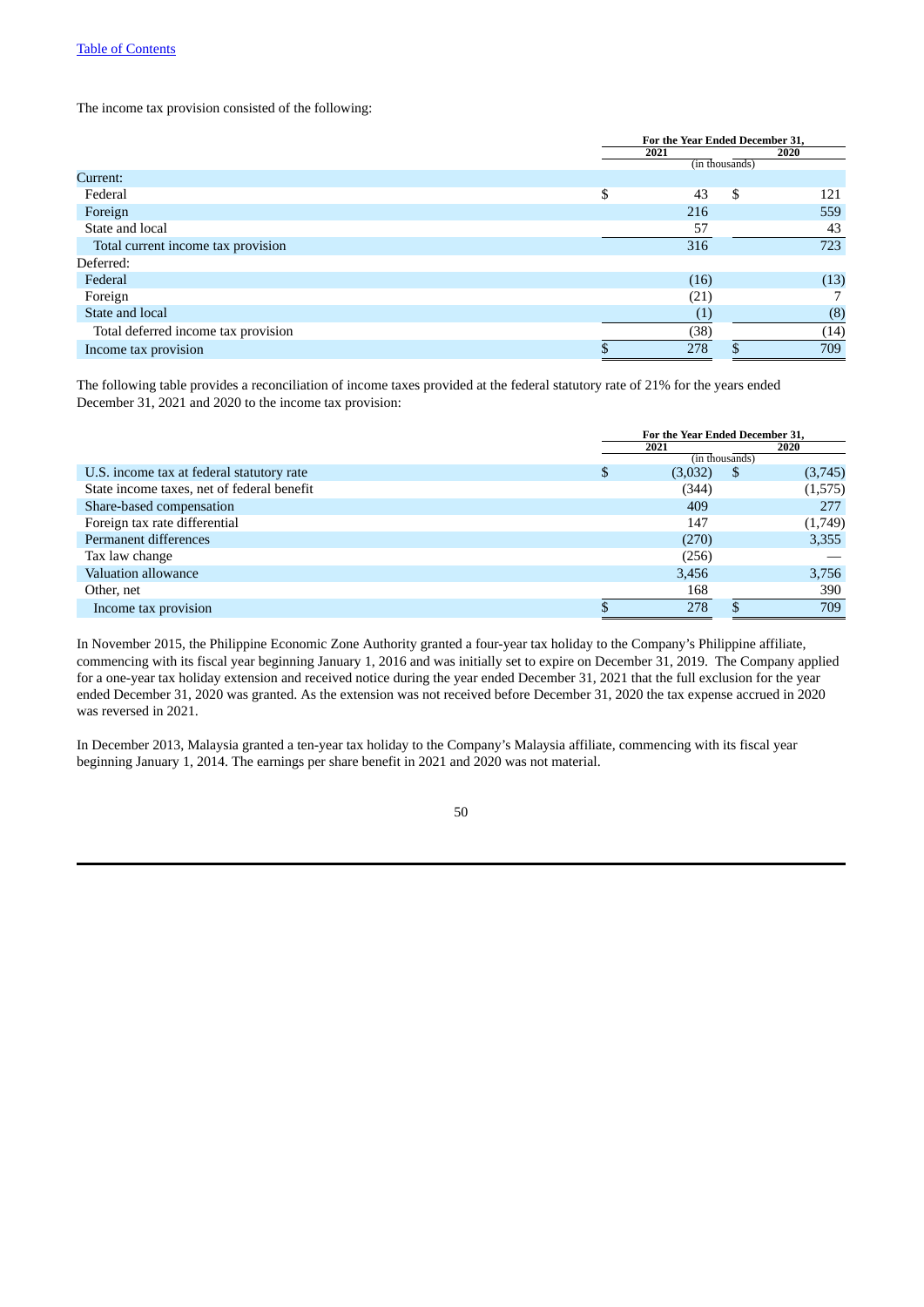The following table provides the effect of temporary differences that created deferred income taxes as of December 31, 2021 and 2020. Deferred tax assets and liabilities represent the future effects on income taxes resulting from temporary differences and carryforwards at the end of the respective periods:

|                                  | December 31, |                |           |
|----------------------------------|--------------|----------------|-----------|
|                                  | 2021         | (in thousands) | 2020      |
| Deferred tax assets:             |              |                |           |
| <b>Accrued liabilities</b>       | \$<br>4,284  | \$             | 5,710     |
| Share-based compensation         | 1,188        |                | 864       |
| Net operating loss carryforwards | 87,431       |                | 84,450    |
| Tax credits                      | 7,527        |                | 7,310     |
| Interest                         | 265          |                | 187       |
| Total deferred tax assets        | 100,695      |                | 98,521    |
| Deferred tax liabilities:        |              |                |           |
| Property and equipment           | (2,254)      |                | (3, 423)  |
| <b>ROU</b> assets                | (2,509)      |                | (3,704)   |
| Amortization of tax intangibles  | (1,577)      |                | (232)     |
| Other, net                       | (247)        |                | (533)     |
| Total deferred tax liabilities   | (6,587)      |                | (7, 892)  |
| Net deferred tax assets          | 94,108       |                | 90,629    |
| Less: valuation allowance        | (94, 341)    |                | (90, 899) |
| Net deferred tax liabilities     | (233)        | \$             | (270)     |

As of December 31, 2021 and 2020, management assessed the realizability of deferred tax assets and evaluated the need for a valuation allowance for deferred tax assets on a jurisdictional basis. This evaluation utilizes the framework contained in ASC 740 wherein management analyzes all positive and negative evidence available at the balance sheet date to determine whether all or some portion of the Company's deferred tax assets will not be realized. Under this guidance, a valuation allowance must be established for deferred tax assets when it is more-likely-than-not that the asset will not be realized. In assessing the realization of the Company's deferred tax assets, management considers all available evidence, both positive and negative.

In concluding on the evaluation, management placed significant emphasis on guidance in ASC 740, which states that "a cumulative loss in recent years is a significant piece of negative evidence that is difficult to overcome." Based upon available evidence, it was concluded on a more-likely-than-not basis that all deferred tax assets were not realizable as of December 31, 2021. Accordingly, a valuation allowance of \$94.3 million has been recorded to offset this deferred tax asset. The valuation allowance increased \$3.4 million for the year ended December 31, 2021 and decreased \$3.8 million for the year ended December 31, 2020.

The Company also maintains a deferred tax liability related to indefinite lived intangible assets in jurisdictions which the Company does not have indefinite lived deferred tax assets, as reversal of the taxable temporary difference cannot serve as a source of income for realization of the non-indefinite deferred tax assets, because the deferred tax liability will not reverse until the asset is sold or written down due to impairment.

Deferred income taxes have not been provided for undistributed earnings of the Company's consolidated foreign subsidiaries because the Parent entity is not required to include the distribution into income as the amount is tax free. As of December 31, 2021 and 2020, the Company had \$0.5 million in withholding taxes accrued in long term payables for taxes that will be required when earnings are repatriated.

The Tax Cuts and Jobs Act subjects a U.S. shareholder to tax on GILTI earned by certain foreign subsidiaries. The FASB Staff Q&A, Topic 740 No. 5. Accounting for Global Intangible Low-Taxed Income, states that an entity can make an accounting policy election to either recognize deferred taxes for temporary basis differences expected to reverse as GILTI in future years or to provide for the tax expense related to GILTI in the year the tax is incurred as a period expense only. We have elected to account for GILTI in the year the tax is incurred.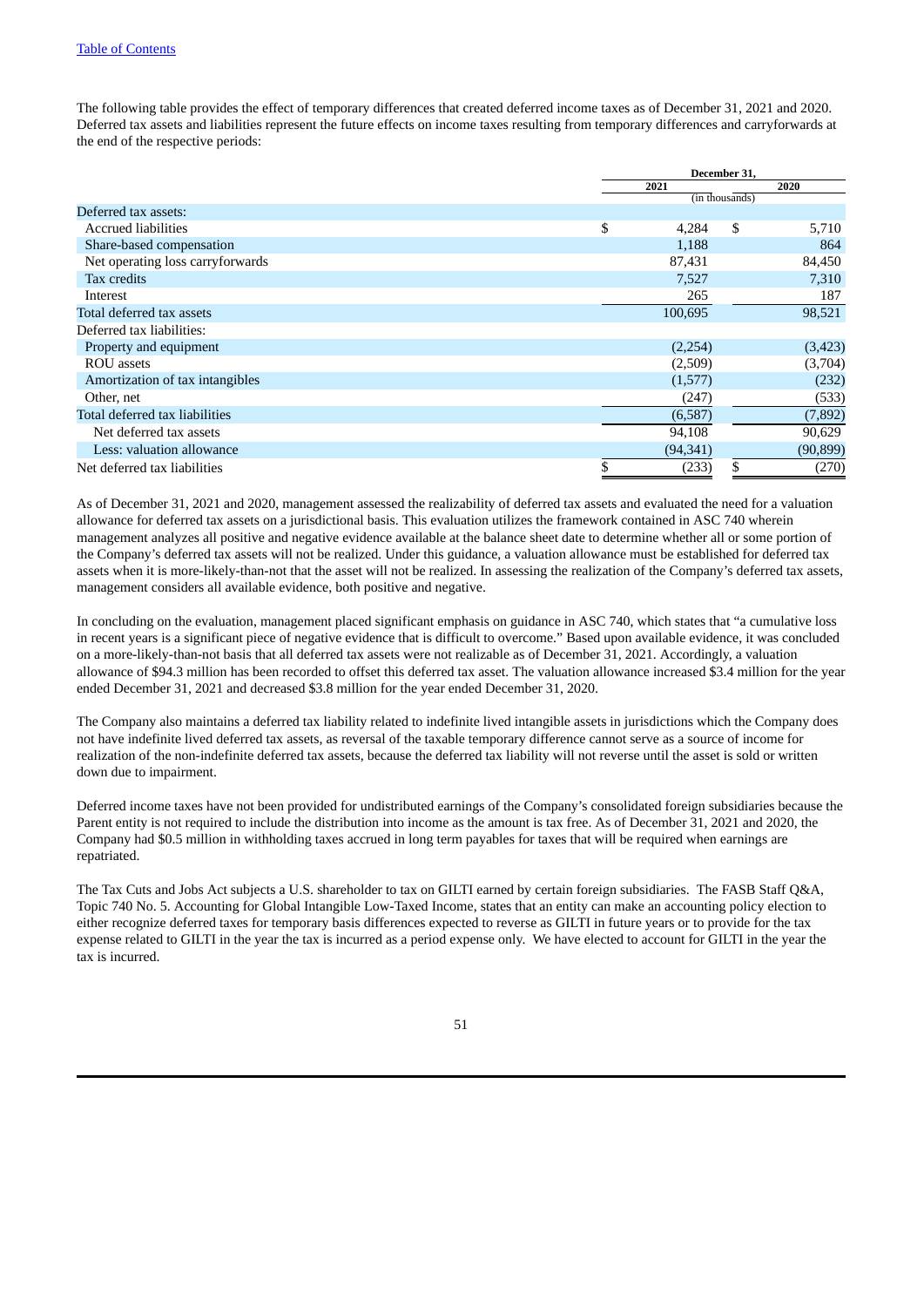## *Operating Loss and Tax Credit Carryforwards*

As of December 31, 2021, the Company had \$2.7 million of U.S. federal research and development credits which expire beginning in 2031 and \$3.7 million of California research and development credits which do not expire. The Company also has \$0.5 million of California Enterprise Zone Credits which expire beginning in 2023 if not utilized and \$1.6 million of other state tax credits which expire beginning in 2024 if not utilized.

As of December 31, 2021, the Company had net operating loss carryforwards of approximately \$325.4 million for federal income tax purposes of which \$68.6 million can be carried forward indefinitely and the remaining \$256.8 million will expire at various dates beginning in 2024. The Company has \$234.7 million in state net operating losses. These losses are available to reduce taxable income and expire at various dates beginning in 2021. The Company also has foreign net operating loss carryforwards of approximately \$26.8 million of which \$26.5 million is indefinitely available to reduce taxable income and will expire in 2025.

Utilization of the Company's net operating loss and tax credit carryforwards may be subject to a substantial annual limitation due to the ownership change limitations provided by the IRC and similar state provisions. Such an annual limitation could result in the expiration or elimination of the net operating loss and tax credit carryforwards before utilization. Management believes that the limitation will not limit utilization of the carryforwards prior to their expiration.

The Company acquired U.S. federal net operating loss carryforwards of Scout Analytics, Inc. upon the acquisition of that entity in January 2014, subject to the ownership change limitations. Acquired U.S. federal net operating losses from Scout total approximately \$30.2 million net of amounts unavailable due to ownership change limitations, which is included in the total U.S. federal net operating loss above.

The Company's 2017 through 2021 tax years generally remain subject to examination by federal, state, and foreign tax authorities. As the Company has incurred losses in most jurisdictions, the taxing authorities can generally challenge 2006 through 2016 losses to determine either the amount of the carryforward deduction reported in the open year or the amount of a net operating loss deduction that is absorbed in a closed year and supports the determination of the available net operating loss deduction for the open year under examination.

#### *Uncertain Tax Positions*

A reconciliation of the beginning and ending amount of unrecognized tax benefits is as follows (in thousands):

| Balance as of January 1, 2020                                | 964  |
|--------------------------------------------------------------|------|
| Additions based on tax positions related to the current year | 12   |
| Reductions for tax positions of prior years                  | (11) |
| Balance as of December 31, 2020                              | 965  |
| Additions based on tax positions related to the current year |      |
| Reductions for tax positions of prior years                  | (11) |
| Balance as of December 31, 2021                              | 954  |

As of December 31, 2021, the Company had a liability for unrecognized tax benefits of \$1.0 million, none of which, if recognized, would affect the Company's effective tax rate. The Company does not expect its unrecognized tax benefits to change significantly over the next 12 months.

The Company recognizes interest and penalties accrued related to unrecognized tax benefits in income tax expense. During the years ended December 31, 2021 and 2020, interest and penalties recognized were insignificant.

#### **Note 10 — Employee Benefit Plan**

The Company maintains a 401(k) defined contribution plan that covers eligible employees. Employer matching contributions, which may be discontinued at the Company's discretion, were approximately \$1.4 million and \$1.3 million during the years ended December 31, 2021 and 2020, respectively.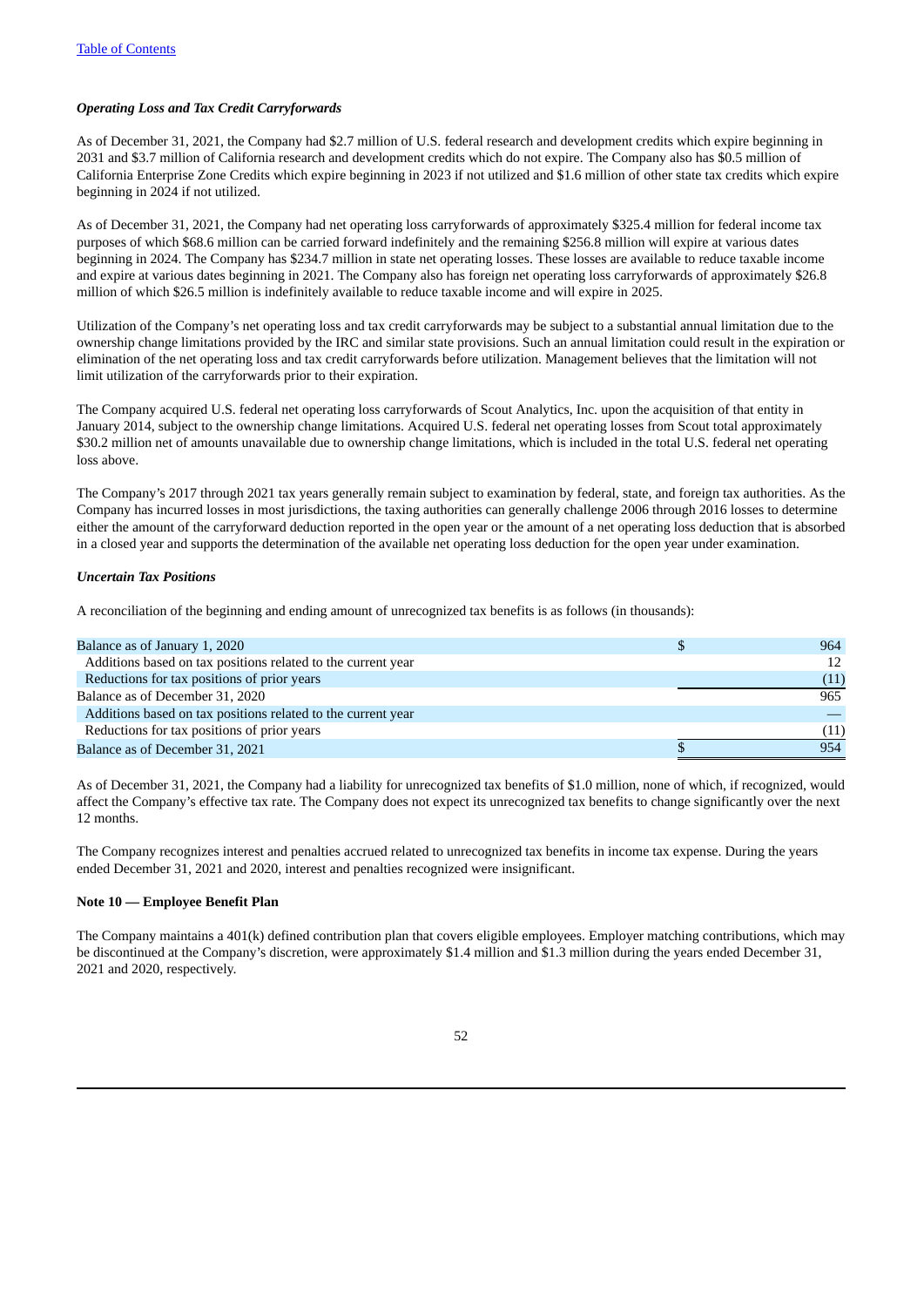## **Note 11 — Commitments and Contingencies**

# *Letter of Credit*

In connection with two of our leased facilities, the Company is required to maintain two letters of credit totaling \$2.3 million. The letters of credit are secured by \$2.3 million of cash in money market accounts, which are classified as restricted cash in "Prepaid expenses and other" and "Other assets" in our Consolidated Balance Sheets.

## *Non-cancelable Service Contract Commitments*

Future minimum payments under non-cancelable service contract commitments were as follows:

|            | <b>December 31, 2021</b> |                |
|------------|--------------------------|----------------|
|            |                          | (in thousands) |
| 2022       | ц                        | 9,801          |
| 2023       |                          | 7,871          |
| 2024       |                          | 21             |
| Thereafter |                          | _              |
| Total      |                          | 17,693         |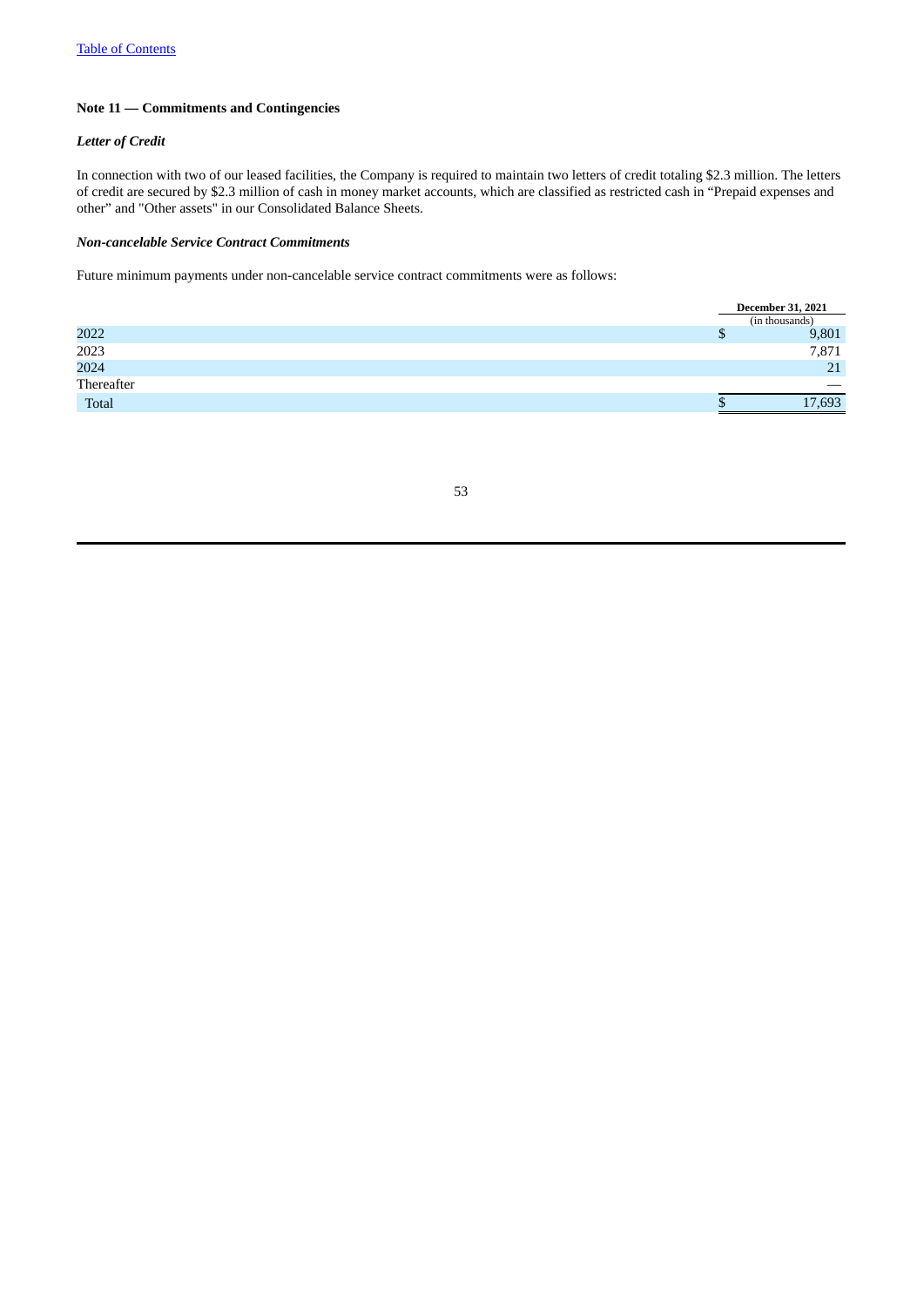#### **Report of Independent Registered Public Accounting Firm**

To the Stockholders and the Board of Directors of ServiceSource International, Inc.

#### **Opinion on the Financial Statements**

We have audited the accompanying consolidated balance sheets of ServiceSource International, Inc. (the Company) as of December 31, 2021 and 2020, the related consolidated statements of operations, comprehensive loss, stockholders' equity and cash flows for each of the two years in the period ended December 31, 2021, and the related notes (collectively referred to as the "consolidated financial statements"). In our opinion, the consolidated financial statements present fairly, in all material respects, the financial position of the Company at December 31, 2021 and 2020, and the results of its operations and its cash flows for each of the two years in the period ended December 31, 2021, in conformity with U.S. generally accepted accounting principles.

We also have audited, in accordance with the standards of the Public Company Accounting Oversight Board (United States) (PCAOB), the Company's internal control over financial reporting as of December 31, 2021, based on criteria established in Internal Control-Integrated Framework issued by the Committee of Sponsoring Organizations of the Treadway Commission (2013 framework) and our report dated February 23, 2022 expressed an unqualified opinion thereon.

#### **Basis for Opinion**

These financial statements are the responsibility of the Company's management. Our responsibility is to express an opinion on the Company's financial statements based on our audits. We are a public accounting firm registered with the PCAOB and are required to be independent with respect to the Company in accordance with the U.S. federal securities laws and the applicable rules and regulations of the Securities and Exchange Commission and the PCAOB.

We conducted our audits in accordance with the standards of the PCAOB. Those standards require that we plan and perform the audit to obtain reasonable assurance about whether the financial statements are free of material misstatement, whether due to error or fraud. Our audits included performing procedures to assess the risks of material misstatement of the financial statements, whether due to error or fraud, and performing procedures that respond to those risks. Such procedures included examining, on a test basis, evidence regarding the amounts and disclosures in the financial statements. Our audits also included evaluating the accounting principles used and significant estimates made by management, as well as evaluating the overall presentation of the financial statements. We believe that our audits provide a reasonable basis for our opinion.

#### **Critical Audit Matter**

The critical audit matter communicated below is a matter arising from the current period audit of the financial statements that was communicated or required to be communicated to the audit committee and that: (1) relates to accounts or disclosures that are material to the financial statements and (2) involved our especially challenging, subjective or complex judgments. The communication of the critical audit matter does not alter in any way our opinion on the consolidated financial statements, taken as a whole, and we are not, by communicating the critical audit matter below, providing a separate opinion on the critical audit matter or on the accounts or disclosures to which it relates.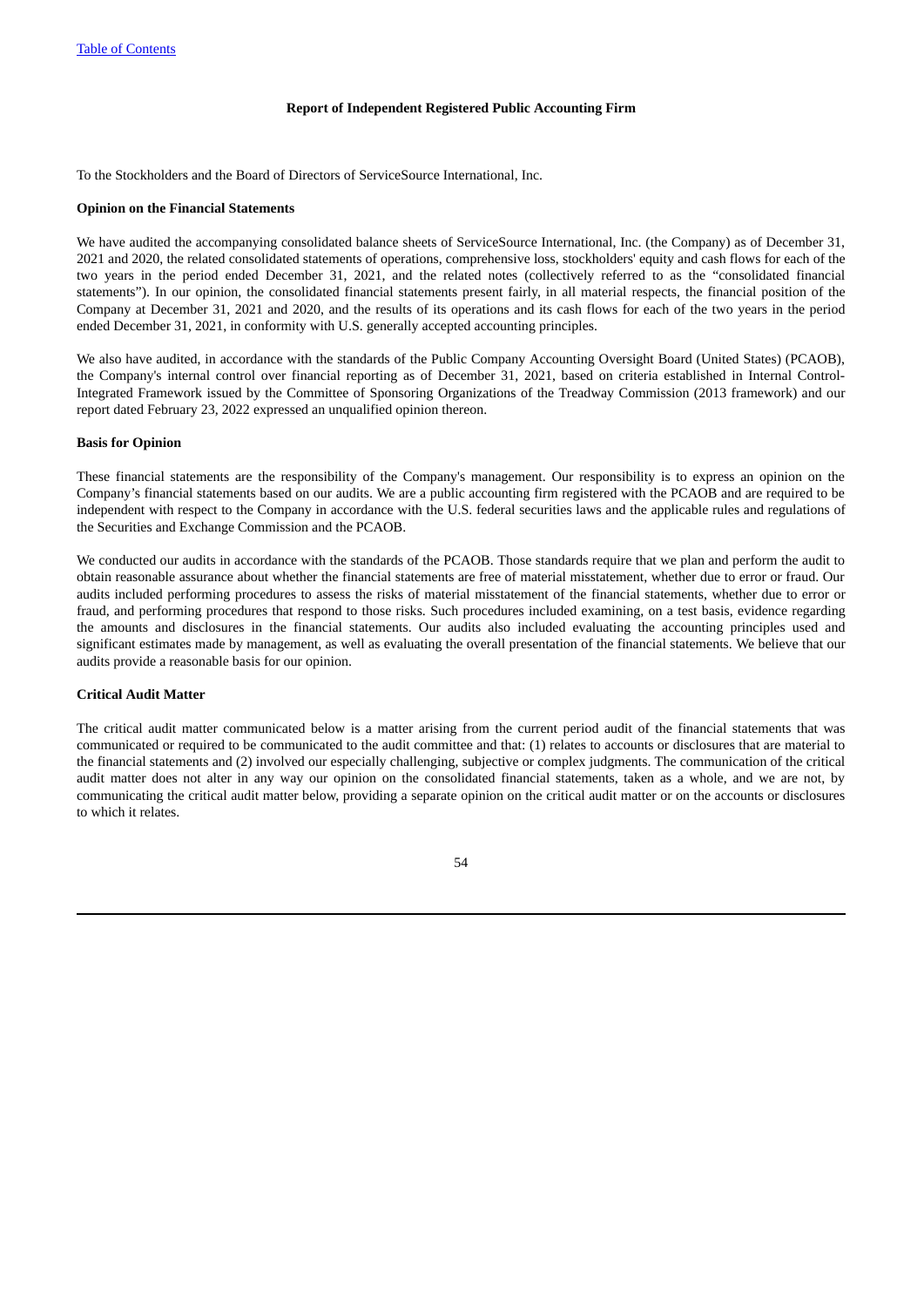#### *Measurement of revenue accruals*

*Description of the Matter*

As more fully described in Note 2 to the consolidated financial statements, a significant portion of the Company's contracts is based on a pay-for-performance model in which commission revenue is based on a volume of closed bookings each time period. Significant judgment was required to estimate such accrued commission revenue at year end for amounts that the Company has not yet invoiced. At December 31, 2021 the Company recorded \$15.8 million of accrued commission revenue.

Auditing accrued commission revenue was subjective and involved significant audit effort due to the amount of the commission revenue accrual and the subjectivity applied in our audit procedures, including the testing of closed bookings which is an underlying assumption of the accrual.

*How We Addressed the Matter in Our Audit*

We obtained an understanding, evaluated the design and tested the operating effectiveness of internal controls relating to accrued commission revenue, including management's review of the completeness and accuracy of data used in the accrual. For example, we tested the Company's controls over management's review of the underlying data used in the commission revenue accrual and controls over management's review of the amounts subsequently invoiced compared to the amounts accrued.

To test the Company's calculation of the commission revenue accrual, our audit procedures included, among others, testing the completeness and accuracy of underlying data used in the calculation, and comparing the commission revenue accrual to actual invoices for closed bookings approved subsequent to year end. We also performed analytical procedures by developing expectations of the amount of the commission revenue accrual for which actual invoices have not been approved as of the financial statement issuance date based on historical activity.

/s/ Ernst & Young LLP We have served as the Company's auditor since 2016. Denver, Colorado February 23, 2022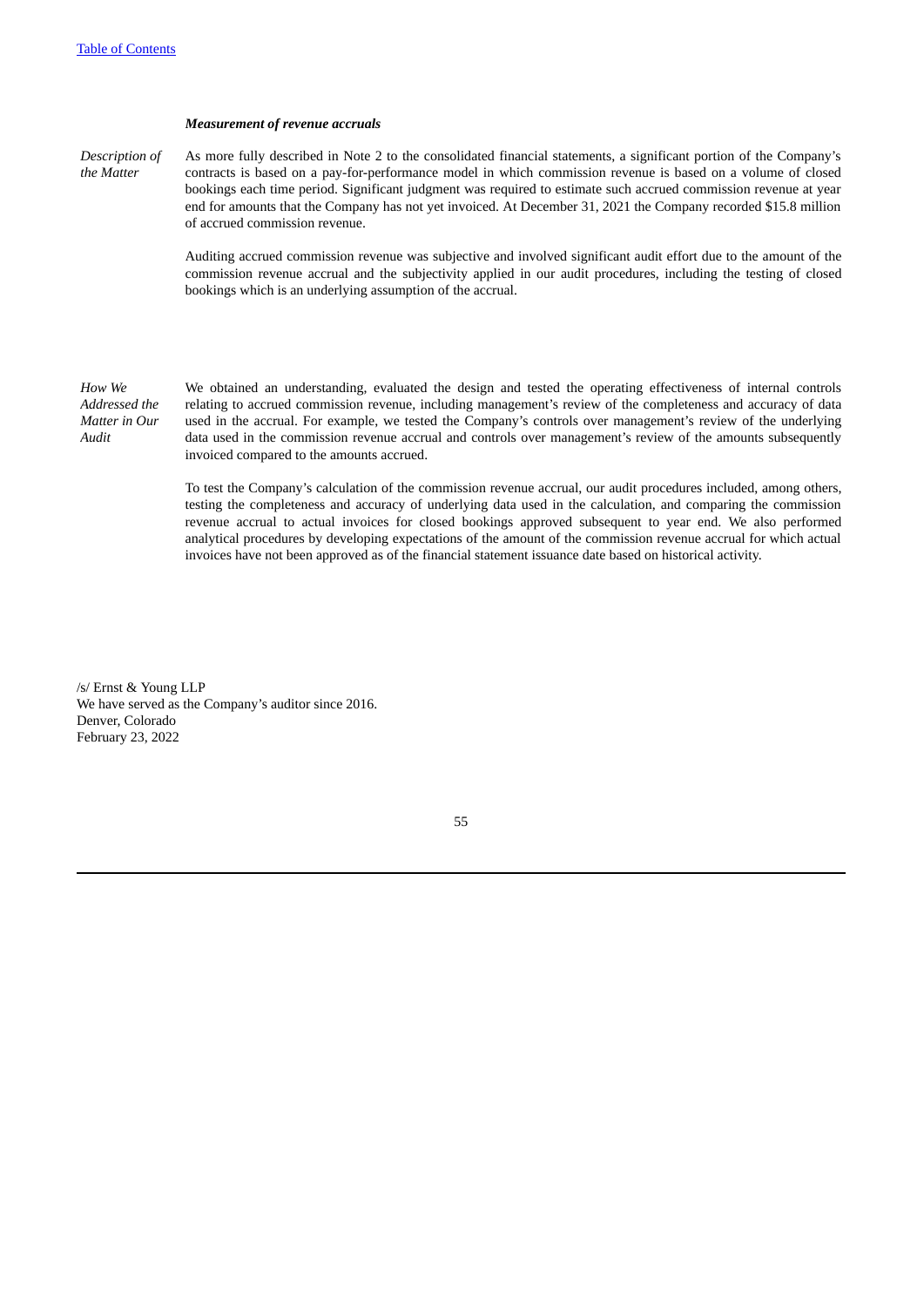#### **Report of Independent Registered Public Accounting Firm**

To the Stockholders and the Board of Directors of ServiceSource International, Inc.

#### **Opinion on Internal Control over Financial Reporting**

We have audited ServiceSource International, Inc.'s internal control over financial reporting as of December 31, 2021, based on criteria established in Internal Control—Integrated Framework issued by the Committee of Sponsoring Organizations of the Treadway Commission (2013 framework) (the COSO criteria). In our opinion, ServiceSource International, Inc. (the Company) maintained, in all material respects, effective internal control over financial reporting as of December 31, 2021, based on the COSO criteria.

We also have audited, in accordance with the standards of the Public Company Accounting Oversight Board (United States) (PCAOB), the consolidated balance sheets of the Company as of December 31, 2021 and 2020, the related consolidated statements of operations, comprehensive loss, stockholders' equity and cash flows for each of the two years in the period ended December 31, 2021, and the related notes and our report dated February 23, 2022 expressed an unqualified opinion thereon.

## **Basis for Opinion**

The Company's management is responsible for maintaining effective internal control over financial reporting and for its assessment of the effectiveness of internal control over financial reporting included in the accompanying Management's Report on Internal Control over Financial Reporting. Our responsibility is to express an opinion on the Company's internal control over financial reporting based on our audit. We are a public accounting firm registered with the PCAOB and are required to be independent with respect to the Company in accordance with the U.S. federal securities laws and the applicable rules and regulations of the Securities and Exchange Commission and the PCAOB.

We conducted our audit in accordance with the standards of the PCAOB. Those standards require that we plan and perform the audit to obtain reasonable assurance about whether effective internal control over financial reporting was maintained in all material respects.

Our audit included obtaining an understanding of internal control over financial reporting, assessing the risk that a material weakness exists, testing and evaluating the design and operating effectiveness of internal control based on the assessed risk, and performing such other procedures as we considered necessary in the circumstances. We believe that our audit provides a reasonable basis for our opinion.

## **Definition and Limitations of Internal Control Over Financial Reporting**

A company's internal control over financial reporting is a process designed to provide reasonable assurance regarding the reliability of financial reporting and the preparation of financial statements for external purposes in accordance with generally accepted accounting principles. A company's internal control over financial reporting includes those policies and procedures that (1) pertain to the maintenance of records that, in reasonable detail, accurately and fairly reflect the transactions and dispositions of the assets of the company; (2) provide reasonable assurance that transactions are recorded as necessary to permit preparation of financial statements in accordance with generally accepted accounting principles, and that receipts and expenditures of the company are being made only in accordance with authorizations of management and directors of the company; and (3) provide reasonable assurance regarding prevention or timely detection of unauthorized acquisition, use, or disposition of the company's assets that could have a material effect on the financial statements.

Because of its inherent limitations, internal control over financial reporting may not prevent or detect misstatements. Also, projections of any evaluation of effectiveness to future periods are subject to the risk that controls may become inadequate because of changes in conditions, or that the degree of compliance with the policies or procedures may deteriorate.

/s/ Ernst & Young LLP Denver, Colorado February 23, 2022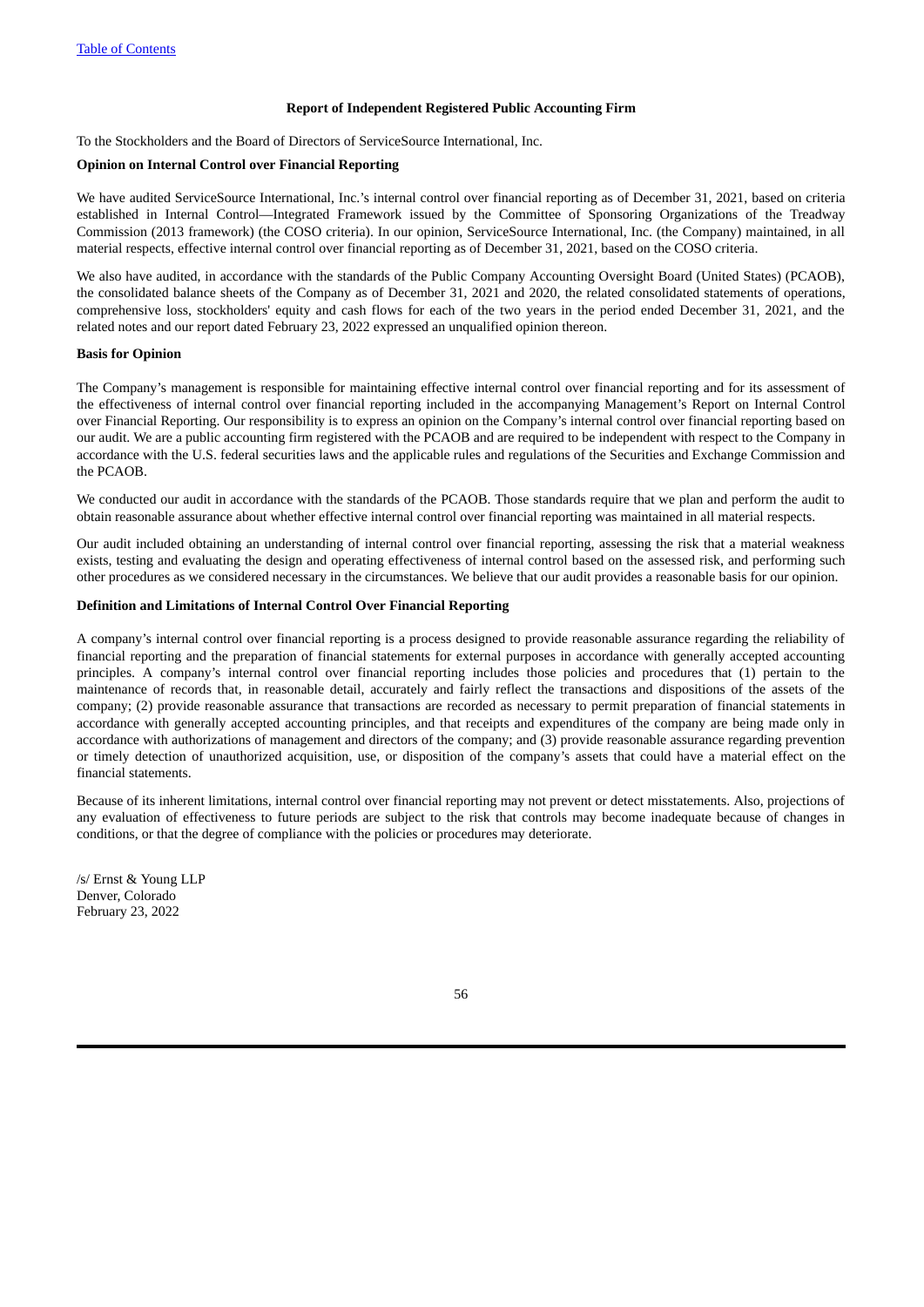## **ITEM 9. CHANGES IN AND DISAGREEMENTS WITH ACCOUNTANTS ON ACCOUNTING AND FINANCIAL DISCLOSURE**

None.

## **ITEM 9A. CONTROLS AND PROCEDURES**

## **Evaluation of disclosure controls and procedures**

Under the supervision and with the participation of our management, including our CEO and CFO, we conducted an evaluation of the effectiveness of the design and operation of our disclosure controls and procedures, as defined in Rules 13a-15(e) and 15d-15(e) under the Exchange Act, as of the end of the period covered by this annual report on Form 10-K.

In designing and evaluating our disclosure controls and procedures, management recognizes that any disclosure controls and procedures, no matter how well designed and operated, can provide only reasonable assurance of achieving the desired control objectives. In addition, the design of disclosure controls and procedures must reflect the fact that there are resource constraints and that management is required to apply its judgment in evaluating the benefits of possible controls and procedures relative to their costs.

Based on management's evaluation, our CEO and CFO concluded that, as of December 31, 2021, our disclosure controls and procedures are designed to, and are effective to, provide at a reasonable assurance level that the information we are required to disclose in reports that we file or submit under the Exchange Act is recorded, processed, summarized and reported within the time periods specified in SEC rules and forms, and that such information is accumulated and communicated to our management, including our CEO and CFO, as appropriate, to allow timely decisions regarding required disclosures.

### **Management's Report on Internal Control Over Financial Reporting**

Our management is responsible for establishing and maintaining adequate internal control over financial reporting, as such term is defined in Exchange Act Rules 13a-15(f) and 15d-15(f). Under the supervision and with the participation of our management, including our CEO and CFO, we conducted an evaluation of the effectiveness of our internal control over financial reporting as of December 31, 2021 based on the guidelines established in *Internal Control-Integrated Framework* (2013) issued by the COSO. Our internal control over financial reporting is designed to provide reasonable assurance regarding the reliability of financial reporting and the preparation of financial statements for external reporting purposes in accordance with U.S. generally accepted accounting principles.

Based on the results of our evaluation, our management concluded that our internal control over financial reporting was effective as of December 31, 2021. The effectiveness of our internal control over financial reporting as of December 31, 2021 has been audited by Ernst & Young LLP, an independent registered public accounting firm, as stated in its report which is included herein.

## **Changes in Internal Control over Financial Reporting**

There was no change in our internal control over financial reporting that occurred during the quarter ended December 31, 2021 that has materially affected, or is reasonably likely to materially affect, our internal control over financial reporting.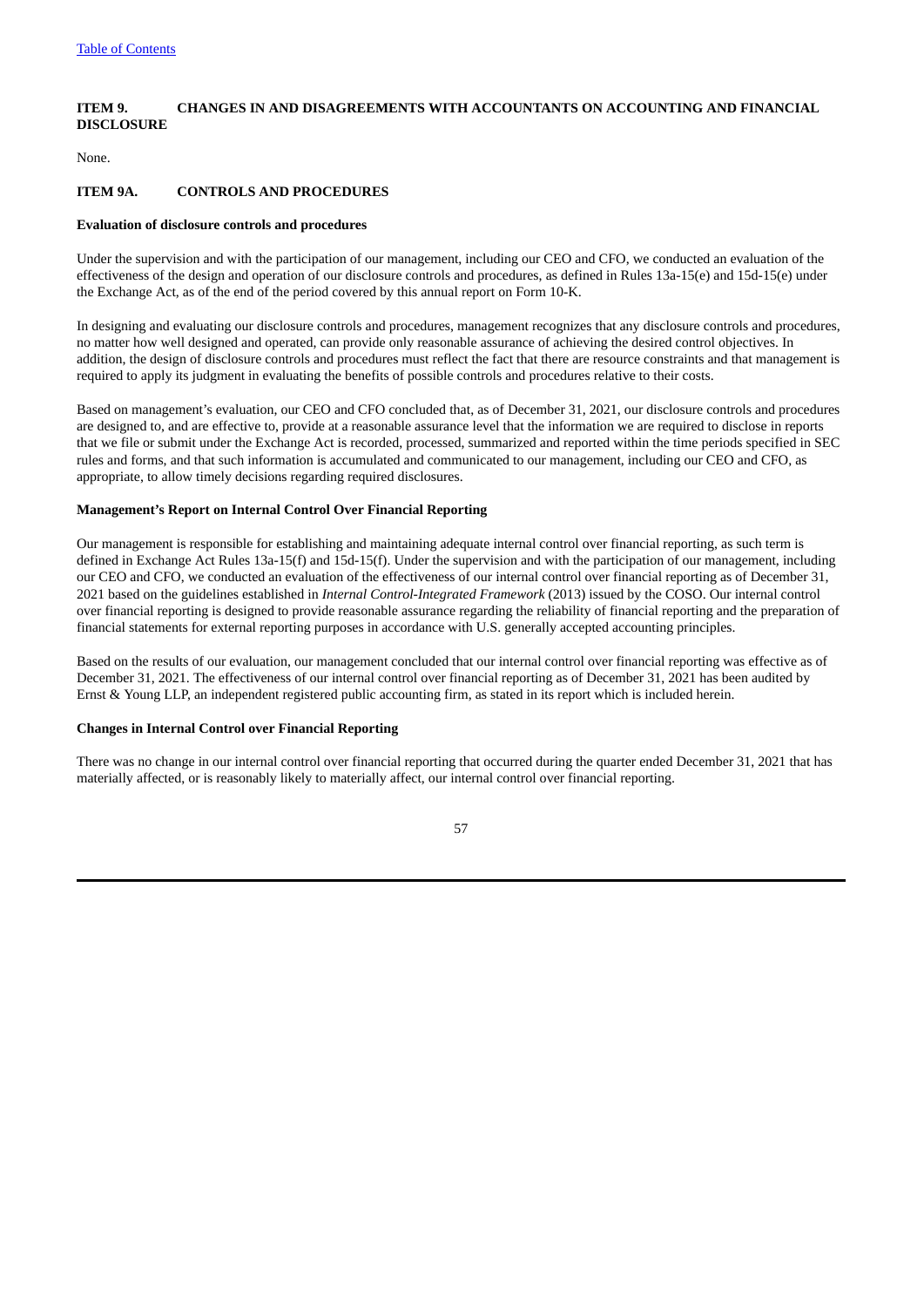### **Inherent Limitations on Effectiveness of Controls**

Our management, including our CEO and CFO, do not expect that our disclosure controls or our internal control over financial reporting will prevent all errors and all fraud. A control system, no matter how well conceived and operated, can provide only reasonable, not absolute, assurance that the objectives of the control system are met. Further, the design of a control system must reflect the fact that there are resource constraints, and the benefits of controls must be considered relative to their costs. Because of the inherent limitations in all control systems, no evaluation of controls can provide absolute assurance that all control issues and instances of fraud, if any, within the Company have been detected. These inherent limitations include the realities that judgments in decision-making can be faulty, and that breakdowns can occur because of a simple error or mistake. Additionally, controls can be circumvented by the individual acts of some persons, by collusion of two or more people or by management override of the controls. The design of any system of controls also is based in part upon certain assumptions about the likelihood of future events, and there can be no assurance that any design will succeed in achieving its stated goals under all potential future conditions; over time, controls may become inadequate because of changes in conditions, or the degree of compliance with policies or procedures may deteriorate. Because of the inherent limitations in a costeffective control system, misstatements due to error or fraud may occur and not be detected.

#### **ITEM 9B. OTHER INFORMATION**

None.

## **ITEM 9C. DISCLOSURE REGARDING FOREIGN JURISDICTIONS THAT PREVENT INSPECTIONS**

Not applicable.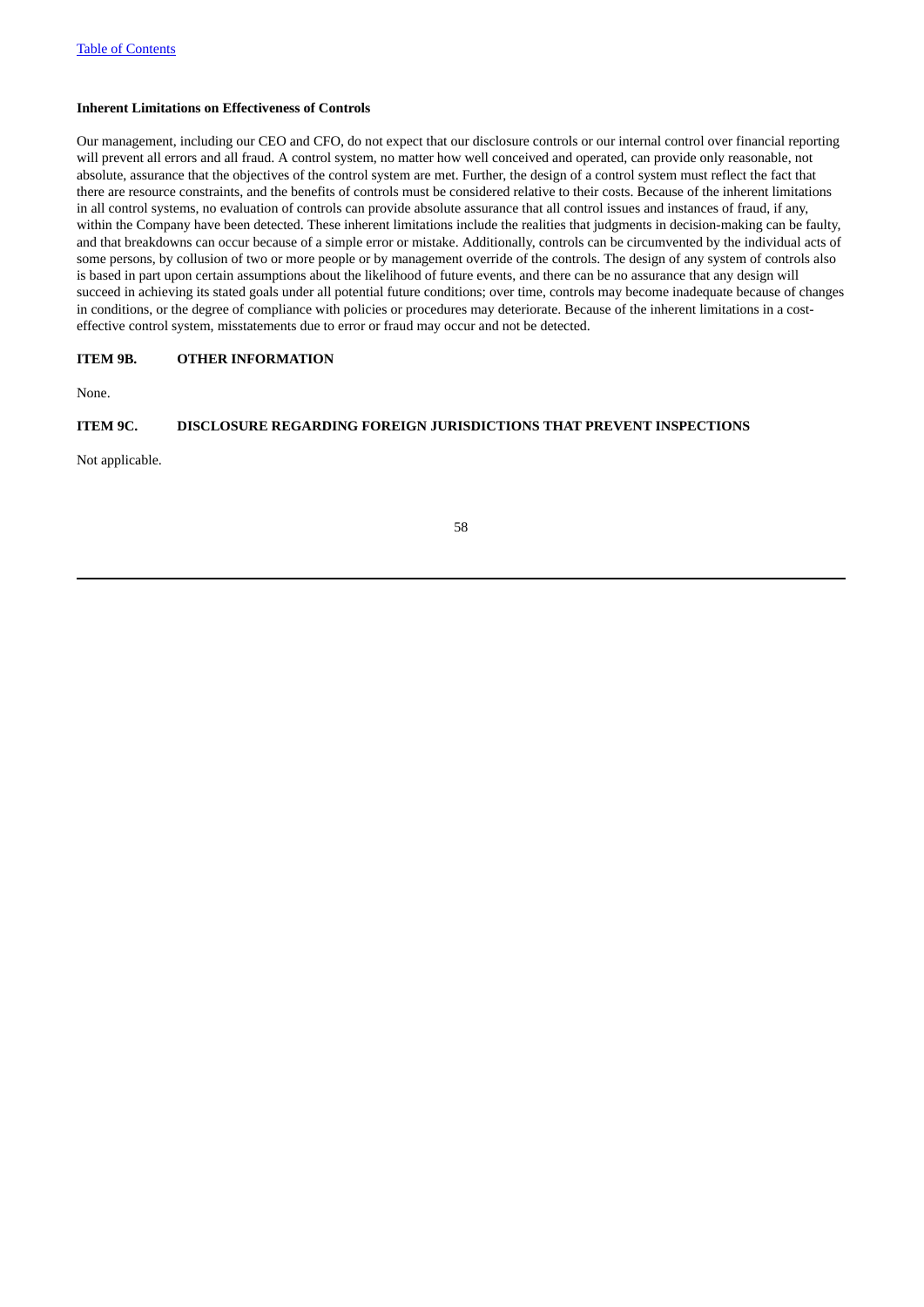## **PART III**

## **ITEM 10. DIRECTORS, EXECUTIVE OFFICERS AND CORPORATE GOVERNANCE**

The information required by this item is incorporated by reference from the information contained in our 2022 Proxy Statement.

We intend to disclose any amendment to our code of ethics, or waiver from, certain provisions of our code of ethics as applicable for our directors and executive officers, including our principal executive officer, principal financial and accounting officer, chief accounting officer, and controller, or persons performing similar functions, by posting such information on our website at http://www.servicesource.com.

## **ITEM 11. EXECUTIVE COMPENSATION**

The information required by this item is incorporated by reference from the information in our 2022 Proxy Statement.

### **ITEM 12. SECURITY OWNERSHIP OF CERTAIN BENEFICIAL OWNERS AND MANAGEMENT AND RELATED STOCKHOLDER MATTERS**

Other than information regarding securities authorized for issuance under equity compensation plans, which is set forth in the Notes to the Consolidated Financial Statements above, the information required by this item is incorporated by reference from the information contained in our 2022 Proxy Statement.

## **ITEM 13. CERTAIN RELATIONSHIPS AND RELATED TRANSACTIONS, AND DIRECTOR INDEPENDENCE**

The information required by this item is incorporated by reference from the information contained in our 2022 Proxy Statement.

## **ITEM 14. PRINCIPAL ACCOUNTANT FEES AND SERVICES**

The information required by this item is incorporated by reference from the information contained in our 2022 Proxy Statement.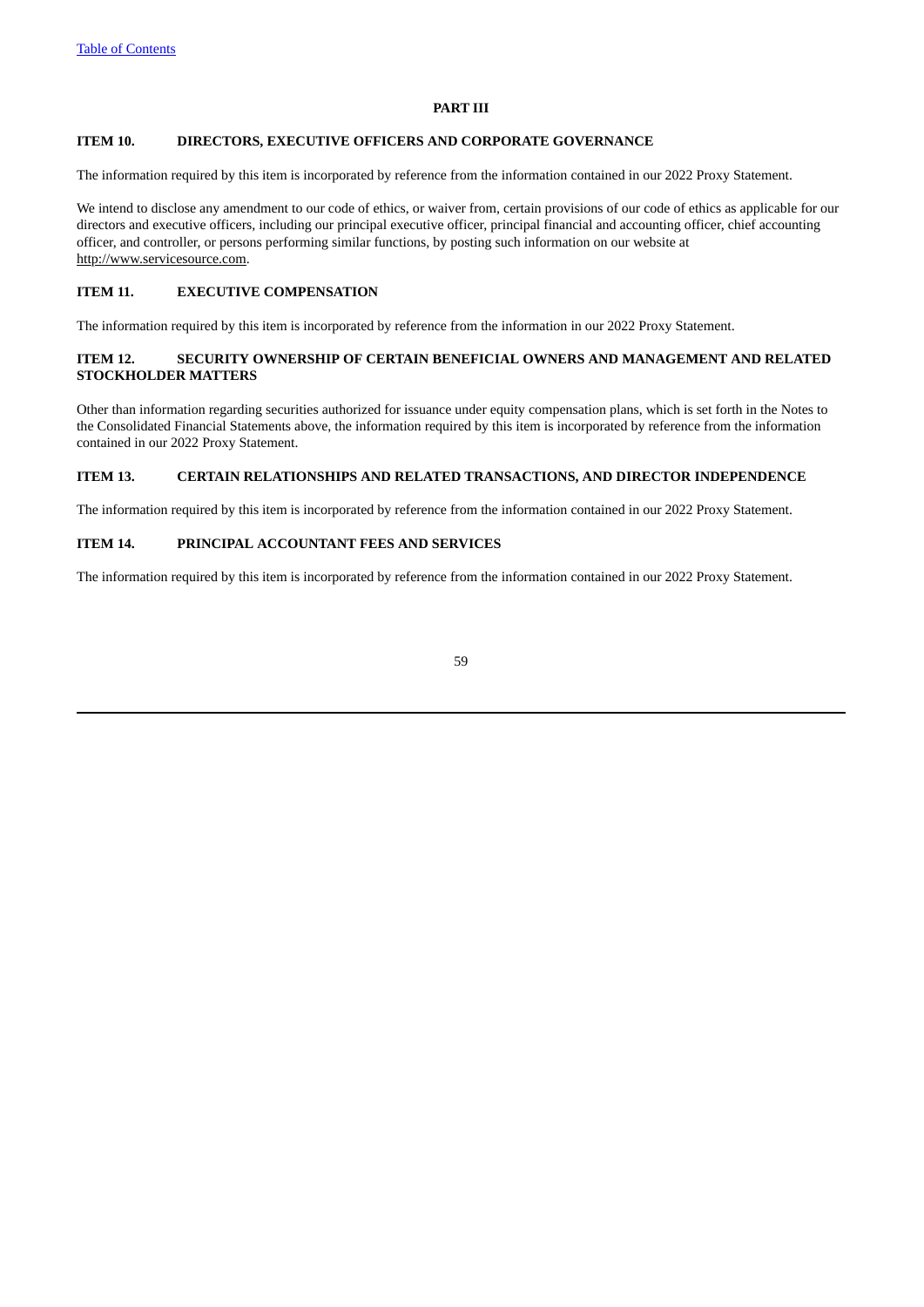#### **PART IV**

# **ITEM 15. EXHIBITS AND FINANCIAL STATEMENT SCHEDULES**

# **(a) (1) Financial Statements**

Consolidated Financial Statements filed as part of this annual report are listed under Part II, Item 8 of this Form 10-K.

# **(2) Financial Statement Schedules**

No schedules are required because either the required information is not present or is not present in amounts sufficient to require submission of the schedule, or because the information required is included in the Consolidated Financial Statements or the notes thereto.

# **(3) Exhibits**

The exhibits listed on the accompanying Exhibit Index immediately preceding the signature page are filed as part of, or are incorporated by reference into, this annual report on Form 10-K.

# **ITEM 16. FORM 10-K SUMMARY**

None.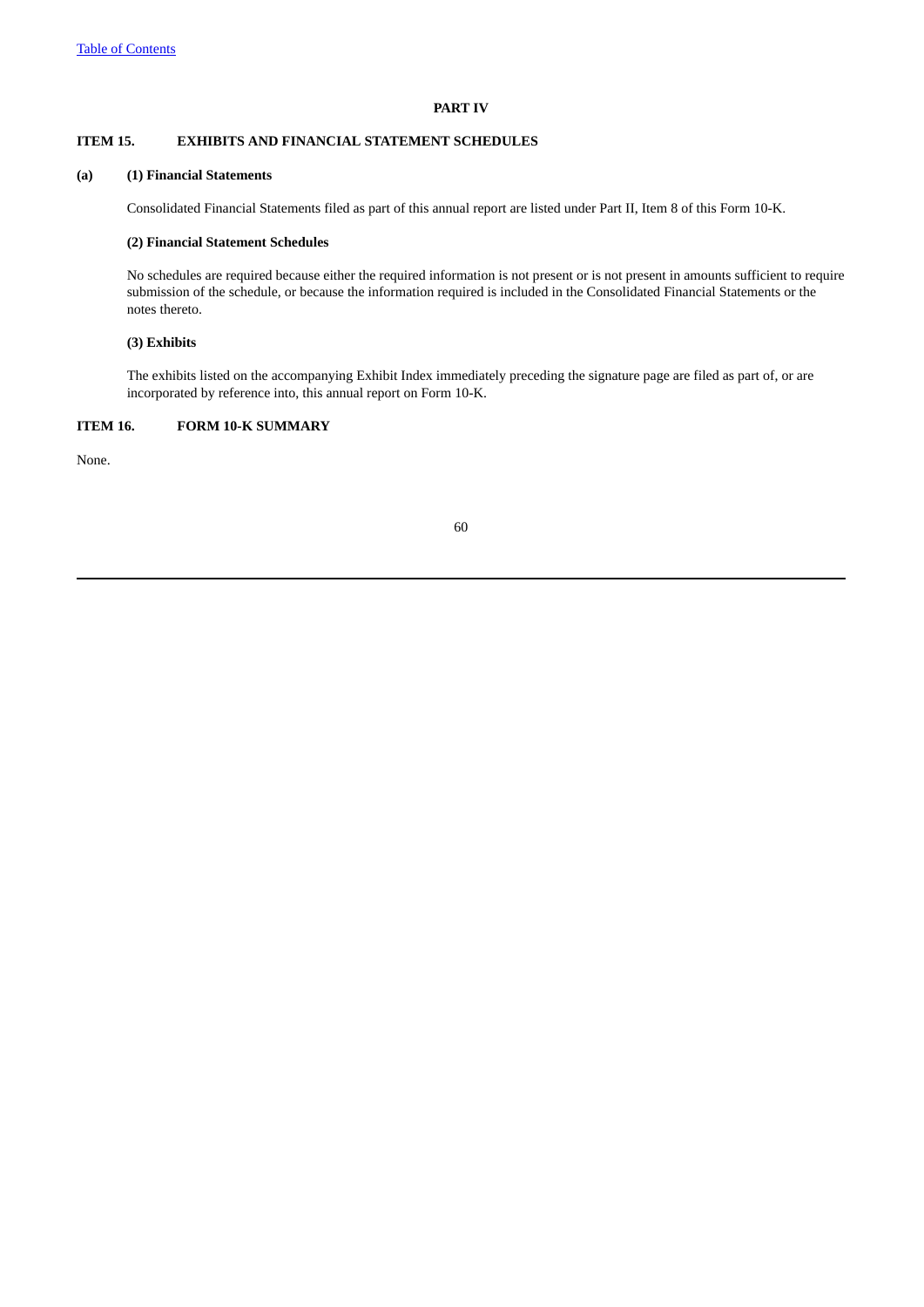# **GLOSSARY OF TERMS**

The following abbreviations or acronyms used in this Form 10-K are defined below:

| <b>Abbreviations or</b><br>acronyms | <b>Definition</b>                                                                                                                                                                                                                                                                                                                                                                                                                     |
|-------------------------------------|---------------------------------------------------------------------------------------------------------------------------------------------------------------------------------------------------------------------------------------------------------------------------------------------------------------------------------------------------------------------------------------------------------------------------------------|
| 2020 Plan                           | 2020 Equity Incentive Plan                                                                                                                                                                                                                                                                                                                                                                                                            |
| 2021 Credit Agreement               | Loan and Security Agreement, dated as of July 23, 2021, among ServiceSource International, Inc. and<br>ServiceSource Delaware, Inc., as the Borrowers, and Bank of America, N.A., as Lender, as amended by the<br>First Amendment to Loan and Security Agreement, dated as of December 28, 2021, among ServiceSource<br>International, Inc. and ServiceSource Delaware, Inc., as the Borrowers, and Bank of America, N.A., as Lender. |
| 2018 Credit Agreement               | Revolving Loan Credit Agreement, dated as of July 30, 2018, among ServiceSource International, Inc. and<br><b>ServiceSource</b>                                                                                                                                                                                                                                                                                                       |
| 2022 Proxy Statement                | Proxy statement for our 2022 annual meeting of stockholders                                                                                                                                                                                                                                                                                                                                                                           |
| APJ                                 | Asia Pacific-Japan                                                                                                                                                                                                                                                                                                                                                                                                                    |
| ARO                                 | Asset retirement obligation                                                                                                                                                                                                                                                                                                                                                                                                           |
| ASC 606                             | Accounting Standards Codification Topic 606, Revenue from Contracts with Customers                                                                                                                                                                                                                                                                                                                                                    |
| <b>ASC 740</b>                      | Accounting Standards Codification Topic 740, Income Taxes                                                                                                                                                                                                                                                                                                                                                                             |
| ASU                                 | <b>Accounting Standards Update</b>                                                                                                                                                                                                                                                                                                                                                                                                    |
| AWS                                 | <b>Amazon Web Services</b>                                                                                                                                                                                                                                                                                                                                                                                                            |
| B2B                                 | Business-to-business                                                                                                                                                                                                                                                                                                                                                                                                                  |
| B <sub>2</sub> C                    | Business-to-consumer                                                                                                                                                                                                                                                                                                                                                                                                                  |
| <b>Borrowers</b>                    | ServiceSource International, Inc. and ServiceSource Delaware, Inc.                                                                                                                                                                                                                                                                                                                                                                    |
| BPaaS                               | <b>Business Process-as-a-Service</b>                                                                                                                                                                                                                                                                                                                                                                                                  |
| BSBY                                | Bloomberg Short-Term Bank Yield Index Rate                                                                                                                                                                                                                                                                                                                                                                                            |
| CEO                                 | <b>Chief Executive Officer</b>                                                                                                                                                                                                                                                                                                                                                                                                        |
| CFO                                 | <b>Chief Financial Officer</b>                                                                                                                                                                                                                                                                                                                                                                                                        |
| CJX@                                | Customer journey experience trademark                                                                                                                                                                                                                                                                                                                                                                                                 |
| COSO                                | Committee of Sponsoring Organizations of the Treadway Commission                                                                                                                                                                                                                                                                                                                                                                      |
| COVID-19                            | Coronavirus disease 2019                                                                                                                                                                                                                                                                                                                                                                                                              |
| CRM                                 | Customer relationship management                                                                                                                                                                                                                                                                                                                                                                                                      |
| EMEA                                | Europe, Middle East and Africa                                                                                                                                                                                                                                                                                                                                                                                                        |
| ERP                                 | Enterprise resource planning                                                                                                                                                                                                                                                                                                                                                                                                          |
| <b>ESPP</b>                         | 2011 Employee Stock Purchase Plan                                                                                                                                                                                                                                                                                                                                                                                                     |
| Exchange Act                        | Securities Exchange Act of 1934, as amended                                                                                                                                                                                                                                                                                                                                                                                           |
| FASB                                | <b>Financial Accounting Standards Board</b>                                                                                                                                                                                                                                                                                                                                                                                           |
| GAAP                                | United States Generally Accepted Accounting Principles                                                                                                                                                                                                                                                                                                                                                                                |
| GDPR                                | General Data Protection Regulation                                                                                                                                                                                                                                                                                                                                                                                                    |
| <b>GILTI</b>                        | Global Intangible Low-Taxed Income                                                                                                                                                                                                                                                                                                                                                                                                    |
| IaaS                                | Infrastructure-as-a-service                                                                                                                                                                                                                                                                                                                                                                                                           |
| IDC                                 | <b>International Data Corporation</b>                                                                                                                                                                                                                                                                                                                                                                                                 |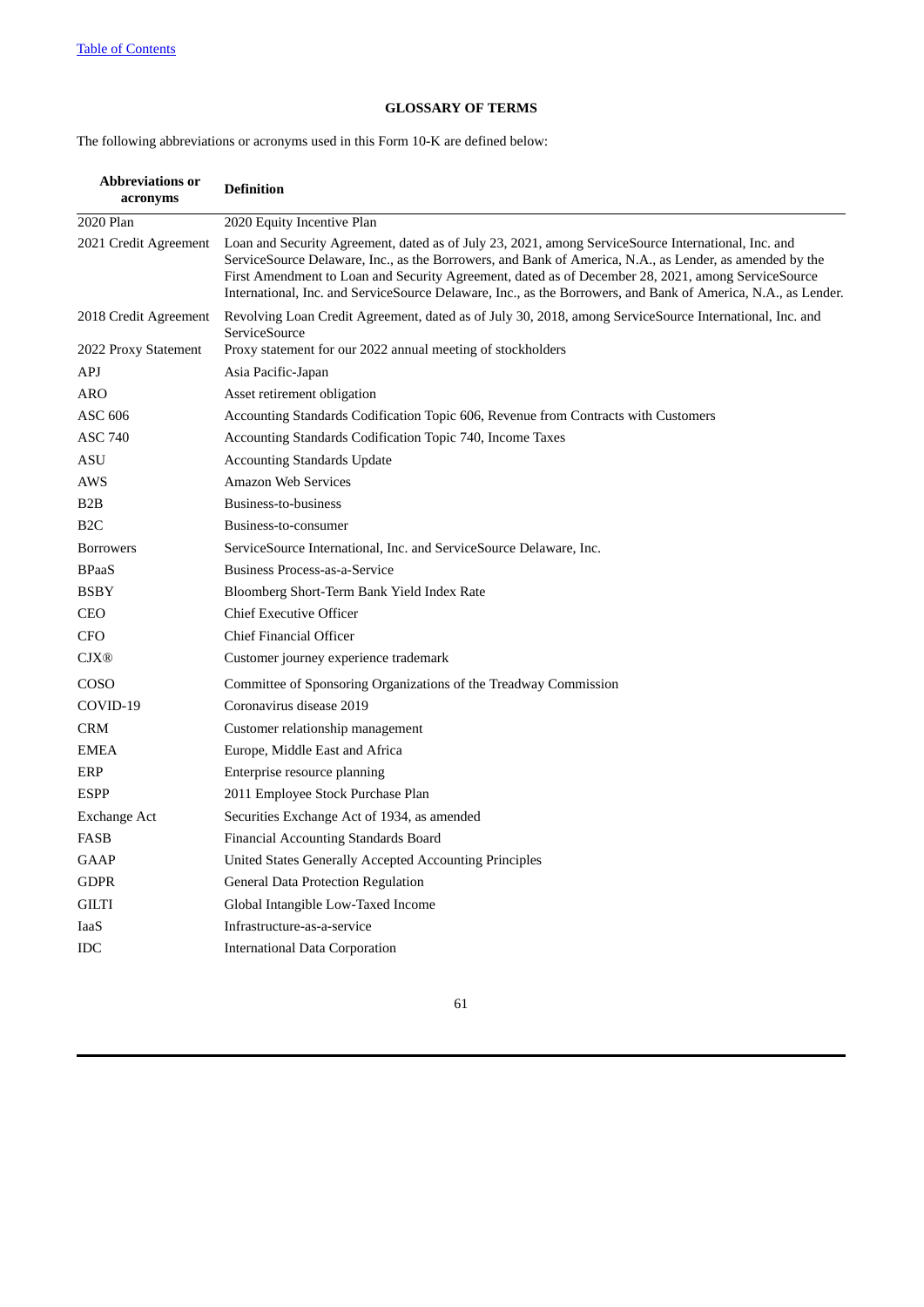# Table of [Contents](#page-2-0)

| IoT        | Internet of things                                                                    |
|------------|---------------------------------------------------------------------------------------|
| <b>IRC</b> | Internal Revenue Code of 1986, as amended                                             |
| <b>KPI</b> | Key performance indicator                                                             |
| MD&A       | Management's Discussion and Analysis of Financial Condition and Results of Operations |
| NALA       | North America and Latin America                                                       |
| PaaS       | Platform-as-a-service                                                                 |
| <b>PSU</b> | Performance-based restricted stock unit                                               |
| Revolver   | Senior secured revolving line of credit                                               |
| ROU        | Right-of-use                                                                          |
| <b>RSU</b> | Restricted stock unit                                                                 |
| rTSR       | Relative total stockholder return                                                     |
| SaaS       | Software-as-a-service                                                                 |
| <b>SEC</b> | Securities and Exchange Commission                                                    |
| <b>SPA</b> | Sales performance analysis                                                            |
| <b>SSP</b> | Stand-alone selling price                                                             |
| U.S.       | <b>United States</b>                                                                  |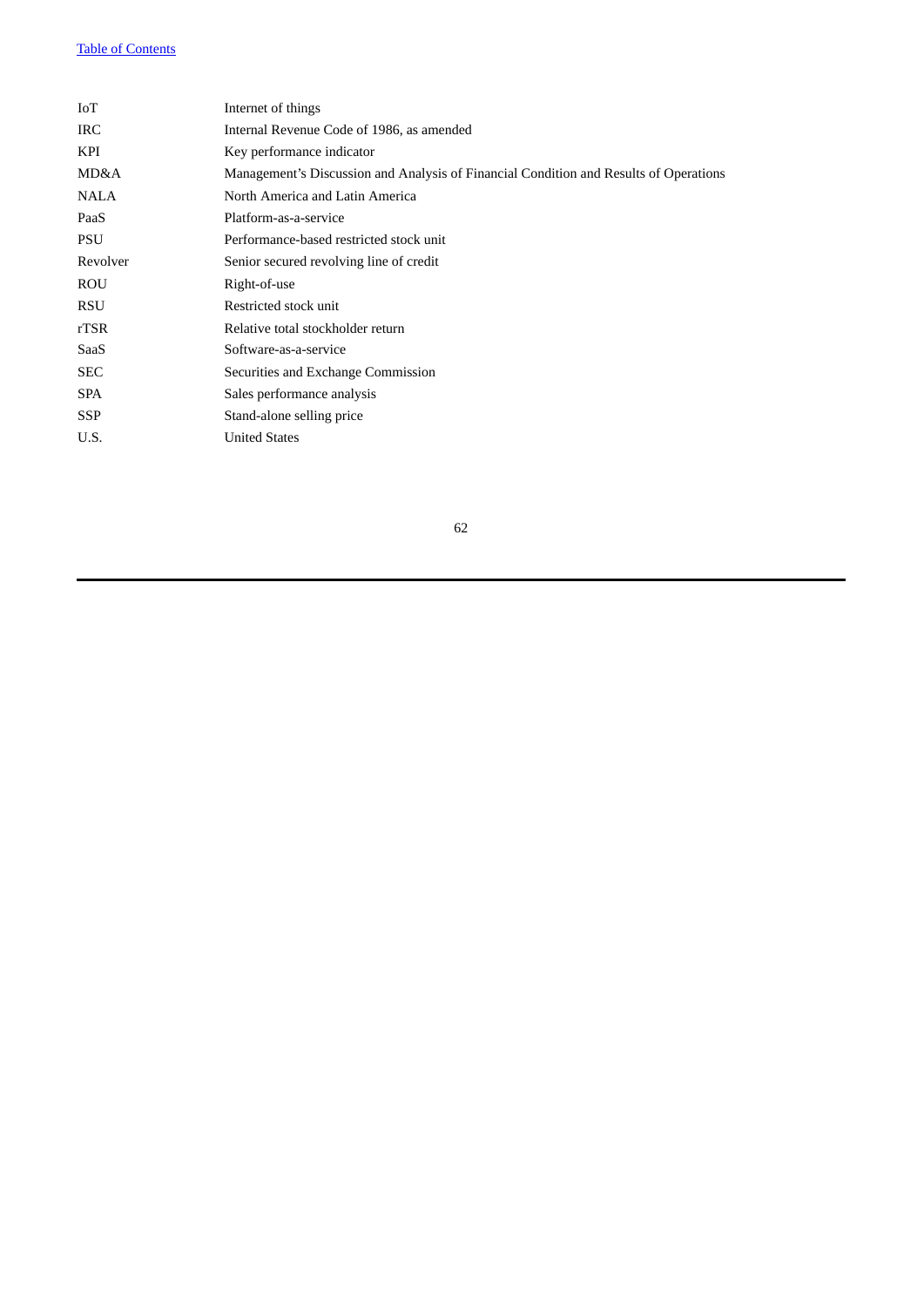# **INDEX TO EXHIBITS**

|                   |                                                                                                                                                                                                                                  | <b>Incorporated by Reference</b> |            |                |                    |                          |
|-------------------|----------------------------------------------------------------------------------------------------------------------------------------------------------------------------------------------------------------------------------|----------------------------------|------------|----------------|--------------------|--------------------------|
| Exhibit<br>Number | <b>Exhibit Description</b>                                                                                                                                                                                                       | Form                             | File No.   | <b>Exhibit</b> | <b>Filing Date</b> | <b>Filed</b><br>Herewith |
| 3.1               | Certificate of Incorporation of the Company filed May 22,<br>2018                                                                                                                                                                | $10-Q$                           | 001-35108  | 3.1            | 08/06/2018         |                          |
| 3.2               | Amended and Restated Bylaws of the Company effective<br>May 13, 2021                                                                                                                                                             | $8-K$                            | 001-35108  | 3.1            | 05/19/2021         |                          |
| 4.1               | Registration and Information Rights Agreement dated as of<br>December 8, 2006, between the Registrant and GA SS<br>Holding LLC, SSLLC Holdings, Inc., Housatonic Micro<br>Fund SBIC, LP and Housatonic Equity Investors SBIC, LP | $S-1/A$                          | 333-171271 | 4.1            | 02/25/2011         |                          |
| 4.2               | Specimen common stock certificate of the Registrant                                                                                                                                                                              | $S-1/A$                          | 333-171271 | 4.3            | 03/11/2011         |                          |
| 4.3               | <b>Description of Capital Stock</b>                                                                                                                                                                                              | $10-K$                           | 001-35108  | 4.3            | 02/19/2020         |                          |
| 10.1              | Form of Director and Executive Officer Indemnification<br><b>Agreement</b>                                                                                                                                                       | $S-1$                            | 333-171271 | 10.1           | 12/20/2010         |                          |
| 10.2†             | <b>Employment and Confidential Information Agreement</b><br>dated as of January 22, 2019, between the Company and<br><b>Gary B. Moore</b>                                                                                        | $8-K$                            | 001-35108  | 10.1           | 01/28/2019         |                          |
| 10.3 <sub>†</sub> | <b>Statement of Terms and Conditions of Employment,</b><br>between ServiceSource Europe, Ltd. and Michael<br>Naughton, dated October 28, 2011                                                                                    | $10-Q$                           | 001-35108  | 10.1           | 04/28/2021         |                          |
| 10.4†             | <b>Addendum to Statement of Terms and Conditions of</b><br>Employment, between ServiceSource International, Inc.<br>and Michael Naughton, dated September 21, 2018                                                               | $10-Q$                           | 001-35108  | 10.2           | 04/28/2021         |                          |
| 10.5†             | ServiceSource International, Inc. Executive Severance Plan                                                                                                                                                                       | $8-K$                            | 001-35108  | 10.1           | 05/19/2021         |                          |
| 10.6†             | Form of Participation Agreement for ServiceSource<br>International, Inc. Executive Severance Plan                                                                                                                                | $8-K$                            | 001-35108  | 10.2           | 05/19/2021         |                          |
| 10.7              | Loan and Security Agreement, dated as of July 23, 2021,<br>among ServiceSource International, Inc. and ServiceSource<br>Delaware, Inc., as Borrowers, and Bank of America, N.A.,<br>as Lender                                    | 8-K                              | 001-35108  | 10.1           | 07/28/2021         |                          |
| 10.8              | <b>First Amendment to Loan and Security Agreement, dated as</b><br>of December 28, 2021, among ServiceSource International,<br>Inc. and ServiceSource Delaware, Inc., as Borrowers, and<br>Bank of America, N.A., as Lender      |                                  |            |                |                    | X                        |
| 10.9†             | Non-employee Director Deferred Compensation Plan                                                                                                                                                                                 | $10-Q$                           | 001-35108  | 10.1           | 05/07/2020         |                          |
| 10.10+            | 2011 Equity Incentive Plan and forms of agreements<br>thereunder                                                                                                                                                                 | $S-8$                            | 333-173116 | 4.4            | 03/28/2011         |                          |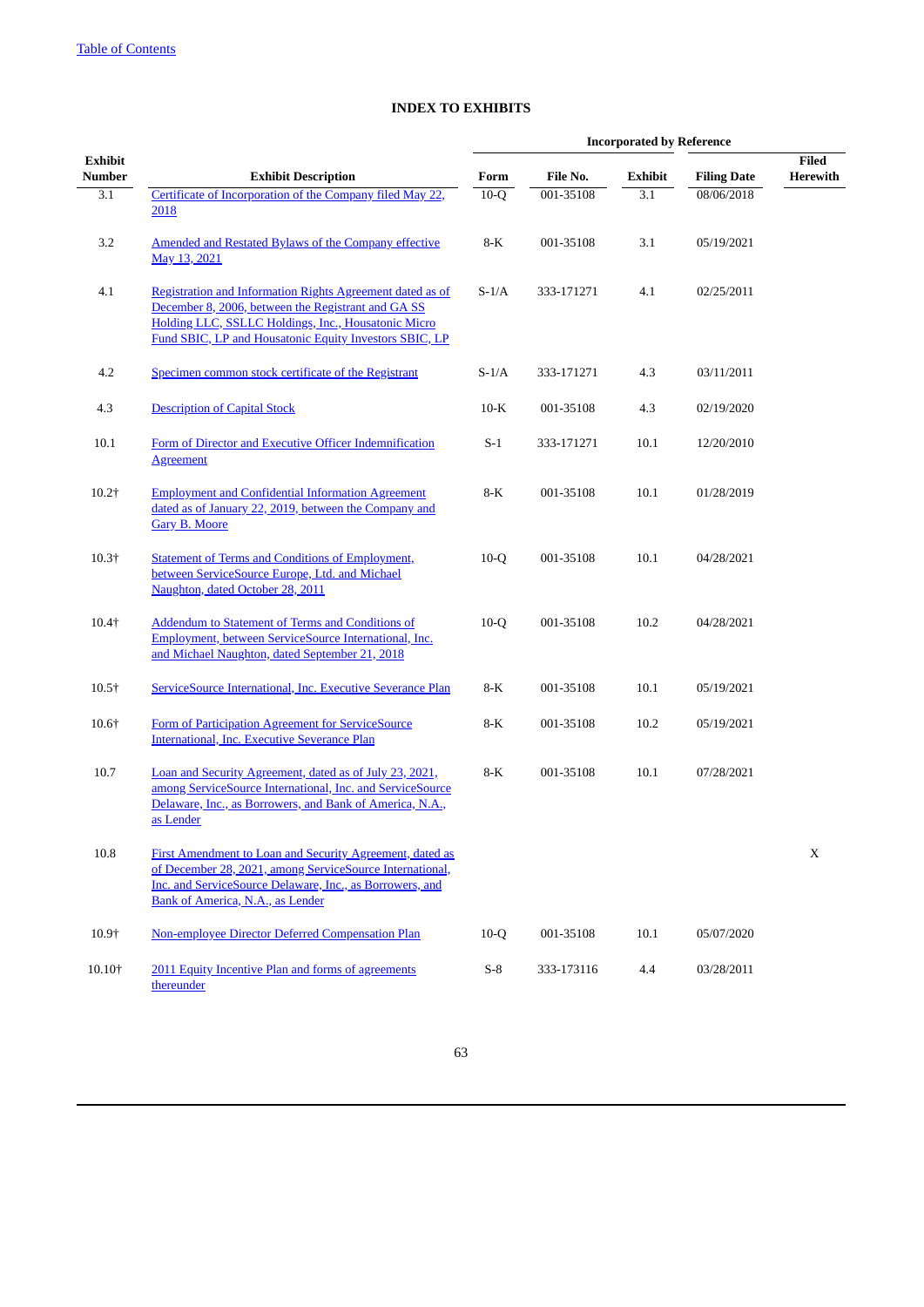# Table of [Contents](#page-2-0)

| 10.11+  | 2011 Equity Incentive Plan form of Restricted Stock Award<br><u>Agreement</u>                                                                                                                                                  | 8-K    | 001-35108  | 10.1  | 02/10/2012 |   |
|---------|--------------------------------------------------------------------------------------------------------------------------------------------------------------------------------------------------------------------------------|--------|------------|-------|------------|---|
| 10.12+  | 2011 Equity Incentive Plan form of Share Option Award<br><b>Agreement (adopted October 2019)</b>                                                                                                                               | $10-Q$ | 001-35108  | 10.1  | 10/29/2019 |   |
| 10.13+  | 2011 Equity Incentive Plan form of Restricted Stock Award<br><b>Agreement (adopted October 2019)</b>                                                                                                                           | $10-Q$ | 001-35108  | 10.2  | 10/29/2019 |   |
| 10.14+  | 2011 Employee Stock Purchase Plan and form of<br>agreement thereunder                                                                                                                                                          | $S-8$  | 333-173116 | 4.5   | 03/28/2011 |   |
| 10.15†  | ServiceSource International, Inc. 2020 Equity Incentive<br>Plan                                                                                                                                                                | $10-Q$ | 001-35108  | 10.1  | 07/29/2020 |   |
| 10.16†  | <b>Amendment No. 1 to ServiceSource International, Inc.</b><br>2020 Equity Incentive Plan                                                                                                                                      | 8-K    | 001-35108  | 10.3  | 05/19/2021 |   |
| 10.17†# | 2011 Equity Incentive Plan form of Performance Stock<br>Unit Award Agreement (adopted March 2020)                                                                                                                              |        |            |       |            | X |
| 10.18+  | 2020 Equity Incentive Plan form of Restricted Stock Award<br><b>Agreement</b>                                                                                                                                                  | $10-K$ | 001-35108  | 10.12 | 02/24/2021 |   |
| 10.19†  | 2020 Equity Incentive Plan form of Share Option Award<br><b>Agreement</b>                                                                                                                                                      | $10-K$ | 001-35108  | 10.13 | 02/24/2021 |   |
| 10.20†# | 2020 Equity Incentive Plan form of Performance Stock<br>Unit Award Agreement (adopted March 2021)                                                                                                                              |        |            |       |            | X |
| 10.21†# | 2020 Equity Incentive Plan form of Performance Stock<br>Unit Award Agreement (adopted March 2021)                                                                                                                              |        |            |       |            | X |
| 10.22†  | 2020 Equity Incentive Plan form of Restricted Stock Award<br><b>Agreement (adopted March 2021)</b>                                                                                                                             | $10-Q$ | 001-35108  | 10.3  | 04/28/2021 |   |
| 10.23†  | <b>CFO Transition Agreement</b>                                                                                                                                                                                                | $10-K$ | 001-35108  | 10.14 | 02/24/2021 |   |
| 10.24†  | <b>Employment and Confidential Information Agreement</b><br>dated as of November 16, 2017, between the Company and<br>Chad W. Lyne                                                                                             | $10-K$ | 001-35108  | 10.15 | 02/24/2021 |   |
| 21.1    | <b>List of subsidiaries</b>                                                                                                                                                                                                    |        |            |       |            | X |
| 23.1    | Consent of Ernst & Young LLP                                                                                                                                                                                                   |        |            |       |            | X |
| 24.1    | Power of Attorney (included on the Signatures<br>page of this Annual Report on Form 10-K).                                                                                                                                     |        |            |       |            | X |
| 31.1    | <b>Certification of Principal Executive Officer required</b><br>by Rule $13a-14(a)$ or Rule $15d-14(a)$ of the<br>Securities Exchange Act of 1934, as adopted<br>pursuant to Section 302 of the Sarbanes-Oxley Act<br>of 2002. |        |            |       |            | X |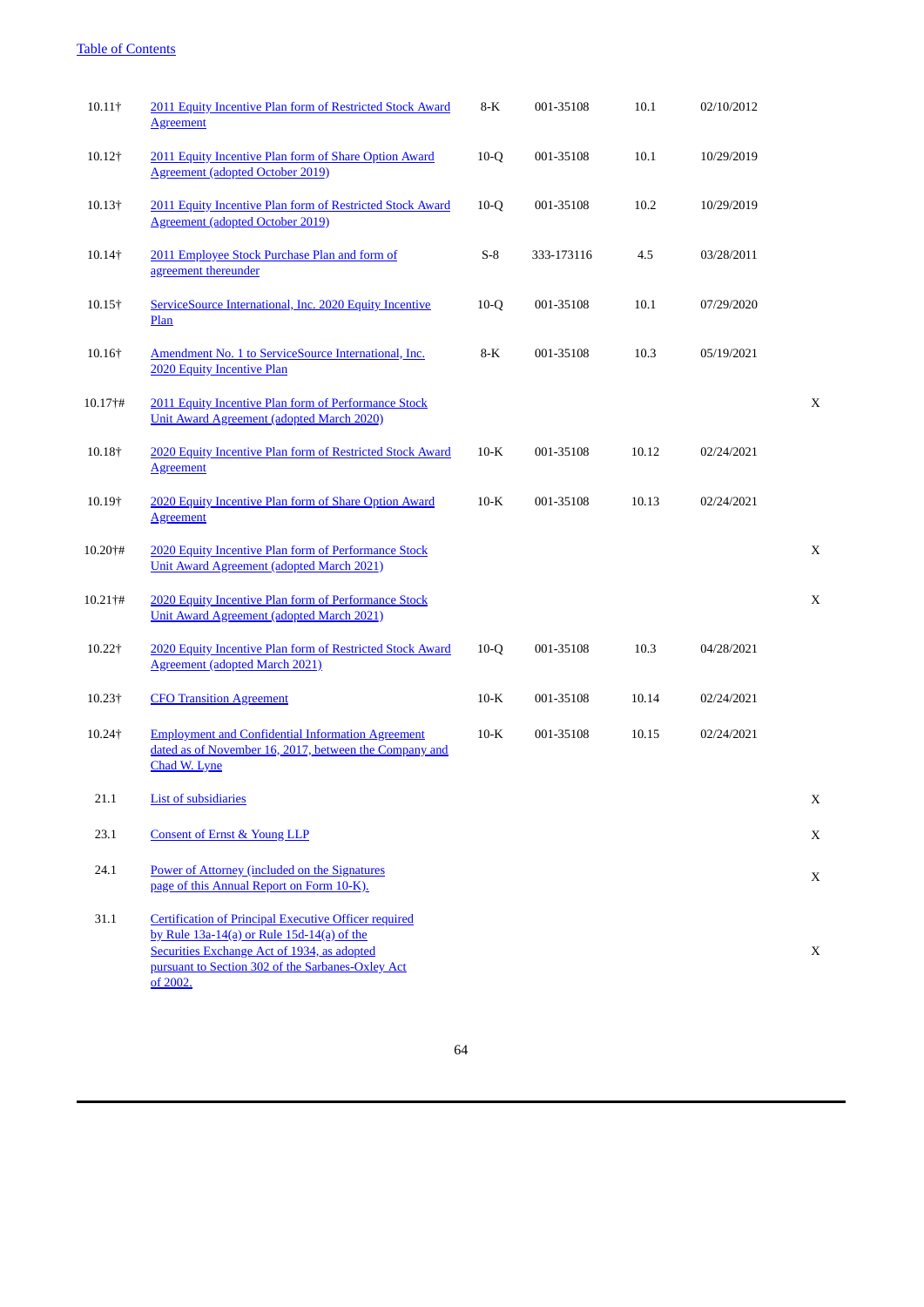| 31.2    | <b>Certification of Principal Financial Officer required</b><br>by Rule $13a-14(a)$ or Rule $15d-14(a)$ of the<br>Securities Exchange Act of 1934, as adopted<br>pursuant to Section 302 of the Sarbanes-Oxley Act<br>of 2002. | X |
|---------|--------------------------------------------------------------------------------------------------------------------------------------------------------------------------------------------------------------------------------|---|
| $32.1*$ | Certification of Chief Executive Officer pursuant to<br>18 U.S.C. Section 1350, as adopted pursuant to<br>Section 906 of the Sarbanes-Oxley Act of 2002.                                                                       | X |
| $32.2*$ | Certification of Chief Financial Officer pursuant to<br>18 U.S.C. Section 1350, as adopted pursuant to<br>Section 906 of the Sarbanes-Oxley Act of 2002                                                                        | X |
| 101.INS | Inline XBRL Instance Document                                                                                                                                                                                                  | X |
| 101.SCH | Inline XBRL Taxonomy Extension Schema                                                                                                                                                                                          | X |
| 101.CAL | Inline XBRL Taxonomy Extension Calculation Linkbase                                                                                                                                                                            | X |
| 101.DEF | Inline XBRL Taxonomy Extension Definition Linkbase                                                                                                                                                                             | X |
| 101.LAB | Inline XBRL Taxonomy Extension Label Linkbase                                                                                                                                                                                  | X |
| 101.PRE | Inline XBRL Taxonomy Extension Presentation Linkbase                                                                                                                                                                           | X |
| 104     | Cover Page Interactive Data File, formatted in Inline XBRL (included in Exhibit 101)                                                                                                                                           | X |

† Indicates a management contract or compensatory plan.

# Portions omitted in accordance with Item 601(b) of Regulation S-K.

\* These exhibits are furnished with this Annual Report on Form 10-K and are not deemed filed with the Securities and Exchange Commission and are not incorporated by reference in any filing of the Registrant under the Securities Act of 1933 or the Exchange Act of 1934, whether made before or after the date hereof and irrespective of any general incorporation language in such filings.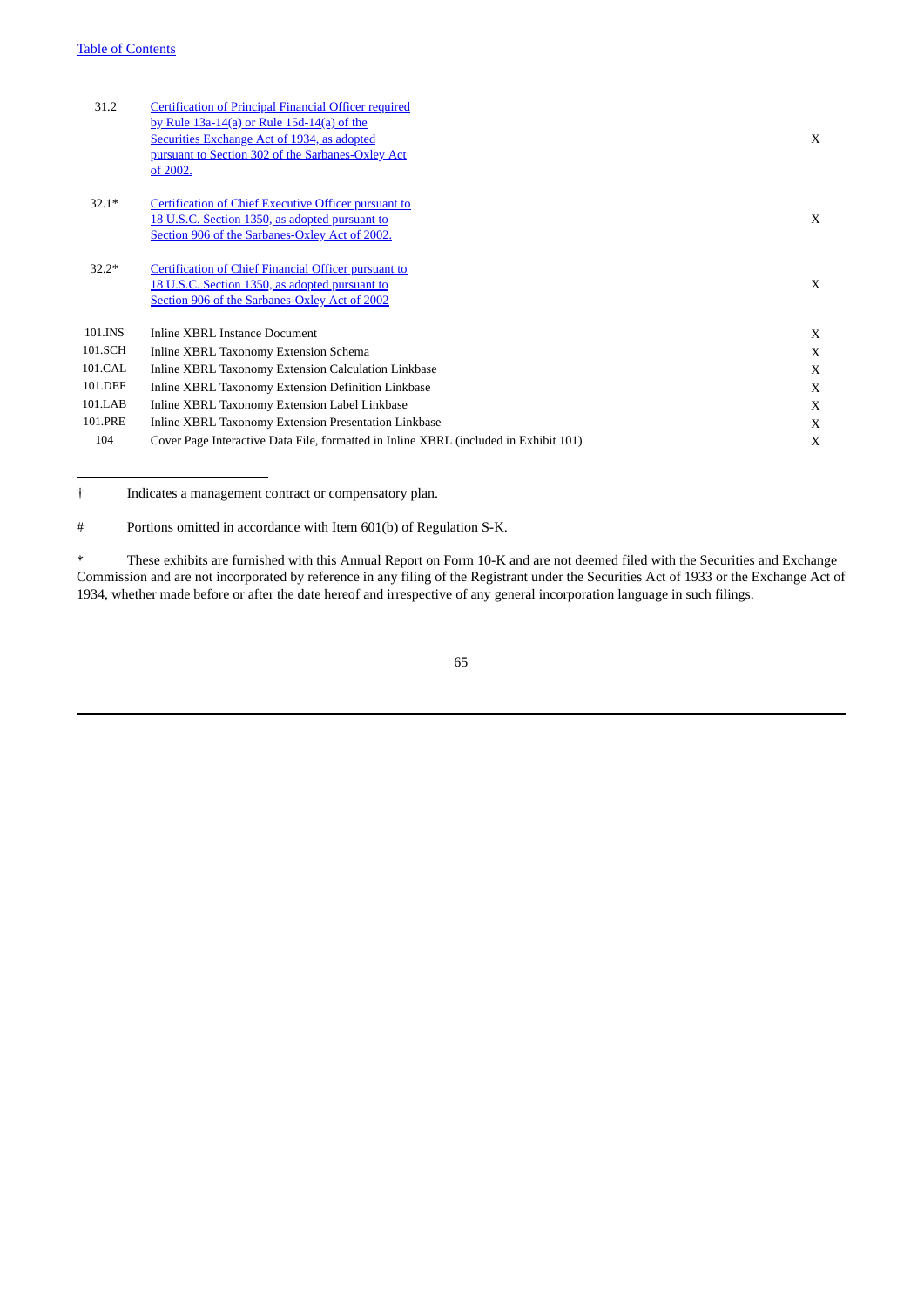#### **SIGNATURES**

Pursuant to the requirements of Section 13 or 15(d) of the Securities Exchange Act of 1934, the registrant has duly caused this report to be signed on its behalf by the undersigned, thereunto duly authorized.

# **SERVICESOURCE INTERNATIONAL, INC.**

Dated: February 23, 2022 By: /s/ GARY B. MOORE

**Gary B. Moore Chief Executive Officer and Director (Principal Executive Officer)**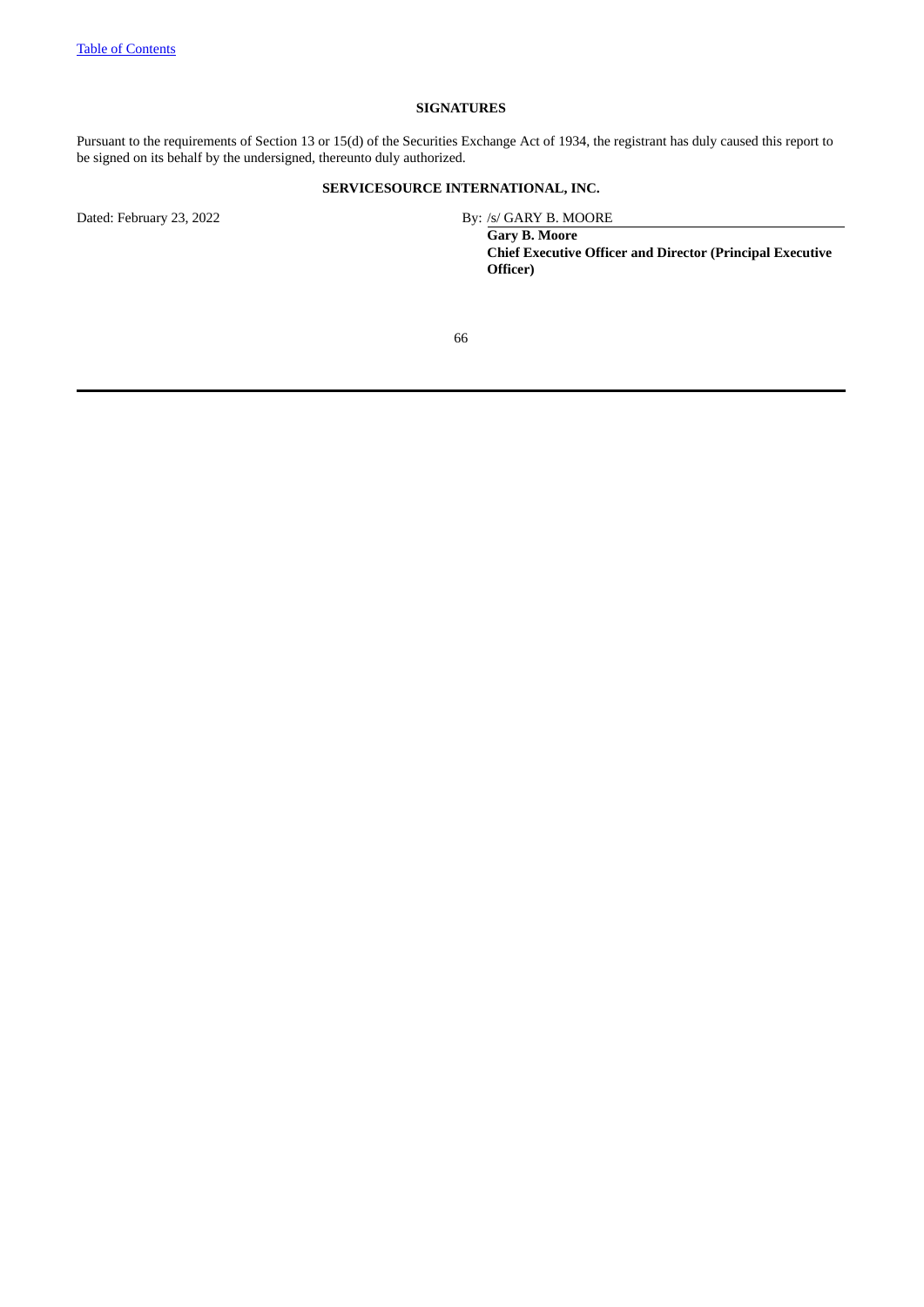## **POWER OF ATTORNEY**

<span id="page-69-0"></span>KNOW ALL BY THESE PRESENTS, that each person whose signature appears below hereby constitutes and appoints Patricia Elias, and each of them, his or her true and lawful attorney-in-fact and agent, with full power of substitution, each with power to act alone, to sign and execute on behalf of the undersigned any and all amendments to this Annual Report on Form 10-K, and to perform any acts necessary in order to file the same, with all exhibits thereto and other documents in connection therewith with the Securities and Exchange Commission, granting unto said attorney-in-fact and agent full power and authority to do and perform each and every act and thing requested and necessary to be done in connection therewith, as fully to all intents and purposes as he might or could do in person, hereby ratifying and confirming all that said attorney-in-fact and agent, or their or his or her substitutes, shall do or cause to be done by virtue hereof.

Pursuant to the requirements of the Securities Exchange Act of 1934, this report has been signed below by the following persons on behalf of the ServiceSource International, Inc. and in the capacities and on the dates indicated.

| <b>Date</b>       | <b>Signature</b>                                  | <b>Title</b>                                                         |
|-------------------|---------------------------------------------------|----------------------------------------------------------------------|
| February 23, 2022 | /s/ GARY B. MOORE<br>Gary B. Moore                | Chief Executive Officer and Director (Principal Executive Officer)   |
| February 23, 2022 | /s/ CHAD W. LYNE<br>Chad W. Lyne                  | Chief Financial Officer (Principal Financial and Accounting Officer) |
| February 23, 2022 | /s/ ANDREW M. BAKER<br><b>Andrew M. Baker</b>     | Director                                                             |
| February 23, 2022 | /s/ JOHN R. FERRON<br>John R. Ferron              | Director                                                             |
| February 23, 2022 | /s/ JOHN R. HARRIS<br><b>John R. Harris</b>       | Director                                                             |
| February 23, 2022 | /s/ JOHN A. MEYER<br><b>John A. Meyer</b>         | Director                                                             |
| February 23, 2022 | /s/ JANE OKUN BOMBA<br><b>Jane Okun Bomba</b>     | Director                                                             |
| February 23, 2022 | /s/ RICHARD G. WALKER<br><b>Richard G. Walker</b> | Director                                                             |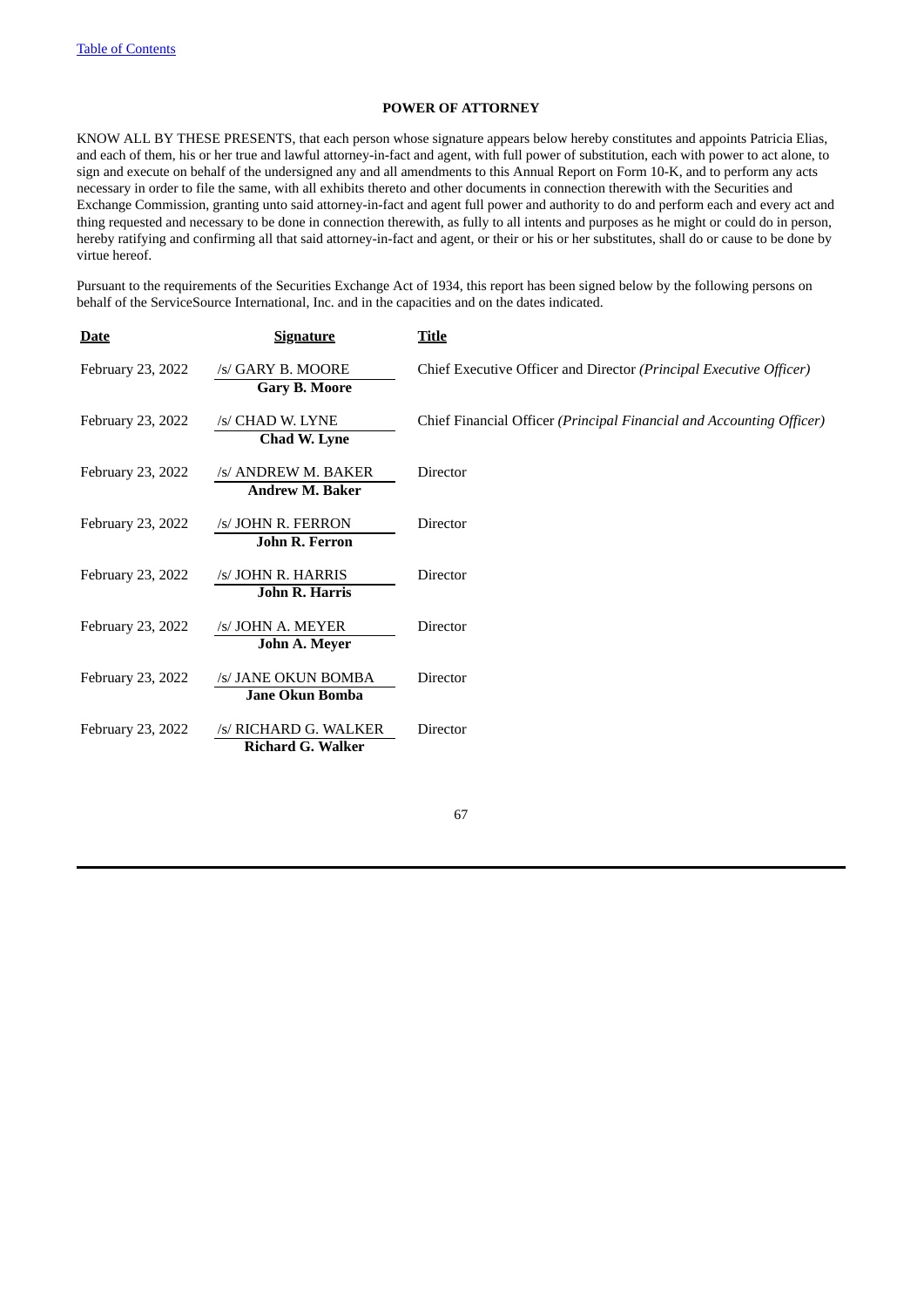## **FIRST AMENDMENT TO LOAN AND SECURITY AGREEMENT**

<span id="page-70-0"></span>This FIRST AMENDMENT TO LOAN AND SECURITY AGREEMENT (this "Amendment") dated as of December 28, 2021, is entered into by and among SERVICESOURCE INTERNATIONAL, INC., a Delaware corporation ("ServiceSource International"), SERVICESOURCE DELA WARE, INC., a Delaware corporation ("ServiceSource Delaware"; and together with ServiceSource International and any other entity joined to the Loan Agreement from time to time as a Borrower, each, a "Borrower" and collectively, the "Borrowers"), and BANK OF AMERICA, N.A., a national banking association (including any Lending Office, "Lender"), with reference to the following facts:

# **RECITALS**

A. **WHEREAS,** Borrowers and Lender entered into that certain Loan and Security Agreement dated as of July 23, 2021 (as amended, restated, extended, amended and restated, supplemented, or otherwise modified, the "Loan Agreement");

B. **WHEREAS.** the Borrowers have requested that the Lender amend the Loan Agreement in certain respects, and the Lender is willing to do so, subject to the terms and conditions set forth in this Amendment.

**NOW, THEREFORE,** for good and valuable consideration. the receipt andadequacy of which are hereby acknowledged, the parties hereby agree as follows:

# **ARTICLE I DEFINITIONS**

**Section 1.01 Defined Terms.** Any and all initially-capitalized terms used in this Amendment (including, without limitation, in the Recitals to this Amendment), without definition shall have the respective meanings specified in the Loan Agreement.

**Section 1.02 Recitals.** The Recitals above are incorporated herein as though set forth in full and Borrowers stipulate to the accuracy of each of the Recitals.

## **ARTICLE II**

# **AMENDMENTS TO LOAN AND SECURITY AGREEMENT**

**Section 2.01 Amendment to definition for "Eligible Account" in Section 1.1.** Clause (c) of the definition for ·'Eligible Account" in Section I. I of the Loan Agreement is herebyamended and restated in its entirety to read as follows:

> (c) with respect to: (i) Accounts owed by Dell Inc. and its Affiliates (other than VMWare, Inc.), when aggregated with other Accounts owing by such Account Debtor and its Affiliates, it exceeds 40% of the aggregate Eligible Accounts (or such higher percentage as Lender may establish for Dell Inc. and its Affiliates (other than VMWare, Inc.) if Dell Inc. does not meet the rating criteria in the definition of "Investment Grade Eligible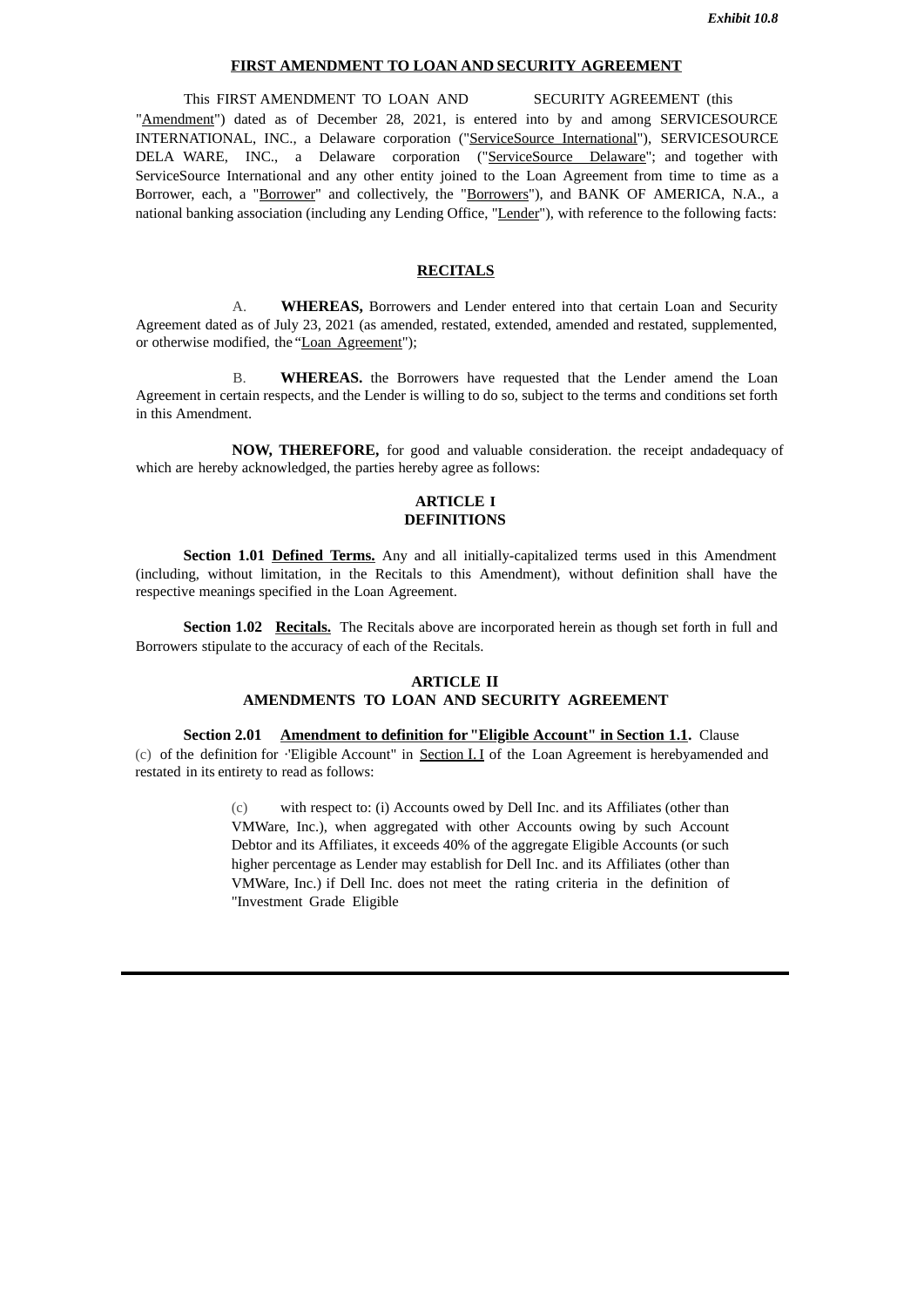Accounts" by February 2022), (ii) Accounts owed by Google Inc. and/or Google LLC and its Affiliates, when aggregated with other Accounts owing by such Account Debtor and its Affiliates, it exceeds 40% of the aggregateEligible Accounts (or such higher percentage as Lender may establish for Google Inc. and/or Google LLC and its Affiliates), and (iii) Accounts owedby all other Account Debtors and their Affiliates, when aggregated with other Accounts owing by such Account Debtor and its Affiliates, it exceeds 20% of the aggregate Eligible Accounts (or such higher percentage as Lender may establish for the Account Debtor from time to time);

# **ARTICLE III CONDITIONS TO EFFECTIVENESS**

**Section 3.01 Conditions Precedent.** The effectiveness of this Amendment shall besubject to the prior satisfaction of each of the following conditions:

(a) This Amendment. The Lender shall have received this Amendment, duly executed by Borrowers and the Lender.

(c) No Default. After giving effect to this Amendment, no Default or Event of Default shall exist.

(d) Payment of Fees and Expenses. The Lender shall have received from Borrowers costs and expenses owed to and/or incurred by the Lender arising in connection with this Amendment (including reasonable attorneys' fees and costs).

(e) Other Documents. Borrowers shall have executed and delivered to the Lender such other documents and instruments relevant to this Amendment as the Lender may require.

# **ARTICLE IV ADDITIONAL COVENANTS AND MISCELLANEOUS.**

Section 4.01 Survival of Representations and Warranties. All representations and warranties made in the Loan Agreement or in any other Loan Document furnished in connection with this Amendment, shall survive the execution and delivery of this Amendment and the other Loan Documents, and no investigation by Lender or any closing shall affect the representations and warranties or the right of Lender to rely thereon.

**Section 4.02** Amendment as Loan Document. This Amendment shall constitute a Loan Document under the Loan Agreement. Any provision of any Loan Document which applies to Loan Documents generally shall apply to this Amendment. It shall be an Event of Default under the Loan Agreement if any Borrower breaches any covenant contained herein or if any representation or warranty contained herein proves to be inaccurate or untrue in any material respect.

**Section 4.03** Reference to Loan Agreement. The Loan Agreement, each of the other Loan Documents, and any and all other agreements, documents or instruments now or hereafter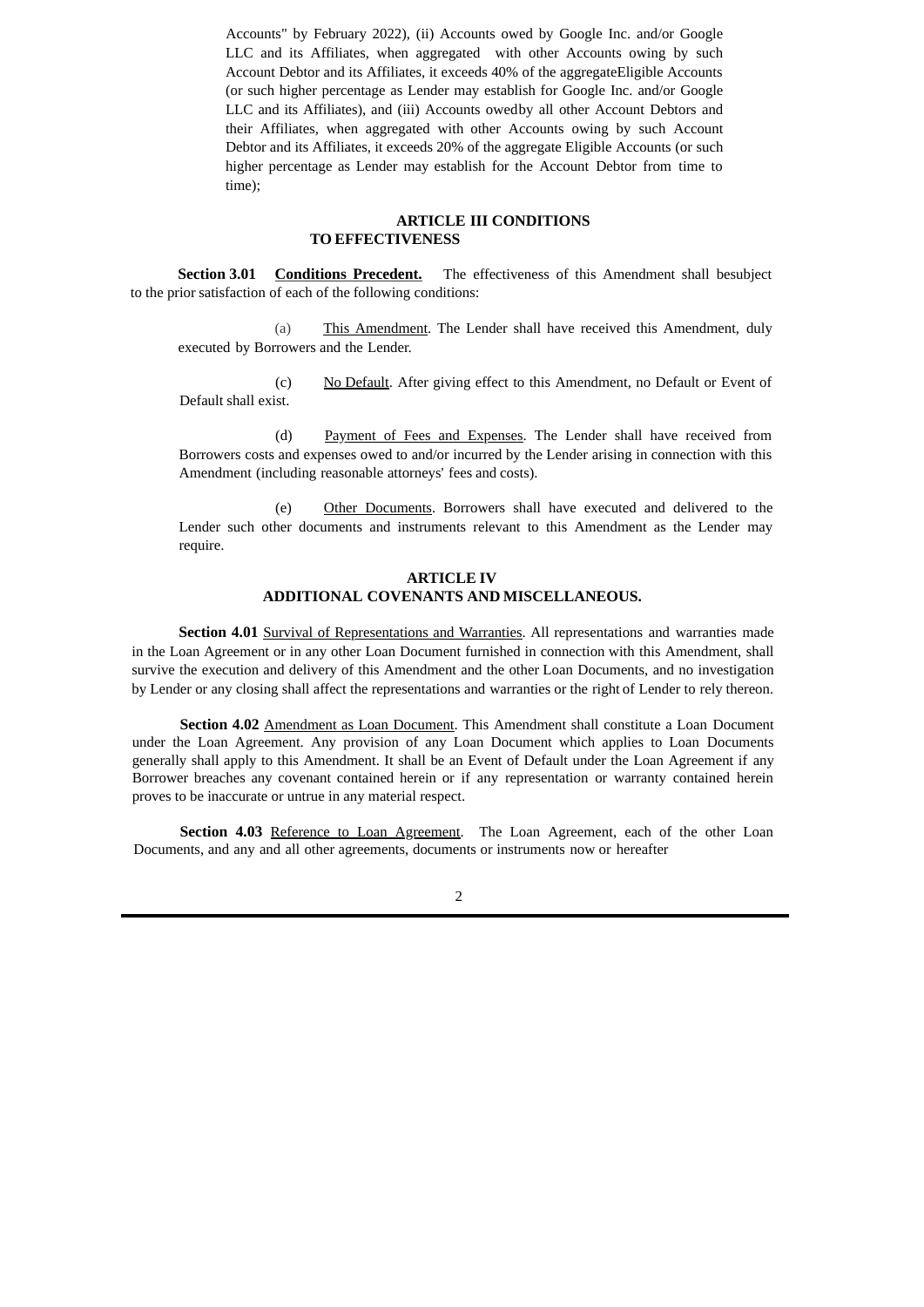executed and delivered pursuant to the terms hereof, or pursuant to the terms of the Loan Agreement as amended hereby, are hereby amended so that any reference therein to the Loan Agreement shall mean a reference to the Loan Agreement as amended hereby.

**Section 4.04** General Release. Each Borrower (collectively, the "Releasing Parties") releases, acquits and forever discharges Lender, and each of its respective past and present directors, officers, employees, agents, attorneys, affiliates, predecessors, successors, administrators and assigns ("Released Parties") of and from any and all claims, actions, causes of action, demands, rights, damages, costs, loss of service, expenses and compensation whatsoever heretofore or hereafter arising from any events or occurrences, or anything done, omitted to be done, or allowed to be done by any of the Released Parties, on or before the date of execution of this Amendment, WHETHER KNOWN OR UNKNOWN, FORESEEN OR UNFORESEEN, including, without limitation, any of the same arising from or related to anything done, omitted to be done, or allowed to be done by any of the Released Parties and in any way connected with this Amendment or any of the Loan Documents, or any of the transactions described herein or therein (the "Released Matters"); provided, however, that (A) Releasing Parties shall retain their rights to funds in deposit accounts held with Lender, as applicable, funds in transit for deposit into any such account and any refunds to which such Releasing Party is entitled to, subject to in each case any applicable security interests of Lender therein, and any right of offset or recoupment with respect thereto, and (B) Released Matters shall not include Lender's obligations under the Loan Documents or any other contracts or agreements between Lender and Releasing Parties from and after the effectiveness of this Amendment. Releasing Parties each further agree never to commence, aid or participate in (except to the extent required by order or legal process issued by a court or governmental agency of competent jurisdiction) any legal action or other proceeding based in whole or in part upon the Released Matters. Releasing Parties each agree that this waiver and release is an essential and material of this Amendment, and that the agreements in this paragraph are intended to be in full satisfaction of any alleged injuries or damages to or of any Releasing Parties in connection with the Released Matters. Each Releasing Party represents and warrants that it has not purported to convey, transfer or assign any right, title or interest in any Released Matter to any other person or entity and that the foregoing constitutes a full and complete release of the Released Matters. Releasing Parties each also understand that this release shall apply to all unknown or unanticipated results of the transactions and occurrences described above, as well as those known and anticipated. Releasing Parties each have consulted with legal counsel prior to signing this release, or had an opportunity to obtain such counsel and knowingly chose not to do so, and each Releasing Party executes such release voluntarily, with the intention of fully and finally extinguishing all Released Matters.

**Section 4.05** Loan Agreement Remains in Effect. The Loan Agreement and the other Loan Documents remain in full force and effect and each Borrower ratifies and confirms its agreements and covenants contained therein. Each Borrower hereby confirms that no Event of Default or Default exists as of the date hereof.

**Section 4.06** Severability. Any provision of this Amendment held by a court of competent jurisdiction to be invalid or unenforceable shall not impair or invalidate the remainderof this Amendment, and the effect thereof shall be confined to the provision so held to be invalid or unenforceable.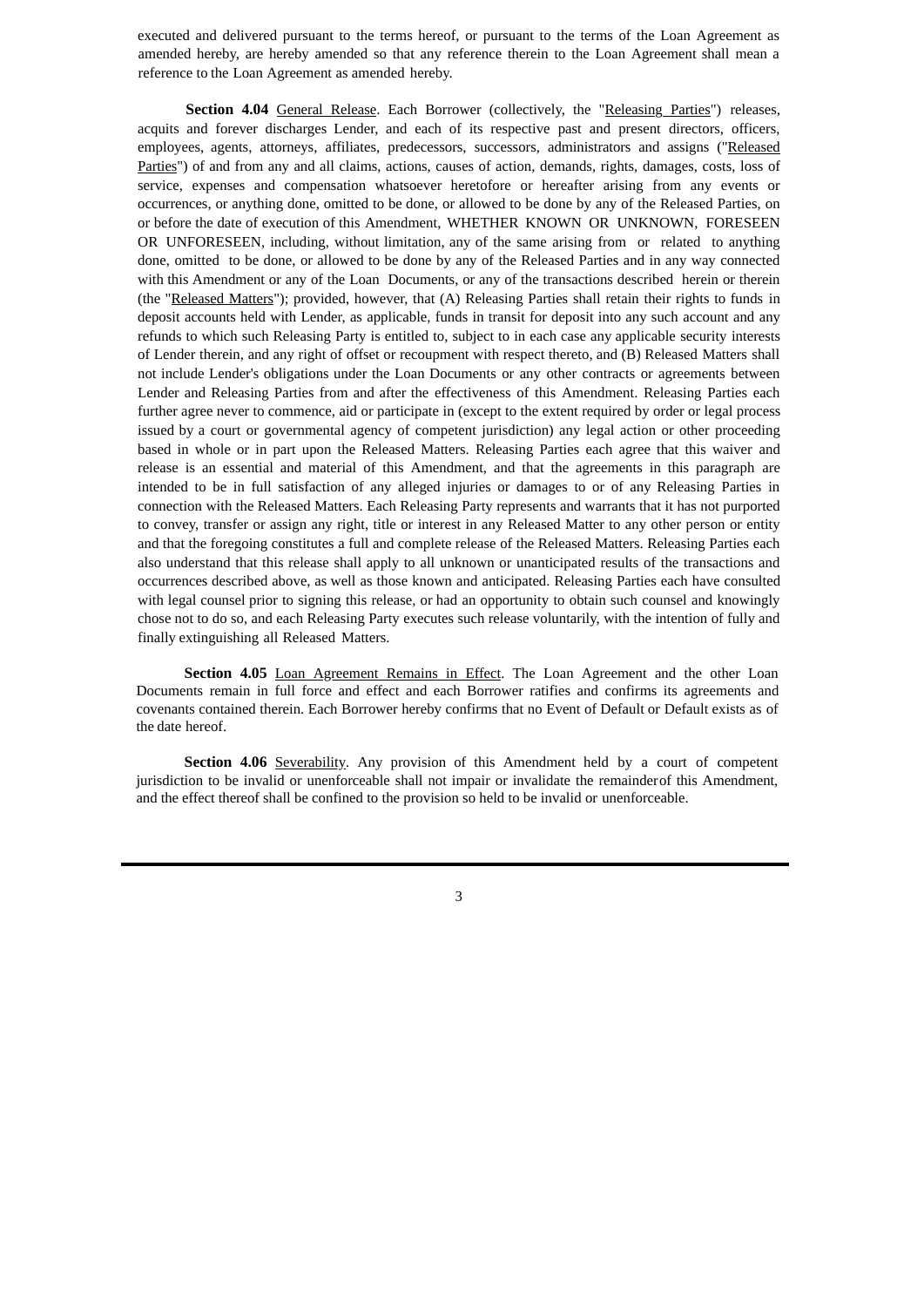**Section 4.07** APPLICABLE LAW. THIS AMENDMENT AND ALL OTHER LOAN DOCUMENTS EXECUTED PURSUANT HERETO SHALL BE GOVERNED BY THE LAWS OF THE STATE OF NEW YORK, WITHOUT GIVING EFFECT TO ANY CONFLICT OF LAW PRINCIPLES EXCEPT FEDERAL LAWS RELATING TO NATIONAL BANKS.

**Section 4.08** Successors and Assigns. This Amendment is binding upon and shall inure to the benefit of Lender and each Borrower and their respective successors and assigns; provided. however, that a Borrower may not assign or transfer any of its rights or obligations hereunder without the prior written consent of the Lender.

**Section 4.09** Counterparts; Electronic Delivery. This Amendment may be executed in one or more counterparts, each of which when so executed shall be deemed to be an original, but all of which when taken together shall constitute one and the same instrument. Delivery of an executed counterpa1t of this Amendment may be in the form of an Electronic Record, telefacsimile or other electronic method of transmission and may be executed using Electronic Signature (including, without limitation, facsimile and .pdf) and shall be equally as effective, valid and enforceable as delivery of an original executed counterpart of this Amendment. Any party delivering an executed counterpart of this Amendment by telefacsimile or other electronic method of transmission also shall deliver an original executed counterpart of this Amendment but the failure to deliver an original executed counterpart shall not affect the validity, enforceability, and binding effect of this Amendment. For the avoidance of doubt, the authorization under this paragraph may include, without limitation, use or acceptance by the Lender of a manually signed paper which has been converted into electronic form (such as scanned into PDF format), or an electronically signed document converted into another format, for transmission, delivery and/or retention. For purposes hereof, "Electronic Record" and "Electronic Signature" shall have the meanings assigned to them, respectively, by 15 USC § 7006, as it may be amended from time to time.

**Section 4.10** Headings. The headings, captions and arrangements used in this Amendment are for convenience only and shall not affect the interpretation of this Amendment.

**Section 4.11** Expenses of Lender. Borrowers agree to pay on demand: (i) all costs and expenses reasonably incurred by Lender in connection with the preparation, negotiation and execution of this Amendment and the other Loan Documents executed pursuant hereto and any and all subsequent amendments, modifications, and supplements hereto or thereto, including, without limitation, the costs and reasonable fees of Lender's outside legal counsel; and (ii) all costs and expenses reasonably incurred by Lender in connection with the enforcement or preservation of any rights under the Loan Agreement, this Amendment and/or any other Loan Documents, including, without limitation, the costs and reasonable fees of Lender's outside legal counsel.

**Section 4.12** NO ORAL AGREEMENTS. THIS AMENDMENT, TOGETHER WITH THE OTHER LOAN DOCUMENTS AS WRITTEN, REPRESENTS THE FINAL AGREEMENT BETWEEN THE LENDER AND BORROWERS AND MAY NOT BE CONTRADICTED BY EVIDENCE OF PRIOR, CONTEMPORANEOUS OR SUBSEQUENT ORAL AGREEMENTS OF THE PARTIES. THERE ARE NO UNWRITTEN ORAL AGREEMENTS BETWEEN THE LENDER AND BORROWERS.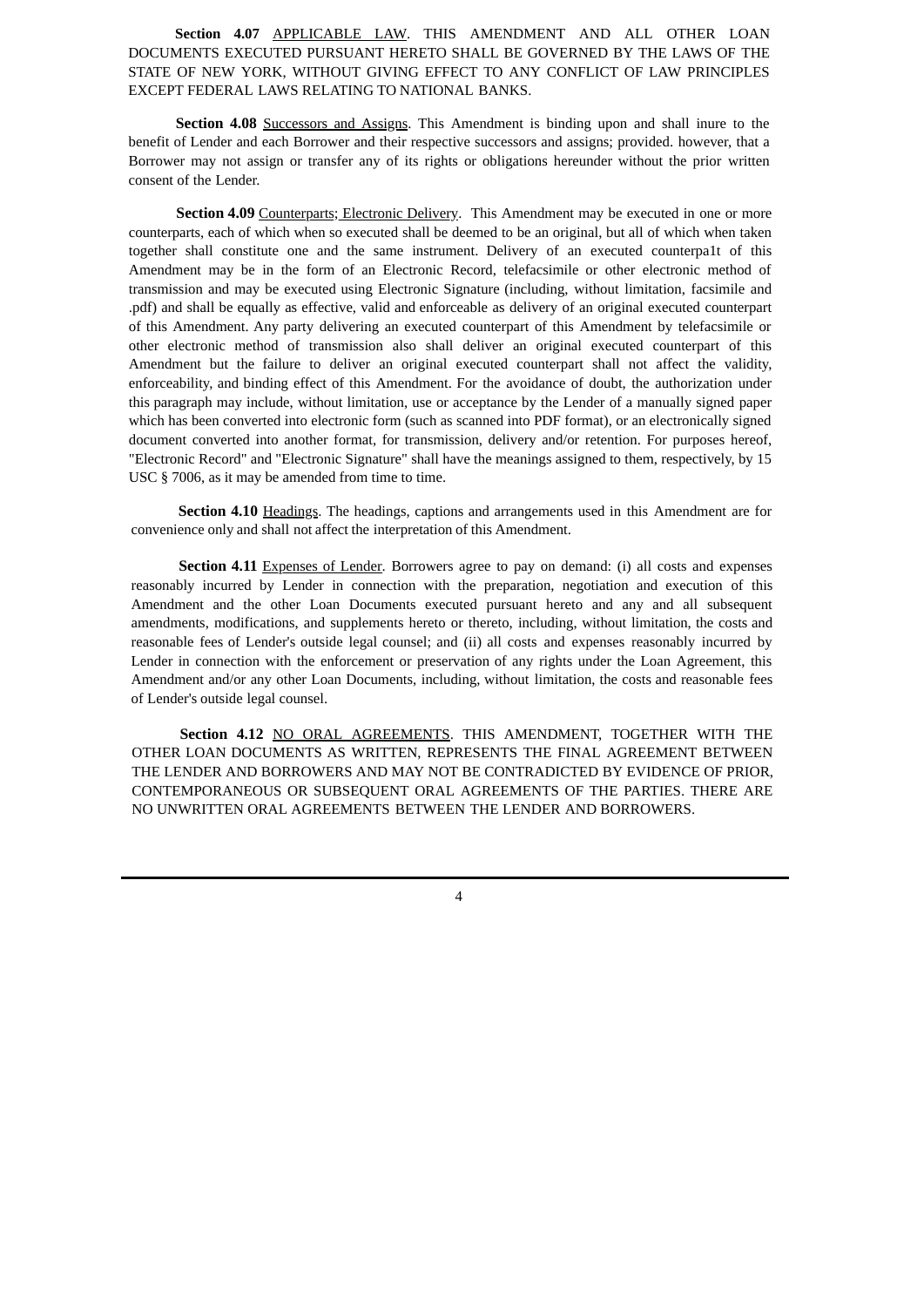*[Signature Pages Follow]*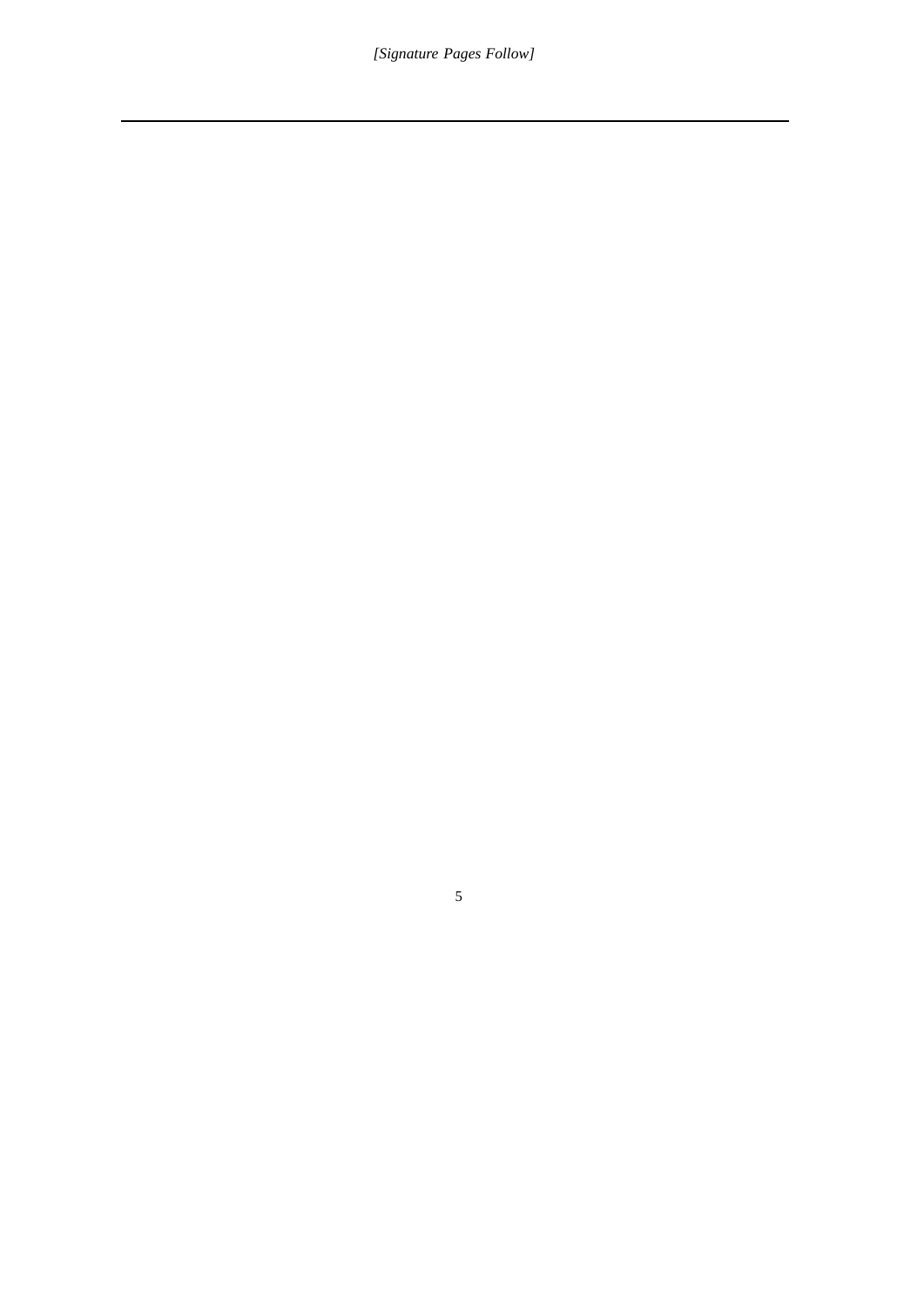IN WITNESS WHEREOF, the parties have entered into this Amendment by theirrespective duly authorized officers as of the date first written above.

### **BORROWERS:**

## **SERVICESOURCE INTERNATIONAL,**

**INC.,** a Delaware corporation

By: /s/ Chad Lyne Name: Chad Lyne Title: Chief Financial Officer

## **SERVICESOURCE DELAWARE, INC.,**

a Delaware corporation

By: /s/ Chad Lyne Name: Chad Lyne Title: Chief Executive Officer & Chief FinancialOfficer

> FIRST AMENDMENT TO LOAN AND SECURITY AGREEMENT (SERVICESOURCE) SIGNATURE PAGE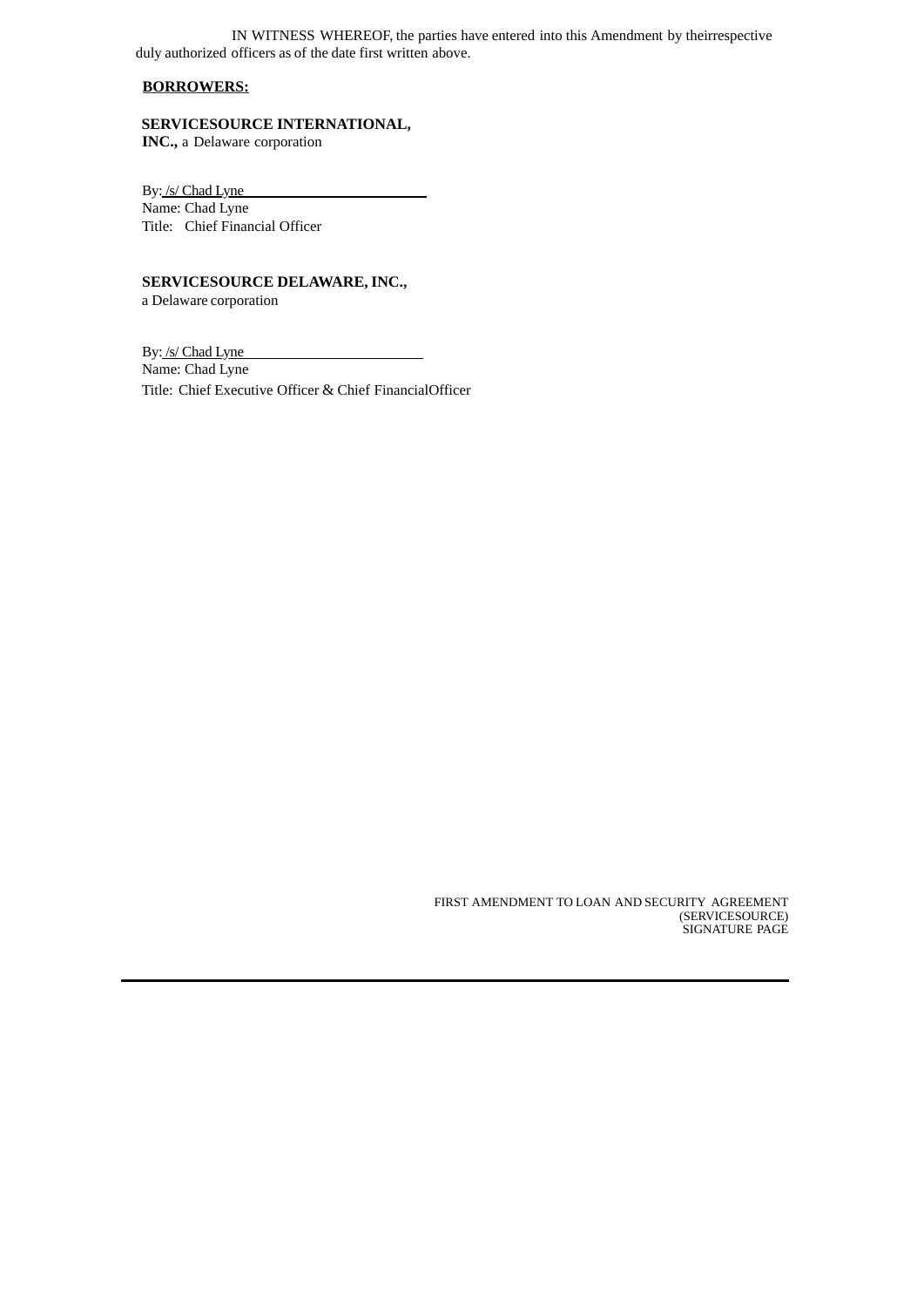## **LENDER:**

## **BANK OF AMERICA, N.A.,**

By: /s/Mark Porter  $\overline{\phantom{a}}$ Name: Mark Porter Title: Senior Vice President

> FIRST AMENDMENT TO LOAN AND SECURITY AGREEMENT (SERVICESOURCE) SIGNATURE PAGE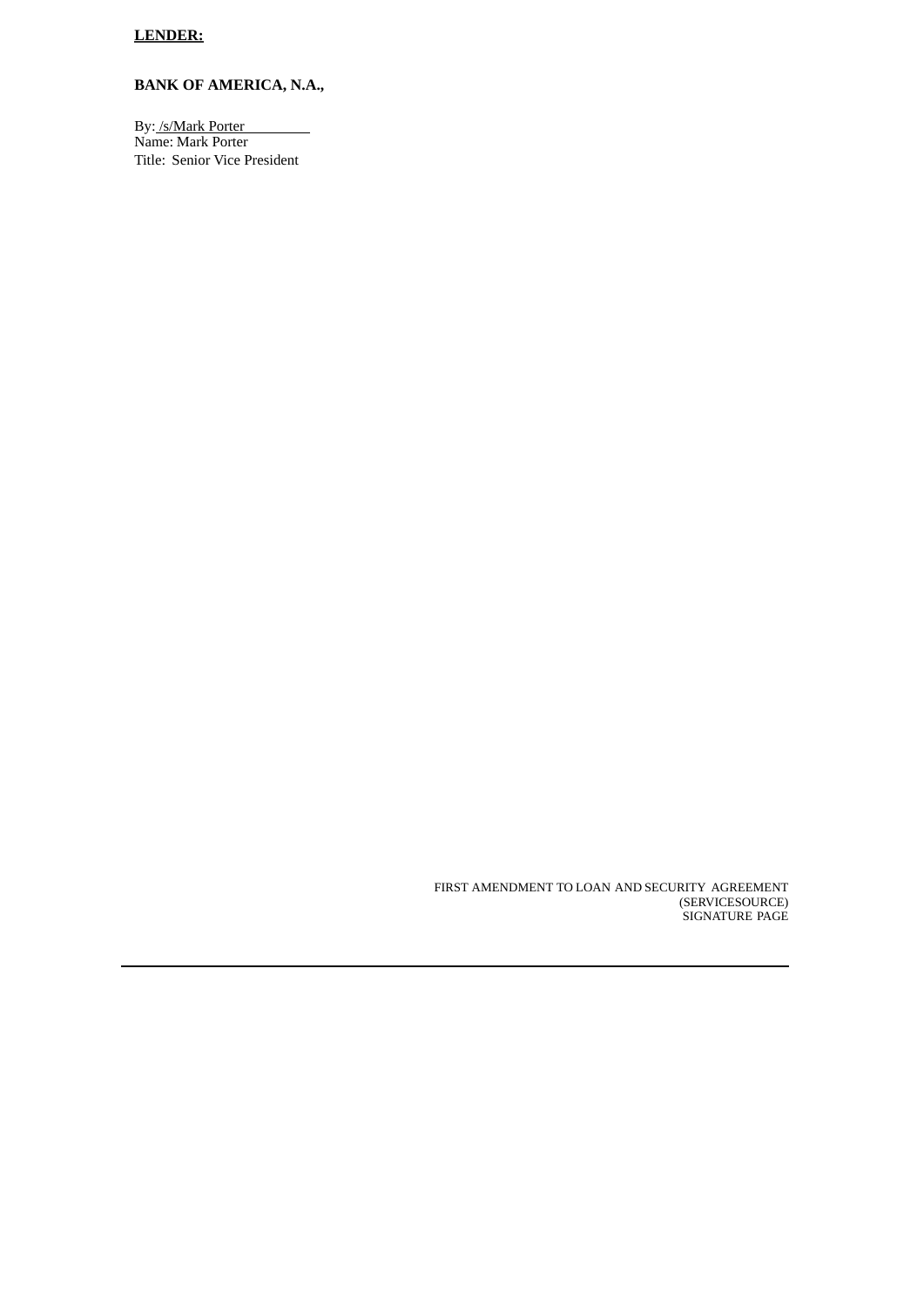Certain information identified with brackets has been excluded from this exhibit in accordance with Item 601(b) of Regulation S-K because it is both not material and is the type that the registrant treats as private or confidential.

## **ServiceSource International, Inc. 2011 Equity Incentive Plan**

## **Performance Stock Unit Award Agreement**

Participant: [Recipient Name]

We are pleased to inform you that ServiceSource International, Inc. (the "Company") has made an award of performance-vested restricted stock units to you (the "Performance Stock Units") as indicated in this Performance Stock Unit Award Agreement (this "Award Agreement"). The Performance Stock Units are issued pursuant to the Company's 2011 Equity Incentive Plan (the "Plan") and are subject to and governed by the Plan generally. All capitalized terms not defined herein shall have the meanings given to such terms in the Plan.

### **Notice of Award**

| <b>Grant Date</b>                                |                                                                                                                                                                                                                                                                         |
|--------------------------------------------------|-------------------------------------------------------------------------------------------------------------------------------------------------------------------------------------------------------------------------------------------------------------------------|
| Grant Number                                     |                                                                                                                                                                                                                                                                         |
| <b>Target Performance Stock</b><br>Units         | ("Target PSUs")                                                                                                                                                                                                                                                         |
| Maximum Performance<br><b>Stock Units</b>        | ("Max PSU")                                                                                                                                                                                                                                                             |
| Performance Period                               | January 1, 2020 – December 31, 2021                                                                                                                                                                                                                                     |
| Time-Vesting Date                                | $\lceil \cdot \rceil$ , 2023                                                                                                                                                                                                                                            |
| Overview                                         | This award of Performance Stock Units entitles you to earn<br>shares of Common Stock based on the satisfaction of the<br>performance goals set forth in $\Delta$ ppendix $\Delta$ and your continued<br>employment or service thereafter through the Time-Vesting Date. |
| General Vesting and<br><b>Payment Provisions</b> | The actual number of shares of Common Stock earned, if any, is<br>equal to the number of Performance Stock Units that become                                                                                                                                            |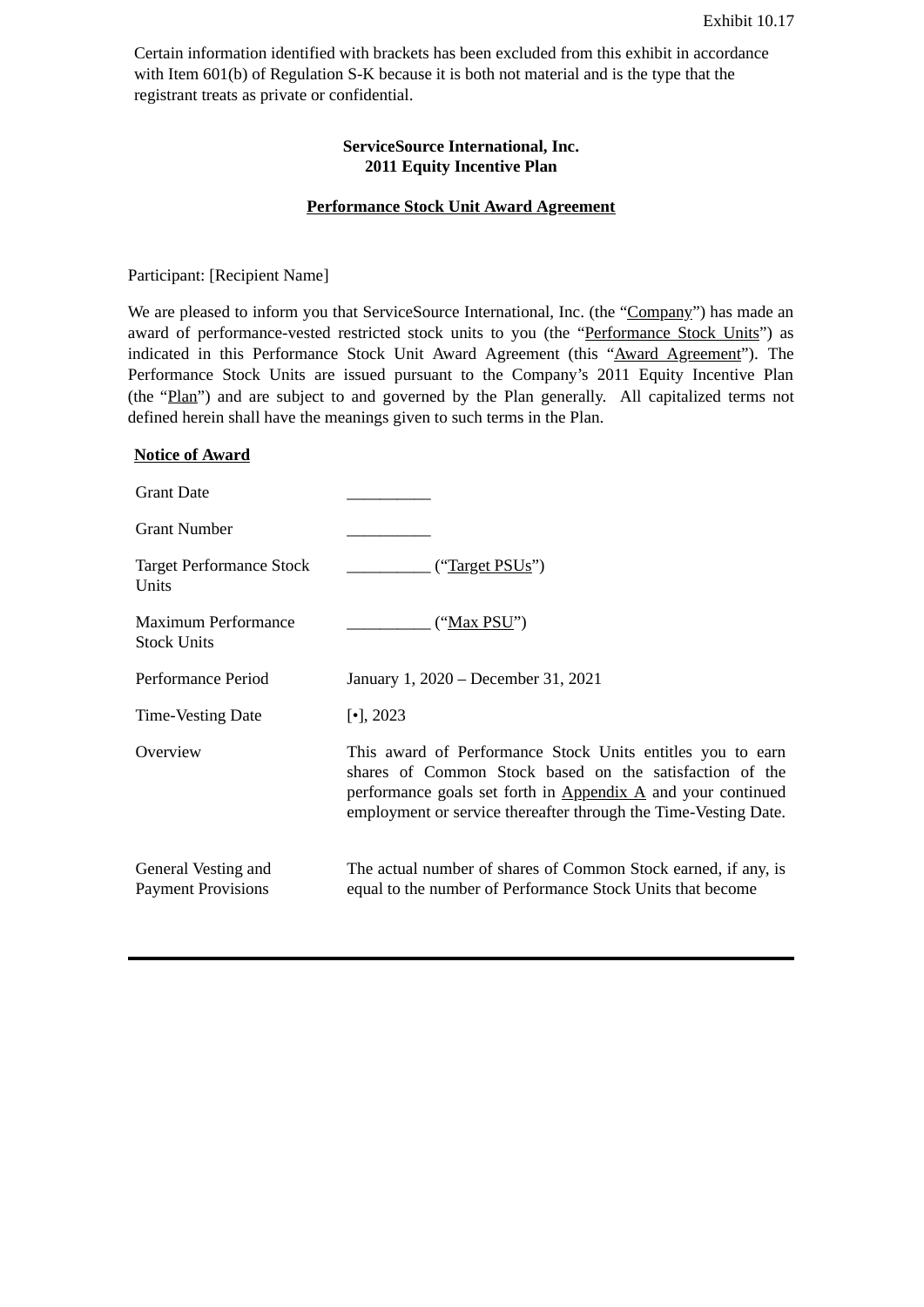vested ("Vested PSUs"), determined as follows (except as otherwise set forth herein):

● First, at the end of the Performance Period, the Company will determine the number of Performance Stock Units that are eligible to vest (the "Conditional PSUs") by applying the formula(s) in  $\Delta$ ppendix  $\Delta$  taking into account the level of achievement of the relevant performance goals and the Target PSUs awarded to you. The Conditional PSUs, if any, may be greater than or less than the Granted PSUs, but can never exceed the Max PSUs.

● Next, the Conditional PSUs, if any, shall become Vested PSUs based on your Continuous Service (as defined below) with the Company or its Subsidiaries following the end of the Performance Period through the Time-Vesting Date. The Company shall issue you one share of Common Stock for each Vested PSU, as described in the "Payment" section below.

You have no rights as a stockholder of the Company pursuant to this Agreement until such time, if any, as shares of Common Stock are issued to you.

- Award Determination The Company shall determine the number of your Conditional PSUs as soon as practicable following the end of the Performance Period, generally within ten (10) days following the date on which the Company files its Annual Report on Form 10- K for the fiscal year of the Company ending coincident with the last day of the Performance Period.
- Vesting Date Subject to your Continuous Service with the Company or its Subsidiaries from the Grant Date through the Time-Vesting Date, all Conditional PSUs shall become Vested PSUs on the Time-Vesting Date.
- Continuous Service The term "Continuous Service" shall mean your uninterrupted service to the Company or its Subsidiaries as an Employee, Outside Director, or Consultant. The Administrator shall determine in its discretion whether and when your Continuous Service has ended (including as a result of any leave of absence); provided, however, that your Continuous Service shall not be deemed to have ended in the event you retire or otherwise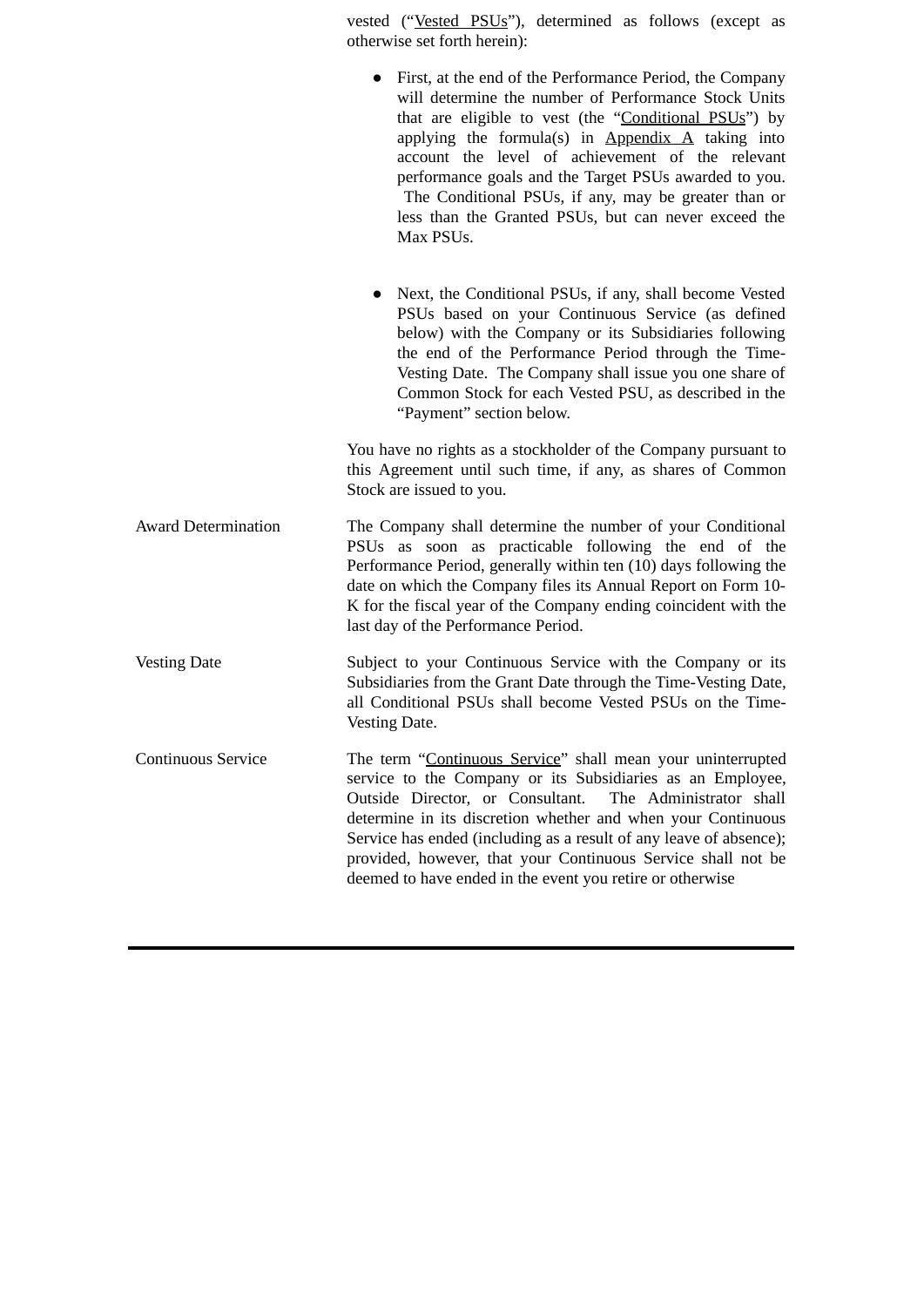terminate as an Employee but continue to perform services for the Company as an Outside Director or Consultant. Termination of Continuous Service Except as set forth below under the headings "Special Vesting Events" or "Change in Control," upon the termination of your Continuous Service with the Company or its Subsidiaries for any or no reason prior to the Time-Vesting Date, you shall automatically and immediately forfeit all Performance Stock Units and rights hereunder.

Special Vesting Events Termination due to Death or Disability

*Prior to the End of Performance Period.* 

In the event that your Continuous Service with the Company or its Subsidiaries is terminated during the Performance Period due to death or Disability, the Performance Period shall be deemed to have ended immediately prior to the date of death or Disability, and you shall immediately vest in a pro-rated number of Performance Stock Units, if any, equal to the product of (i) the number of PSUs determined in accordance with  $\Delta$ ppendix  $\Delta$ based on performance through the date of the death or Disability (for avoidance of doubt, the performance goals in  $\Delta$ ppendix  $\Delta$ shall be adjusted in the Administrator's sole discretion to account for the truncation of the performance period on the date of death or Disability, and the Administrator may adopt reasonable procedures for determining the level of achievement of any financial metrics, such as using audited financial statements from the most recently completed fiscal quarter), *multiplied by* (ii) a fraction, (A) the numerator of which is the number of days of your Continuous Service between the first day of the Performance Period through the date of death or Disability, and (B) the denominator of which is the total number of days between the first day of the Performance Period and the Time-Vesting Date. Vested PSUs, if any, shall be payable as set forth in the "Payment" section below.

*On or After the End of the Performance Period.*

In the event that your Continuous Service with the Company or its Subsidiaries is terminated following the end of the Performance Period and prior to the Time-Vesting Date due to death or Disability, your Conditional PSUs, if any, shall immediately vest on a pro-rated basis, by multiplying the number of Conditional PSUs, if any, by a fraction, (A) the numerator of which is the number of days of your Continuous Service between the first day of the Performance Period through the date of death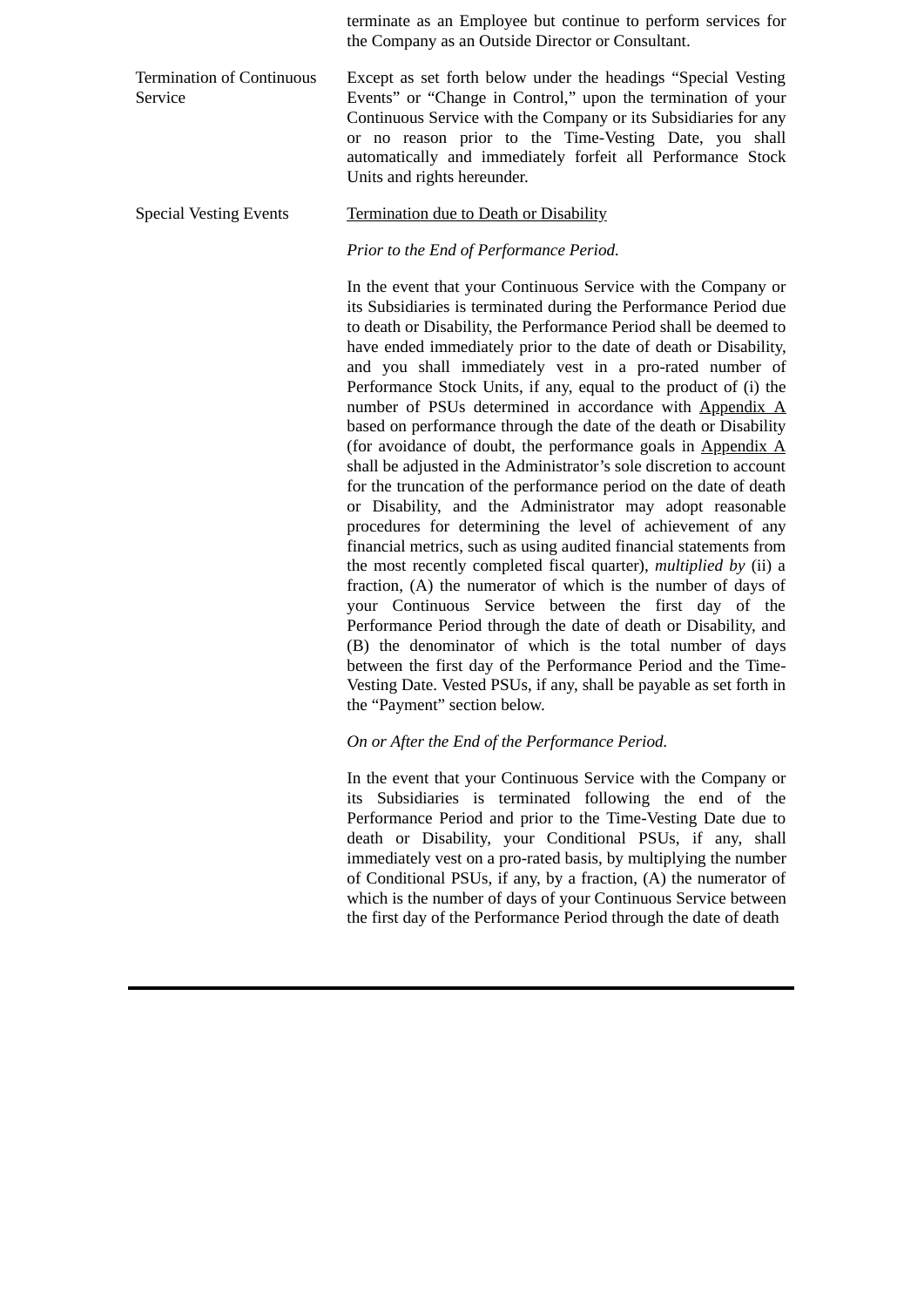or Disability, and (B) the denominator of which is the total number of days between the first day of the Performance Period and the Time-Vesting Date. Vested PSUs, if any, shall be payable as set forth in the "Payment" section below.

## Change in Control Prior to the End of the Performance Period

In the event of a Change in Control prior to the end of the Performance Period, the Performance Period shall be deemed to have ended immediately prior to the Change in Control, and you shall be credited with a number of Conditional PSUs, if any, determined in accordance with **Appendix A** based on performance through the date of the Change in Control; provided, however, that the performance goals in Appendix A shall be adjusted in the Administrator's sole discretion to account for the truncation of the performance period on the date of the Change in Control and the Administrator may adopt reasonable procedures for determining the level of achievement of any financial metrics, such as using audited financial statements from the most recently completed fiscal quarter. The Conditional PSUs will vest and become Vested PSUs on the original Time-Vesting Date, subject to your Continuous Service with the Company or its Subsidiaries or any successor corporation through such date. In the event your Continuous Service is terminated as a result of death or Disability on or after a Change in Control but prior to the Time-Vesting Date, the vesting provisions set forth in "Special Vesting Events – Termination Due to Death or Disability – On or After the End of the Performance Period" shall apply. If this award is not assumed by the successor in any Change in Control transaction, your Conditional PSUs shall vest and become Vested PSUs immediately upon the Change in Control.

## On or After the End of the Performance Period

In the event of a Change in Control on or following the end of the Performance Period, the Company, if it has not done so already, shall promptly determine your Conditional PSUs. Your Conditional PSUs will then become Vested PSUs on the Time-Vesting Date, subject to your Continuous Service with the Company or its Subsidiaries or any successor corporation through such date. In the event your Continuous Service is terminated as a result of death or Disability on or after a Change in Control but prior to the Time-Vesting Date, the vesting provisions set forth in "Special Vesting Events – Termination Due to Death or Disability – On or After the End of the Performance Period" shall apply. If this award is not assumed by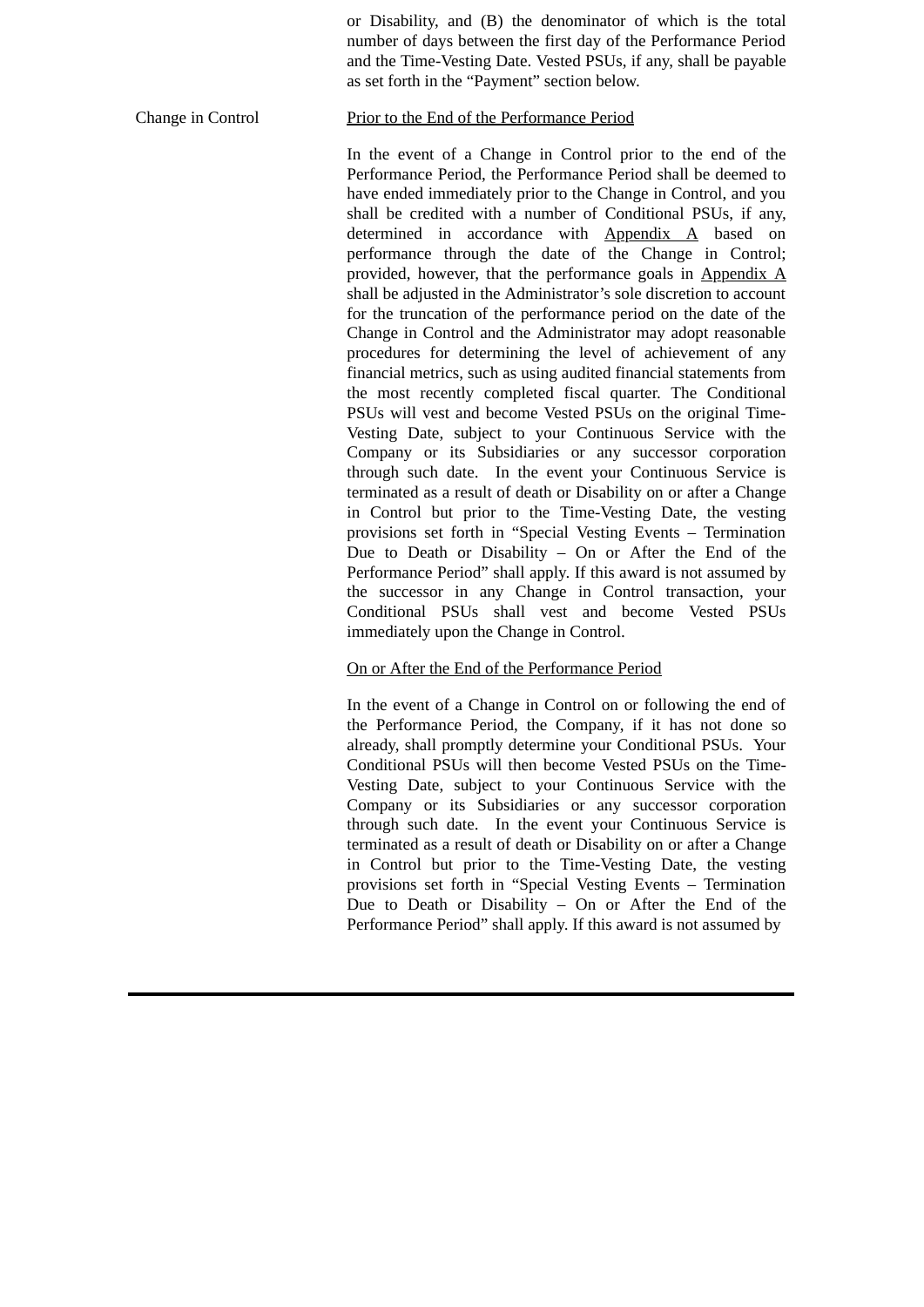|                             | the successor in any Change in Control transaction, your<br>Conditional PSUs shall vest and become Vested PSUs<br>immediately upon the Change in Control.                                                                                                                      |
|-----------------------------|--------------------------------------------------------------------------------------------------------------------------------------------------------------------------------------------------------------------------------------------------------------------------------|
| Payment                     | The Company shall issue to you one share of Common Stock for<br>each Vested PSU, with the delivery of such Common Stock to<br>occur within seventy-four (74) days following the date on which<br>such Performance Stock Units became Vested PSUs.                              |
| <b>Employment Agreement</b> | Nothing herein shall diminish any rights to accelerated vesting<br>you may have under your most recent Employment and<br>Confidential Information Agreement between you and the<br>Company, which rights shall be in addition to any vesting rights<br>you may have hereunder. |
| Other Terms and Conditions  | Are set forth in the accompanying Performance Stock Unit<br>Award Terms and Conditions and the Plan.                                                                                                                                                                           |

# **Acceptance of Award**

By your online acceptance, you and the Company agree that the Performance Stock Units granted hereby are granted under and governed by the terms and conditions of the Plan and of this Performance Stock Unit Award Agreement (including the accompanying Performance Stock Unit Award Terms and Conditions) (the "Award Documents"). You hereby represent and acknowledge that you been provided the opportunity to review the Plan and the Award Documents in their entirety, and you hereby agree to accept as binding, conclusive, and final all decisions or interpretations of the Administrator upon any questions relating to the Plan and the Award Documents.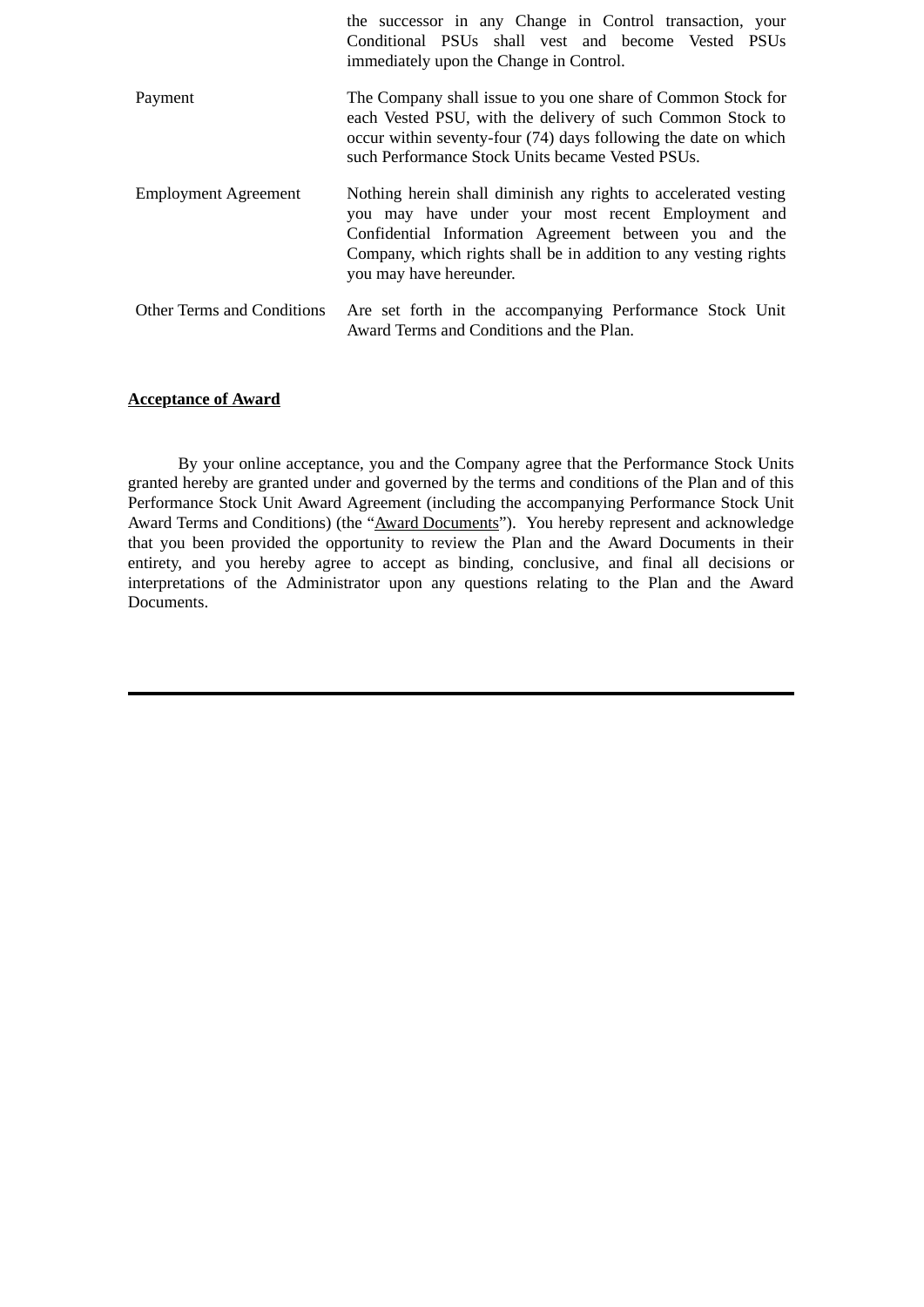#### **Appendix A**

## **Performance Goals**

Performance Goals The performance goals for this award shall be based on:

- Adjusted EBITDA, and
- Net Bookings.

Adjusted EBITDA and Net Bookings are defined and shall be determined as set forth below.

Determination of Conditional of the Performance Period shall be determined as follows: PSUs The number of Conditional PSUs with which you are credited, if any, at the end

## Conditional PSUs =

### (Target PSUs x 50% x Net Bookings Achievement %)

+

## (Target PSUs x 50% x Adjusted EBITDA Achievement %)

Net Bookings Achievement Percentage The Net Bookings Achievement Percentage (capped at 150%) shall be determined in accordance with the following chart, based on the Company's Net Bookings over the Performance Period:

| Net Bookings as %<br>of Target | Performance Period Net<br><b>Bookings</b> | Net Bookings Achievement Percentage |
|--------------------------------|-------------------------------------------|-------------------------------------|
|                                | (Millions of \$USD)                       | $\lceil \cdot \rceil\%$             |
| $\lceil \cdot \rceil\%$        | \$[] or greater                           | $\lceil \cdot \rceil\%$             |
| $\lceil \cdot \rceil\%$        | \$[]                                      | $\lceil \cdot \rceil\%$             |
| $\lceil \cdot \rceil\%$        | \$[]                                      | $\lceil \cdot \rceil\%$             |
| $\lceil \cdot \rceil\%$        | \$[]                                      | $\lceil \cdot \rceil\%$             |
| $\lceil \cdot \rceil\%$        | \$[]                                      | $\lceil \cdot \rceil\%$             |
| $\lceil \cdot \rceil\%$        | \$[]                                      | $\lceil \cdot \rceil\%$             |
|                                | Less than $\$$ [ ]                        | $\lceil \cdot \rceil\%$             |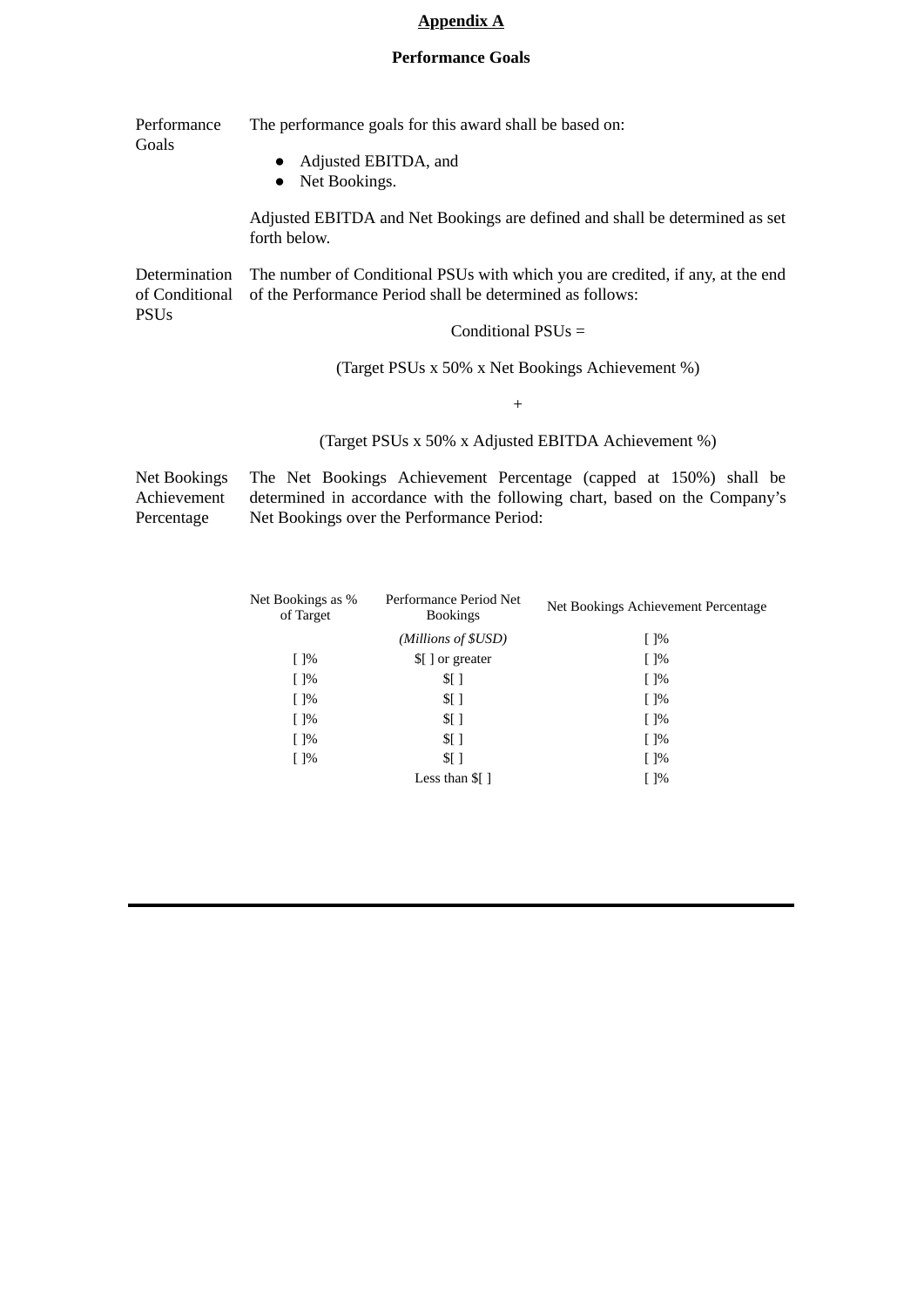EBITDA Achievement Percentage The Adjusted EBITDA Achievement Percentage (capped at 150%) shall be determined in accordance with the following chart, based on the Company's Adjusted EBITDA over the Performance Period:

| Adjusted EBITDA as % of<br><b>Target</b> | Performance Period<br><b>Adjusted EBITDA</b> | Adjusted EBITDA Achievement<br>Percentage |
|------------------------------------------|----------------------------------------------|-------------------------------------------|
|                                          | (Millions of \$USD)                          |                                           |
| $\lceil \cdot \rceil\%$                  | \$[] or greater                              | []%                                       |
| $\lceil \cdot \rceil\%$                  | $\mathbb{S}$ [ ]                             | $\lceil \cdot \rceil\%$                   |
| $\lceil \cdot \rceil\%$                  | SI 1                                         | $\lceil \cdot \rceil\%$                   |
| $\lceil \cdot \rceil\%$                  | <b>S</b> [ ]                                 | $\lceil \cdot \rceil\%$                   |
|                                          | or less                                      | $\lceil \cdot \rceil\%$                   |

- Linear Interpolation When Net Bookings or Adjusted EBITDA, as applicable, for the Performance Period falls between any of the hurdle amounts set forth in the charts above, the Net Bookings Achievement % or Adjusted EBITDA Achievement % shall be determined based on linear interpolation.
- Definitions "Adjusted EBITDA" shall be the cumulative adjusted EBITDA of the Company for the Performance Period as defined in the Company's 10-K and/or earnings press release and 8-K for the Company's 2020 and 2021 fiscal year ends.

"Net Bookings" shall mean, (a) the annual contract value (ACV) of Total New Bookings signed during the Performance Period, minus (b) the ACV of total Churn confirmed during the Performance Period. Total New Bookings includes the aggregate of recurring, non-recurring, technology services, and professional services bookings.

Adjustments If the occurrence of any unbudgeted or unanticipated item during the Performance Period would make fair and equitable measurement of the Company's Net Bookings and/or Adjusted EBITDA for the Performance Period no longer practical, the Administrator will adjust and modify the performance goals set forth herein to preserve (but not enhance) the incentives contemplated by this Award Agreement. You hereby agree that any such adjustment or modification shall not be deemed to be an amendment to the Award Documents and shall not adversely affect your rights hereunder. For purpose of this paragraph, unbudgeted or unanticipated items shall include, but not be limited to, costs associated with natural disasters, storms or pandemics (including, without limitation, COVID-19), foreign exchange variations, changes in accounting principles, material litigation costs that could not have been reasonably anticipated in the ordinary course of business, costs of severance or other reductions in force, capital markets transactions, restructurings or recapitalizations, business combinations or consolidations, stock splits or reverse splits, extraordinary special stock dividends, rights offerings, spin-offs, or similar transactions.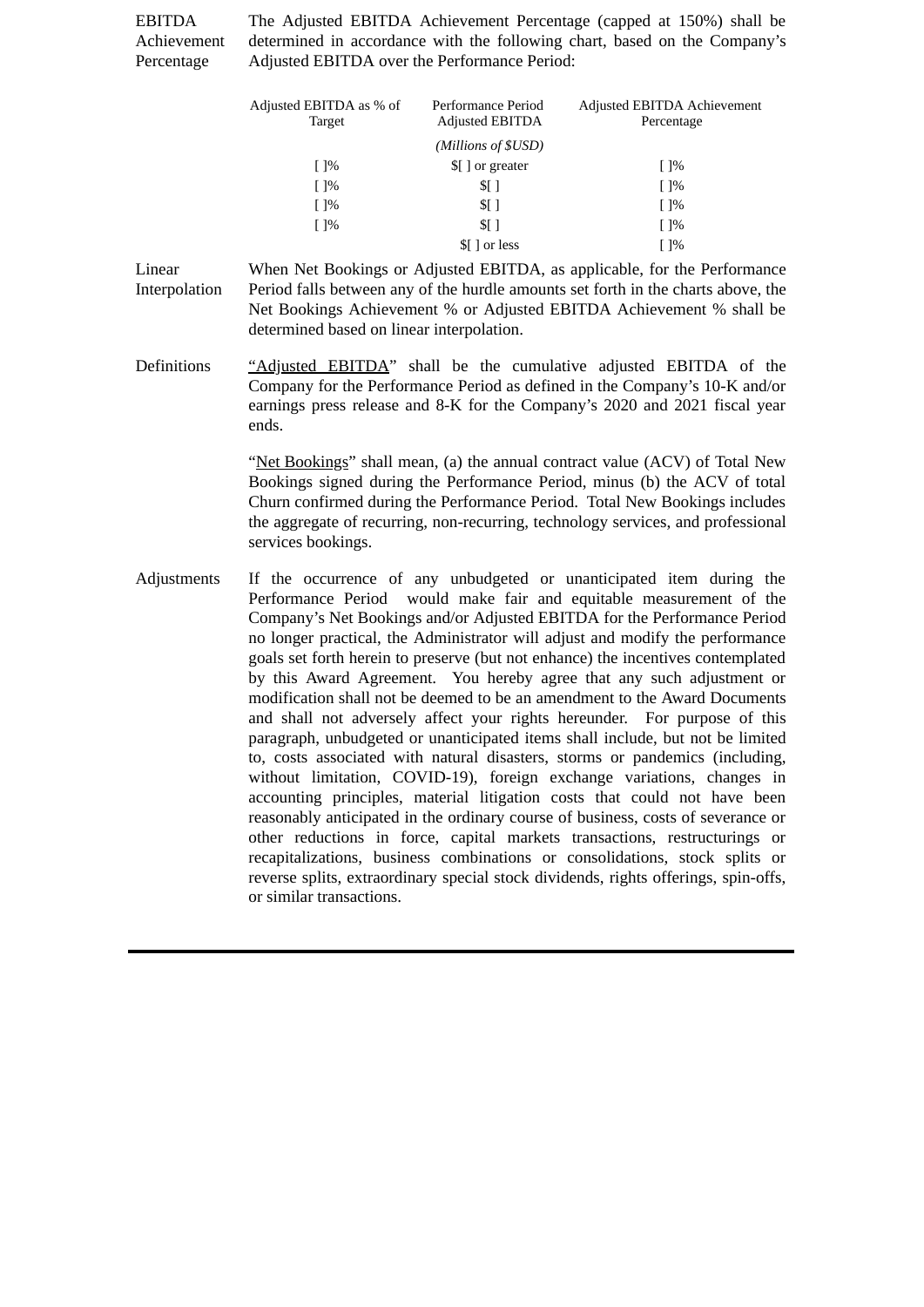## **Performance Stock Unit Award Terms and Conditions**

The following terms and conditions apply to the Performance Stock Units granted to you by the Company, as specified in the accompanying Performance Stock Unit Award Agreement (the "Award Agreement").

1. Award of Performance Stock Units. The Company has issued to you the Performance Stock Units set forth above in the Award Agreement, effective on the Grant Date, and subject to the terms and conditions set forth in the Award Agreement and the Performance Stock Unit Award Terms and Conditions (together, the "Award Documents"), and the Plan (which is incorporated herein by reference).

2. Performance Stock Units Non-Transferable. Performance Stock Units (and related rights) may not be sold, assigned, alienated, transferred by gift or otherwise, pledged, hypothecated, or otherwise disposed of, by operation of law or otherwise. Any attempt to assign, alienate, transfer, pledge, sell or otherwise dispose of the Performance Stock Units or its related rights shall be ineffective and, if any such attempt is made, the Performance Stock Units will be forfeited and all of your rights under the Plan and the Award Documents shall immediately terminate without any payment or consideration by the Company.

3. Vesting. Unless otherwise provided in the Plan, your Performance Stock Units shall vest and become Vested PSUs in accordance with the terms and conditions of the Award Agreement.

4. Payment. Payment in respect of Vested PSUs shall be made at the time(s) and in the form(s) set forth in the Award Agreement.

5. Termination of Continuous Service; Forfeiture. Upon the termination of your Continuous Service for any reason, any Performance Stock Units that have not become or are not eligible to become Vested PSUs in accordance with Section 3 and the Award Agreement shall immediately be forfeited. Upon forfeiture, you shall have no further rights with respect to such Performance Stock Units.

6. Tax Treatment; Section 409A. You may incur tax liability as a result of the receipt of Performance Stock Units and payments thereunder. You should consult your own tax adviser for tax advice. You acknowledge that the Administrator, in the exercise of its sole discretion and without your consent, may amend or modify the Award Documents in any manner, and delay the payment of any amounts thereunder, to the minimum extent necessary to satisfy the requirements of Section 409A. The Company will provide you with notice of any such amendment or modification. This Section 6 does not, and shall not be construed so as to, create any obligation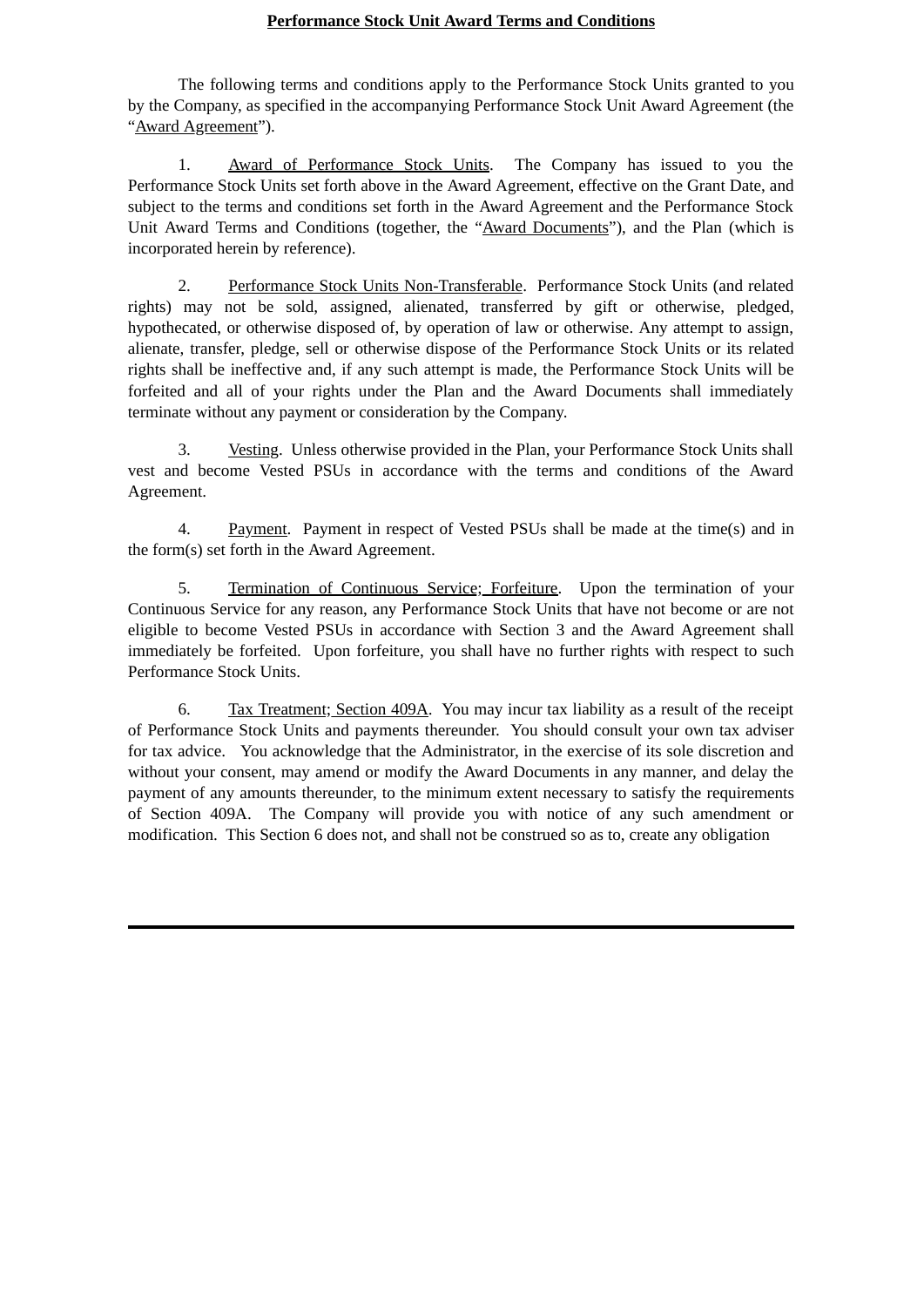on the part of the Company to adopt any such amendments or to take any other actions or to indemnify you for any failure to do so.

7. Tax Withholding. You shall make appropriate arrangements with the Company to provide for payment of all federal, state, local or foreign taxes of any kind required by law to be withheld in respect of your Performance Stock Units. Such arrangements may include, but are not limited to, the payment of cash directly to the Company, withholding by the Company from other cash payments of any kind otherwise due you, or share withholding as described below. Subject to the prior approval of the Administrator, which may be withheld by the Administrator in its sole discretion, you may be permitted to satisfy the minimum statutory withholding obligations, in whole or in part, (i) by having the Company withhold shares otherwise issuable to you or (ii) by delivering to the Company shares of Common Stock already owned by you. The shares delivered or withheld shall have an aggregate Fair Market Value not in excess of the minimum statutory total tax withholding obligations. In addition, to the extent provided by the Plan, you may elect to have the Company perform additional voluntary tax withholding through the withholding or delivery of shares up to the maximum statutory tax rates in your applicable jurisdictions. The Fair Market Value of the shares used for tax withholding purposes shall be determined by the Company as of the date on which taxation occurs. Shares used for tax withholding purposes must be vested and cannot be subject to any repurchase, forfeiture, or other similar requirements. Any election to withhold or deliver shares shall be irrevocable, made in writing, signed by you, and shall be subject to any restrictions or limitations that the Administrator, in its sole discretion, deems appropriate.

8. Personal Information. The Company and its Subsidiaries may collect, store, disclose, use, or otherwise process certain personal information about you for the purpose of managing and administering the Plan, such as your name, home address and telephone number, date of birth, social security number or other employee identification number, salary, nationality, job title, any shares or directorships held in the Company, details of all Performance Stock Units and other equity awards or any other entitlement to shares awarded, canceled, purchased, vested, unvested or outstanding in your favor ("Data"). The Company and/or its Subsidiaries may disclose Data among themselves as necessary for the purpose of implementation, administration and management of your participation in the Plan and the Company and/or any of its Subsidiaries may each further disclose Data to any third parties assisting the Company in the implementation, administration and management of the Plan, including any Plan recordkeeper. These recipients may be located throughout the world, including the United States. You understand and agree that these parties may receive, possess, use, retain, transfer, and otherwise process the Data, in electronic or other form, for the purposes of implementing, administering and managing your participation in the Plan, including any requisite transfer or disclosure of such Data as may be required for the administration of the Plan and/or the subsequent holding of shares on your behalf to a broker or other third party with whom you may elect to deposit any shares acquired pursuant to the Plan. Notwithstanding anything to the contrary in this Section 8, you acknowledge and agree that the Company and its Subsidiaries may also collect, store, use, disclose, and otherwise process your Data where such processing is necessary to comply with a legal obligation, for the Company or its Subsidiaries' legitimate business purposes, or with your consent if applicable law requires consent. You may, at any time, request to access, correct, delete or restrict processing of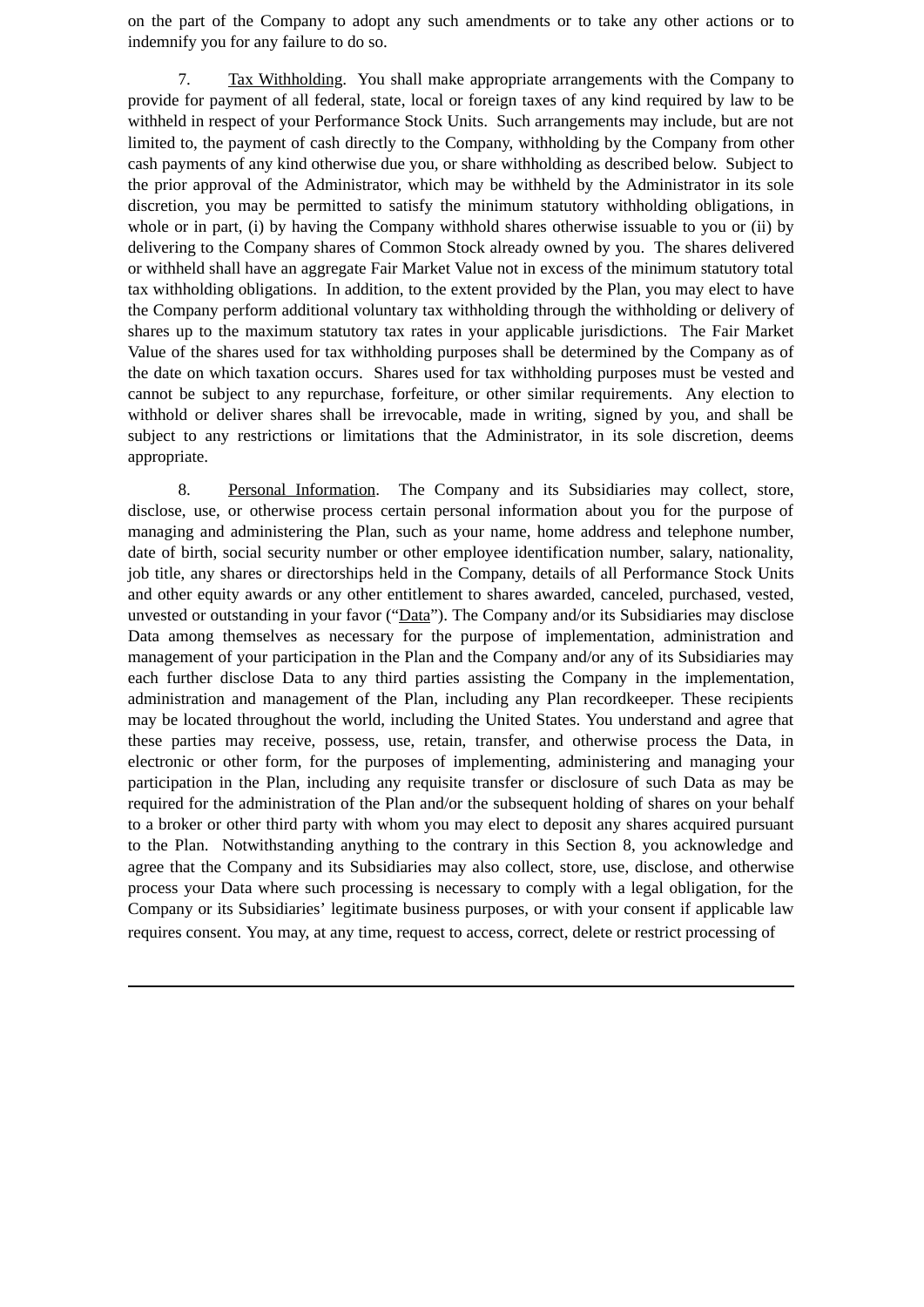your Data by contacting the Company in writing. Applicable law may allow or require the Company to refuse to provide you with access to or to delete or restrict processing of some or all of the Data that the Company or its Subsidiaries hold about you, or the Company or its Subsidiaries may have destroyed, erased, or made such Data anonymous in accordance with applicable record retention obligations and practices. If the Company cannot provide you with access to, delete or restrict processing of your Data, the Company will inform you of the reasons why, subject to any legal or regulatory restrictions. For more information on the processing of your Data, contact your human capital representative.

9. Other Employee Benefits. Except as specifically provided otherwise in any relevant employee benefit plan, program, or arrangement, the Performance Stock Units evidenced hereby are not part of normal or expected compensation for purposes of calculating any severance, resignation, redundancy, end of service payments, bonuses, long-service awards, pension or retirement benefits or similar payments.

10. Electronic Delivery. BY YOUR ELECTRONIC ACCEPTANCE OF THIS AWARD, YOU HEREBY CONSENT TO ELECTRONIC DELIVERY OF THE PLAN, AND ANY DISCLOSURE OR OTHER DOCUMENTS RELATED TO THE PLAN, INCLUDING FUTURE AWARD DOCUMENTS (COLLECTIVELY, THE "PLAN DOCUMENTS"). THE COMPANY MAY DELIVER THE PLAN DOCUMENTS ELECTRONICALLY TO YOU BY E-MAIL, BY POSTING SUCH DOCUMENTS ON ITS INTRANET WEBSITE OR BY ANOTHER MODE OF ELECTRONIC DELIVERY AS DETERMINED BY THE COMPANY IN ITS SOLE DISCRETION. YOU ACKNOWLEDGE THAT YOU ARE ABLE TO ACCESS, VIEW AND RETAIN AN E-MAIL ANNOUNCEMENT INFORMING YOU THAT THE PLAN DOCUMENTS ARE AVAILABLE IN HTML, PDF OR SUCH OTHER FORMAT AS THE COMPANY DETERMINES IN ITS SOLE DISCRETION. IF YOU DO NOT ACCEPT THE AWARD DOCUMENTS WITHIN NINETY (90) DAYS OF THE GRANT DATE, THE AWARD DOCUMENTS WILL BE NULL AND VOID FOLLOWING THE NINETIETH (90TH) DAY AFTER THE GRANT DATE AND YOU WILL HAVE NO RIGHT OR CLAIM TO THE AWARD.

11. Notices. Any notice required or permitted to be given hereunder shall be in writing and shall be given by hand delivery, by e-mail, by facsimile, or by first class registered or certified mail, postage prepaid, addressed, if to the Company, to its Corporate Secretary, and if to you, to your address now on file with the Company, or to such other address as either may designate in writing. Any notice shall be deemed to be duly given as of the date delivered in the case of personal delivery, e-mail, or facsimile, or as of the second day after enclosed in a properly sealed envelope and deposited, postage prepaid, in a United States post office, in the case of mailed notice.

12. Amendment. The Award Documents may be amended by the Administrator at any time without your consent if such amendment does not impair your rights hereunder or is otherwise permitted herein. In all other cases, the Award Documents may not be amended or otherwise modified unless evidenced in writing and signed by the Company and by you.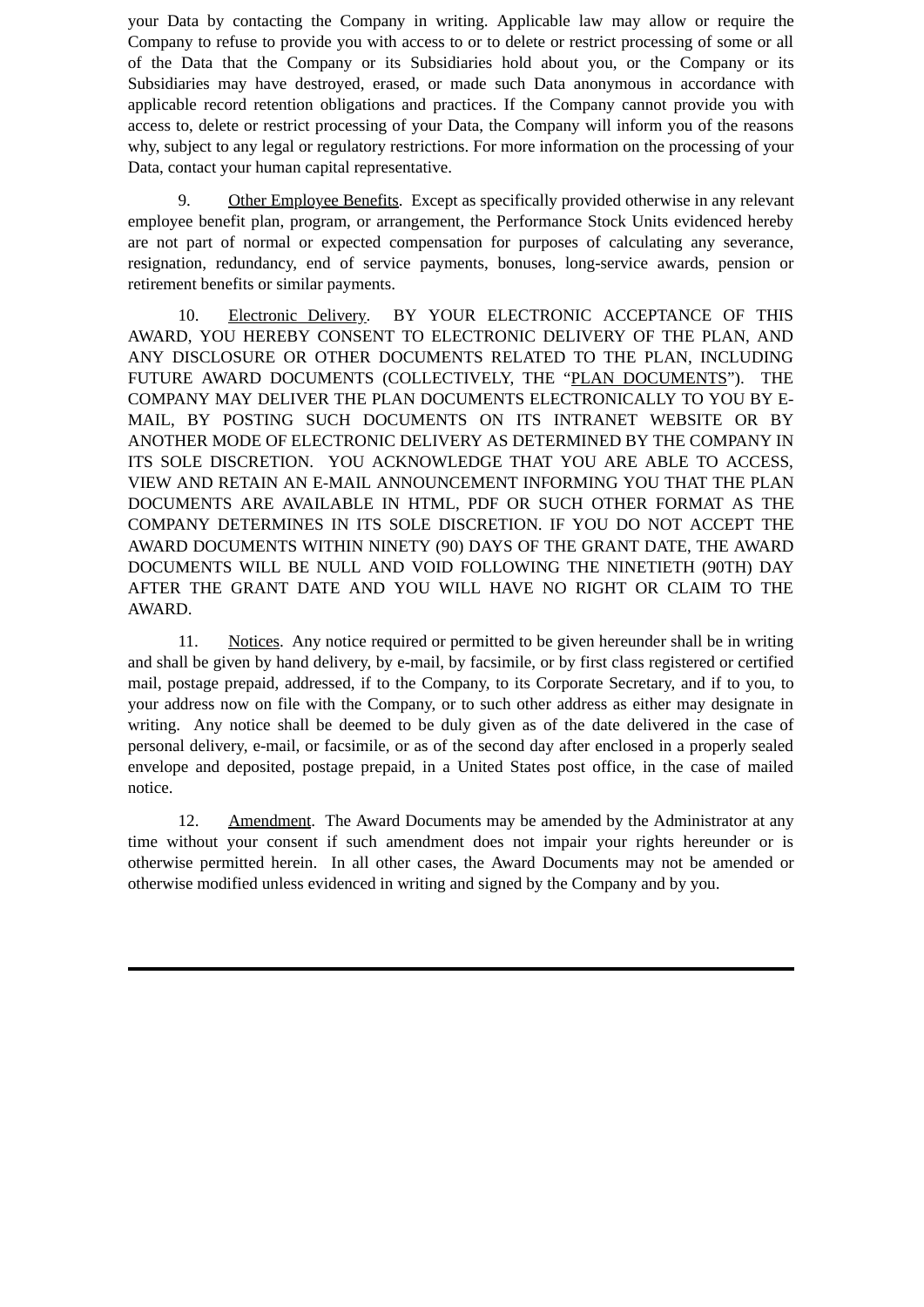13. Relationship to Plan. Nothing in the Award Documents shall alter the terms of the Plan. If there is a conflict between the terms of the Plan and the terms of the Award Documents, the terms of the Plan shall prevail.

14. Construction; Severability. The section headings contained herein are for reference purposes only and shall not in any way affect the meaning or interpretation of these Performance Stock Unit Award Terms and Conditions. The invalidity or unenforceability of any provision of the Award Documents shall not affect the validity or enforceability of any other provision thereof, and each other provision thereof shall be severable and enforceable to the extent permitted by law.

15. Waiver. Any provision contained in the Award Documents may be waived, either generally or in any particular instance, by the Administrator appointed under the Plan, but only to the extent permitted under the Plan.

16. Binding Effect. The Award Documents shall be binding upon and inure to the benefit of the Company and to you and your respective heirs, executors, administrators, legal representatives, successors and assigns.

17. Rights to Continuous Service. Nothing contained in the Award Documents shall be construed as giving you any right to be retained in the employ or service of the Company or any of its Subsidiaries, and the Award Documents are limited solely to governing the parties' rights and obligations with respect to the Performance Stock Units.

18. Governing Law. The Award Documents shall be governed by and construed in accordance with the choice of law provisions set forth in the Plan.

19. Company Policies to Apply; Potential Clawback. The sale of any shares of Common Stock received as payment under the Performance Stock Units is subject to the Company's policies regulating securities trading by employees, all relevant federal and state securities laws and the listing requirements of any stock exchange on which the shares of the Company's Common Stock are then traded. Participation in the Plan and receipt of remuneration as a result of the Performance Stock Units is also subject in all respects to any laws, regulations, or Company policies related to compensation clawbacks that may be in effect from time to time.

20. Section 409A Compliance. The Performance Stock Units granted hereunder are intended to comply with or be exempt from the requirements of Section 409A, and the Award Documents shall be interpreted and administered in a manner consistent with such intent. You shall be solely responsible and liable for the satisfaction of all taxes and penalties that may be imposed on you in connection with the Performance Stock Units granted hereunder (including any taxes and penalties under Section 409A), and neither the Company nor any of its Affiliates shall have any obligation to indemnify or otherwise hold you harmless from any or all of such taxes or penalties.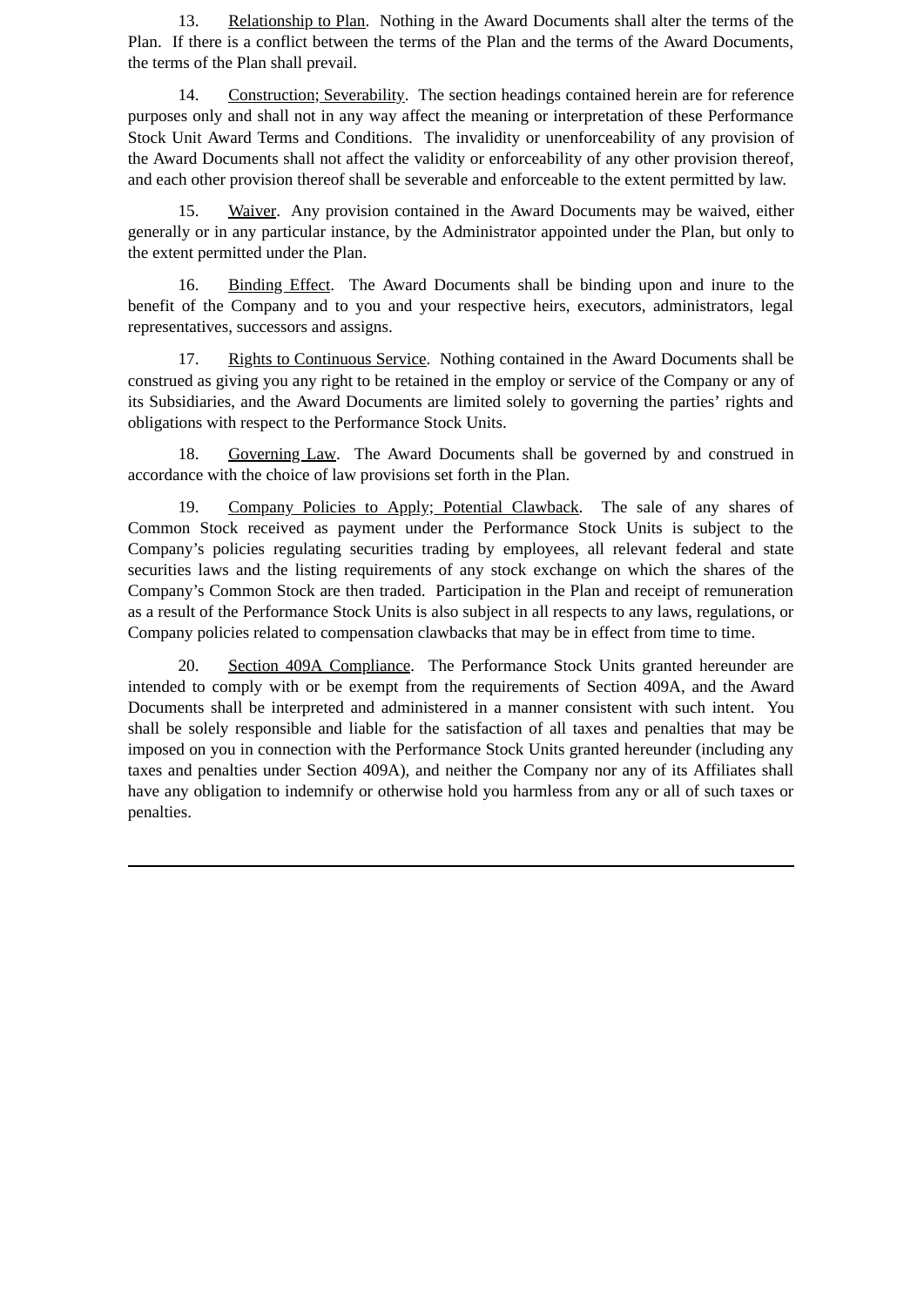Certain information identified with brackets has been excluded from this exhibit in accordance with Item 601(b) of Regulation S-K because it is both not material and is the type that the registrant treats as private or confidential.

# **ServiceSource International, Inc. 2020 Equity Incentive Plan**

## **Performance Stock Unit Award Agreement**

Participant: [Recipient Name]

We are pleased to inform you that ServiceSource International, Inc. (the "Company") has made an award of performance-vested restricted stock units to you (the "Performance Stock Units") as indicated in this Performance Stock Unit Award Agreement (this "Award Agreement"). The Performance Stock Units are issued pursuant to the Company's 2020 Equity Incentive Plan (the "Plan") and are subject to and governed by the Plan generally. All capitalized terms not defined herein shall have the meanings given to such terms in the Plan.

## **Notice of Award**

| <b>Grant Date</b>                         | March 1, 2021                                                                                                                                                                                                                                                                                                                 |
|-------------------------------------------|-------------------------------------------------------------------------------------------------------------------------------------------------------------------------------------------------------------------------------------------------------------------------------------------------------------------------------|
| Units                                     | Target Performance Stock ______________ ("Target PSUs")                                                                                                                                                                                                                                                                       |
| Maximum Performance<br><b>Stock Units</b> | ("Max PSU")                                                                                                                                                                                                                                                                                                                   |
| Initial Measurement<br>Period             | January 1, 2021 – December 31, 2021                                                                                                                                                                                                                                                                                           |
| Performance Period                        | January 1, 2021 – December 31, 2023                                                                                                                                                                                                                                                                                           |
| Time-Vesting Date                         | March 1, 2024                                                                                                                                                                                                                                                                                                                 |
| Overview                                  | This award of Performance Stock Units entitles you to earn shares of Common<br>Stock based on the satisfaction of the performance goals set forth in Appendix A<br>and the Company's relative total stockholder return as set forth in Appendix B,<br>and your continued employment or service through the Time-Vesting Date. |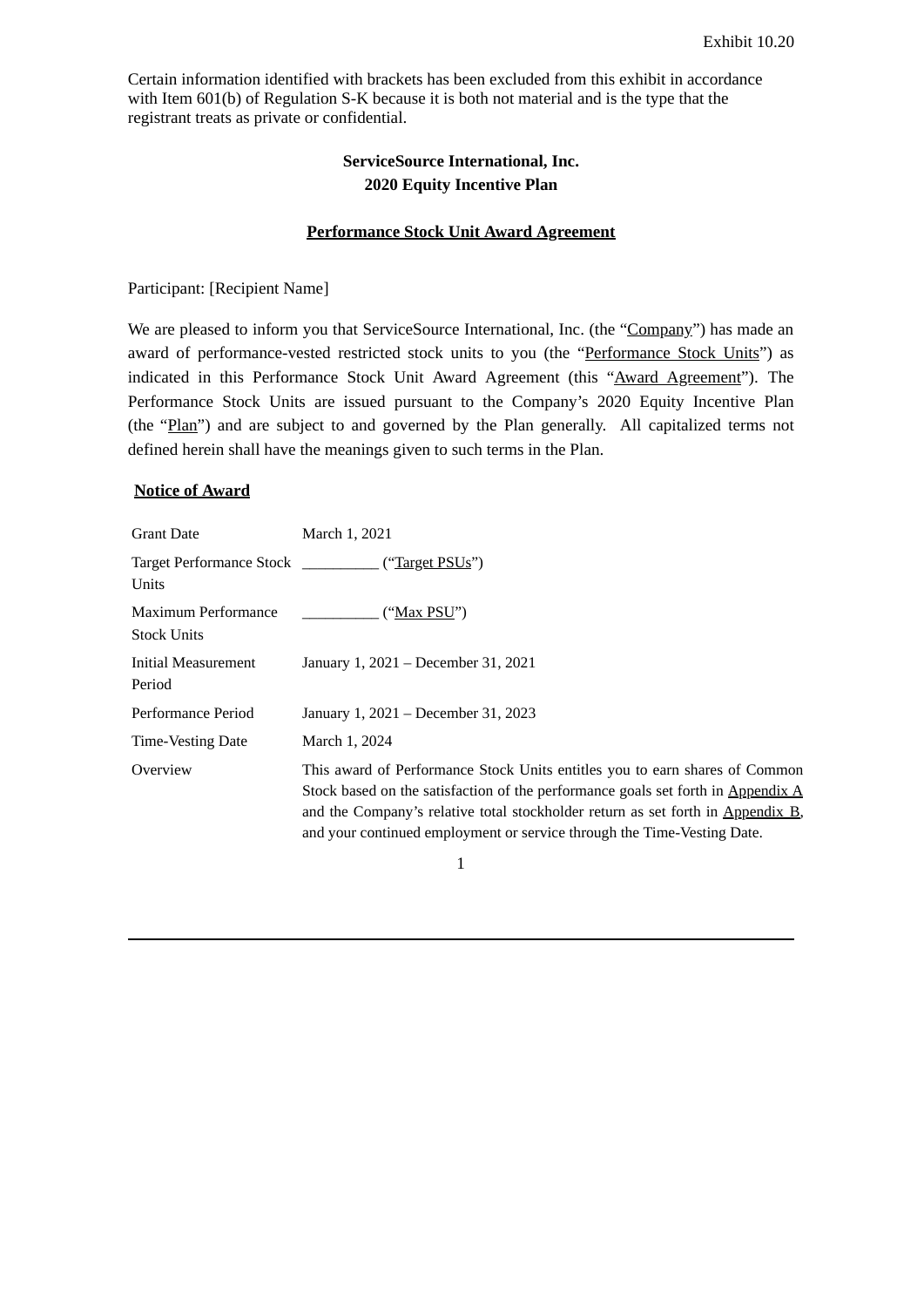General Vesting and Payment Provisions

The actual number of shares of Common Stock earned, if any, is equal to the number of Performance Stock Units that become vested ("Vested PSUs"), determined as follows (except as otherwise set forth herein):

- First, at the end of the Initial Measurement Period, the Company will determine a preliminary number of Performance Stock Units that may be eligible to vest (the "Preliminary PSUs") by applying the formula(s) in Appendix  $\overline{A}$  taking into account the level of achievement of the relevant performance goals and the Target PSUs awarded to you.
- Next, at the end of the Performance Period, the Company will determine the number of Performance Stock Units that are eligible to vest (the "Conditional PSUs") by applying the modification factors in Appendix B (which are based on the Company's relative total stockholder return) to the number of Preliminary PSUs determined following the end of the Initial Measurement Period. The Conditional PSUs, if any, may be greater than or less than the Target PSUs, but can never exceed the Max PSUs.
- Last, the Conditional PSUs, if any, shall become Vested PSUs based on your Continuous Service (as defined below) with the Company or its Subsidiaries following the end of the Performance Period through the Time-Vesting Date. The Company shall issue you one share of Common Stock for each Vested PSU, as described in the "Payment" section below.

You have no rights as a stockholder of the Company pursuant to this Agreement until such time, if any, as shares of Common Stock are issued to you.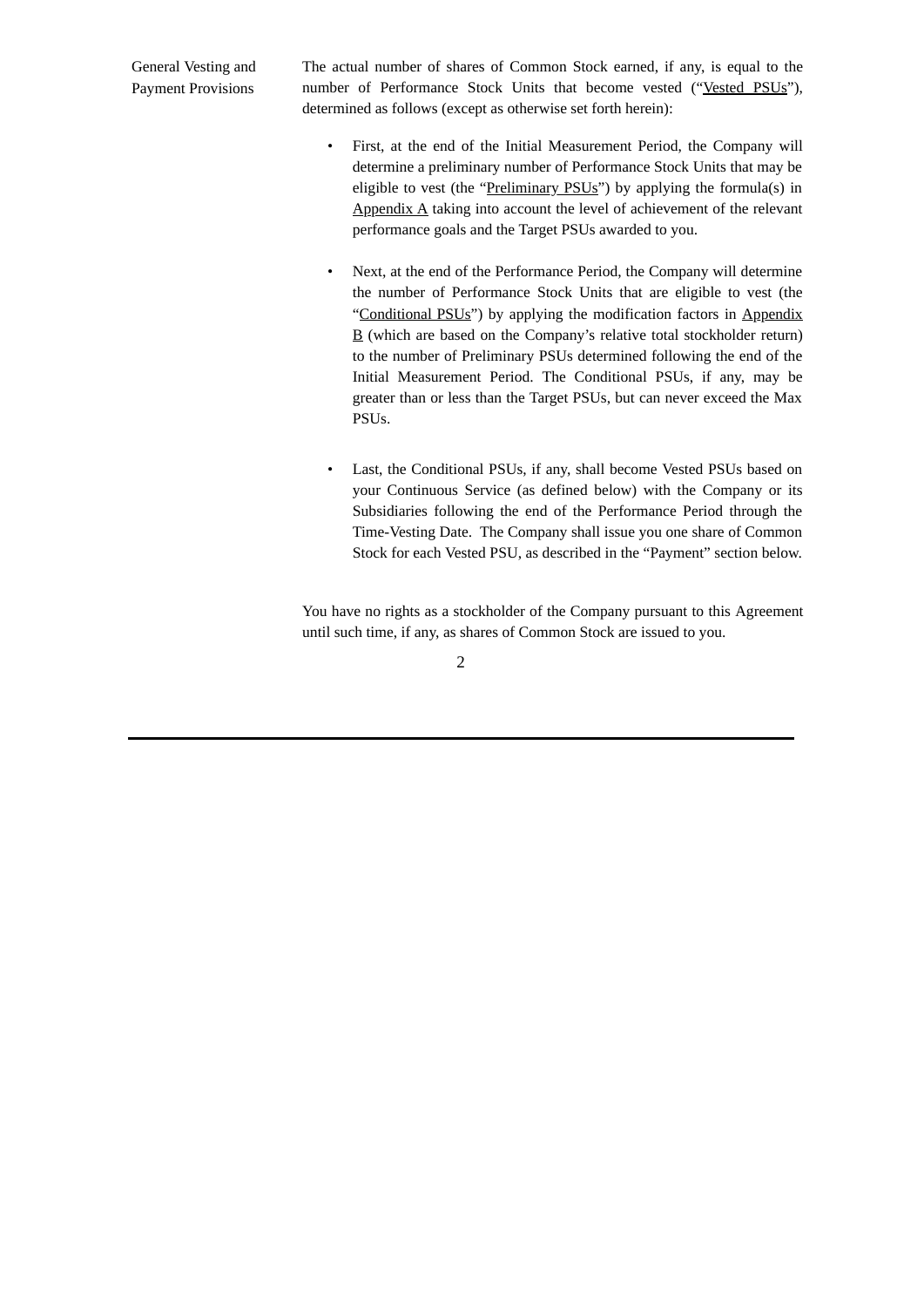#### Award Determination Preliminary PSUs

The Company shall determine the number of your Preliminary PSUs as soon as practicable following the end of the Initial Measurement Period, generally within ten (10) days following the date on which the Company files its Annual Report on Form 10-K for the fiscal year of the Company ending coincident with the last day of the Initial Measurement Period.

#### Conditional PSUs

The Company shall determine the number of your Conditional PSUs as soon as practicable and in all events within thirty (30) days following the end of the Performance Period.

Vesting Date Subject to your Continuous Service with the Company or its Subsidiaries from the Grant Date through the Time-Vesting Date, all Conditional PSUs shall become Vested PSUs on the Time-Vesting Date.

- Continuous Service The term "Continuous Service" shall mean your uninterrupted service to the Company or its Subsidiaries as an Employee, Outside Director, or Consultant. The Administrator shall determine in its discretion whether and when your Continuous Service has ended (including as a result of any leave of absence); provided, however, that your Continuous Service shall not be deemed to have ended in the event you retire or otherwise terminate as an Employee but continue to perform services for the Company as an Outside Director or Consultant.
- Termination of Continuous Service Except as set forth below under the headings "Special Vesting Events" or "Change in Control," upon the termination of your Continuous Service with the Company or its Subsidiaries for any or no reason prior to the Time-Vesting Date, you shall automatically and immediately forfeit all Performance Stock Units and rights hereunder.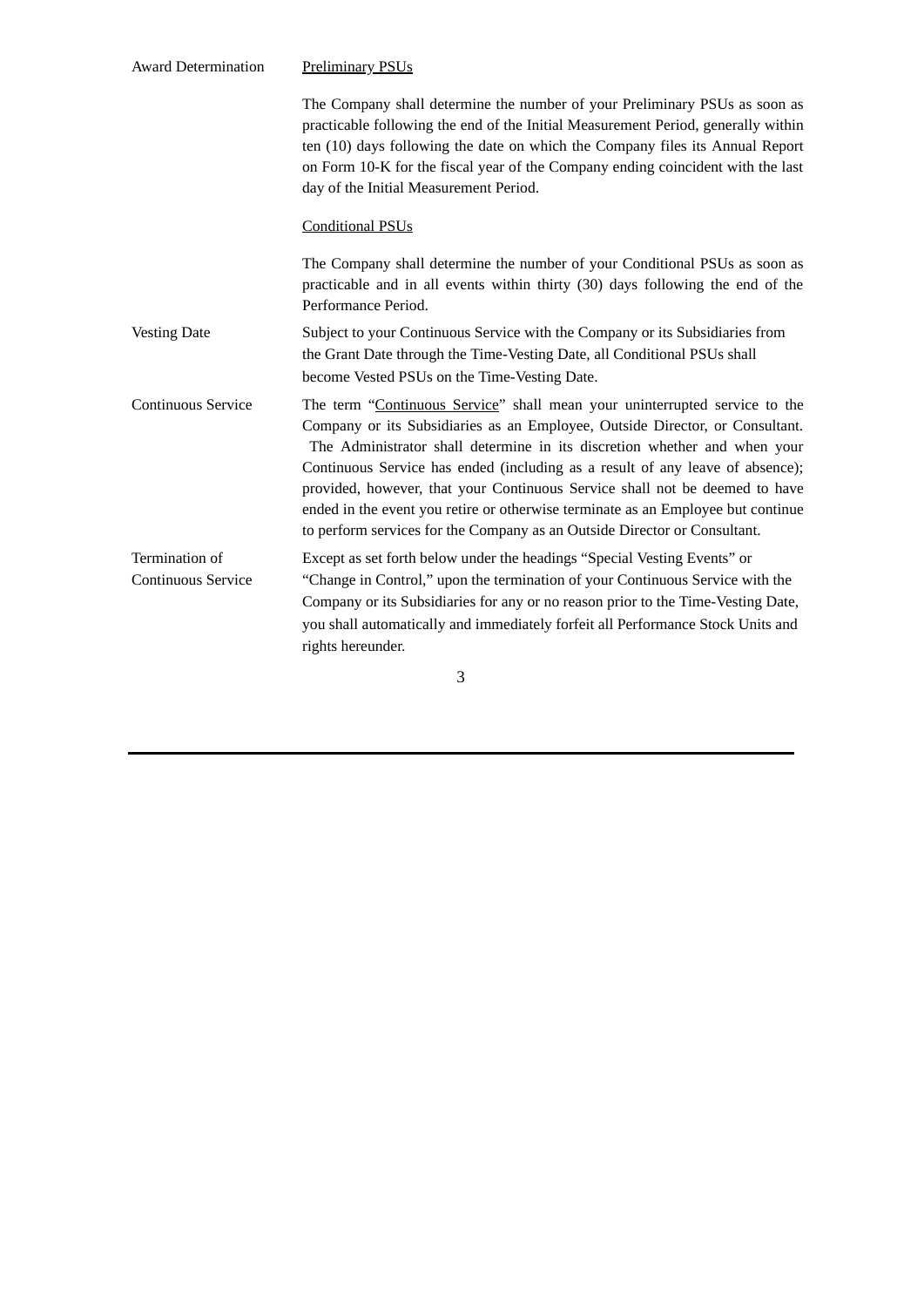#### *Prior to the End of the Initial Measurement Period.*

In the event that your Continuous Service with the Company or its Subsidiaries is terminated prior to the end of the Initial Measurement Period due to death or Disability, the Initial Measurement Period and the Performance Period shall both be deemed to have ended immediately prior to the date of death or Disability, and you shall immediately vest in a pro-rated number of Performance Stock Units, if any, equal to the product of (i) the number of PSUs determined in accordance with Appendix A and Appendix B based on performance and relative total stockholder return through the date of the death or Disability (for avoidance of doubt, the performance goals in Appendix A shall be adjusted in the Administrator's sole discretion to account for the truncation of the Performance Period on the date of death or Disability, and the Administrator may adopt reasonable procedures for determining the level of achievement of any financial metrics, such as using audited financial statements from the most recently completed fiscal quarter), *multiplied by* (ii) a fraction, (A) the numerator of which is the number of days of your Continuous Service between the first day of the Performance Period through the date of death or Disability, and (B) the denominator of which is the total number of days between the first day of the Performance Period and the Time-Vesting Date. Vested PSUs, if any, shall be payable as set forth in the "Payment" section below.

### *On or After the End of the Initial Measurement Period but Prior to the End of the Performance Period*

In the event that your Continuous Service with the Company or its Subsidiaries is terminated following the end of the Initial Measurement Period and prior to the end of the Performance Period due to death or Disability, the Performance Period shall be deemed to have ended immediately prior to the date of death or Disability, and you shall immediately vest in a pro-rated number of Performance Stock Units, if any, equal to the product of (i) the number of Preliminary PSUs calculated following the end of the Initial Measurement Period as modified by the factors in Appendix B (for avoidance of doubt, the modification shall be based on relative total stockholder return through the date of the death or Disability), *multiplied by* (ii) a fraction, (A) the numerator of which is the number of days of your Continuous Service between the first day of the Performance Period through the date of death or Disability, and (B) the denominator of which is the total number of days between the first day of the Performance Period and the Time-Vesting Date. Vested PSUs, if any, shall be payable as set forth in the "Payment" section below.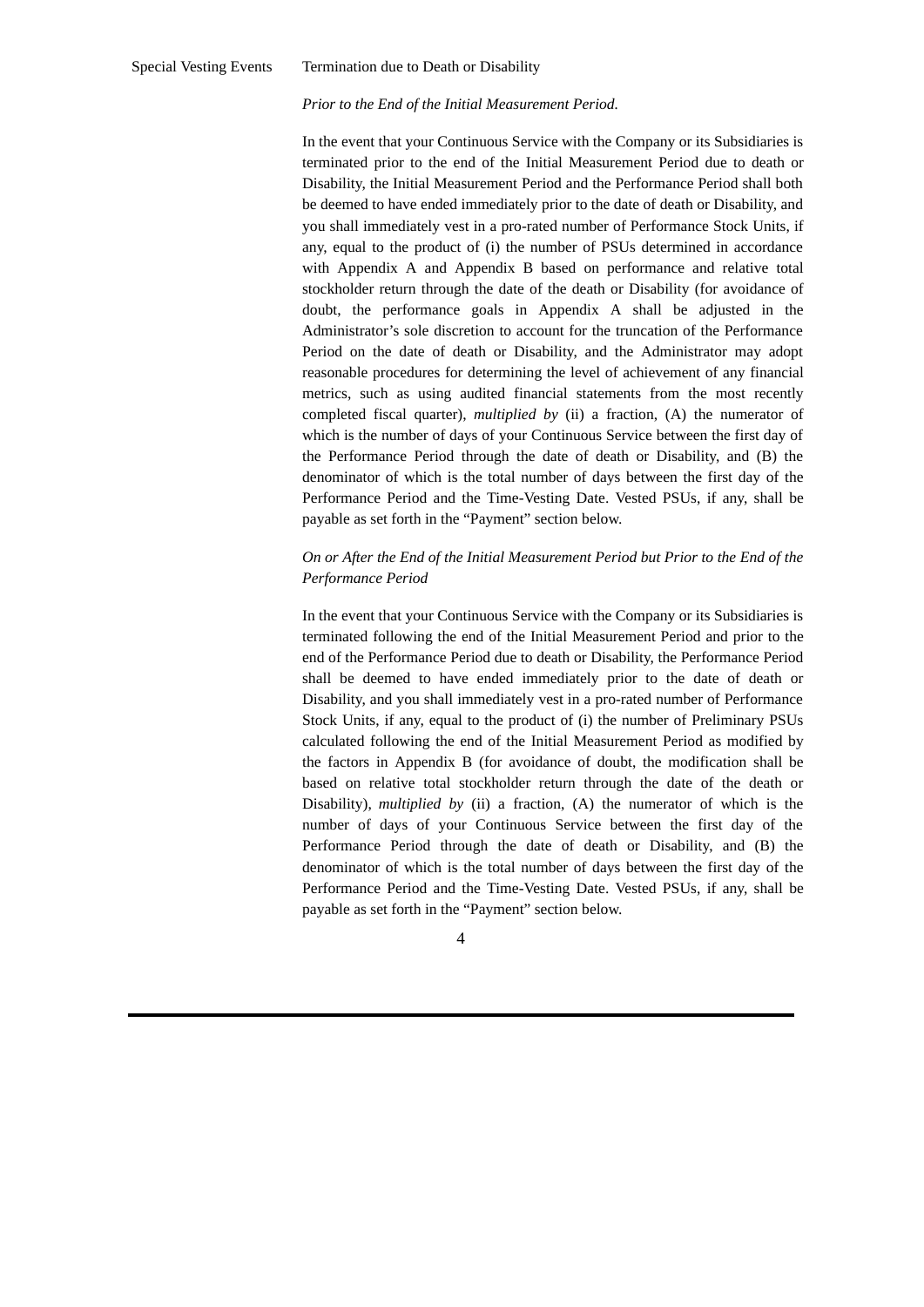#### *On or After the End of the Performance Period.*

In the event that your Continuous Service with the Company or its Subsidiaries is terminated following the end of the Performance Period and prior to the Time-Vesting Date due to death or Disability, your Conditional PSUs, if any, shall immediately vest on a pro-rated basis, by multiplying the number of Conditional PSUs, if any, by a fraction, (A) the numerator of which is the number of days of your Continuous Service between the first day of the Performance Period through the date of death or Disability, and (B) the denominator of which is the total number of days between the first day of the Performance Period and the Time-Vesting Date. Vested PSUs, if any, shall be payable as set forth in the "Payment" section below.

#### Rule of 70

In the event your Continuous Service with the Company or its Subsidiaries terminates for any reason other than death, Disability, or Cause when your combined age and total years of employment or service with the Company or its Subsidiaries (including service on the Company's Board) equals or exceeds 70, then your Performance Stock Units and your rights hereunder shall be unaffected by your termination of Continuous Service. The number of Vested PSUs, if any, to which you may be entitled shall be determined in accordance with the "General Vesting and Payment," "Award Determination," and "Vesting Date" sections above as if your employment had continued through the Time-Vesting Date, and you shall be entitled to payment in accordance with the "Payment" section below. For purposes of the "Payment" section below, the date on which your Performance Stock Units shall become Vested PSUs, if at all, shall be the Time-Vesting Date.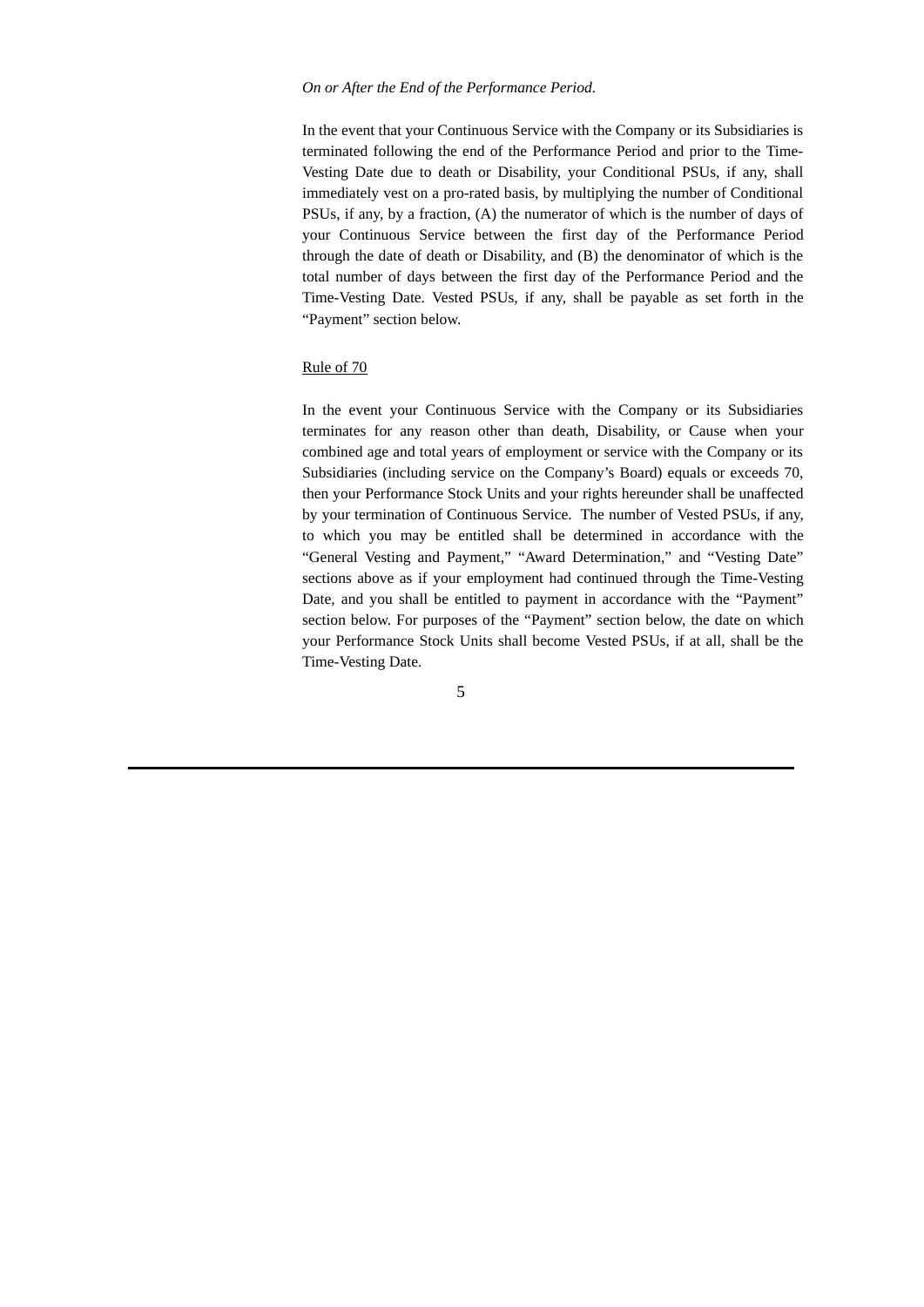#### Change in Control Prior to the End of the Performance Period

In the event of a Change in Control prior to the end of the Performance Period, the Performance Period shall be deemed to have ended immediately prior to the Change in Control, and you shall be credited with a number of Conditional PSUs, if any, determined in accordance with  $\Delta$ ppendix  $\Delta$  and  $\Delta$ ppendix B based on performance and relative total stockholder return through the date of the Change in Control; provided, however, that the performance goals in  $\Delta$ ppendix  $\Delta$  shall be adjusted in the Administrator's sole discretion to account for the truncation of the performance period on the date of the Change in Control and the Administrator may adopt reasonable procedures for determining the level of achievement of any financial metrics, such as using audited financial statements from the most recently completed fiscal quarter. The Conditional PSUs will vest and become Vested PSUs on the original Time-Vesting Date, subject to your Continuous Service with the Company or its Subsidiaries or any successor corporation through such date. In the event your Continuous Service is terminated as a result of death or Disability on or after a Change in Control but prior to the Time-Vesting Date, the vesting provisions set forth in "Special Vesting Events – Termination Due to Death or Disability – On or After the End of the Performance Period" shall apply. In the event your Continuous Service with the Company or its Subsidiaries terminates for any reason other than death, Disability or Cause when your combined age and total years of employment or service with the Company or its Subsidiaries equals or exceeds 70, the vesting provisions set forth in "Special Vesting Events – Rule of 70" shall apply. If this award is not assumed by the successor in any Change in Control transaction, your Conditional PSUs shall vest and become Vested PSUs immediately upon the Change in Control.

#### On or After the End of the Performance Period

In the event of a Change in Control on or following the end of the Performance Period, the Company, if it has not done so already, shall promptly determine your Conditional PSUs. Your Conditional PSUs will then become Vested PSUs on the Time-Vesting Date, subject to your Continuous Service with the Company or its Subsidiaries or any successor corporation through such date. In the event your Continuous Service is terminated as a result of death or Disability on or after a Change in Control but prior to the Time-Vesting Date, the vesting provisions set forth in "Special Vesting Events – Termination Due to Death or Disability – On or After the End of the Performance Period" shall apply. In the event your Continuous Service with the Company or its Subsidiaries terminates for any reason other than death, Disability of Cause when your combined age and total years of employment or service with the Company or its Subsidiaries equals or exceeds 70, the vesting provisions set forth in "Special Vesting Events – Rule of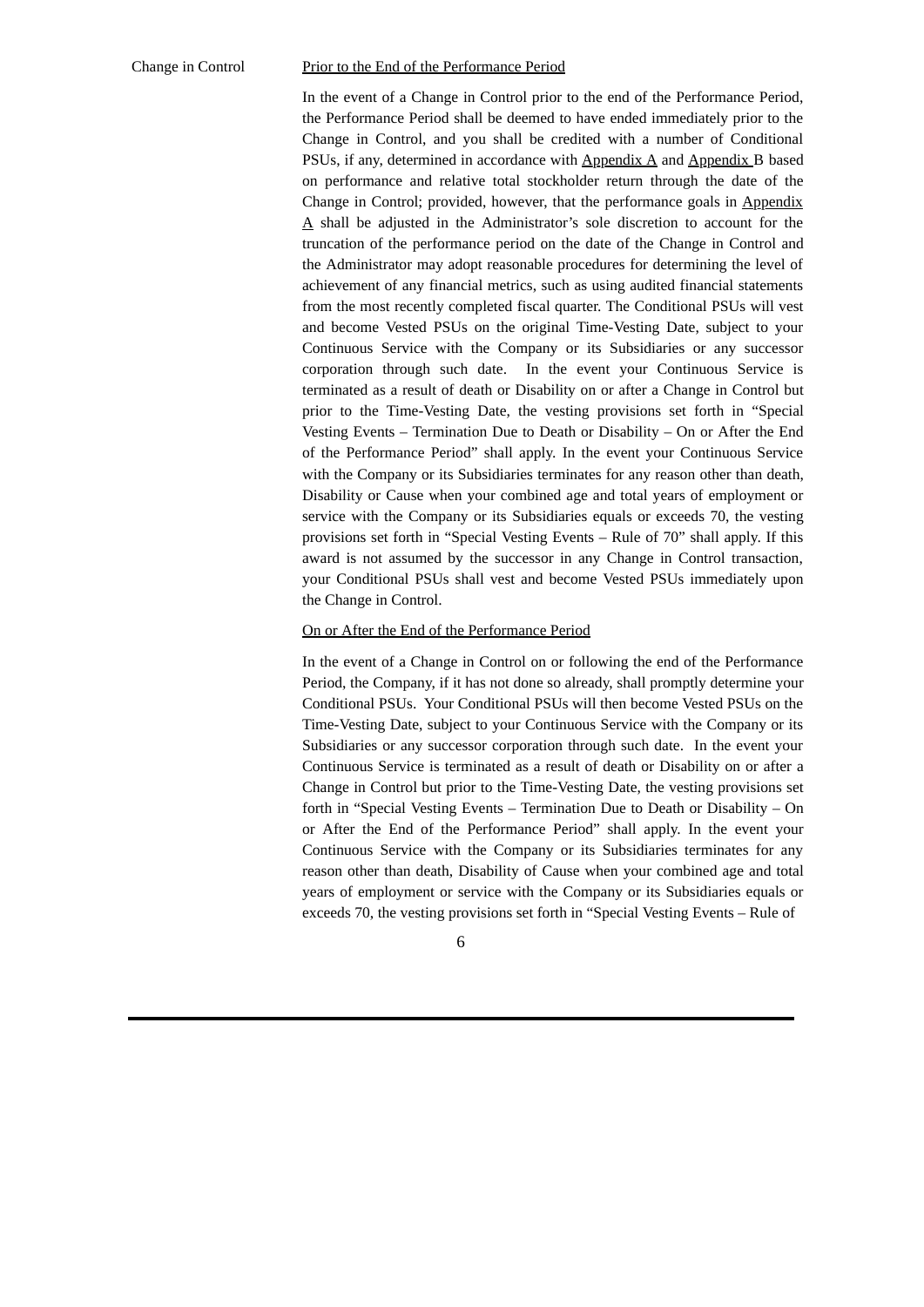|                               | 70" shall apply. If this award is not assumed by the successor in any Change in<br>Control transaction, your Conditional PSUs shall vest and become Vested PSUs<br>immediately upon the Change in Control.                            |
|-------------------------------|---------------------------------------------------------------------------------------------------------------------------------------------------------------------------------------------------------------------------------------|
| Payment                       | The Company shall issue to you one share of Common Stock for each Vested<br>PSU, with the delivery of such Common Stock to occur within ten (10) days<br>following the date on which such Performance Stock Units became Vested PSUs. |
| Other Terms and<br>Conditions | Are set forth in the accompanying Performance Stock Unit Award Terms and<br>Conditions and the Plan.                                                                                                                                  |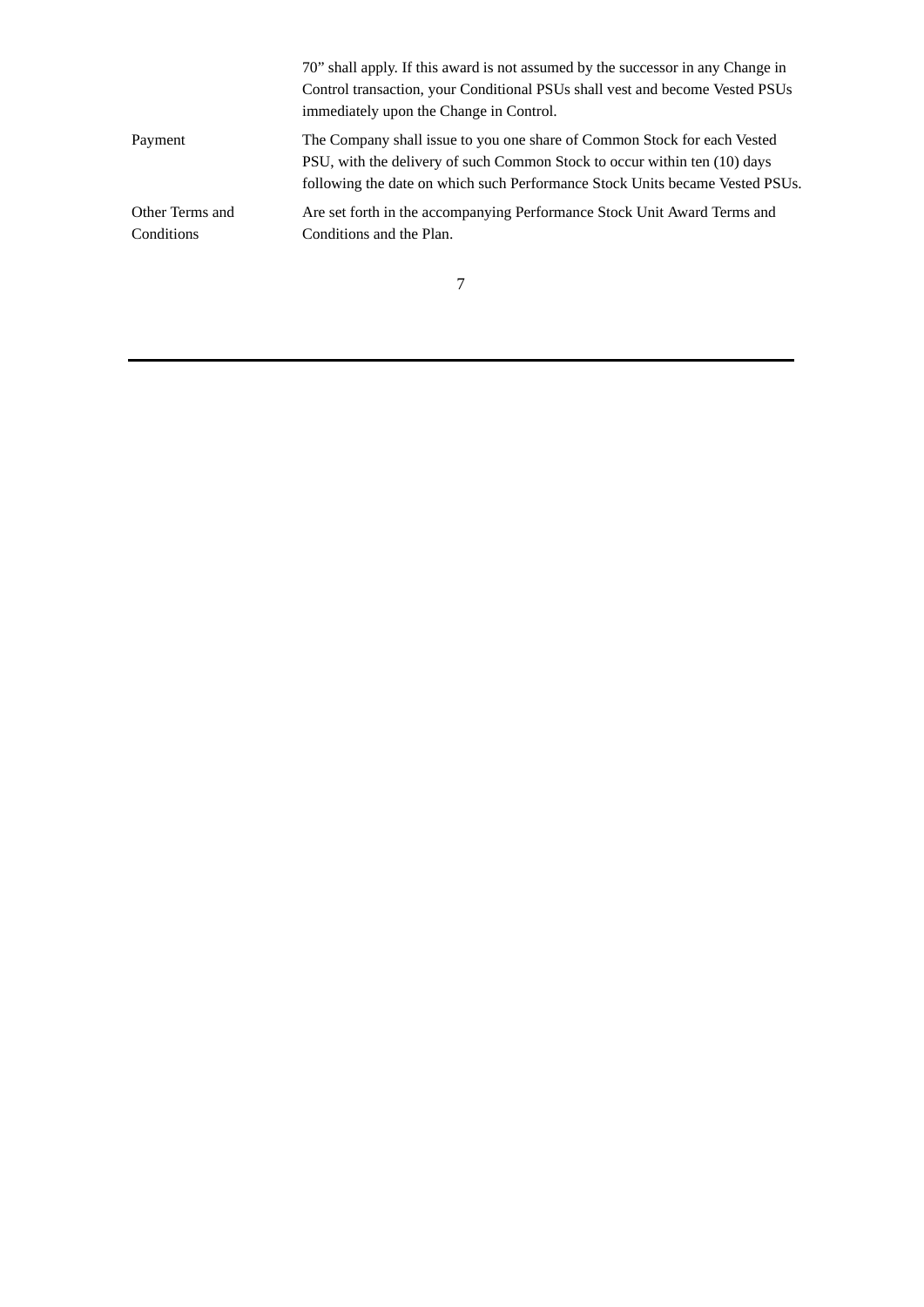# **Acceptance of Award**

By your signature below, you agree that the Performance Stock Units granted hereby are granted under and governed by the terms and conditions of the Plan and of this Performance Stock Unit Award Agreement (including the accompanying Performance Stock Unit Award Terms and Conditions and any Appendix) (the "Award Documents"). You hereby represent and acknowledge that you been provided the opportunity to review the Plan and the Award Documents in their entirety, and you hereby agree to accept as binding, conclusive, and final all decisions or interpretations of the Administrator upon any questions relating to the Plan and the Award Documents.

| <b>PARTICIPANT</b> | SERVICESOURCE INTERNATIONAL, INC. |
|--------------------|-----------------------------------|
|                    |                                   |
|                    | Name: Megan Fine                  |
|                    | Title: SVP, General Counsel       |
| Signature          |                                   |
|                    | Date                              |
|                    |                                   |
| Date               |                                   |

Participant Residence Address:

| ٠ |          |   |  |
|---|----------|---|--|
|   | ۰.<br>۰. | I |  |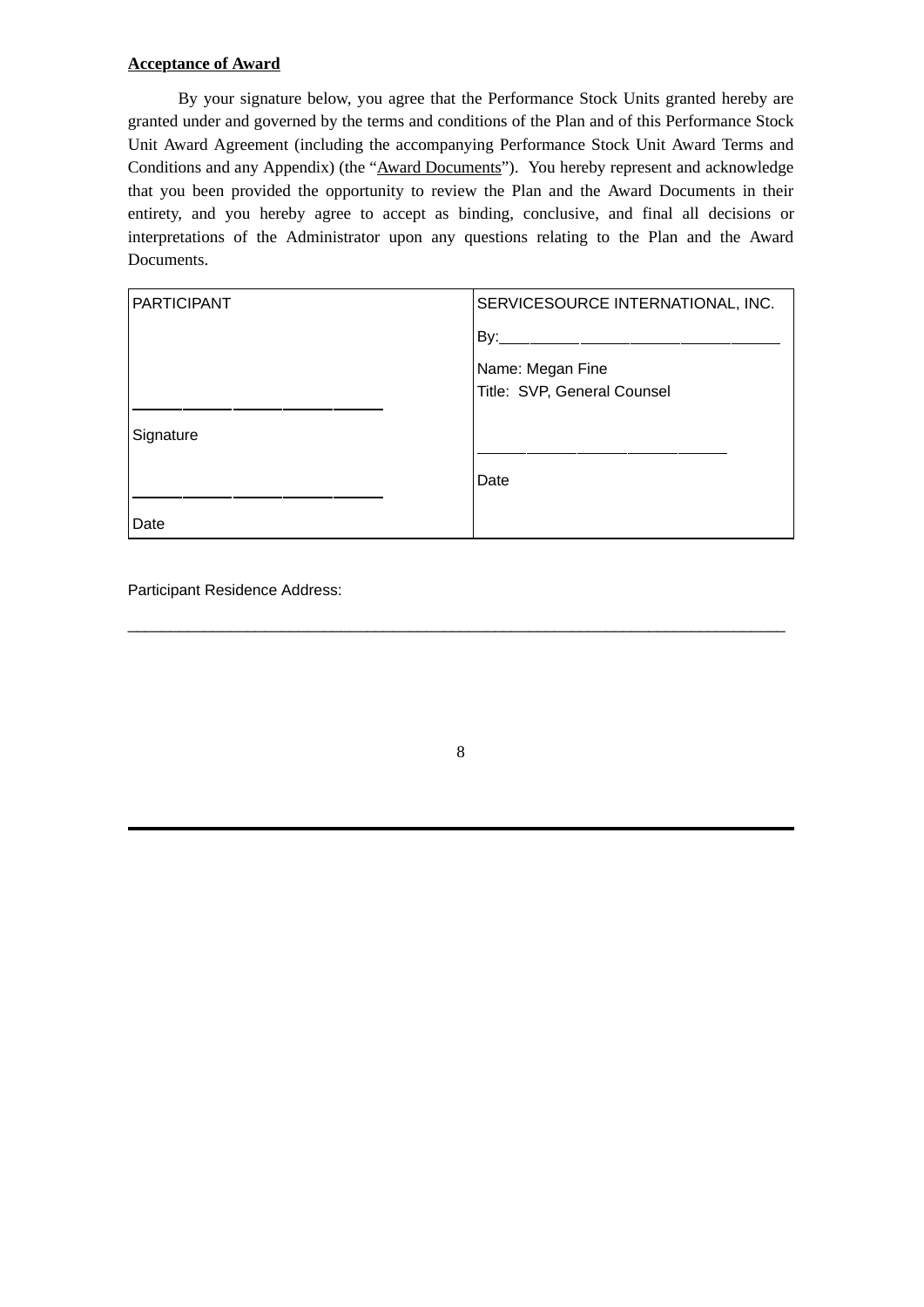# **Appendix A**

# **Performance Goals**

| Performance Goals                                       | The performance goals for this award shall be based on:                                                                                                                                             |                                                                                                                                            |  |
|---------------------------------------------------------|-----------------------------------------------------------------------------------------------------------------------------------------------------------------------------------------------------|--------------------------------------------------------------------------------------------------------------------------------------------|--|
|                                                         | New Bookings, and<br>Churn                                                                                                                                                                          |                                                                                                                                            |  |
|                                                         | forth below.                                                                                                                                                                                        | New Bookings and Churn are defined and shall be determined as set                                                                          |  |
| Determination of<br><b>Preliminary PSUs</b><br>follows: |                                                                                                                                                                                                     | The number of Preliminary PSUs with which you are credited, if any,<br>at the end of the Initial Measurement Period shall be determined as |  |
|                                                         |                                                                                                                                                                                                     | Preliminary PSUs =                                                                                                                         |  |
|                                                         |                                                                                                                                                                                                     | (Target PSUs x 50% x New Bookings Achievement %)                                                                                           |  |
|                                                         |                                                                                                                                                                                                     | $\overline{+}$                                                                                                                             |  |
|                                                         |                                                                                                                                                                                                     | (Target PSUs x 50% x Churn Achievement %)                                                                                                  |  |
| New Bookings<br>Achievement Percentage                  | The New Bookings Achievement Percentage (capped at 150%) shall<br>be determined in accordance with the following chart, based on the<br>Company's New Bookings over the Initial Measurement Period: |                                                                                                                                            |  |
|                                                         | <b>New Bookings (\$MM)</b>                                                                                                                                                                          | <b>New Booking Achievement %</b>                                                                                                           |  |
|                                                         | Less than $\mathcal{S}$ [ ]                                                                                                                                                                         | $[$ $]$ %                                                                                                                                  |  |
|                                                         | \$[]                                                                                                                                                                                                | $[$ $]$ %                                                                                                                                  |  |
|                                                         | \$[]                                                                                                                                                                                                | $[$ $]$ %                                                                                                                                  |  |
|                                                         | \$[]                                                                                                                                                                                                | $[$ $]$ %                                                                                                                                  |  |
|                                                         | \$[]                                                                                                                                                                                                | []%                                                                                                                                        |  |
|                                                         | \$[] or greater                                                                                                                                                                                     | $[$ $]$ %                                                                                                                                  |  |
|                                                         |                                                                                                                                                                                                     |                                                                                                                                            |  |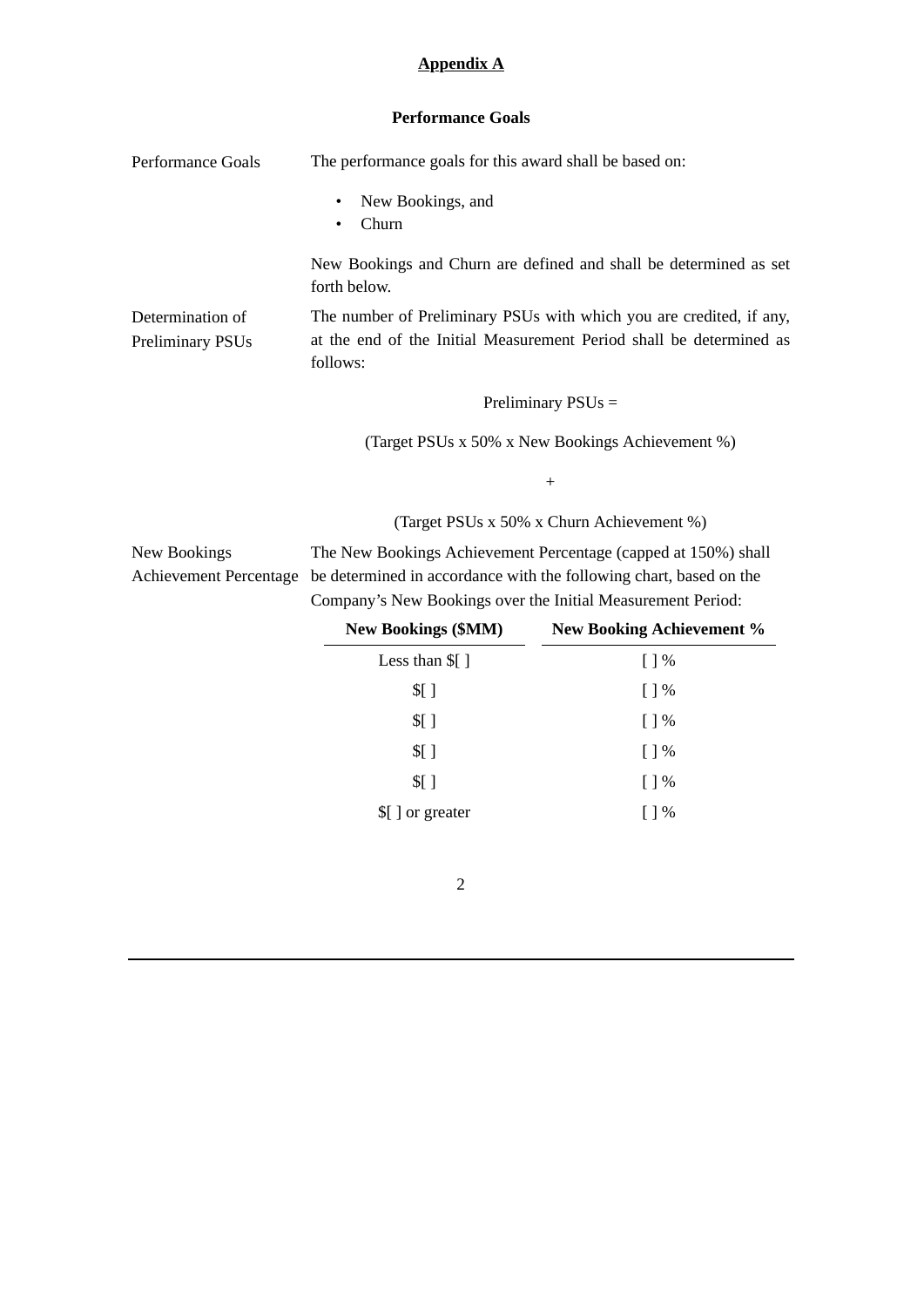# Churn Achievement Percentage

The Churn Achievement Percentage (capped at 150%) shall be determined in accordance with the following chart, based on the Company's Churn over the Initial Measurement Period:

|                      | Churn (\$MM)                                                                                                                                                                                                                                                                                                                                                                                                              | <b>Churn Achievement %</b>                                                                                                                                                                                                                                                     |
|----------------------|---------------------------------------------------------------------------------------------------------------------------------------------------------------------------------------------------------------------------------------------------------------------------------------------------------------------------------------------------------------------------------------------------------------------------|--------------------------------------------------------------------------------------------------------------------------------------------------------------------------------------------------------------------------------------------------------------------------------|
|                      | Less than $\mathcal{S}$ []                                                                                                                                                                                                                                                                                                                                                                                                | []%                                                                                                                                                                                                                                                                            |
|                      | $\mathbb{S}$ []                                                                                                                                                                                                                                                                                                                                                                                                           | []%                                                                                                                                                                                                                                                                            |
|                      | $\mathbb{S}$ []                                                                                                                                                                                                                                                                                                                                                                                                           | []%                                                                                                                                                                                                                                                                            |
|                      | \$[]                                                                                                                                                                                                                                                                                                                                                                                                                      | $\lceil \cdot \rceil\%$                                                                                                                                                                                                                                                        |
|                      | \$[]                                                                                                                                                                                                                                                                                                                                                                                                                      | $[$ $]$ %                                                                                                                                                                                                                                                                      |
|                      | \$[] or greater                                                                                                                                                                                                                                                                                                                                                                                                           | $[$ $]$ %                                                                                                                                                                                                                                                                      |
| Linear Interpolation | When New Bookings or Churn, as applicable, for the Initial<br>Measurement Period falls between any of the hurdle amounts set forth<br>in the charts above, the New Bookings Achievement % or Churn<br>Achievement % shall be determined based on linear interpolation.                                                                                                                                                    |                                                                                                                                                                                                                                                                                |
| <b>Definitions</b>   | "Churn" shall mean the annual contract value (ACV) of all contract<br>terminations or reductions in services during the Initial Measurement<br>Period, or reductions in contract value from contractual renegotiations<br>during the Initial Measurement Period, in either case resulting from<br>client notifications of termination, reduction, renegotiation or non-<br>renewal during the Initial Measurement Period. |                                                                                                                                                                                                                                                                                |
|                      | expansions, and pilot bookings.                                                                                                                                                                                                                                                                                                                                                                                           | "New Bookings" shall mean the value of "Total New Bookings" that<br>are closed and signed during the Initial Measurement Period. Total<br>New Bookings includes the aggregate of Annual Recurring Revenue<br>(ARR), non-recurring, technology services, professional services, |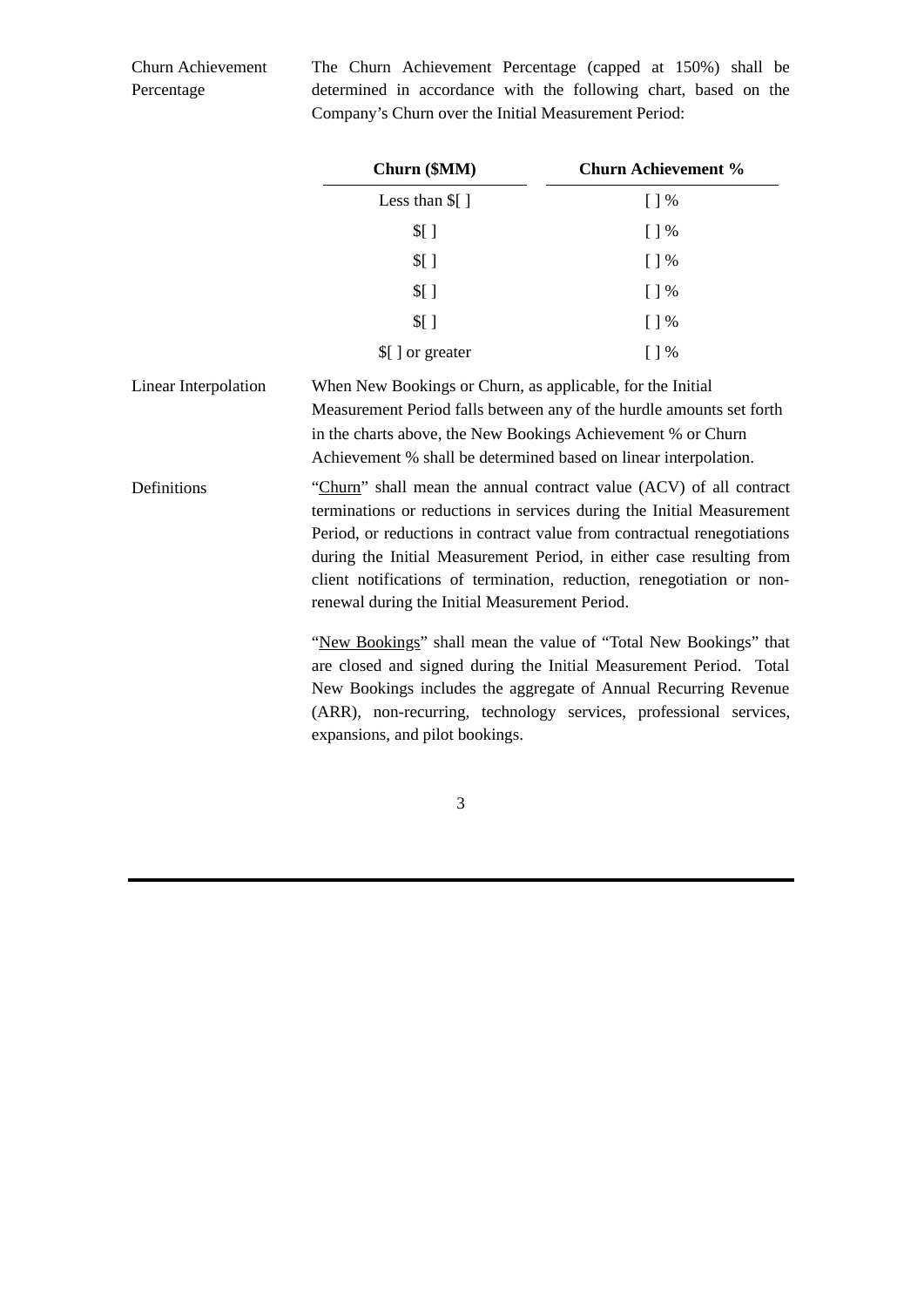Adjustments If the occurrence of any unbudgeted or unanticipated item during the Initial Measurement Period would make fair and equitable measurement of the Company's New Bookings and/or Churn for the Initial Measurement Period no longer practical, the Administrator will adjust and modify the performance goals set forth herein to preserve (but not enhance) the incentives contemplated by this Award Agreement. You hereby agree that any such adjustment or modification shall not be deemed to be an amendment to the Award Documents and shall not adversely affect your rights hereunder. For purpose of this paragraph, unbudgeted or unanticipated items shall include, but not be limited to, natural disasters, storms or pandemics (including, without limitation, COVID-19), foreign exchange variations, changes in accounting principles, material litigation costs that could not have been reasonably anticipated in the ordinary course of business, costs of severance or other reductions in force, capital markets transactions, restructurings or recapitalizations, business combinations or consolidations, stock splits or reverse splits, extraordinary special stock dividends, rights offerings, spin-offs, or similar transactions.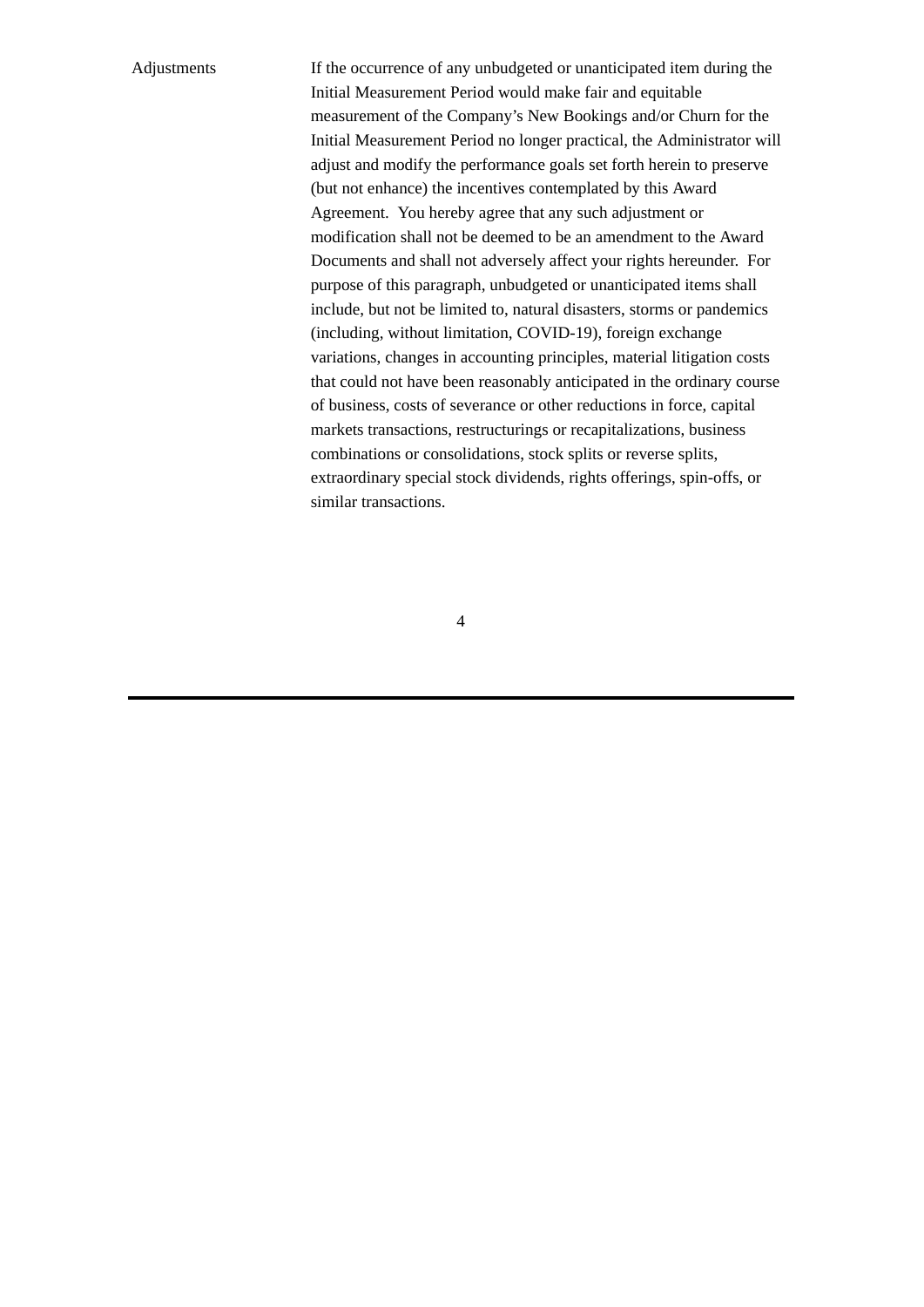# **Exhibit B**

# **Relative TSR Modifier**

| <b>PSUs</b>                                         | Determination of Conditional The number of Conditional PSUs with which you are credited, if any,<br>at the end of the Performance Period shall be determined by<br>multiplying (x) the number of Preliminary PSUs, if any, credited<br>following the Initial Measurement Period by (y) the applicable<br>Modification Factor determined in accordance with the following<br>chart based on the Company's Relative Total Stockholder Return<br>over the Performance Period as compared to the Peer Group (defined<br>below):                                                                                                                                                                                                                                                                          |                            |
|-----------------------------------------------------|------------------------------------------------------------------------------------------------------------------------------------------------------------------------------------------------------------------------------------------------------------------------------------------------------------------------------------------------------------------------------------------------------------------------------------------------------------------------------------------------------------------------------------------------------------------------------------------------------------------------------------------------------------------------------------------------------------------------------------------------------------------------------------------------------|----------------------------|
|                                                     | <b>Company Relative Total</b>                                                                                                                                                                                                                                                                                                                                                                                                                                                                                                                                                                                                                                                                                                                                                                        | <b>Modification Factor</b> |
|                                                     | <b>Stockholder Return</b>                                                                                                                                                                                                                                                                                                                                                                                                                                                                                                                                                                                                                                                                                                                                                                            |                            |
|                                                     | Less than or equal to the 25th<br>percentile of the Peer Group                                                                                                                                                                                                                                                                                                                                                                                                                                                                                                                                                                                                                                                                                                                                       | 85%                        |
|                                                     | Median (50th percentile) of the<br>Peer Group                                                                                                                                                                                                                                                                                                                                                                                                                                                                                                                                                                                                                                                                                                                                                        | 100%                       |
|                                                     | 75th percentile or greater of the<br>Peer Group                                                                                                                                                                                                                                                                                                                                                                                                                                                                                                                                                                                                                                                                                                                                                      | 115%                       |
| Linear Interpolation                                | When the Company's Relative Total Stockholder Return Period falls<br>between any of the percentiles set forth in the chart above, the<br>Modification Factor shall be determined based on linear<br>interpolation.                                                                                                                                                                                                                                                                                                                                                                                                                                                                                                                                                                                   |                            |
| <b>Company Relative Total</b><br>Stockholder Return | The Company's Relative Total Stockholder Return measured against<br>the Peer Group shall be determined by first ranking the Company<br>and each of the Peer Companies by their respective Total<br>Stockholder Returns (highest to lowest) over the Performance<br>Period. The Company's Relative Total Stockholder Return shall be<br>the Company's percentile ranking determined from such numerical<br>ranking, which percentile ranking shall be calculated as 100<br>multiplied by a fraction, the numerator of which is $(x)$ the number of<br>Peer Companies that are ranked lower than the Company by their<br>respective Total Stockholder Returns and the denominator of which<br>is (y) the number of Peer Companies in the Peer Group at the time of<br>the determination minus one (1). |                            |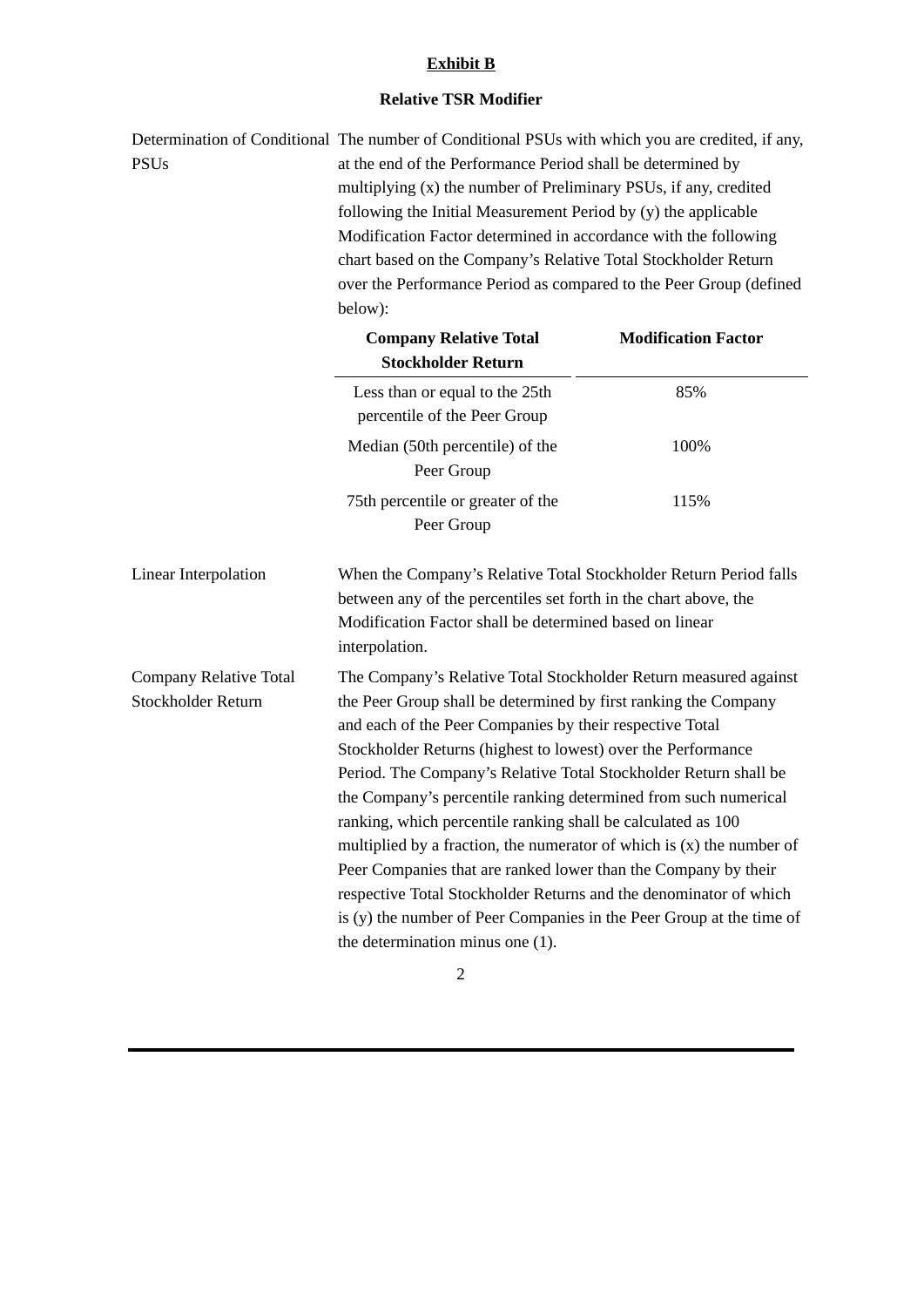Total Stockholder Return Total Stockholder Return for the Company and each of the Peer Companies shall be calculated in accordance with the following formula, with the result expressed as a percentage:

#### $(EB/BB)^{1/n} - 1$

For purposes of the foregoing formula:

" $EB$ " = the sum of (x) the cumulative amount of the entity's dividends per share for the Performance Period *plus* the arithmetic average per share closing price of such entity's common stock for the last 20 consecutive trading days of the applicable Performance Period

"BB" = the arithmetic average per share closing price of such entity's common stock for the last 20 consecutive trading days prior to the beginning of the Performance Period

" $n'' =$  the total number of years in the Performance Period.

<sup>3</sup>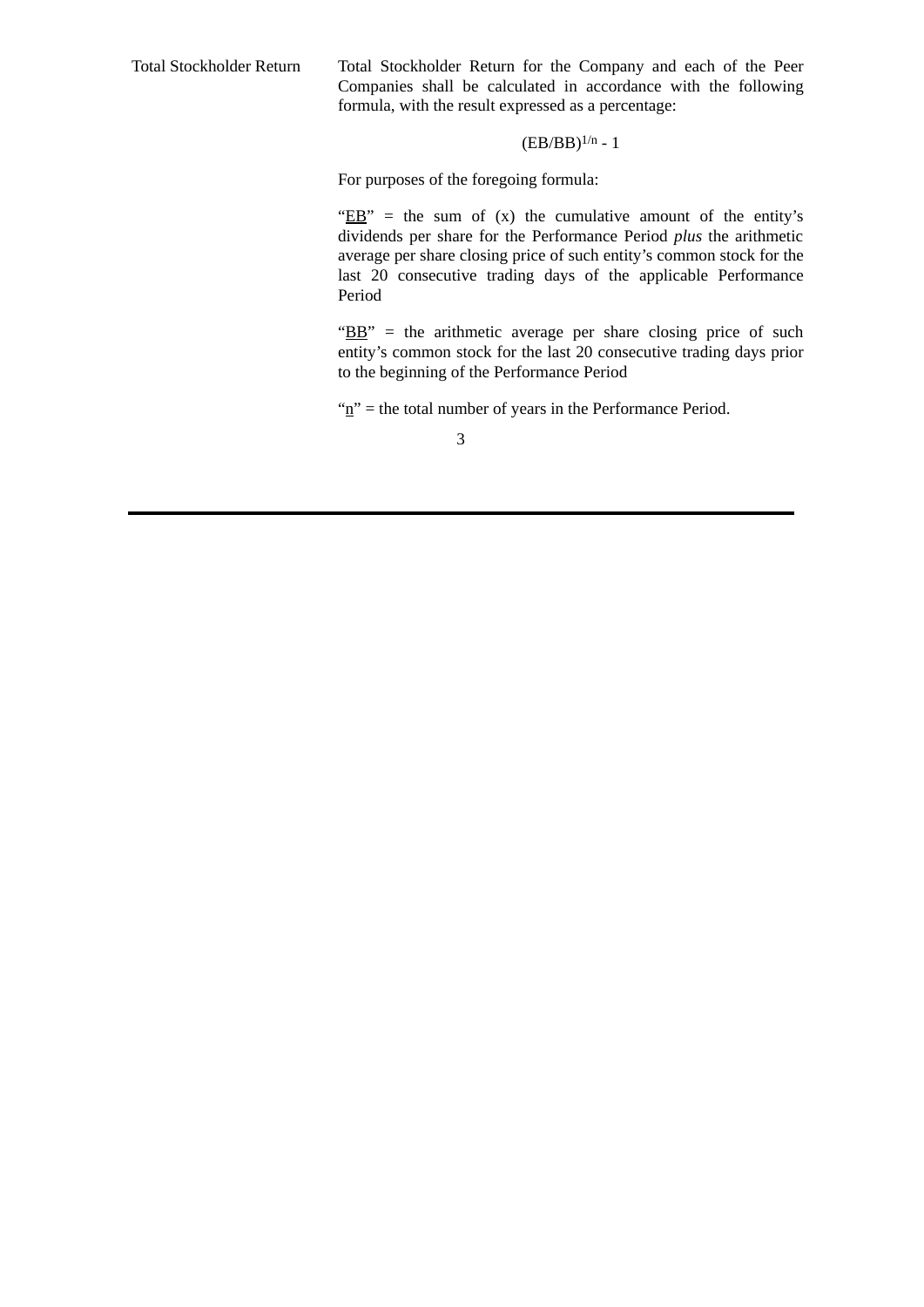Peer Group The Peer Group for determining Relative Total Stockholder Return shall consist of the following companies (each a "Peer Company"):

- SYNNEX Corporation
- Insight Enterprises, Inc.
- Conduent Incorporated
- ScanSource, Inc.
- TTEC Holdings, Inc.
- Sykes Enterprises, Incorporated
- ePlus inc.
- ExlService Holdings, Inc.
- WNS Holdings Ltd.
- StarTek, Inc.
- Perficient, Inc.
- QuinStreet, Inc.
- Computer Task Group, Incorporated
- Rimini Street, Inc.
- Fluent, Inc.
- Zuora, Inc.
- PFSweb, Inc.
- PRGX Global, Inc.
- Model N, Inc.
- ChannelAdvisor Corporation
- TechTarget, Inc.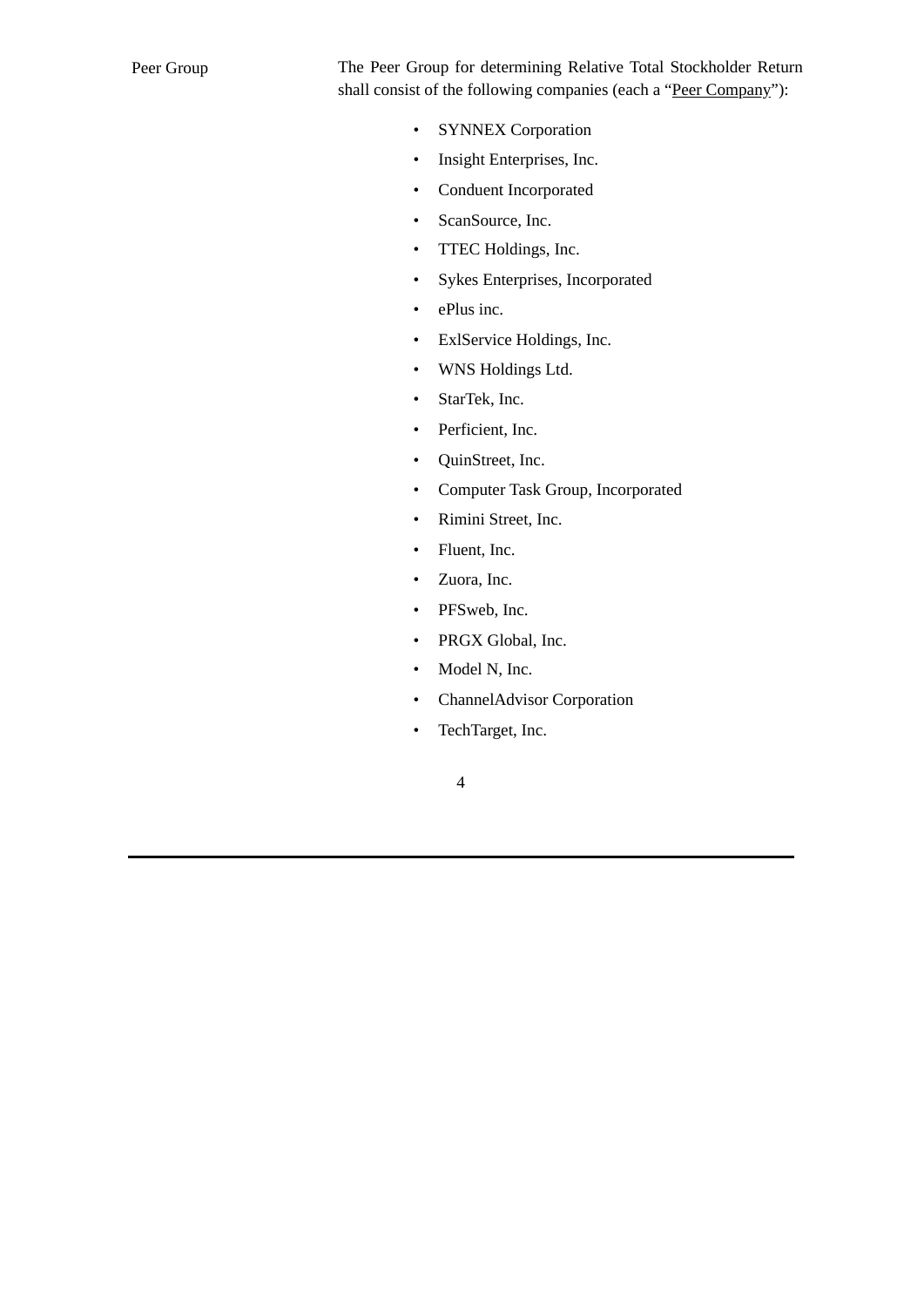Adjustment to the Peer Group

The Peer Group shall not be changed during the Performance Period except as set forth in the following chart to account for certain corporate transactions affecting a Peer Company:

| <b>Corporation Transaction</b>                                                                                                               | <b>Treatment of Peer Company</b>                                                                                                                                                                                                                                                                                                                          |
|----------------------------------------------------------------------------------------------------------------------------------------------|-----------------------------------------------------------------------------------------------------------------------------------------------------------------------------------------------------------------------------------------------------------------------------------------------------------------------------------------------------------|
| Peer Company is acquired by<br>another Peer Company                                                                                          | Keep the Peer Company that<br>performed the acquisition and<br>remove the acquired Peer<br>Company                                                                                                                                                                                                                                                        |
| A Peer Company merges with or<br>acquires a non-peer company and<br>the Peer Company is the<br>surviving entity                              | The Peer Company remains in<br>the Peer Group                                                                                                                                                                                                                                                                                                             |
| The Peer Company is not the<br>surviving entity after a merger,<br>consolidation or amalgamation<br>with a non-peer company                  | The Peer Company is removed<br>from the Peer Group                                                                                                                                                                                                                                                                                                        |
| A Peer Company spins out a<br>portion of its business, but the<br>Peer Company remains in place<br>as a publicly traded entity               | The Peer Company remains in<br>the Peer Group and the per-share<br>value of the spinoff is treated as<br>a dividend that is reinvested in<br>shares of the Peer Company on<br>the spinoff date, with the spinoff<br>amount per share and return<br>thereon used to appropriately<br>adjust "EB" upward or<br>downward to account for the<br>reinvestment. |
| A spun-out entity replaces the<br>Peer Company (i.e. there is no<br>longer a clear surviving parent<br>company following the<br>transaction) | The Peer Company remains in<br>the Peer Group                                                                                                                                                                                                                                                                                                             |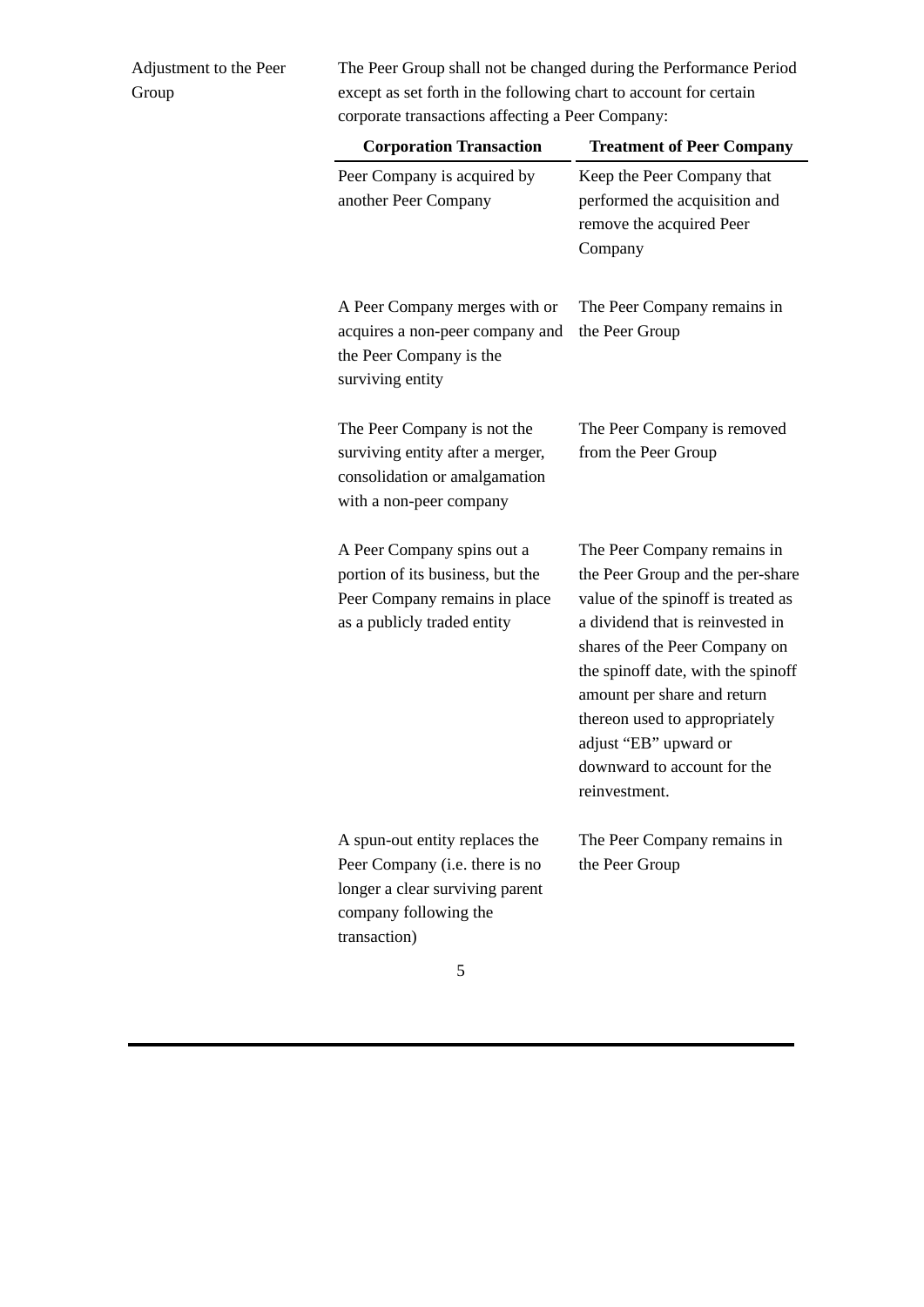| A Peer Company is suspended        | The Peer Company remains in  |
|------------------------------------|------------------------------|
| from listing or trading because of | the Peer Group but Total     |
| misconduct                         | Stockholder Return is set to |
|                                    | negative 100%                |
|                                    |                              |
| A Peer Company no longer meets     | The Peer Company remains in  |
| screening criteria                 | the Peer Group               |
|                                    |                              |
| A Peer Company goes bankrupt       | The Peer Company remains in  |
|                                    | the Peer Group, but Total    |
|                                    | Stockholder Return is set to |
|                                    | negative 100%                |
|                                    |                              |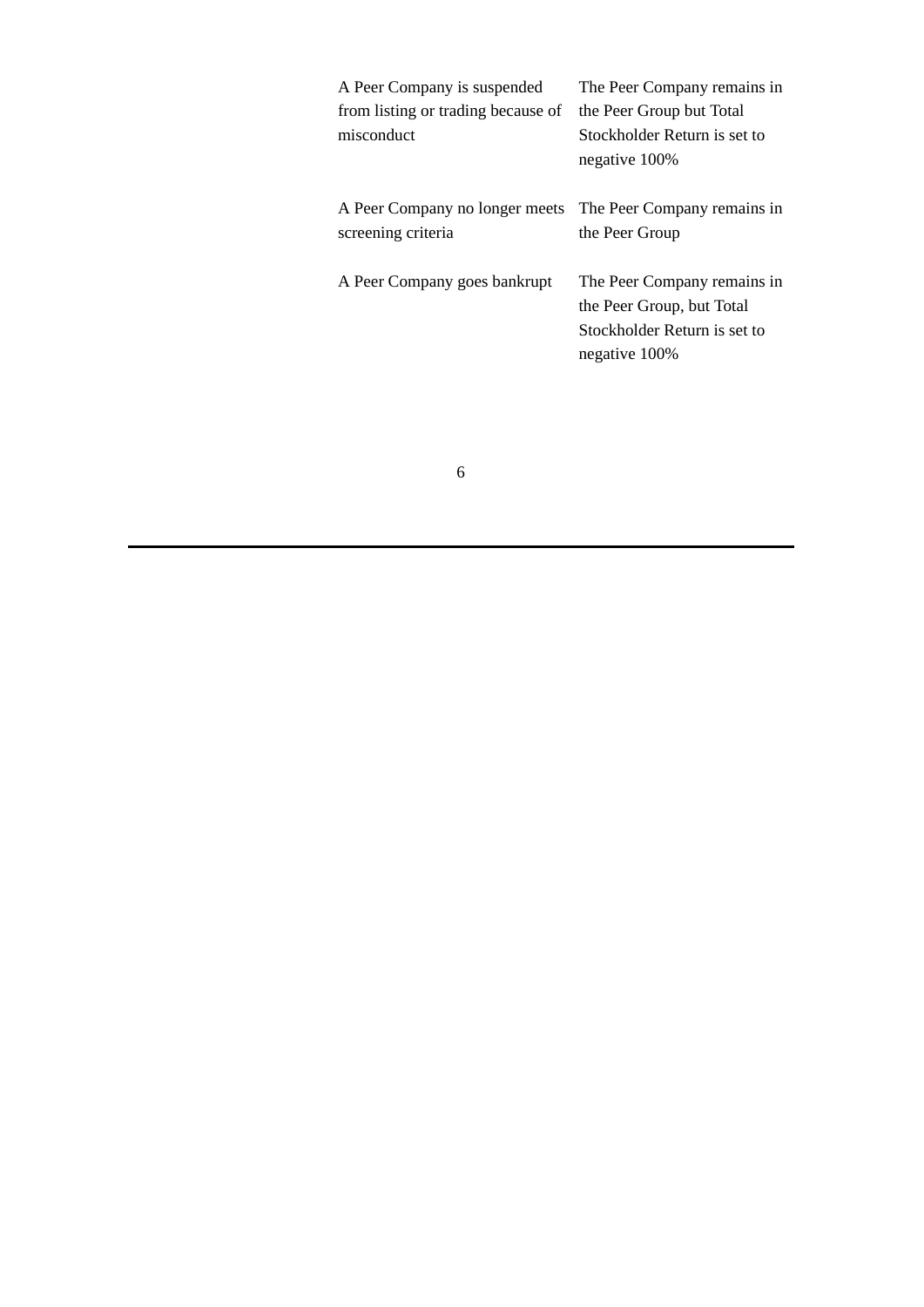## **Performance Stock Unit Award Terms and Conditions**

The following terms and conditions apply to the Performance Stock Units granted to you by the Company, as specified in the accompanying Performance Stock Unit Award Agreement (the "Award Agreement").

1. Award of Performance Stock Units. The Company has issued to you the Performance Stock Units set forth above in the Award Agreement, effective on the Grant Date, and subject to the terms and conditions set forth in the Award Agreement and the Performance Stock Unit Award Terms and Conditions (together, the "Award Documents"), and the Plan (which is incorporated herein by reference).

2. Performance Stock Units Non-Transferable. Performance Stock Units (and related rights) may not be sold, assigned, alienated, transferred by gift or otherwise, pledged, hypothecated, or otherwise disposed of, by operation of law or otherwise. Any attempt to assign, alienate, transfer, pledge, sell or otherwise dispose of the Performance Stock Units or its related rights shall be ineffective and, if any such attempt is made, the Performance Stock Units will be forfeited and all of your rights under the Plan and the Award Documents shall immediately terminate without any payment or consideration by the Company.

3. Vesting. Unless otherwise provided in the Plan, your Performance Stock Units shall vest and become Vested PSUs in accordance with the terms and conditions of the Award Agreement.

4. Payment. Payment in respect of Vested PSUs shall be made at the time(s) and in the form(s) set forth in the Award Agreement.

5. Termination of Continuous Service; Forfeiture. Upon the termination of your Continuous Service for any reason, any Performance Stock Units that have not become or are not eligible to become Vested PSUs in accordance with Section 3 and the Award Agreement shall immediately be forfeited. Upon forfeiture, you shall have no further rights with respect to such Performance Stock Units.

6. Tax Treatment; Section 409A. You may incur tax liability as a result of the receipt of Performance Stock Units and payments thereunder. You should consult your own tax adviser for tax advice. You acknowledge that the Administrator, in the exercise of its sole discretion and without your consent, may amend or modify the Award Documents in any manner, and delay the payment of any amounts thereunder, to the minimum extent necessary to satisfy the requirements of Section 409A. The Company will provide you with notice of any such amendment or modification. This Section 6 does not, and shall not be construed so as to, create any obligation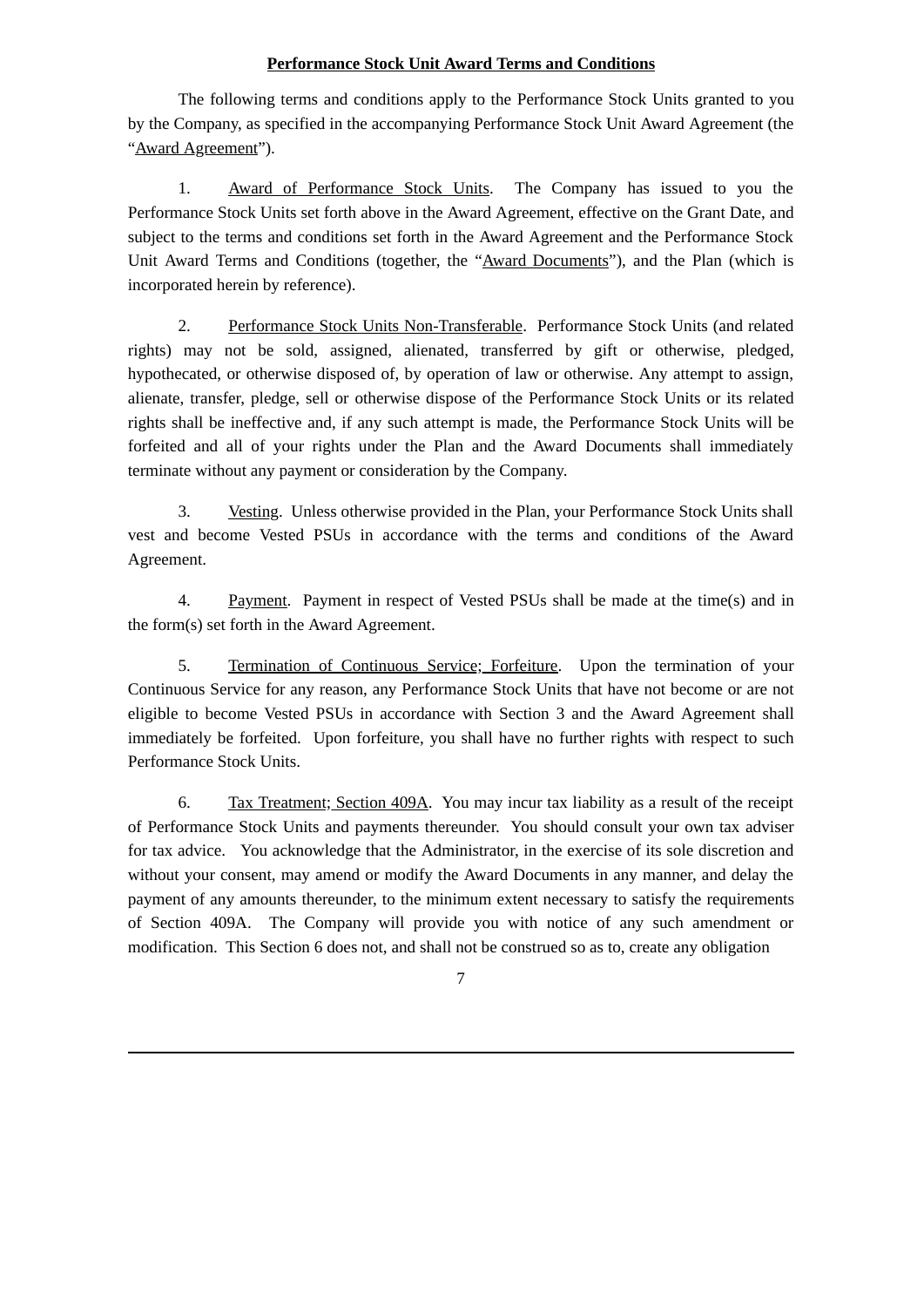on the part of the Company to adopt any such amendments or to take any other actions or to indemnify you for any failure to do so.

7. Tax Withholding. You shall make appropriate arrangements with the Company to provide for payment of all federal, state, local or foreign taxes of any kind required by law to be withheld in respect of your Performance Stock Units. Such arrangements may include, but are not limited to, the payment of cash directly to the Company, withholding by the Company from other cash payments of any kind otherwise due you, or share withholding as described below. Subject to the prior approval of the Administrator, which may be withheld by the Administrator in its sole discretion, you may be permitted to satisfy the minimum statutory withholding obligations, in whole or in part, (i) by having the Company withhold shares otherwise issuable to you or (ii) by delivering to the Company shares of Common Stock already owned by you. The shares delivered or withheld shall have an aggregate Fair Market Value not in excess of the minimum statutory total tax withholding obligations. In addition, to the extent provided by the Plan, you may elect to have the Company perform additional voluntary tax withholding through the withholding or delivery of shares up to the maximum statutory tax rates in your applicable jurisdictions. The Fair Market Value of the shares used for tax withholding purposes shall be determined by the Company as of the date on which taxation occurs. Shares used for tax withholding purposes must be vested and cannot be subject to any repurchase, forfeiture, or other similar requirements. Any election to withhold or deliver shares shall be irrevocable, made in writing, signed by you, and shall be subject to any restrictions or limitations that the Administrator, in its sole discretion, deems appropriate.

8. Personal Information. The Company and its Subsidiaries may collect, store, disclose, use, or otherwise process certain personal information about you for the purpose of managing and administering the Plan, such as your name, home address and telephone number, date of birth, social security number or other employee identification number, salary, nationality, job title, any shares or directorships held in the Company, details of all Performance Stock Units and other equity awards or any other entitlement to shares awarded, canceled, purchased, vested, unvested or outstanding in your favor ("Data"). The Company and/or its Subsidiaries may disclose Data among themselves as necessary for the purpose of implementation, administration and management of your participation in the Plan and the Company and/or any of its Subsidiaries may each further disclose Data to any third parties assisting the Company in the implementation, administration and management of the Plan, including any Plan recordkeeper. These recipients may be located throughout the world, including the United States. You understand and agree that these parties may receive, possess, use, retain, transfer, and otherwise process the Data, in electronic or other form, for the purposes of implementing, administering and managing your participation in the Plan, including any requisite transfer or disclosure of such Data as may be required for the administration of the Plan and/or the subsequent holding of shares on your behalf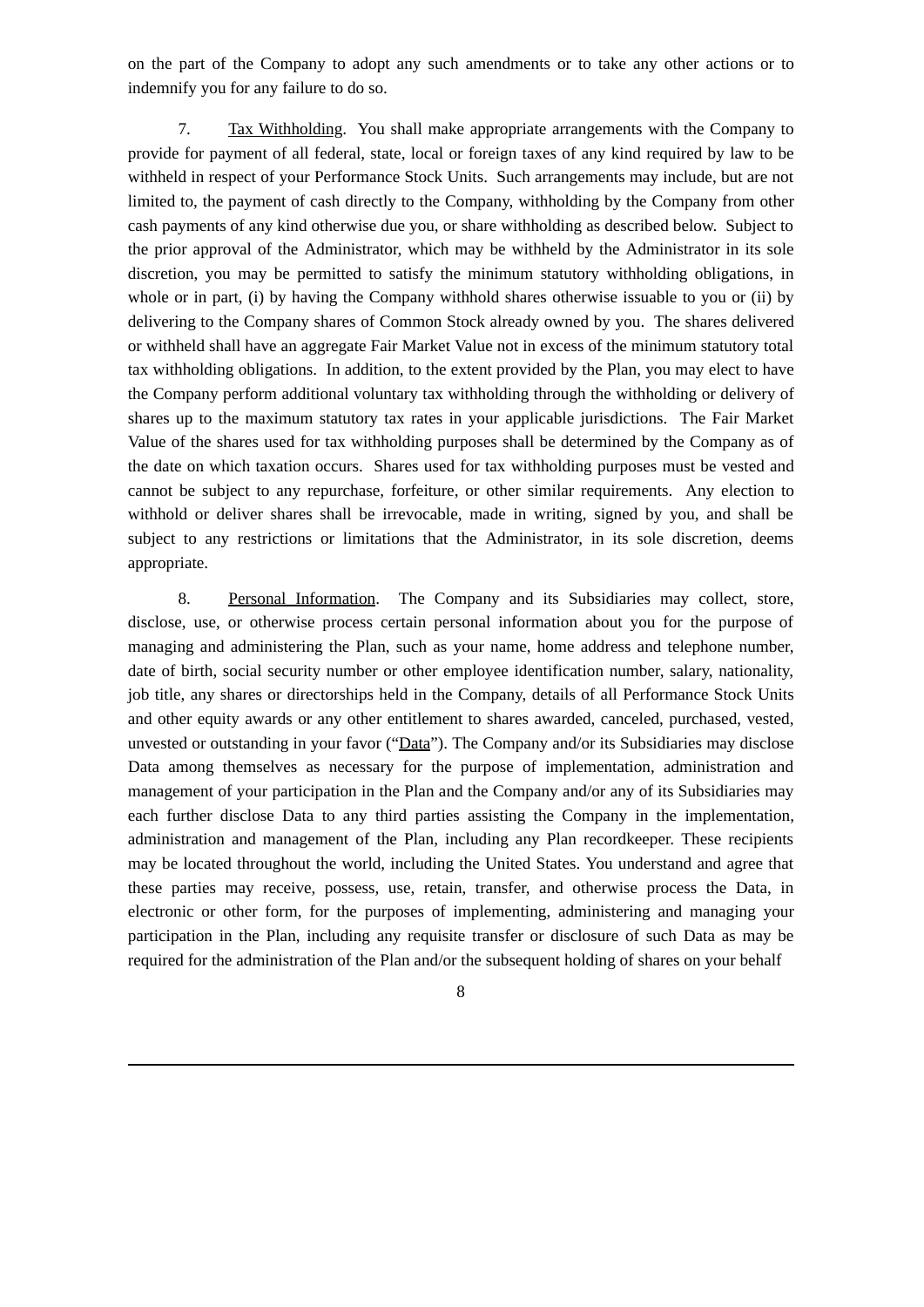to a broker or other third party with whom you may elect to deposit any shares acquired pursuant to the Plan. Notwithstanding anything to the contrary in this Section 8, you acknowledge and agree that the Company and its Subsidiaries may also collect, store, use, disclose, and otherwise process your Data where such processing is necessary to comply with a legal obligation, for the Company or its Subsidiaries' legitimate business purposes, or with your consent if applicable law requires consent. You may, at any time, request to access, correct, delete or restrict processing of your Data by contacting the Company in writing. Applicable law may allow or require the Company to refuse to provide you with access to or to delete or restrict processing of some or all of the Data that the Company or its Subsidiaries hold about you, or the Company or its Subsidiaries may have destroyed, erased, or made such Data anonymous in accordance with applicable record retention obligations and practices. If the Company cannot provide you with access to, delete or restrict processing of your Data, the Company will inform you of the reasons why, subject to any legal or regulatory restrictions. For more information on the processing of your Data, contact your human capital representative.

9. Other Employee Benefits. Except as specifically provided otherwise in any relevant employee benefit plan, program, or arrangement, the Performance Stock Units evidenced hereby are not part of normal or expected compensation for purposes of calculating any severance, resignation, redundancy, end of service payments, bonuses, long-service awards, pension or retirement benefits or similar payments.

10. Electronic Delivery. BY YOUR ACCEPTANCE OF THIS AWARD, YOU HEREBY CONSENT TO ELECTRONIC DELIVERY OF THE PLAN, AND ANY DISCLOSURE OR OTHER DOCUMENTS RELATED TO THE PLAN, INCLUDING FUTURE AWARD DOCUMENTS (COLLECTIVELY, THE "PLAN DOCUMENTS"). THE COMPANY MAY DELIVER THE PLAN DOCUMENTS ELECTRONICALLY TO YOU BY E-MAIL, BY POSTING SUCH DOCUMENTS ON ITS INTRANET WEBSITE OR BY ANOTHER MODE OF ELECTRONIC DELIVERY AS DETERMINED BY THE COMPANY IN ITS SOLE DISCRETION. YOU ACKNOWLEDGE THAT YOU ARE ABLE TO ACCESS, VIEW AND RETAIN AN E-MAIL ANNOUNCEMENT INFORMING YOU THAT THE PLAN DOCUMENTS ARE AVAILABLE IN HTML, PDF OR SUCH OTHER FORMAT AS THE COMPANY DETERMINES IN ITS SOLE DISCRETION. If you do not accept the Award documents within ninety (90) days of the Grant Date, the Award documents will be null and void following the ninetieth (90th) day after the Grant date and you will have no right or claim to the Award.

11. Notices. Any notice required or permitted to be given hereunder shall be in writing and shall be given by hand delivery, by e-mail, by facsimile, or by first class registered or certified mail, postage prepaid, addressed, if to the Company, to its Corporate Secretary, and if to you, to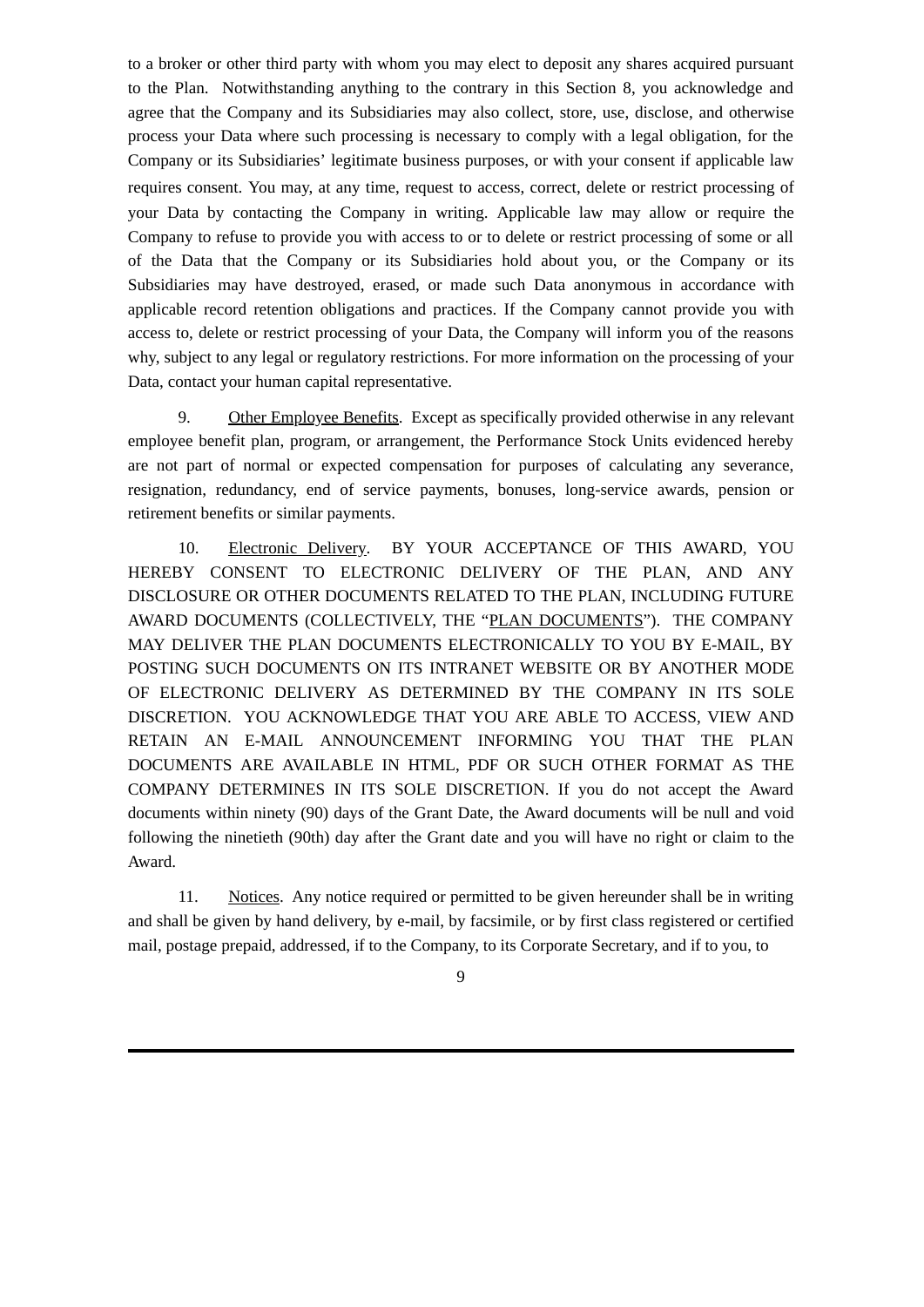your address now on file with the Company, or to such other address as either may designate in writing. Any notice shall be deemed to be duly given as of the date delivered in the case of personal delivery, e-mail, or facsimile, or as of the second day after enclosed in a properly sealed envelope and deposited, postage prepaid, in a United States post office, in the case of mailed notice.

12. Amendment. The Award Documents may be amended by the Administrator at any time without your consent if such amendment does not impair your rights hereunder or is otherwise permitted herein. In all other cases, the Award Documents may not be amended or otherwise modified unless evidenced in writing and signed by the Company and by you.

13. Relationship to Plan. Nothing in the Award Documents shall alter the terms of the Plan. If there is a conflict between the terms of the Plan and the terms of the Award Documents, the terms of the Plan shall prevail.

14. Construction; Severability. The section headings contained herein are for reference purposes only and shall not in any way affect the meaning or interpretation of these Performance Stock Unit Award Terms and Conditions. The invalidity or unenforceability of any provision of the Award Documents shall not affect the validity or enforceability of any other provision thereof, and each other provision thereof shall be severable and enforceable to the extent permitted by law.

15. Waiver. Any provision contained in the Award Documents may be waived, either generally or in any particular instance, by the Administrator appointed under the Plan, but only to the extent permitted under the Plan.

16. Binding Effect. The Award Documents shall be binding upon and inure to the benefit of the Company and to you and your respective heirs, executors, administrators, legal representatives, successors and assigns.

17. Rights to Continuous Service. Nothing contained in the Award Documents shall be construed as giving you any right to be retained in the employ or service of the Company or any of its Subsidiaries, and the Award Documents are limited solely to governing the parties' rights and obligations with respect to the Performance Stock Units.

18. Governing Law. The Award Documents shall be governed by and construed in accordance with the choice of law provisions set forth in the Plan.

19. Company Policies to Apply; Potential Clawback. The sale of any shares of Common Stock received as payment under the Performance Stock Units is subject to the Company's policies regulating securities trading by employees, all relevant federal and state securities laws and the listing requirements of any stock exchange on which the shares of the Company's Common Stock are then traded. Participation in the Plan and receipt of remuneration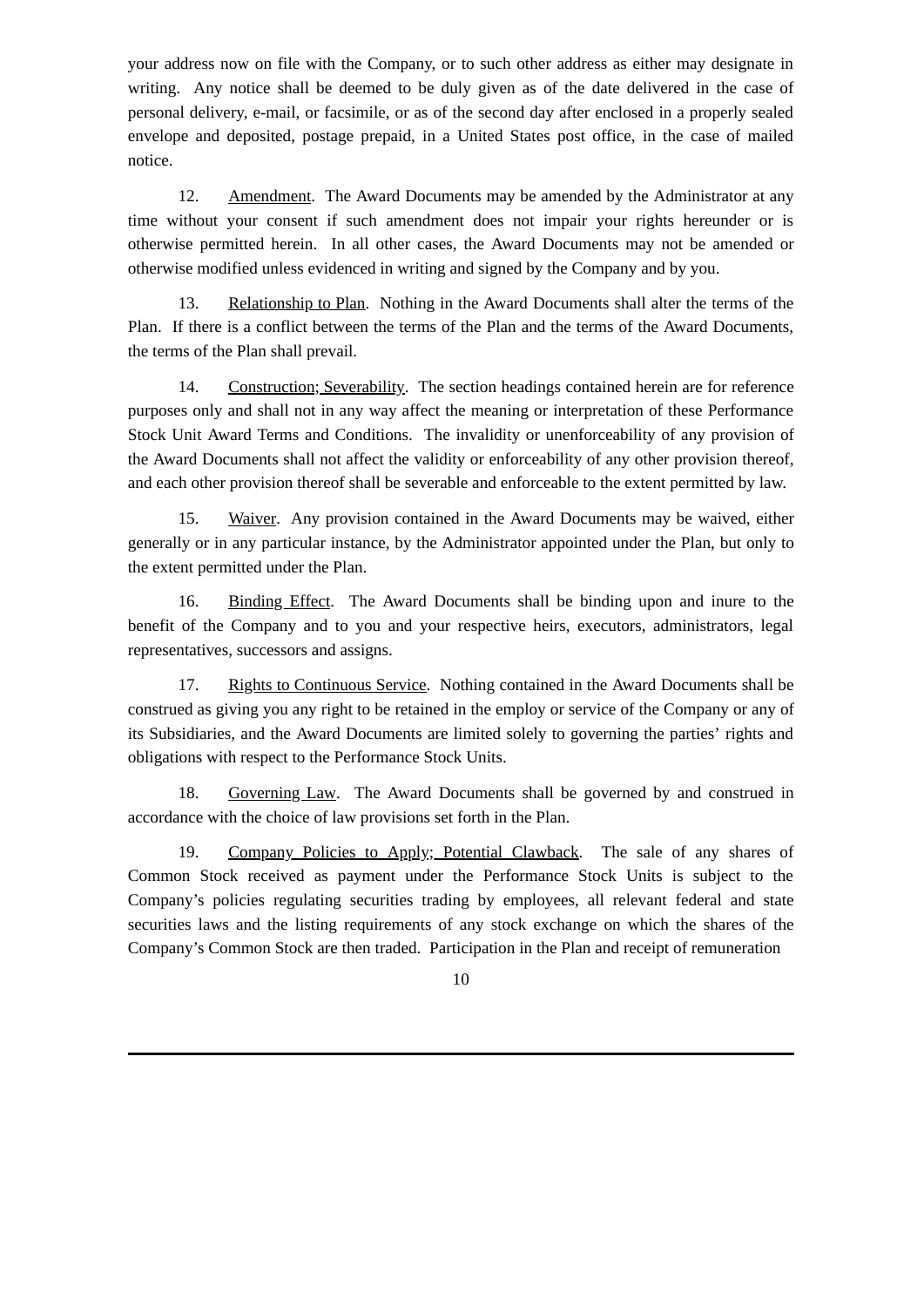as a result of the Performance Stock Units is also subject in all respects to any laws, regulations, or Company policies related to compensation clawbacks that may be in effect from time to time.

20. Section 409A Compliance. The Performance Stock Units granted hereunder are intended to comply with or be exempt from the requirements of Section 409A, and the Award Documents shall be interpreted and administered in a manner consistent with such intent. You shall be solely responsible and liable for the satisfaction of all taxes and penalties that may be imposed on you in connection with the Performance Stock Units granted hereunder (including any taxes and penalties under Section 409A), and neither the Company nor any of its Affiliates shall have any obligation to indemnify or otherwise hold you harmless from any or all of such taxes or penalties. In the event the Performance Stock Units granted hereunder are "non-qualified deferred compensation" subject to Code Section 409A, then the term Change in Control as used in this Agreement shall mean a "change in ownership or effective control of" the Company or a "change in the ownership of a substantial portion of the assets" of the Company as determined under Treasury Regulation Section 1.409A-3(i)(5).

11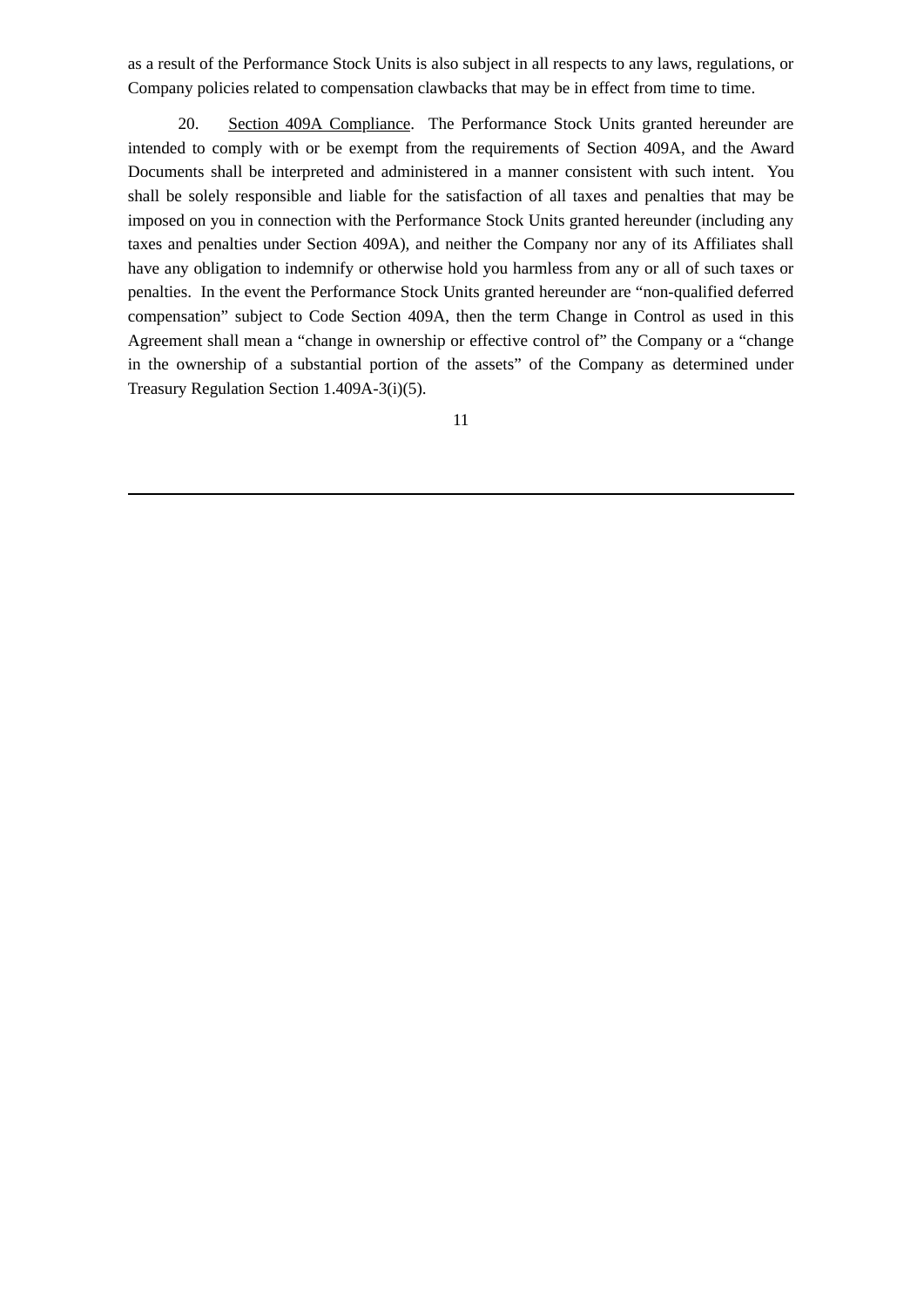Certain information identified with brackets has been excluded from this exhibit in accordance with Item 601(b) of Regulation S-K because it is both not material and is the type that the registrant treats as private or confidential.

## **ServiceSource International, Inc. 2020 Equity Incentive Plan**

#### **Performance Stock Unit Award Agreement**

Participant: [Recipient Name]

We are pleased to inform you that ServiceSource International, Inc. (the "Company") has made an award of performance-vested restricted stock units to you (the "Performance Stock Units") as indicated in this Performance Stock Unit Award Agreement (this "Award Agreement"). The Performance Stock Units are issued pursuant to the Company's 2020 Equity Incentive Plan (the "Plan") and are subject to and governed by the Plan generally. All capitalized terms not defined herein shall have the meanings given to such terms in the Plan.

### **Notice of Award**

| <b>Grant Date</b>                         | March 1, 2021                                                                                                                                                                                                                                                                                                                                                                                                                                                                                                                                                 |
|-------------------------------------------|---------------------------------------------------------------------------------------------------------------------------------------------------------------------------------------------------------------------------------------------------------------------------------------------------------------------------------------------------------------------------------------------------------------------------------------------------------------------------------------------------------------------------------------------------------------|
| Target Performance Stock<br>Units         | ("Target PSUs")                                                                                                                                                                                                                                                                                                                                                                                                                                                                                                                                               |
| Maximum Performance<br><b>Stock Units</b> | ("Max PSU")                                                                                                                                                                                                                                                                                                                                                                                                                                                                                                                                                   |
| Performance Period                        | January 1, 2021 – December 31, 2021                                                                                                                                                                                                                                                                                                                                                                                                                                                                                                                           |
| <b>Vesting Date</b>                       | March 1, 2022                                                                                                                                                                                                                                                                                                                                                                                                                                                                                                                                                 |
| Overview                                  | This award of Performance Stock Units entitles you to earn shares<br>of Common Stock based on the satisfaction of the performance<br>goals set forth in $\Delta$ ppendix $\Delta$ and your Continuous Service (defined<br>below) through the Vesting Date set forth above. Upon the<br>termination of your Continuous Service with the Company or its<br>Subsidiaries for any or no reason prior to the Vesting Date, you shall<br>automatically and immediately forfeit all Performance Stock Units<br>and rights to earn or receive Common Stock hereunder. |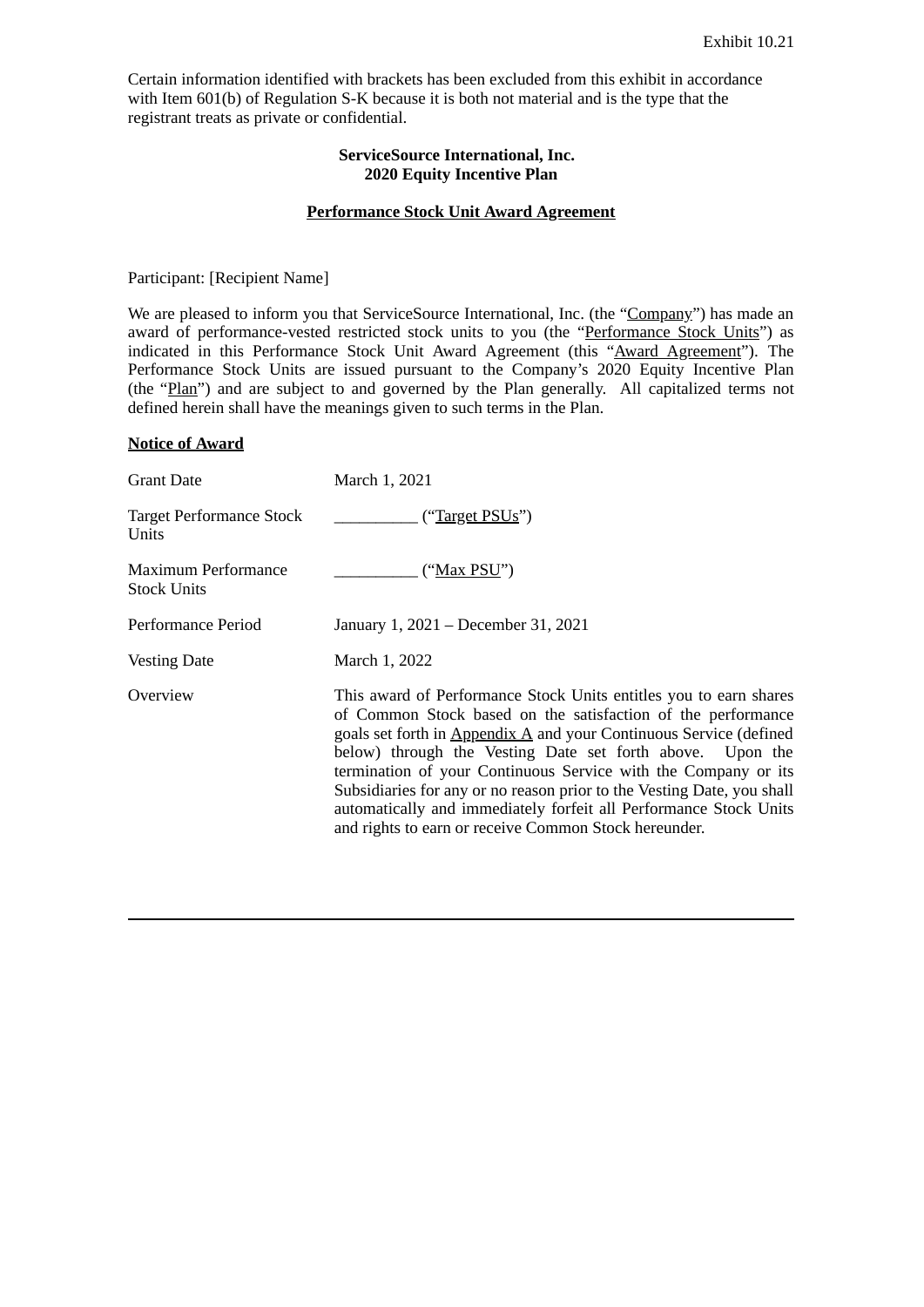You have no rights as a stockholder of the Company pursuant to this Agreement until such time, if any, as shares of Common Stock are issued to you.

Award Determination On the Determination Date, the Company will determine the number of Performance Stock Units that vested (the "Vested PSUs") on the Vesting Date by applying the formulas in Appendix A taking into account the level of achievement of the relevant performance goals over the Performance Period and the Target PSUs awarded to you. The Vested PSUs, if any, may be greater than or less than the Target PSUs, but can never exceed the Max PSUs. The Company shall issue you one share of Common Stock for each Vested PSU, as described in the "Payment" section below.

Determination Date The "Determination Date" is the date on which the Company files its Annual Report on Form 10-K for the Company's 2021 fiscal year.

Continuous Service The term "Continuous Service" shall mean your uninterrupted service to the Company or its Subsidiaries as an Employee, Outside Director, or Consultant. The Administrator shall determine in its discretion whether and when your Continuous Service has ended (including as a result of any leave of absence); provided, however, that your Continuous Service shall not be deemed to have ended in the event you retire or otherwise terminate as an Employee but continue to perform services for the Company as an Outside Director or Consultant.

### Change in Control Prior to the End of the Performance Period

In the event of a Change in Control prior to the end of the Performance Period, the Performance Period shall be deemed to have ended immediately prior to the Change in Control, and you shall be credited with a number of conditionally-earned PSUs ("Conditional PSUs"), if any, determined in accordance with Appendix A based on performance through the date of the Change in Control; provided, however, that the performance goals in Appendix A shall be adjusted in the Administrator's sole discretion to account for the truncation of the performance period on the date of the Change in Control and the Administrator may adopt reasonable procedures for determining the level of achievement of any financial metrics, such as using audited financial statements from the most recently completed fiscal quarter. The Conditional PSUs will vest and become Vested PSUs on the Vesting Date, subject to your Continuous Service with the Company or its Subsidiaries or any successor company through such date. If this award is not assumed by the successor in any Change in Control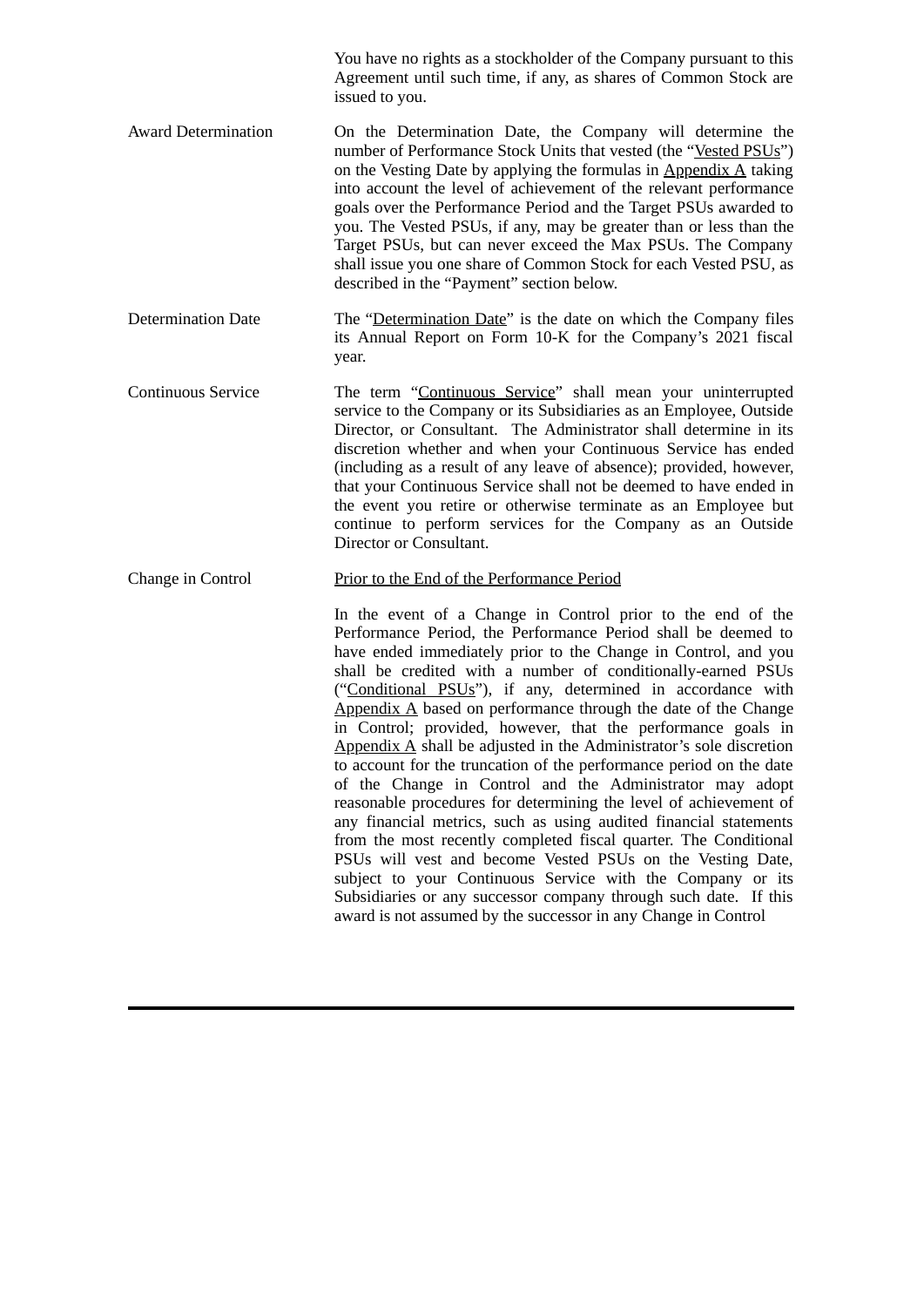transaction, your Conditional PSUs shall vest and become Vested PSUs immediately upon the Change in Control.

On or After the End of the Performance Period

|                                   | In the event of a Change in Control on or following the end of the<br>Performance Period, the Company shall promptly determine your<br>Conditional PSUs, and may do so without waiting for the<br>occurrence of the Determination Date and may use reasonable<br>procedures for determining the level of achievement of any<br>financial metrics. Your Conditional PSUs will then become Vested<br>PSUs on the Vesting Date, subject to your Continuous Service with<br>the Company or its Subsidiaries or any successor corporation<br>through such date. If this award is not assumed by the successor in<br>any Change in Control transaction, your Conditional PSUs shall<br>vest and become Vested PSUs immediately upon the Change in<br>Control. |
|-----------------------------------|---------------------------------------------------------------------------------------------------------------------------------------------------------------------------------------------------------------------------------------------------------------------------------------------------------------------------------------------------------------------------------------------------------------------------------------------------------------------------------------------------------------------------------------------------------------------------------------------------------------------------------------------------------------------------------------------------------------------------------------------------------|
| Payment                           | The Company shall issue to you one share of Common Stock for<br>each Vested PSU, with the delivery of such Common Stock to occur<br>within seventy-four (74) days following the date on which such<br>Performance Stock Units became Vested PSUs.                                                                                                                                                                                                                                                                                                                                                                                                                                                                                                       |
| <b>Employment Agreement</b>       | Nothing herein shall diminish any rights to accelerated vesting you<br>may have under your most recent Employment and Confidential<br>Information Agreement between you and the Company, which<br>rights shall be in addition to any vesting rights you may have<br>hereunder.                                                                                                                                                                                                                                                                                                                                                                                                                                                                          |
| <b>Other Terms and Conditions</b> | Are set forth in the accompanying Performance Stock Unit Award<br>Terms and Conditions and the Plan.                                                                                                                                                                                                                                                                                                                                                                                                                                                                                                                                                                                                                                                    |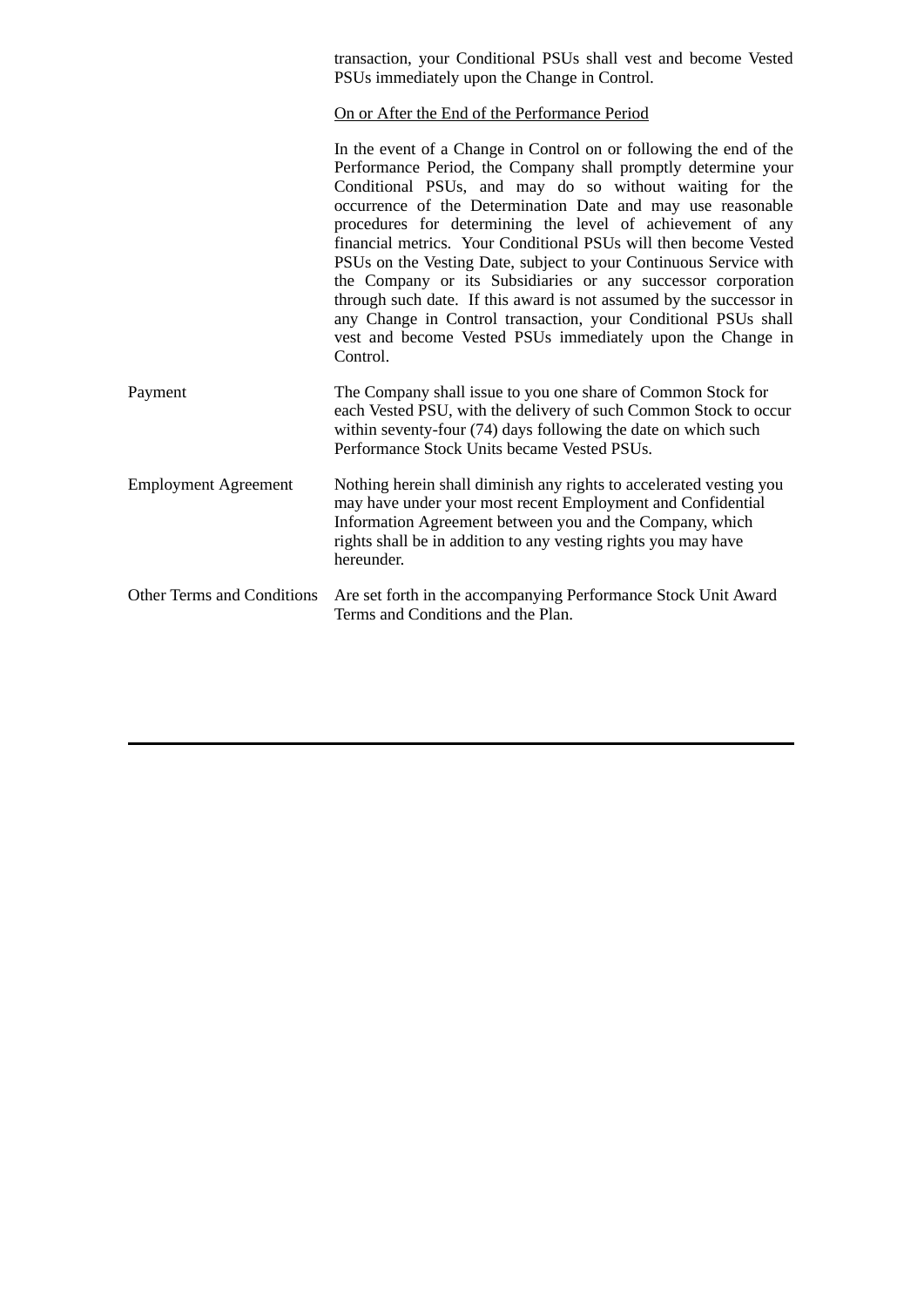## **Acceptance of Award**

By your signature below, you agree that the Performance Stock Units granted hereby are granted under and governed by the terms and conditions of the Plan and of this Performance Stock Unit Award Agreement (including the accompanying Performance Stock Unit Award Terms and Conditions and any Appendix) (the "Award Documents"). You hereby represent and acknowledge that you been provided the opportunity to review the Plan and the Award Documents in their entirety, and you hereby agree to accept as binding, conclusive, and final all decisions or interpretations of the Administrator upon any questions relating to the Plan and the Award Documents.

| PARTICIPANT | SERVICESOURCE INTERNATIONAL, INC.               |
|-------------|-------------------------------------------------|
|             | By:                                             |
|             | Name: Megan Fine<br>Title: SVP, General Counsel |
| Signature   |                                                 |
|             | Date                                            |
| Date        |                                                 |

\_\_\_\_\_\_\_\_\_\_\_\_\_\_\_\_\_\_\_\_\_\_\_\_\_\_\_\_\_\_\_\_\_\_\_\_\_\_\_\_\_\_\_\_\_\_\_\_\_\_\_\_\_\_\_\_\_\_\_\_\_\_\_\_\_\_\_\_\_\_\_\_\_\_\_\_\_

Participant Residence Address: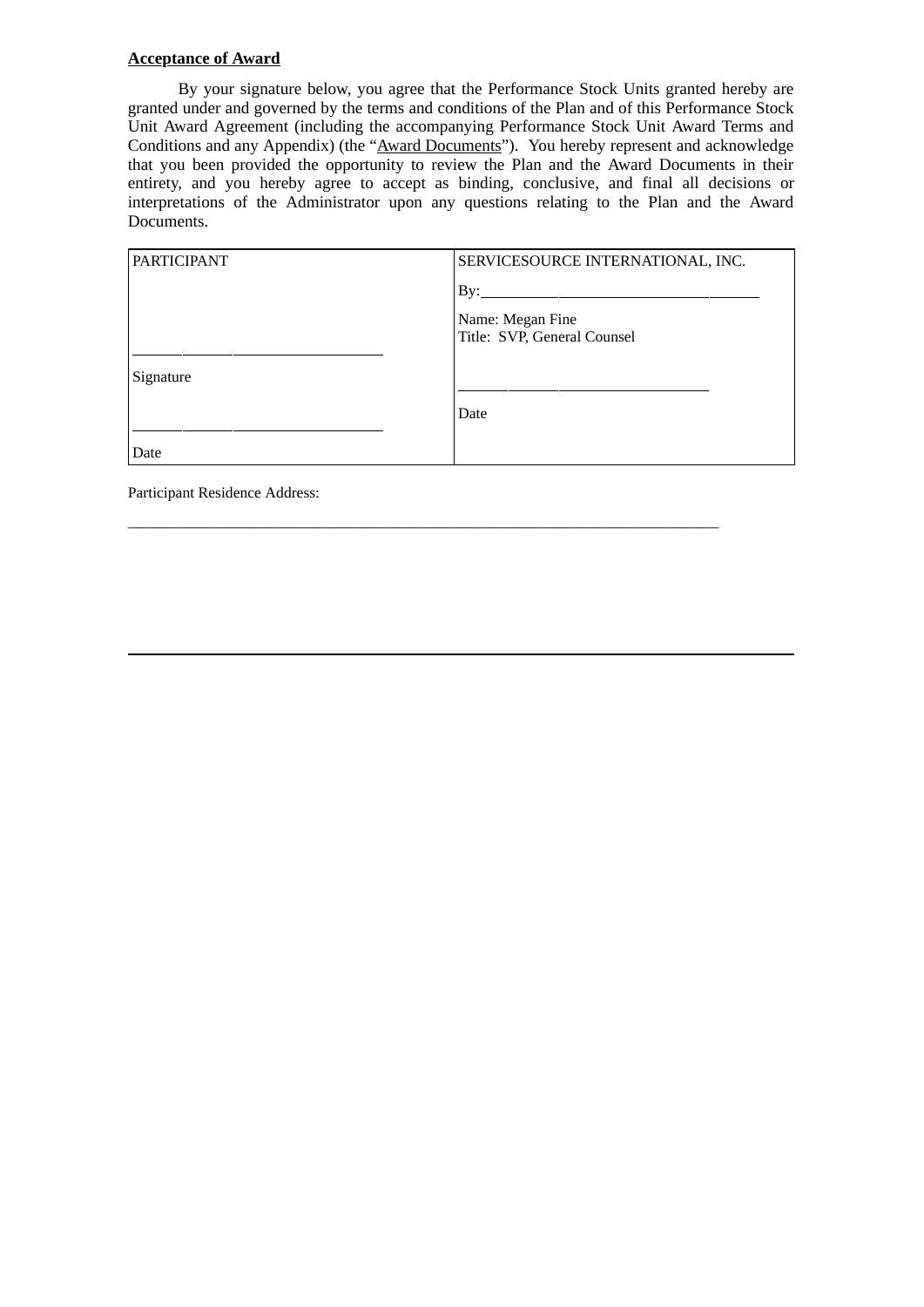# **Appendix A**

# **Performance Goals**

Performance Goals The performance goals for this award shall be based on: • H1 Revenue • Annual Revenue • Annual Adjusted EBITDA, and • Annual Free Cash Flow. H1 Revenue, Annual Revenue, Annual Adjusted EBITDA and Annual Free Cash Flow are defined and shall be determined as set forth below. Determination of Vested The number of Vested PSUs shall be determined as follows: PSUs Vested PSUs = (Target PSUs x 25% x H1 Revenue Achievement %) + (Target PSUs x 25% x Annual Revenue Achievement %) + (Target PSUs x 30% x Annual Adjusted EBITDA Achievement %) + (Target PSUs x 20% x Annual Free Cash Flow Achievement %)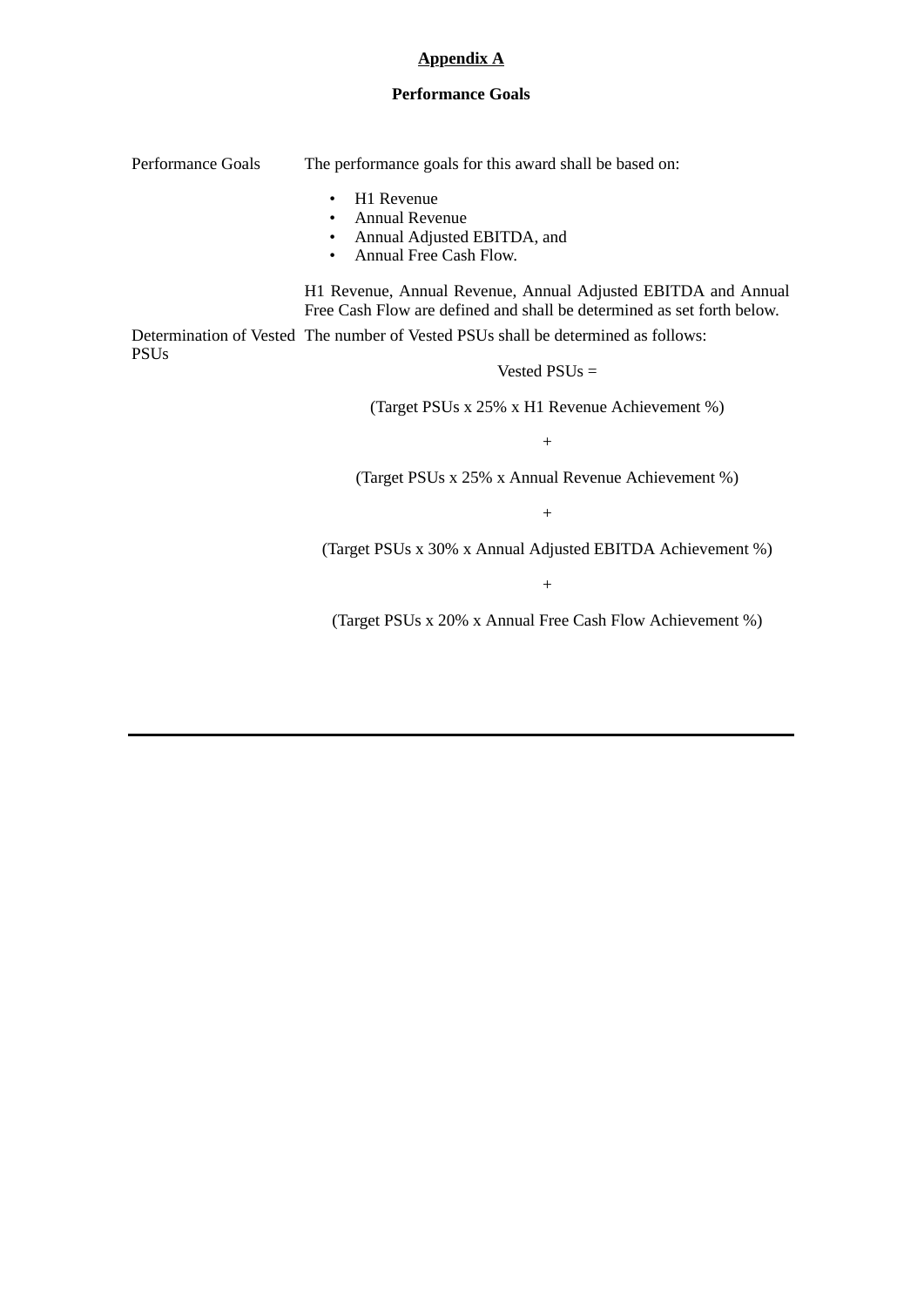H1 Revenue Achievement Percentage The H1 Revenue Achievement Percentage (capped at 200%) shall be determined in accordance with the following chart, based on the Company's H1 Revenue measured over the period January 1, 2021 – June 30, 2021. H1 Revenue (Millions of \$USD) H1 Revenue Achievement Percentage \$[ ] or greater [ ] % \$[ ] [ ] % \$[ ] [ ] % \$[ ] [ ] % \$[ ] [ ] % Less than  $\{$ [ ]  $\%$ Annual Revenue Achievement Percentage The Annual Revenue Achievement Percentage (capped at 200%) shall be determined in accordance with the following chart, based on the Company's Annual Revenue measured over the Performance Period.

| <b>Annual Revenue</b> | <b>Annual Revenue</b>         |
|-----------------------|-------------------------------|
| (Millions of \$USD)   | <b>Achievement Percentage</b> |
| \$[] or greater       | $\lceil \cdot \rceil$ %       |
| \$1]                  | $\lceil \cdot \rceil\%$       |
| $\mathbb{S}$ []       | $\lceil \cdot \rceil\%$       |
| \$1]                  | $\lceil \cdot \rceil\%$       |
| \$1]                  | $\lceil \cdot \rceil\%$       |
| Less than $$$ []      | $1\%$                         |
|                       |                               |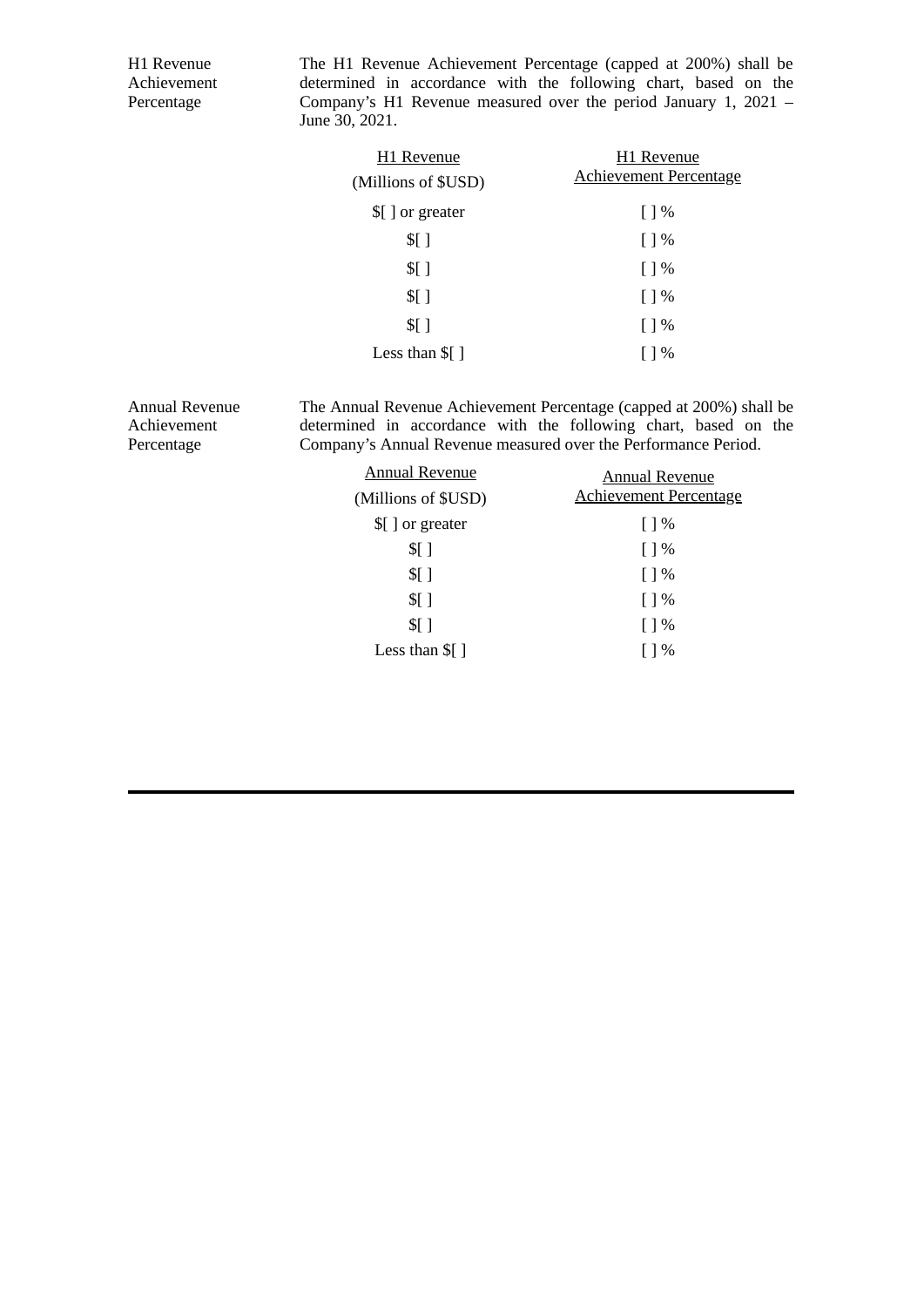Annual Adjusted EBITDA Percentage The Annual Adjusted EBITDA Achievement Percentage (capped at 200%) shall be determined in accordance with the following chart, based on the Company's Annual Adjusted EBITDA measured over the Performance Period.

| <b>Annual Adjusted EBITDA</b><br>(Millions of \$USD) | <b>Annual Adjusted EBITDA</b><br><b>Achievement Percentage</b> |
|------------------------------------------------------|----------------------------------------------------------------|
| \$[] or greater                                      | $\lceil \cdot \rceil\%$                                        |
| \$[]                                                 | $\lceil \cdot \rceil\%$                                        |
| \$[ ]                                                | $\lceil \cdot \rceil\%$                                        |
| \$[]                                                 | $\lceil \cdot \rceil\%$                                        |
| \$1]                                                 | $\lceil \cdot \rceil\%$                                        |
| Less than $\mathcal{S}$ [ ]                          | [ ] %                                                          |

Achievement Percentage

Annual Free Cash Flow The Annual Free Cash Flow Achievement Percentage (capped at 200%) shall be determined in accordance with the following chart, based on the Company's Annual Free Cash Flow measured over the Performance Period.

| <b>Annual Free Cash Flow</b> | <b>Annual Free Cash Flow</b> |
|------------------------------|------------------------------|
| (Millions of \$USD)          | <b>Percentage</b>            |
| \$[] or greater              | $\lceil \cdot \rceil\%$      |
| $\mathbb{S}$ []              | $\lceil \cdot \rceil\%$      |
| \$1]                         | $\lceil \cdot \rceil\%$      |
| $\mathbb{S}$ []              | $\lceil \cdot \rceil\%$      |
| \$[]                         | $\lceil \cdot \rceil\%$      |
| Less than $$$ []             | $\lceil \cdot \rceil\%$      |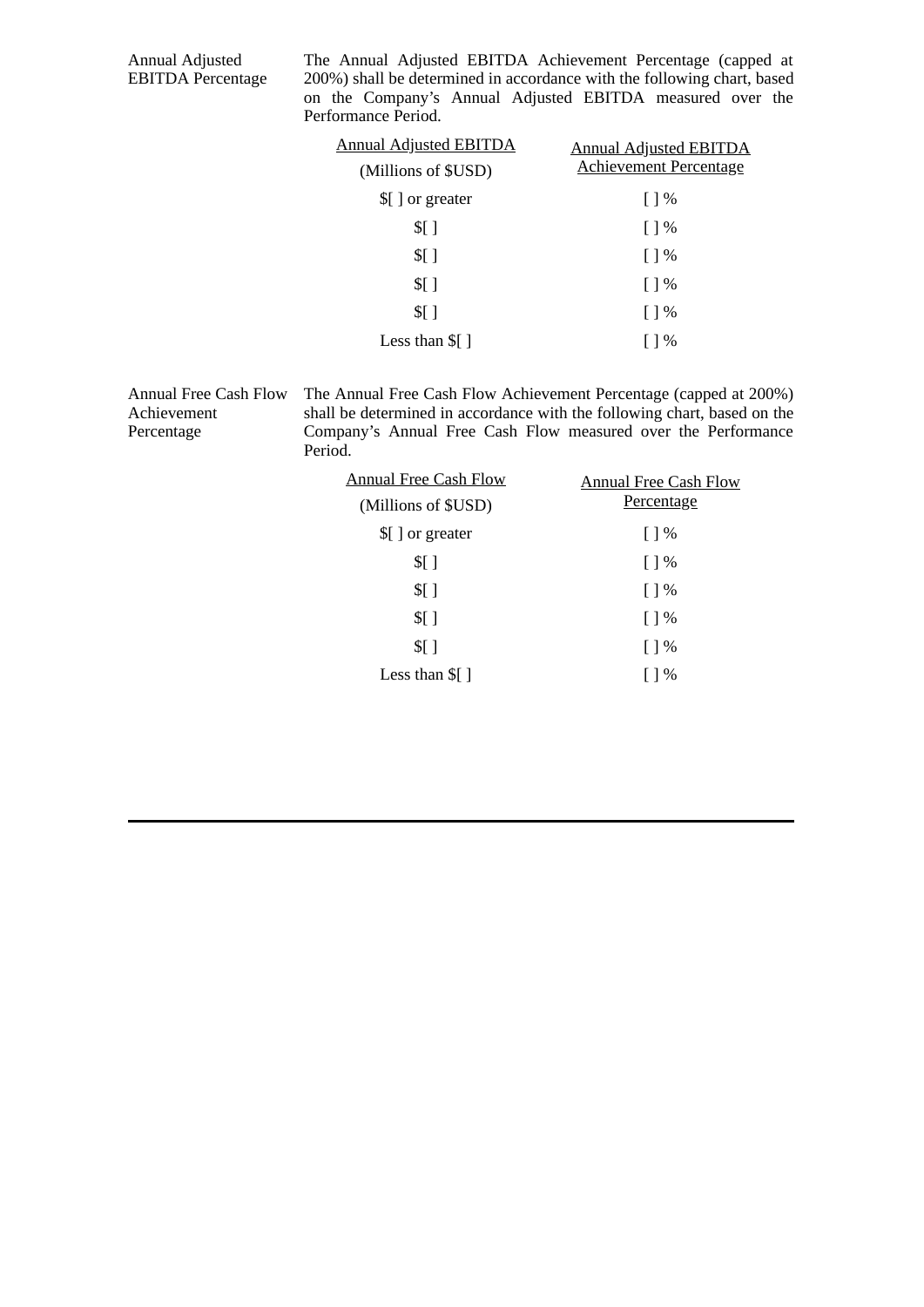Linear Interpolation When H1 Revenue, Annual Revenue, Annual Adjusted EBITDA, or Annual Free Cash Flow, as applicable, for the relevant period falls between any of the hurdle amounts set forth in the charts above, the applicable "Achievement Percentage" shall be determined based on linear interpolation. Definitions "H1 Revenue" shall be Net Revenue of the Company for the period January 1, 2021 – June 30, 2021 as set forth in the Company's 10-Q for the period ended June 30, 2021 and/or earnings press release and 8-K for the period ended June 30, 2021. "Annual Revenue" shall be Net Revenue of the Company for the Performance Period as defined in the Company's 10-K and/or earnings press release and 8-K for the Company's 2021 fiscal year end. "Annual Adjusted EBITDA" shall be the cumulative Adjusted EBITDA of the Company for the Performance Period as defined in the Company's 10-K and/or earnings press release and 8-K for the Company's 2021 fiscal year end. Annual Free Cash Flow" shall be the Free Cash Flow of the Company for the Performance Period as defined in the Company's 10-K and/or earnings press release and 8-K for the Company's 2021 fiscal year end. Determinations and **Adjustments** It is the intent of the parties that the determinations herein shall mirror those under the Company's cash-settled annual bonus plan (CIP) for fiscal year 2021, and all determinations hereunder shall be intended to match the determinations made under the annual bonus plan (CIP) for fiscal year 2021. Without limiting the foregoing, if the occurrence of any unbudgeted or unanticipated item during the Performance Period would make fair and equitable measurement of the performance goals no longer practical, the Administrator may adjust and modify the performance goals set forth herein to preserve (but not enhance) the incentives contemplated by this Award Agreement. You hereby agree that any such adjustment or modification shall not be deemed to be an amendment to the Award Documents and shall not adversely affect your rights hereunder. For purpose of this paragraph, unbudgeted or unanticipated items shall include, but not be limited to, costs associated with natural disasters, storms or pandemics (including, without limitation, COVID-19), foreign exchange variations, changes in accounting principles, material litigation costs that could not have been reasonably anticipated in the ordinary course of business, costs of severance or other reductions in force, capital markets transactions, restructurings or recapitalizations, business combinations or consolidations, stock splits or reverse splits, extraordinary special stock dividends, rights offerings, spin-offs, or similar transactions.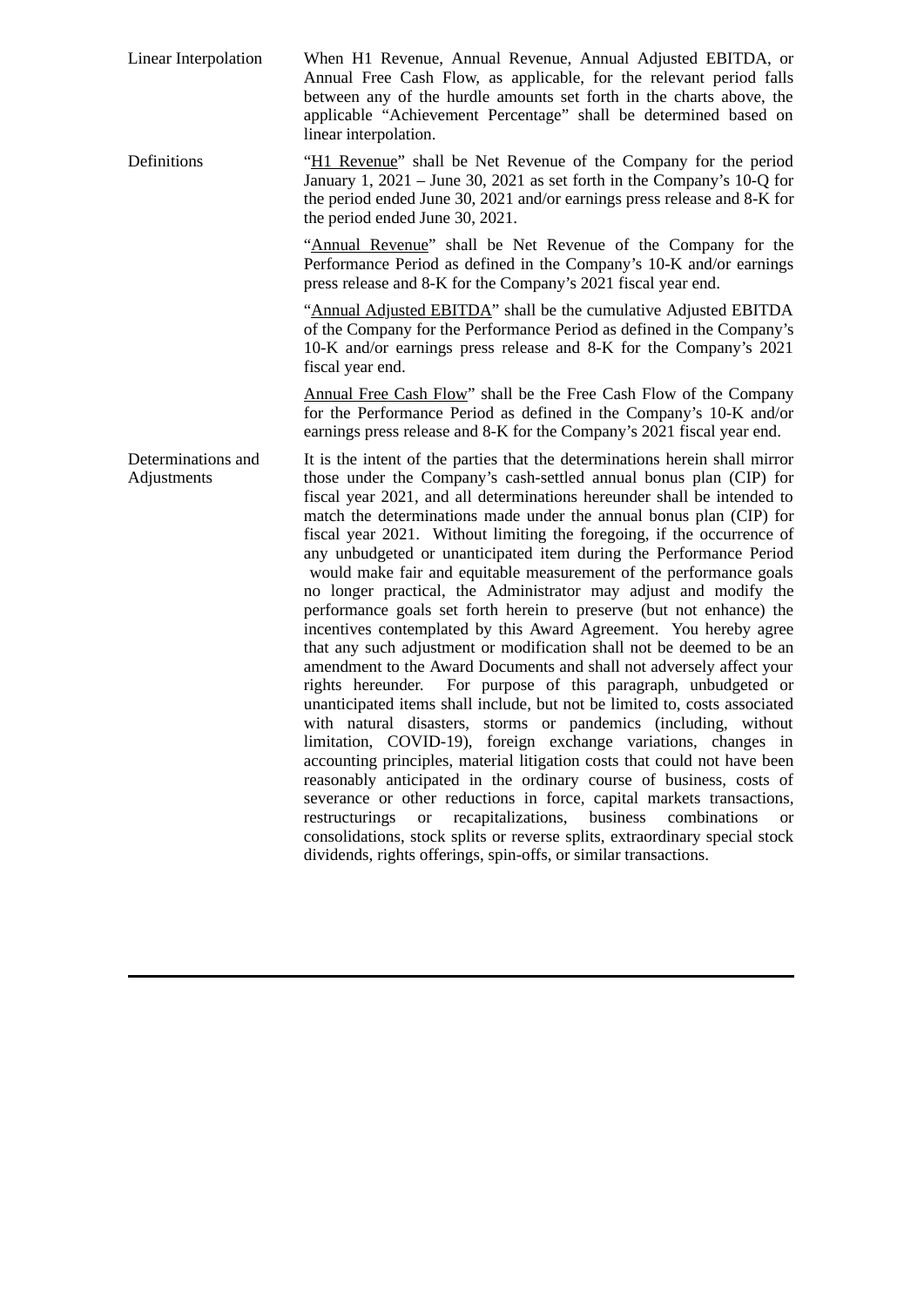### **Performance Stock Unit Award Terms and Conditions**

The following terms and conditions apply to the Performance Stock Units granted to you by the Company, as specified in the accompanying Performance Stock Unit Award Agreement (the "Award Agreement").

1. Award of Performance Stock Units. The Company has issued to you the Performance Stock Units set forth above in the Award Agreement, effective on the Grant Date, and subject to the terms and conditions set forth in the Award Agreement and the Performance Stock Unit Award Terms and Conditions (together, the "Award Documents"), and the Plan (which is incorporated herein by reference).

2. Performance Stock Units Non-Transferable. Performance Stock Units (and related rights) may not be sold, assigned, alienated, transferred by gift or otherwise, pledged, hypothecated, or otherwise disposed of, by operation of law or otherwise. Any attempt to assign, alienate, transfer, pledge, sell or otherwise dispose of the Performance Stock Units or its related rights shall be ineffective and, if any such attempt is made, the Performance Stock Units will be forfeited and all of your rights under the Plan and the Award Documents shall immediately terminate without any payment or consideration by the Company.

3. Vesting. Unless otherwise provided in the Plan, your Performance Stock Units shall vest and become Vested PSUs in accordance with the terms and conditions of the Award Agreement.

4. Payment. Payment in respect of Vested PSUs shall be made at the time(s) and in the form(s) set forth in the Award Agreement.

5. Termination of Continuous Service; Forfeiture. Upon the termination of your Continuous Service for any reason, any Performance Stock Units that have not become or are not eligible to become Vested PSUs in accordance with Section 3 and the Award Agreement shall immediately be forfeited. Upon forfeiture, you shall have no further rights with respect to such Performance Stock Units.

6. Tax Treatment; Section 409A. You may incur tax liability as a result of the receipt of Performance Stock Units and payments thereunder. You should consult your own tax adviser for tax advice. You acknowledge that the Administrator, in the exercise of its sole discretion and without your consent, may amend or modify the Award Documents in any manner, and delay the payment of any amounts thereunder, to the minimum extent necessary to satisfy the requirements of Section 409A. The Company will provide you with notice of any such amendment or modification. This Section 6 does not, and shall not be construed so as to, create any obligation on the part of the Company to adopt any such amendments or to take any other actions or to indemnify you for any failure to do so.

7. Tax Withholding. You shall make appropriate arrangements with the Company to provide for payment of all federal, state, local or foreign taxes of any kind required by law to be withheld in respect of your Performance Stock Units. Such arrangements may include, but are not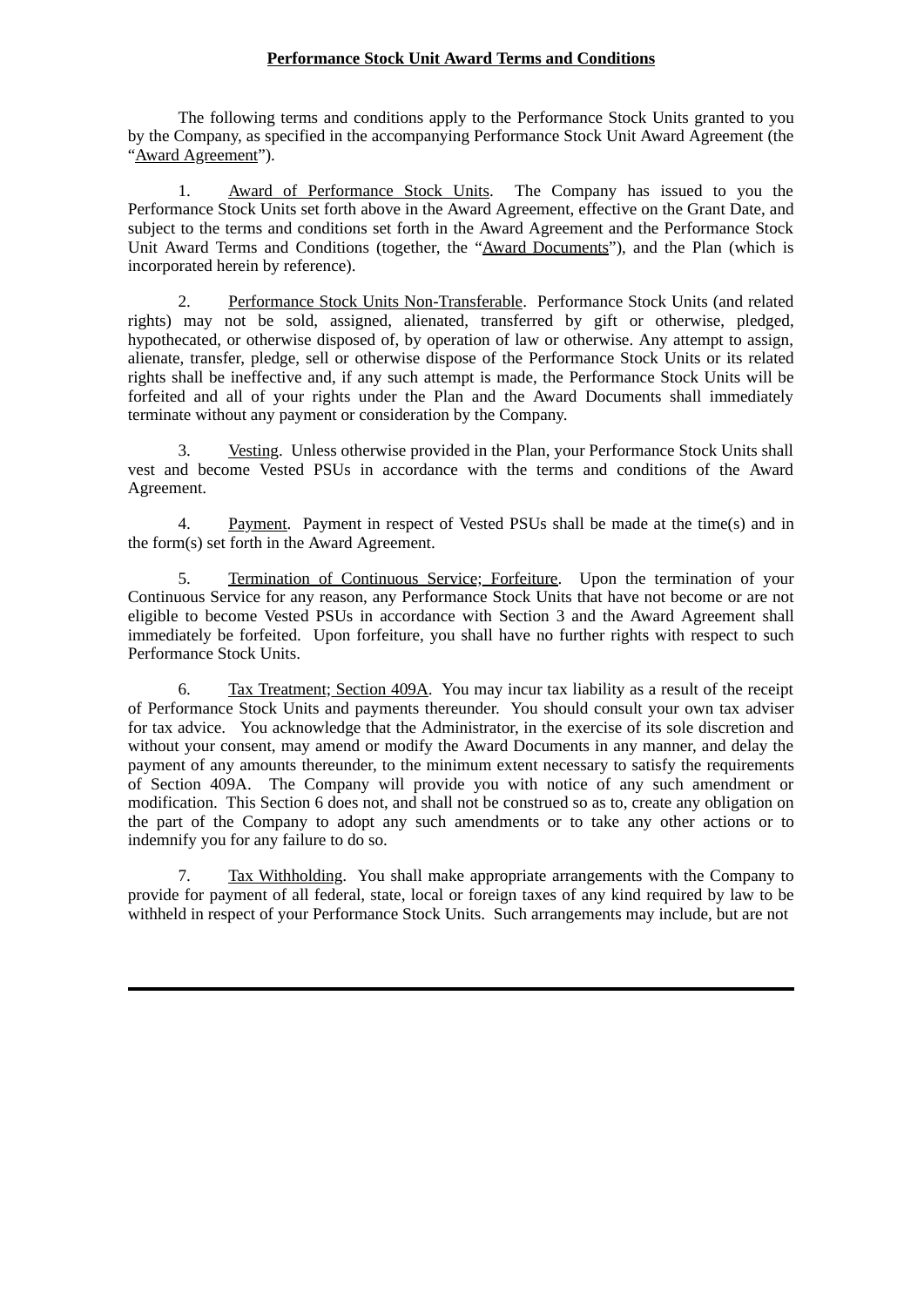limited to, the payment of cash directly to the Company, withholding by the Company from other cash payments of any kind otherwise due you, or share withholding as described below. Subject to the prior approval of the Administrator, which may be withheld by the Administrator in its sole discretion, you may be permitted to satisfy the minimum statutory withholding obligations, in whole or in part, (i) by having the Company withhold shares otherwise issuable to you or (ii) by delivering to the Company shares of Common Stock already owned by you. The shares delivered or withheld shall have an aggregate Fair Market Value not in excess of the minimum statutory total tax withholding obligations. In addition, to the extent provided by the Plan, you may elect to have the Company perform additional voluntary tax withholding through the withholding or delivery of shares up to the maximum statutory tax rates in your applicable jurisdictions. The Fair Market Value of the shares used for tax withholding purposes shall be determined by the Company as of the date on which taxation occurs. Shares used for tax withholding purposes must be vested and cannot be subject to any repurchase, forfeiture, or other similar requirements. Any election to withhold or deliver shares shall be irrevocable, made in writing, signed by you, and shall be subject to any restrictions or limitations that the Administrator, in its sole discretion, deems appropriate.

8. Personal Information. The Company and its Subsidiaries may collect, store, disclose, use, or otherwise process certain personal information about you for the purpose of managing and administering the Plan, such as your name, home address and telephone number, date of birth, social security number or other employee identification number, salary, nationality, job title, any shares or directorships held in the Company, details of all Performance Stock Units and other equity awards or any other entitlement to shares awarded, canceled, purchased, vested, unvested or outstanding in your favor ("Data"). The Company and/or its Subsidiaries may disclose Data among themselves as necessary for the purpose of implementation, administration and management of your participation in the Plan and the Company and/or any of its Subsidiaries may each further disclose Data to any third parties assisting the Company in the implementation, administration and management of the Plan, including any Plan recordkeeper. These recipients may be located throughout the world, including the United States. You understand and agree that these parties may receive, possess, use, retain, transfer, and otherwise process the Data, in electronic or other form, for the purposes of implementing, administering and managing your participation in the Plan, including any requisite transfer or disclosure of such Data as may be required for the administration of the Plan and/or the subsequent holding of shares on your behalf to a broker or other third party with whom you may elect to deposit any shares acquired pursuant to the Plan. Notwithstanding anything to the contrary in this Section 8, you acknowledge and agree that the Company and its Subsidiaries may also collect, store, use, disclose, and otherwise process your Data where such processing is necessary to comply with a legal obligation, for the Company or its Subsidiaries' legitimate business purposes, or with your consent if applicable law requires consent. You may, at any time, request to access, correct, delete or restrict processing of your Data by contacting the Company in writing. Applicable law may allow or require the Company to refuse to provide you with access to or to delete or restrict processing of some or all of the Data that the Company or its Subsidiaries hold about you, or the Company or its Subsidiaries may have destroyed, erased, or made such Data anonymous in accordance with applicable record retention obligations and practices. If the Company cannot provide you with access to, delete or restrict processing of your Data, the Company will inform you of the reasons why, subject to any legal or regulatory restrictions. For more information on the processing of your Data, contact your human capital representative.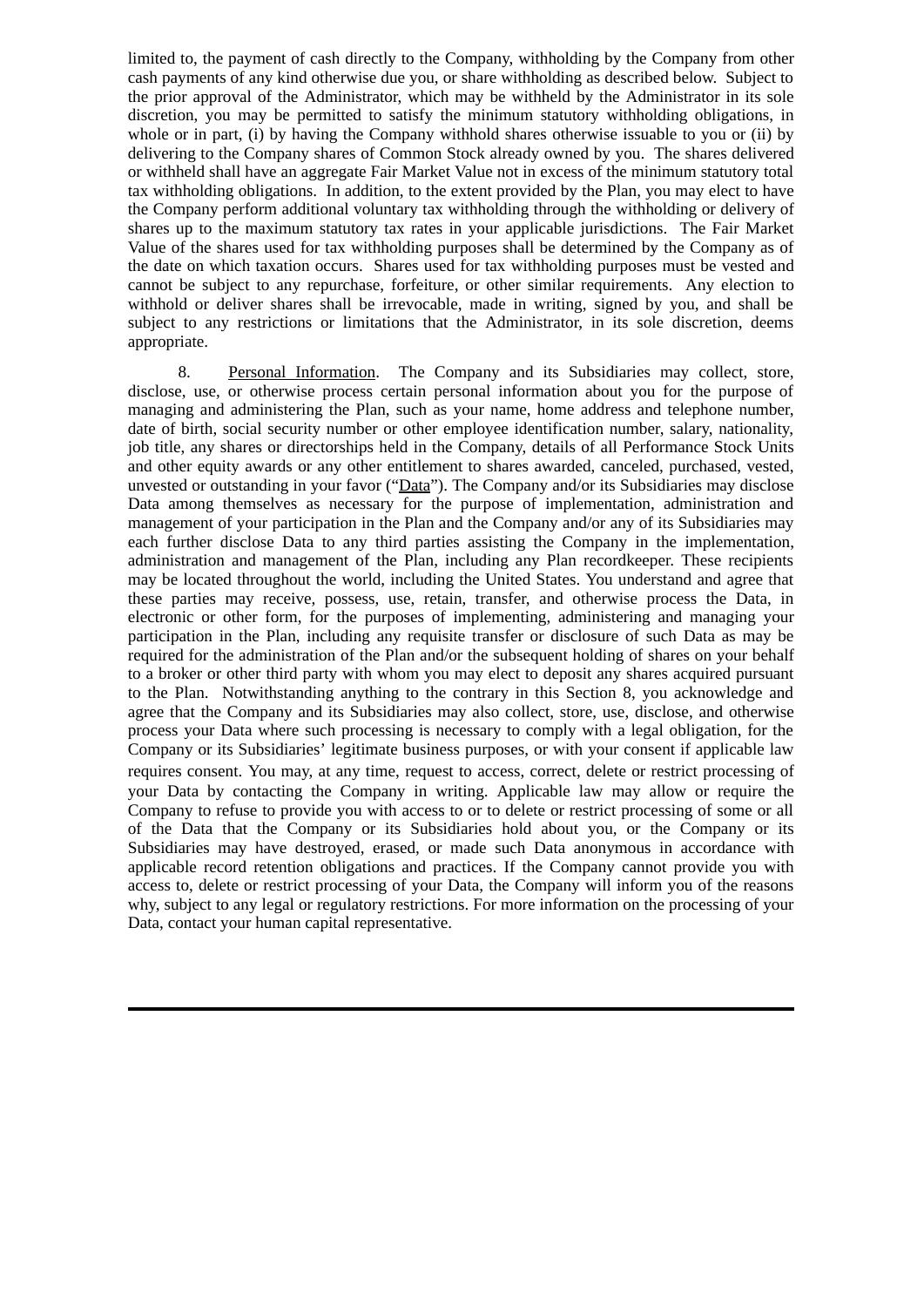9. Other Employee Benefits. Except as specifically provided otherwise in any relevant employee benefit plan, program, or arrangement, the Performance Stock Units evidenced hereby are not part of normal or expected compensation for purposes of calculating any severance, resignation, redundancy, end of service payments, bonuses, long-service awards, pension or retirement benefits or similar payments.

10. Electronic Delivery. BY YOUR ACCEPTANCE OF THIS AWARD, YOU HEREBY CONSENT TO ELECTRONIC DELIVERY OF THE PLAN, AND ANY DISCLOSURE OR OTHER DOCUMENTS RELATED TO THE PLAN, INCLUDING FUTURE AWARD DOCUMENTS (COLLECTIVELY, THE "PLAN DOCUMENTS"). THE COMPANY MAY DELIVER THE PLAN DOCUMENTS ELECTRONICALLY TO YOU BY E-MAIL, BY POSTING SUCH DOCUMENTS ON ITS INTRANET WEBSITE OR BY ANOTHER MODE OF ELECTRONIC DELIVERY AS DETERMINED BY THE COMPANY IN ITS SOLE DISCRETION. YOU ACKNOWLEDGE THAT YOU ARE ABLE TO ACCESS, VIEW AND RETAIN AN E-MAIL ANNOUNCEMENT INFORMING YOU THAT THE PLAN DOCUMENTS ARE AVAILABLE IN HTML, PDF OR SUCH OTHER FORMAT AS THE COMPANY DETERMINES IN ITS SOLE DISCRETION. If you do not accept the Award documents within ninety (90) days of the Grant Date, the Award documents will be null and void following the ninetieth (90th) day after the Grant date and you will have no right or claim to the Award.

11. Notices. Any notice required or permitted to be given hereunder shall be in writing and shall be given by hand delivery, by e-mail, by facsimile, or by first class registered or certified mail, postage prepaid, addressed, if to the Company, to its Corporate Secretary, and if to you, to your address now on file with the Company, or to such other address as either may designate in writing. Any notice shall be deemed to be duly given as of the date delivered in the case of personal delivery, e-mail, or facsimile, or as of the second day after enclosed in a properly sealed envelope and deposited, postage prepaid, in a United States post office, in the case of mailed notice.

12. Amendment. The Award Documents may be amended by the Administrator at any time without your consent if such amendment does not impair your rights hereunder or is otherwise permitted herein. In all other cases, the Award Documents may not be amended or otherwise modified unless evidenced in writing and signed by the Company and by you.

13. Relationship to Plan. Nothing in the Award Documents shall alter the terms of the Plan. If there is a conflict between the terms of the Plan and the terms of the Award Documents, the terms of the Plan shall prevail.

14. Construction; Severability. The section headings contained herein are for reference purposes only and shall not in any way affect the meaning or interpretation of these Performance Stock Unit Award Terms and Conditions. The invalidity or unenforceability of any provision of the Award Documents shall not affect the validity or enforceability of any other provision thereof, and each other provision thereof shall be severable and enforceable to the extent permitted by law.

15. Waiver. Any provision contained in the Award Documents may be waived, either generally or in any particular instance, by the Administrator appointed under the Plan, but only to the extent permitted under the Plan.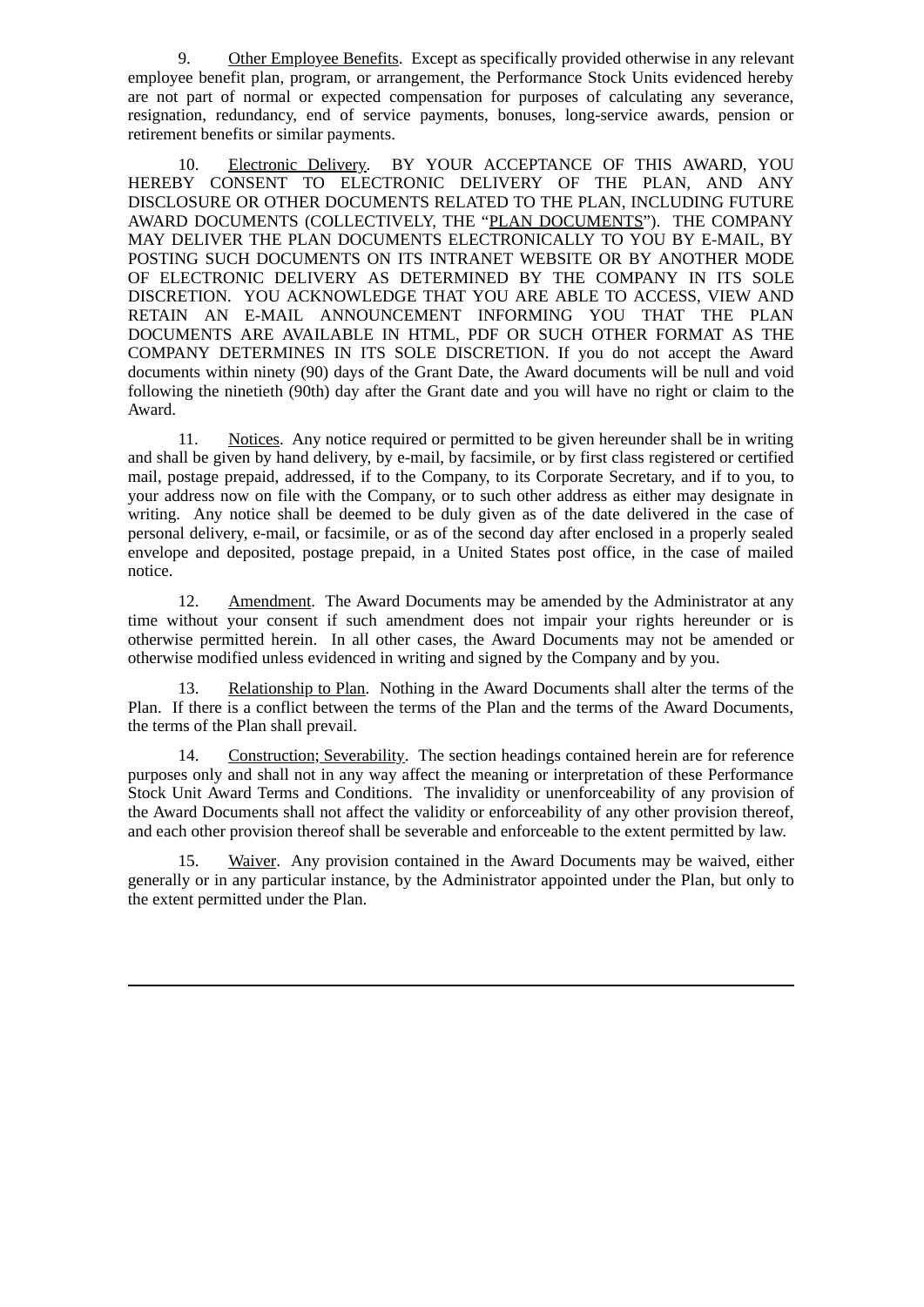16. Binding Effect. The Award Documents shall be binding upon and inure to the benefit of the Company and to you and your respective heirs, executors, administrators, legal representatives, successors and assigns.

17. Rights to Continuous Service. Nothing contained in the Award Documents shall be construed as giving you any right to be retained in the employ or service of the Company or any of its Subsidiaries, and the Award Documents are limited solely to governing the parties' rights and obligations with respect to the Performance Stock Units.

18. Governing Law. The Award Documents shall be governed by and construed in accordance with the choice of law provisions set forth in the Plan.

19. Company Policies to Apply; Potential Clawback. The sale of any shares of Common Stock received as payment under the Performance Stock Units is subject to the Company's policies regulating securities trading by employees, all relevant federal and state securities laws and the listing requirements of any stock exchange on which the shares of the Company's Common Stock are then traded. Participation in the Plan and receipt of remuneration as a result of the Performance Stock Units is also subject in all respects to any laws, regulations, or Company policies related to compensation clawbacks that may be in effect from time to time.

20. Section 409A Compliance. The Performance Stock Units granted hereunder are intended to comply with or be exempt from the requirements of Section 409A, and the Award Documents shall be interpreted and administered in a manner consistent with such intent. You shall be solely responsible and liable for the satisfaction of all taxes and penalties that may be imposed on you in connection with the Performance Stock Units granted hereunder (including any taxes and penalties under Section 409A), and neither the Company nor any of its Affiliates shall have any obligation to indemnify or otherwise hold you harmless from any or all of such taxes or penalties.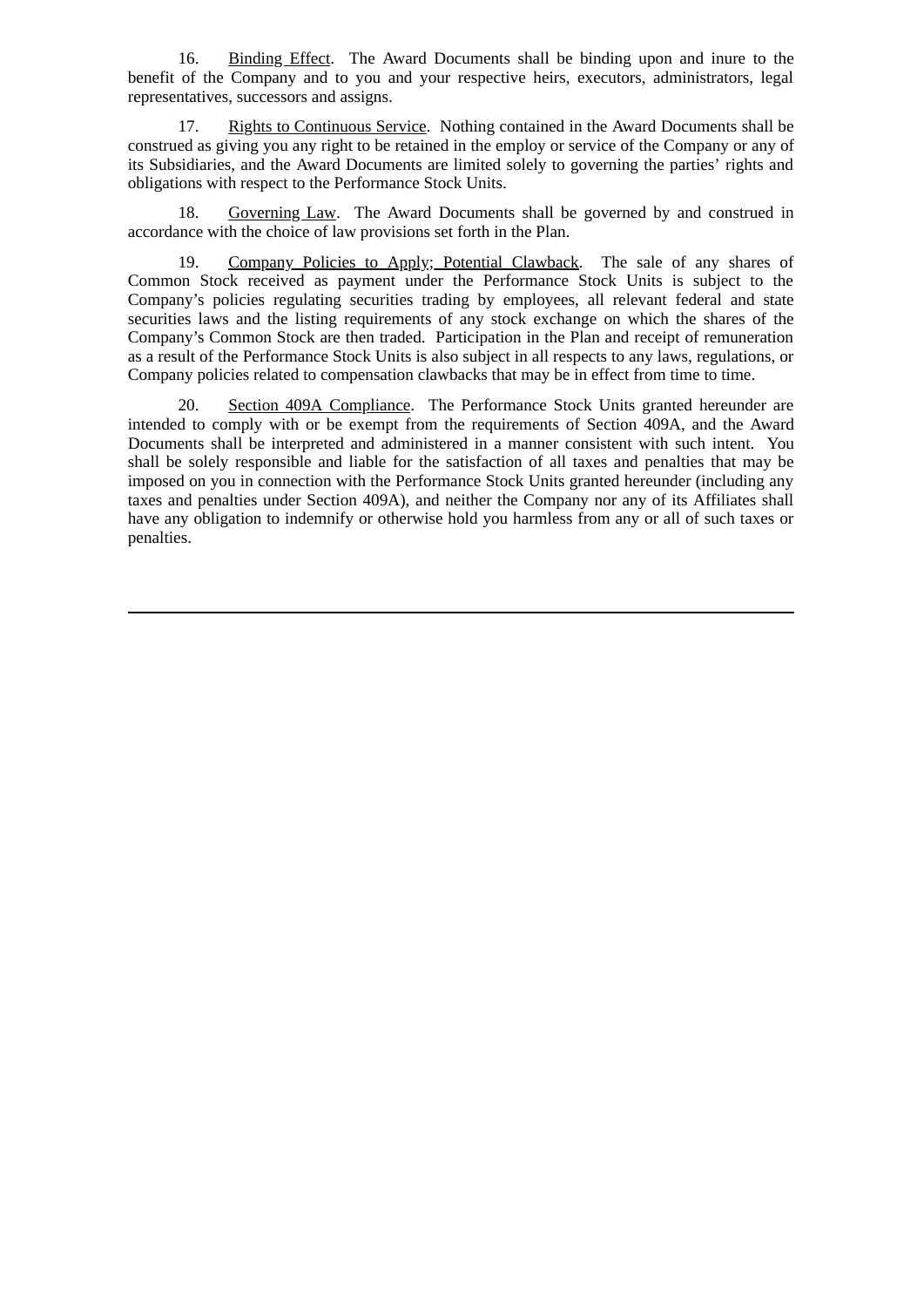**Exhibit 21.1**

## **SUBSIDIARIES OF SERVICESOURCE INTERNATIONAL, INC.**

| <b>SUBSIDIARIES</b>                             | <b>STATE OR OTHER JURISDICTION OF</b><br><b>INCORPORATION OR ORGANIZATION</b> |
|-------------------------------------------------|-------------------------------------------------------------------------------|
| ServiceSource International, Inc.               | Delaware                                                                      |
| ServiceSource Delaware, Inc.                    | Delaware                                                                      |
| ServiceSource Europe, Ltd.                      | Ireland                                                                       |
| SSI Europe UK Limited                           | United Kingdom                                                                |
| ServiceSource International Singapore Pte. Ltd. | Singapore                                                                     |
| ServiceSource International Malaysia SDN. BHD.  | Malaysia                                                                      |
| ServiceSource International Japan G.K.          | Japan                                                                         |
| ServiceSource International Philippines, Inc.   | Philippines                                                                   |
| ServiceSource International Bulgaria EOOD       | <b>Bulgaria</b>                                                               |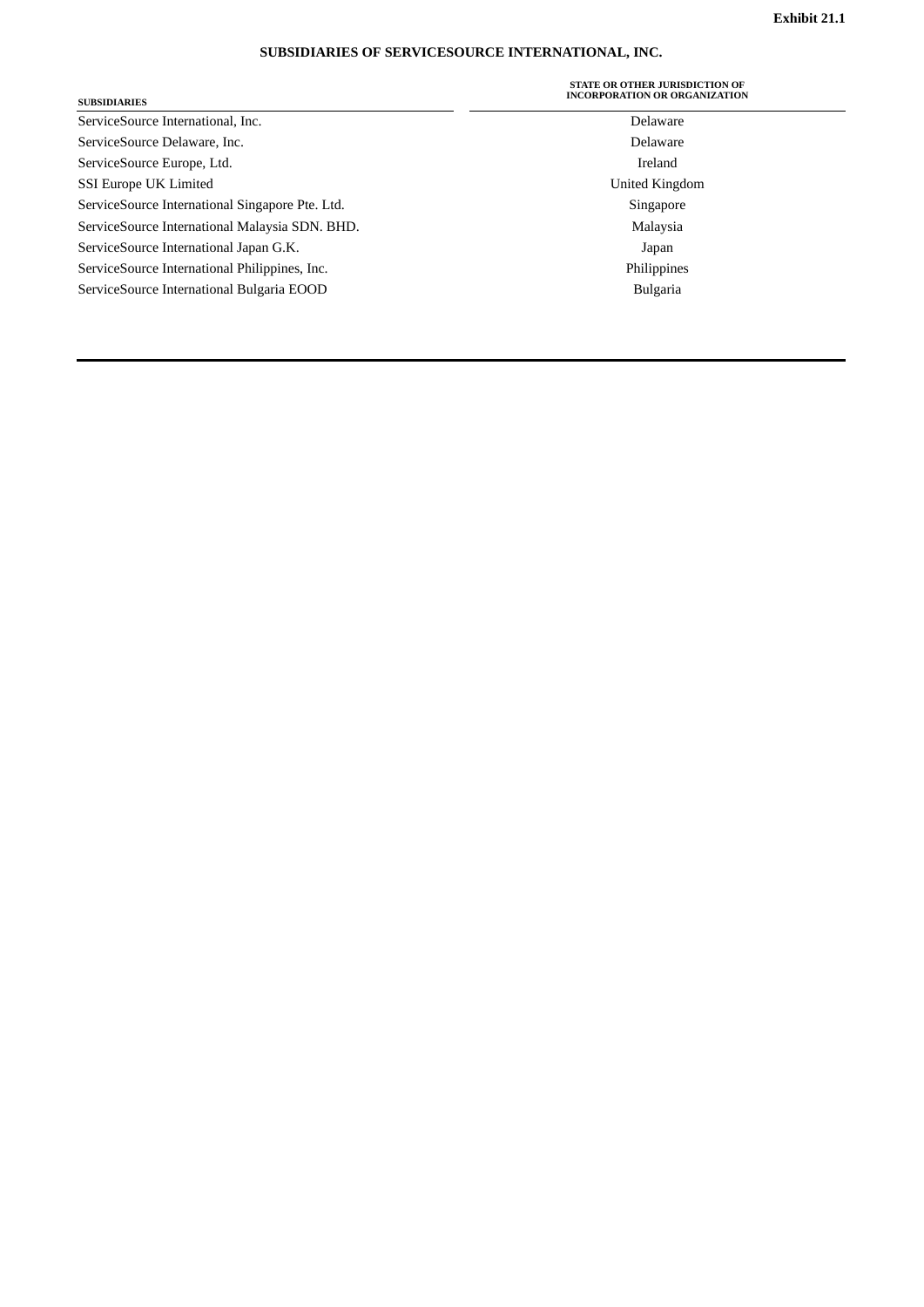#### **CONSENT OF INDEPENDENT REGISTERED PUBLIC ACCOUNTING FIRM**

We consent to the incorporation by reference in the following Registration Statements:

- (1) Registration Statement (Form S-8 No. 333-173116) pertaining to the:
	- ServiceSource International, Inc. 2011 Equity Incentive Plan
	- ServiceSource International, Inc. 2011 Employee Stock Purchase Plan
	- ServiceSource International, LLC 2008 Share Option Plan
	- ServiceSource International, LLC 2004 Omnibus Share Plan
- (2) Registration Statement (Form S-8 No. 333-181104) pertaining to the:
	- ServiceSource International, Inc. 2011 Equity Incentive Plan
	- ServiceSource International, Inc. 2011 Employee Stock Purchase Plan
- (3) Registration Statement (Form S-8 No. 333-188652) pertaining to the:
	- ServiceSource International, Inc. 2011 Equity Incentive Plan
	- ServiceSource International, Inc. 2011 Employee Stock Purchase Plan
- (4) Registration Statement (Form S-8 No. 333-194440) pertaining to the:
	- ServiceSource International, Inc. 2011 Equity Incentive Plan
	- ServiceSource International, Inc. 2011 Employee Stock Purchase Plan
- (5) Registration Statement (Form S-8 No. 333-202809) pertaining to the:
	- ServiceSource International, Inc. 2011 Equity Incentive Plan
	- ServiceSource International, Inc. 2011 Employee Stock Purchase Plan
- (6) Registration Statement (Form S-8 No. 333-210014) pertaining to the:
	- ServiceSource International, Inc. 2011 Equity Incentive Plan
	- ServiceSource International, Inc. 2011 Employee Stock Purchase Plan
- (7) Registration Statement (Form S-8 No. 333-216472) pertaining to the:
	- ServiceSource International, Inc. 2011 Equity Incentive Plan
	- ServiceSource International, Inc. 2011 Employee Stock Purchase Plan
- (8) Registration Statement (Form S-8 No. 333-223413) pertaining to the:
	- ServiceSource International, Inc. 2011 Equity Incentive Plan
	- ServiceSource International, Inc. 2011 Employee Stock Purchase Plan
- (9) Registration Statement (Form S-8 No. 333- 239211) pertaining to the:
	- ServiceSource International, Inc. 2020 Equity Incentive Plan
- (10) Registration Statement (Form S-8 No. 333-257316) pertaining to the:
	- ServiceSource International, Inc. 2020 Equity Incentive Plan

of our reports dated February 23, 2022, with respect to the consolidated financial statements of ServiceSource International, Inc., and the effectiveness of internal control over financial reporting of ServiceSource International, Inc. included in this Annual Report (Form 10-K) of ServiceSource International, Inc. for the year ended December 31, 2021.

/s/ Ernst & Young LLP

Denver, Colorado February 23, 2022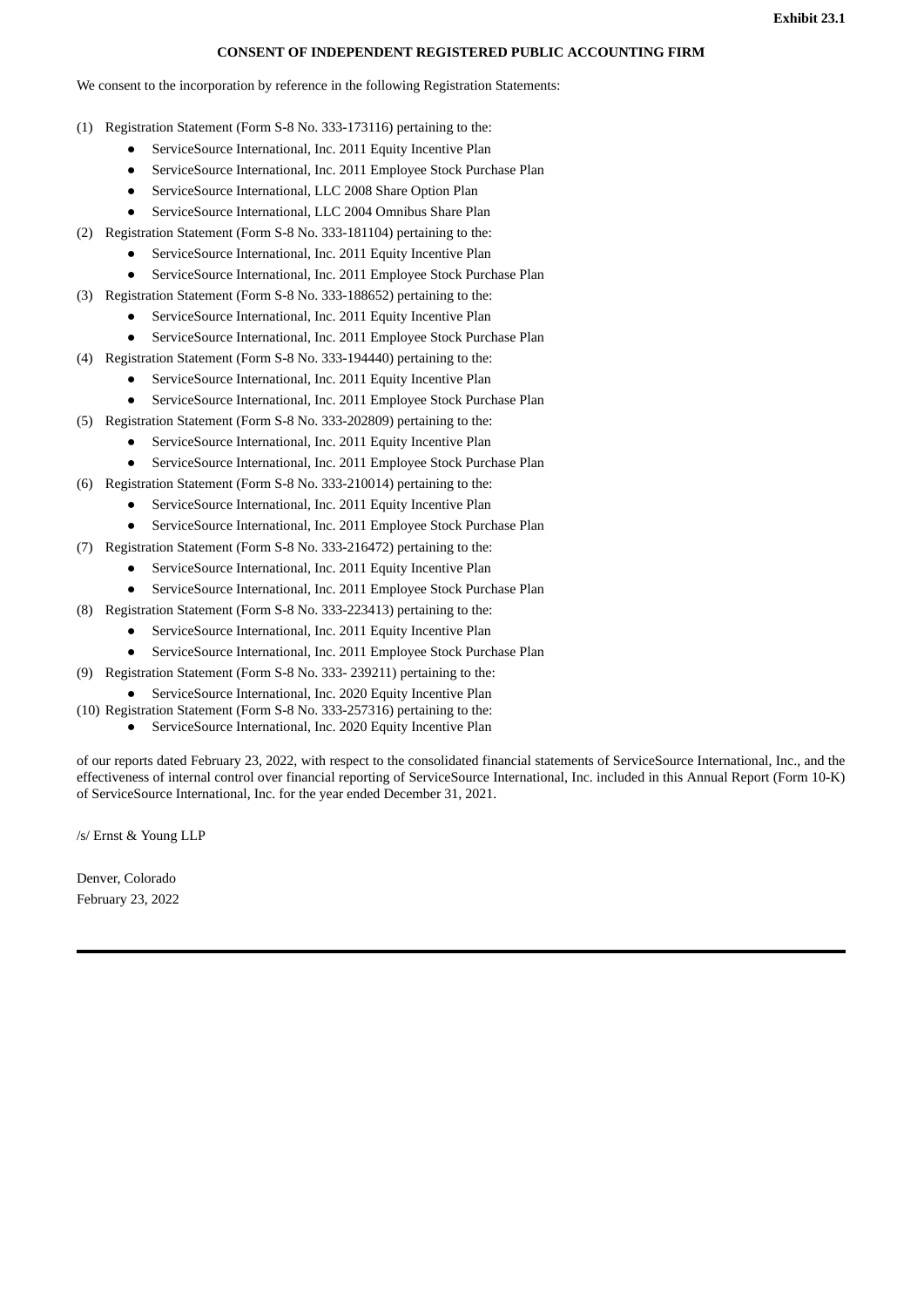#### **CERTIFICATION OF PRINCIPAL EXECUTIVE OFFICER PURSUANT TO SECTION 302 OF THE SARBANES-OXLEY ACT OF 2002**

## I, Gary B. Moore, certify that:

- 1. I have reviewed this annual report on Form 10-K of ServiceSource International, Inc.;
- 2. Based on my knowledge, this report does not contain any untrue statement of a material fact or omit to state a material fact necessary to make the statements made, in light of the circumstances under which such statements were made, not misleading with respect to the period covered by this report;
- 3. Based on my knowledge, the financial statements, and other financial information included in this report, fairly present in all material respects the financial condition, results of operations and cash flows of the registrant as of, and for, the periods presented in this report;
- 4. The registrant's other certifying officer and I are responsible for establishing and maintaining disclosure controls and procedures (as defined in Exchange Act Rules 13a-15(e) and 15d-15(e)) and internal control over financial reporting (as defined in Exchange Act Rules 13a-15(f) and 15d-15(f)) for the registrant and have:
	- (a) Designed such disclosure controls and procedures, or caused such disclosure controls and procedures to be designed under our supervision, to ensure that material information relating to the registrant, including its consolidated subsidiaries, is made known to us by others within those entities, particularly during the period in which this report is being prepared;
	- (b) Designed such internal control over financial reporting, or caused such internal control over financial reporting to be designed under our supervision, to provide reasonable assurance regarding the reliability of financial reporting and the preparation of financial statements for external purposes in accordance with generally accepted accounting principles;
	- (c) Evaluated the effectiveness of the registrant's disclosure controls and procedures and presented in this report our conclusions about the effectiveness of the disclosure controls and procedures, as of the end of the period covered by this report based on such evaluation; and
	- (d) Disclosed in this report any change in the registrant's internal control over financial reporting that occurred during the registrant's most recent fiscal quarter (the registrant's fourth fiscal quarter in the case of an annual report) that has materially affected, or is reasonably likely to materially affect, the registrant's internal control over financial reporting; and
- 5. The registrant's other certifying officer and I have disclosed, based on our most recent evaluation of internal control over financial reporting, to the registrant's auditors and the audit committee of the registrant's board of directors (or persons performing the equivalent functions):
	- (a) All significant deficiencies and material weaknesses in the design or operation of internal control over financial reporting which are reasonably likely to adversely affect the registrant's ability to record, process, summarize and report financial information; and
	- (b) Any fraud, whether or not material, that involves management or other employees who have a significant role in the registrant's internal controls over financial reporting.

Dated: February 23, 2022 By: /s/ GARY B. MOORE Gary B. Moore

> Chief Executive Officer and Director *(Principal Executive Officer)*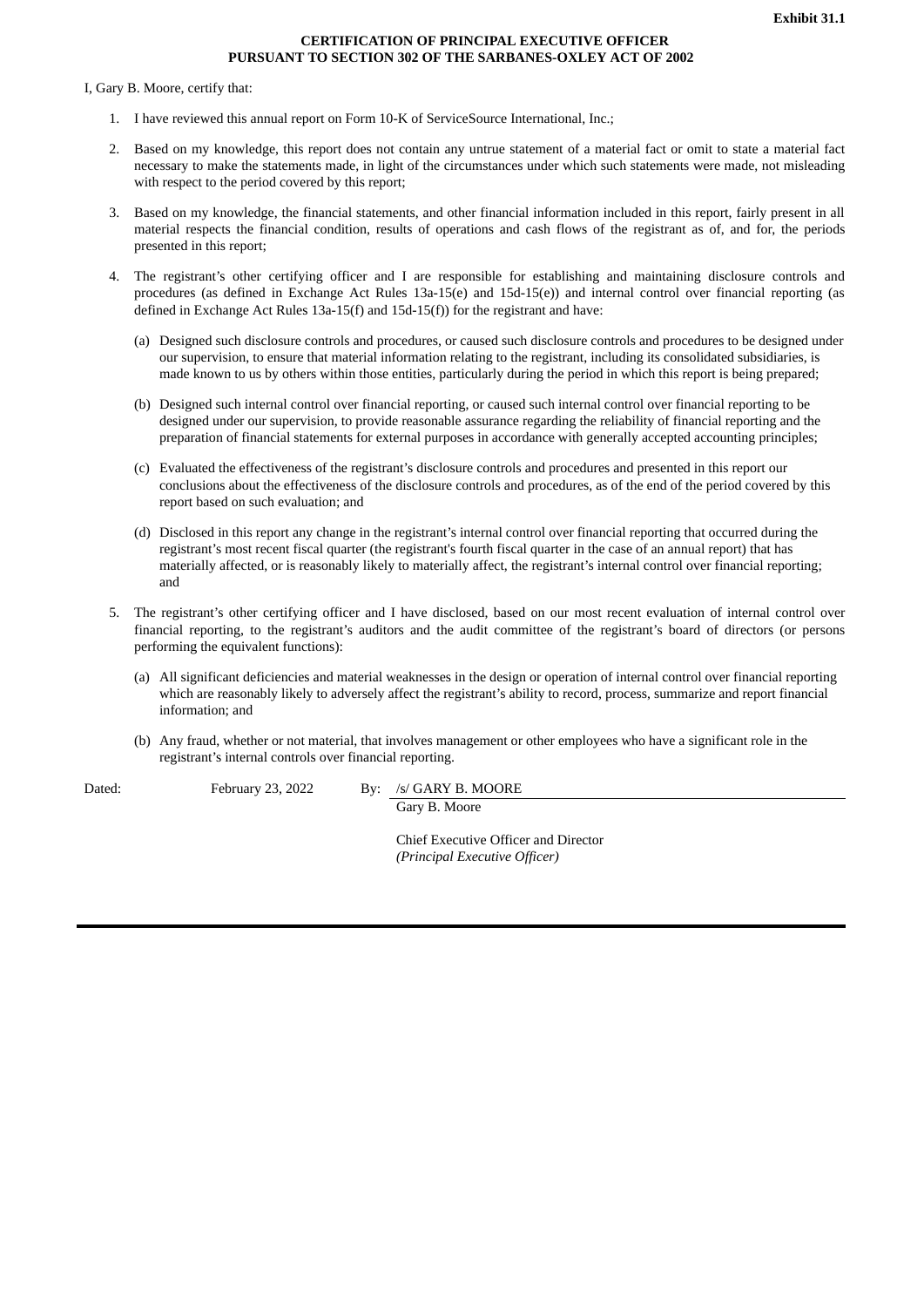#### **CERTIFICATION PURSUANT TO RULE 13A-14(A) AND RULE 15D-14(A) OF THE SECURITIES EXCHANGE ACT OF 1934, AS ADOPTED PURSUANT TO SECTION 302 OF THE SARBANES-OXLEY ACT OF 2002**

I, Chad W. Lyne, certify that:

- 1. I have reviewed this quarterly report on Form 10-K of ServiceSource International, Inc.;
- 2. Based on my knowledge, this report does not contain any untrue statement of a material fact or omit to state a material fact necessary to make the statements made, in light of the circumstances under which such statements were made, not misleading with respect to the period covered by this report;
- 3. Based on my knowledge, the financial statements, and other financial information included in this report, fairly present in all material respects the financial condition, results of operations and cash flows of the registrant as of, and for, the periods presented in this report;
- 4. The registrant's other certifying officer and I are responsible for establishing and maintaining disclosure controls and procedures (as defined in Exchange Act Rules 13a-15(e) and 15d-15(e)) and internal control over financial reporting (as defined in Exchange Act Rules 13a-15(f) and 15d-15(f)) for the registrant and have:
	- (a) Designed such disclosure controls and procedures, or caused such disclosure controls and procedures to be designed under our supervision, to ensure that material information relating to the registrant, including its consolidated subsidiaries, is made known to us by others within those entities, particularly during the period in which this report is being prepared;
	- (b) Designed such internal control over financial reporting, or caused such internal control over financial reporting to be designed under our supervision, to provide reasonable assurance regarding the reliability of financial reporting and the preparation of financial statements for external purposes in accordance with generally accepted accounting principles;
	- (c) Evaluated the effectiveness of the registrant's disclosure controls and procedures and presented in this report our conclusions about the effectiveness of the disclosure controls and procedures, as of the end of the period covered by this report based on such evaluation; and
	- (d) Disclosed in this report any change in the registrant's internal control over financial reporting that occurred during the registrant's most recent fiscal quarter (the registrant's fourth fiscal quarter in the case of an annual report) that has materially affected, or is reasonably likely to materially affect, the registrant's internal control over financial reporting; and
- 5. The registrant's other certifying officer and I have disclosed, based on our most recent evaluation of internal control over financial reporting, to the registrant's auditors and the audit committee of the registrant's board of directors (or persons performing the equivalent functions):
	- (a) All significant deficiencies and material weaknesses in the design or operation of internal control over financial reporting which are reasonably likely to adversely affect the registrant's ability to record, process, summarize and report financial information; and
	- (b) Any fraud, whether or not material, that involves management or other employees who have a significant role in the registrant's internal controls over financial reporting.

Date: February 23, 2022 By: /s/ CHAD W. LYNE Chad W. Lyne

> Chief Financial Officer *(Principal Financial and Accounting Officer)*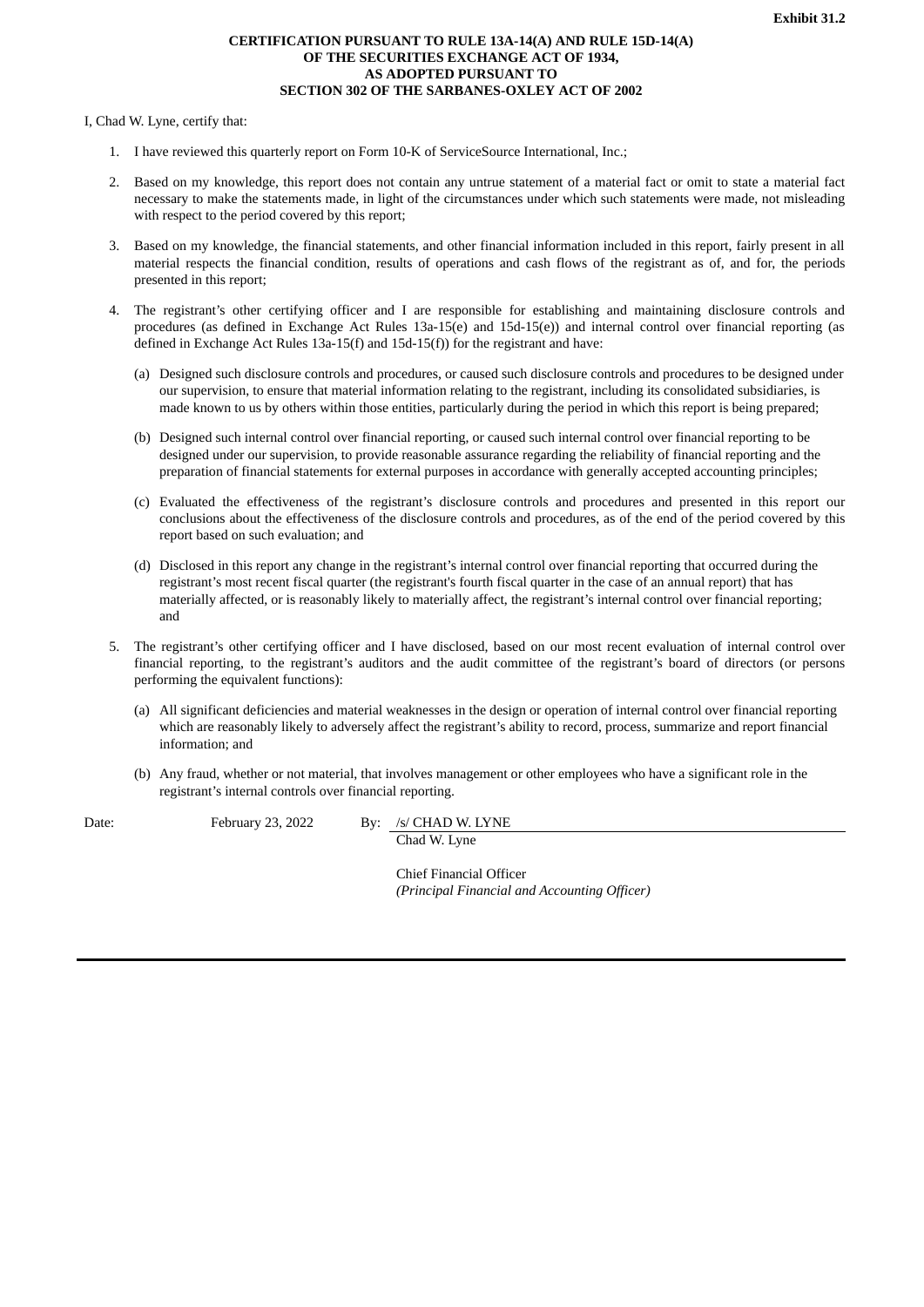#### **CERTIFICATION OF CHIEF EXECUTIVE OFFICER PURSUANT TO 18 U.S.C. SECTION 1350, AS ADOPTED PURSUANT TO SECTION 906 OF THE SARBANES-OXLEY ACT OF 2002**

I, Gary B. Moore, certify pursuant to 18 U.S.C. Section 1350, as adopted pursuant to Section 906 of the Sarbanes-Oxley Act of 2002, that the annual report of ServiceSource International, Inc. on Form 10-K for the fiscal year ended December 31, 2021 fully complies with the requirements of Section 13(a) or 15(d) of the Securities Exchange Act of 1934 and the information contained in such Form 10-K fairly presents, in all material respects, the financial condition and results of operations of ServiceSource International, Inc.

Dated: February 23, 2022 By: /s/ GARY B. MOORE Gary B. Moore

> Chief Executive Officer and Director *(Principal Executive Officer)*